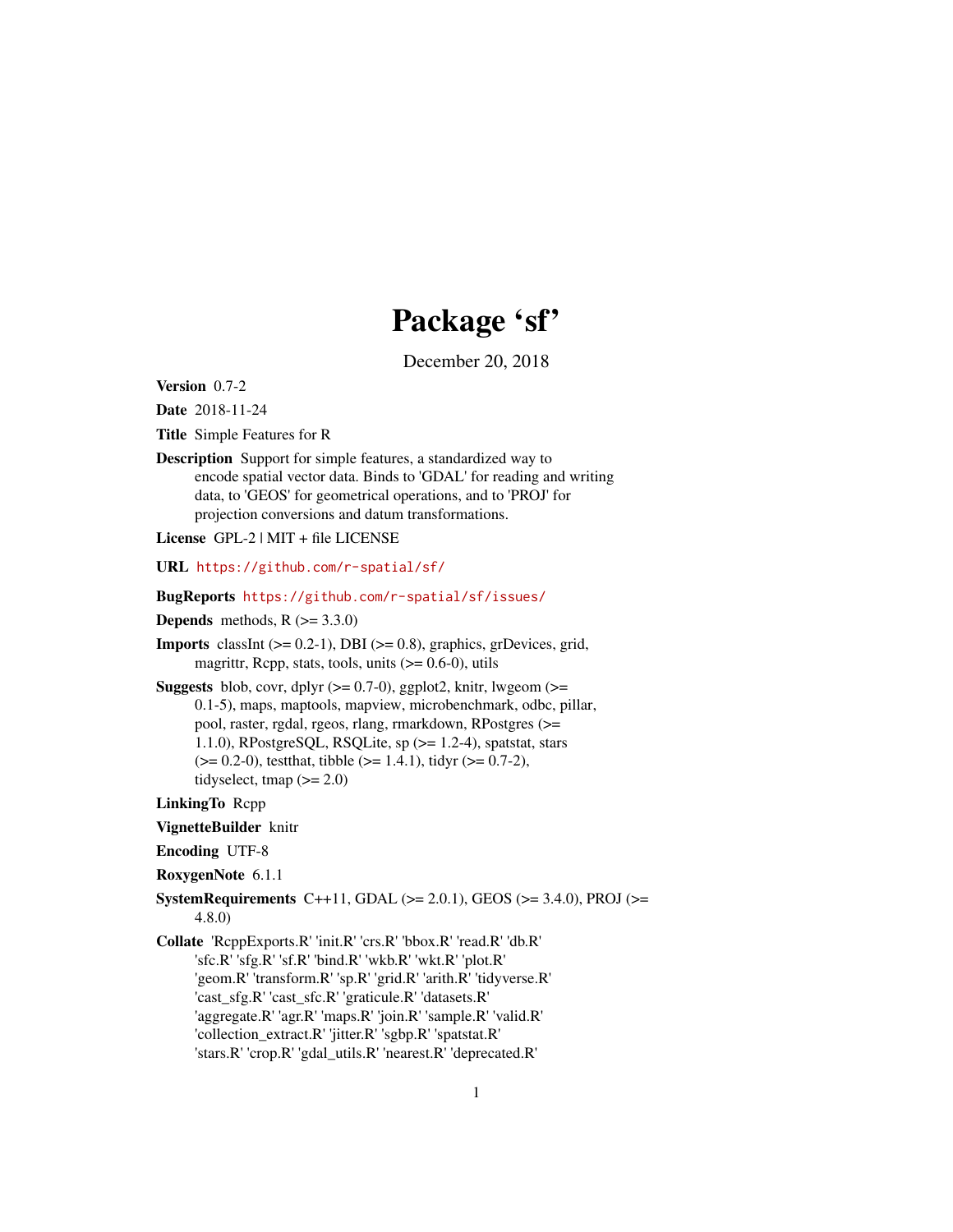# NeedsCompilation yes

Author Edzer Pebesma [aut, cre] (<https://orcid.org/0000-0001-8049-7069>), Roger Bivand [ctb] (<https://orcid.org/0000-0003-2392-6140>), Etienne Racine [ctb], Michael Sumner [ctb], Ian Cook [ctb], Tim Keitt [ctb], Robin Lovelace [ctb], Hadley Wickham [ctb], Jeroen Ooms [ctb] (<https://orcid.org/0000-0002-4035-0289>), Kirill Müller [ctb] Maintainer Edzer Pebesma <edzer.pebesma@uni-muenster.de>

Repository CRAN

Date/Publication 2018-12-20 10:10:03 UTC

# R topics documented:

| $\overline{4}$                                                                                                         |
|------------------------------------------------------------------------------------------------------------------------|
| 5<br><b>as</b>                                                                                                         |
| 6                                                                                                                      |
| 6                                                                                                                      |
| $\overline{7}$                                                                                                         |
| 8                                                                                                                      |
| 8                                                                                                                      |
| 9<br>gdal                                                                                                              |
| 11                                                                                                                     |
| 12                                                                                                                     |
| 14                                                                                                                     |
| 16                                                                                                                     |
| 17                                                                                                                     |
| 19                                                                                                                     |
| 20                                                                                                                     |
| 23                                                                                                                     |
| is driver available $\ldots \ldots \ldots \ldots \ldots \ldots \ldots \ldots \ldots \ldots \ldots \ldots \ldots$<br>24 |
| 24                                                                                                                     |
| -25                                                                                                                    |
| 25                                                                                                                     |
| 26                                                                                                                     |
|                                                                                                                        |
| -31                                                                                                                    |
| 31                                                                                                                     |
| 31<br>sf                                                                                                               |
| -33                                                                                                                    |
| 34                                                                                                                     |
| -35                                                                                                                    |
| 35                                                                                                                     |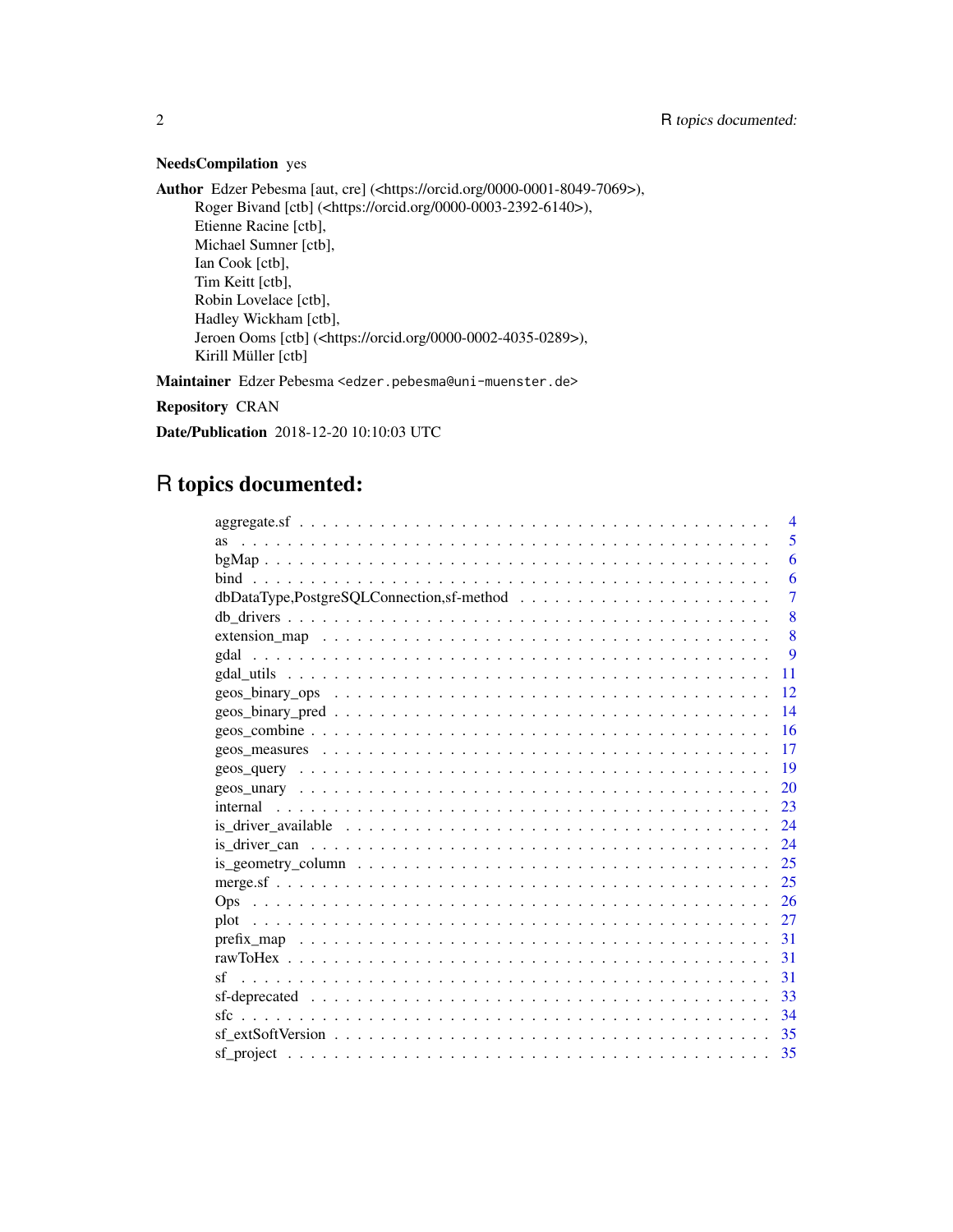| 36 |
|----|
| 36 |
| 39 |
| 40 |
| 41 |
| 42 |
| 43 |
| 45 |
| 47 |
| 48 |
| 50 |
| 53 |
| 53 |
| 55 |
| 55 |
| 56 |
| 59 |
| 60 |
| 61 |
| 62 |
| 63 |
| 64 |
| 65 |
| 65 |
| 66 |
| 67 |
| 68 |
| 69 |
| 70 |
| 71 |
| 72 |
| 73 |
| 76 |
|    |
| 79 |
| 81 |
| 82 |
| 84 |
| 85 |
| 85 |
| 86 |
|    |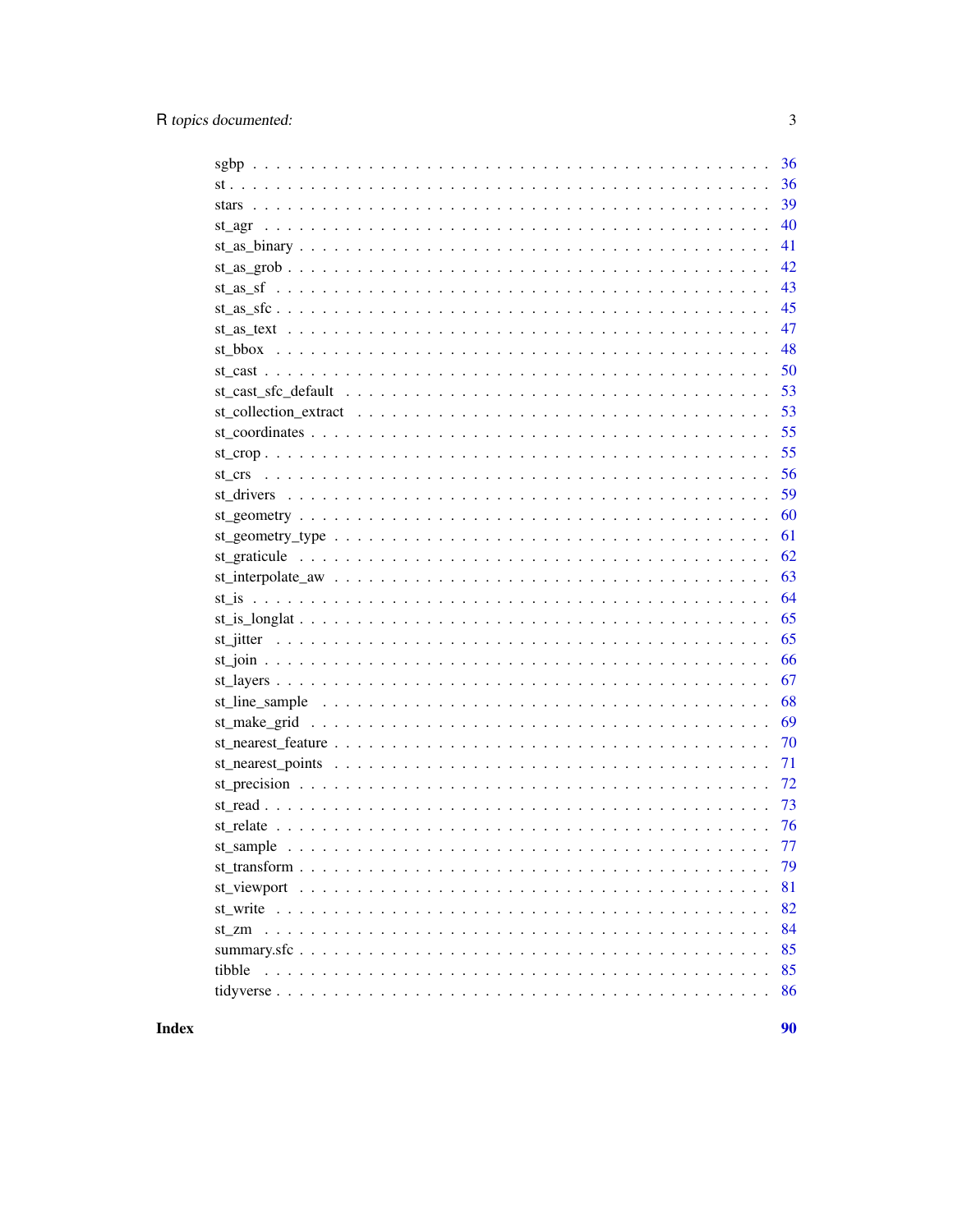<span id="page-3-1"></span><span id="page-3-0"></span>

aggregate an sf object, possibly union-ing geometries

#### Usage

```
## S3 method for class 'sf'
aggregate(x, by, FUN, ..., do-union = TRUE,simplify = TRUE, join = st_intersects)
```
# Arguments

| X          | object of class sf                                                                                                                                                                                                                     |
|------------|----------------------------------------------------------------------------------------------------------------------------------------------------------------------------------------------------------------------------------------|
| by         | either a list of grouping vectors with length equal to $nrow(x)$ (see aggregate), or<br>an object of class sf or sfc with geometries that are used to generate groupings,<br>using the binary predicate specified by the argument join |
| <b>FUN</b> | function passed on to aggregate, in case ids was specified and attributes need to<br>be grouped                                                                                                                                        |
| $\ddots$ . | arguments passed on to FUN                                                                                                                                                                                                             |
| do_union   | logical; should grouped geometries be unioned using st_union? See details.                                                                                                                                                             |
| simplify   | logical; see aggregate                                                                                                                                                                                                                 |
| join       | logical spatial predicate function to use if by is a simple features object or ge-<br>ometry; see st_join                                                                                                                              |

# Details

In case do\_union is FALSE, aggregate will simply combine geometries using [c.sfg.](#page-35-1) When polygons sharing a boundary are combined, this leads to geometries that are invalid; see [https://](https://github.com/r-spatial/sf/issues/681) [github.com/r-spatial/sf/issues/681](https://github.com/r-spatial/sf/issues/681).

# Value

an sf object with aggregated attributes and geometries; additional grouping variables having the names of names(ids) or are named Group.i for ids[[i]]; see [aggregate.](#page-3-1)

# Note

Does not work using the formula notation involving  $\sim$  defined in [aggregate.](#page-3-1)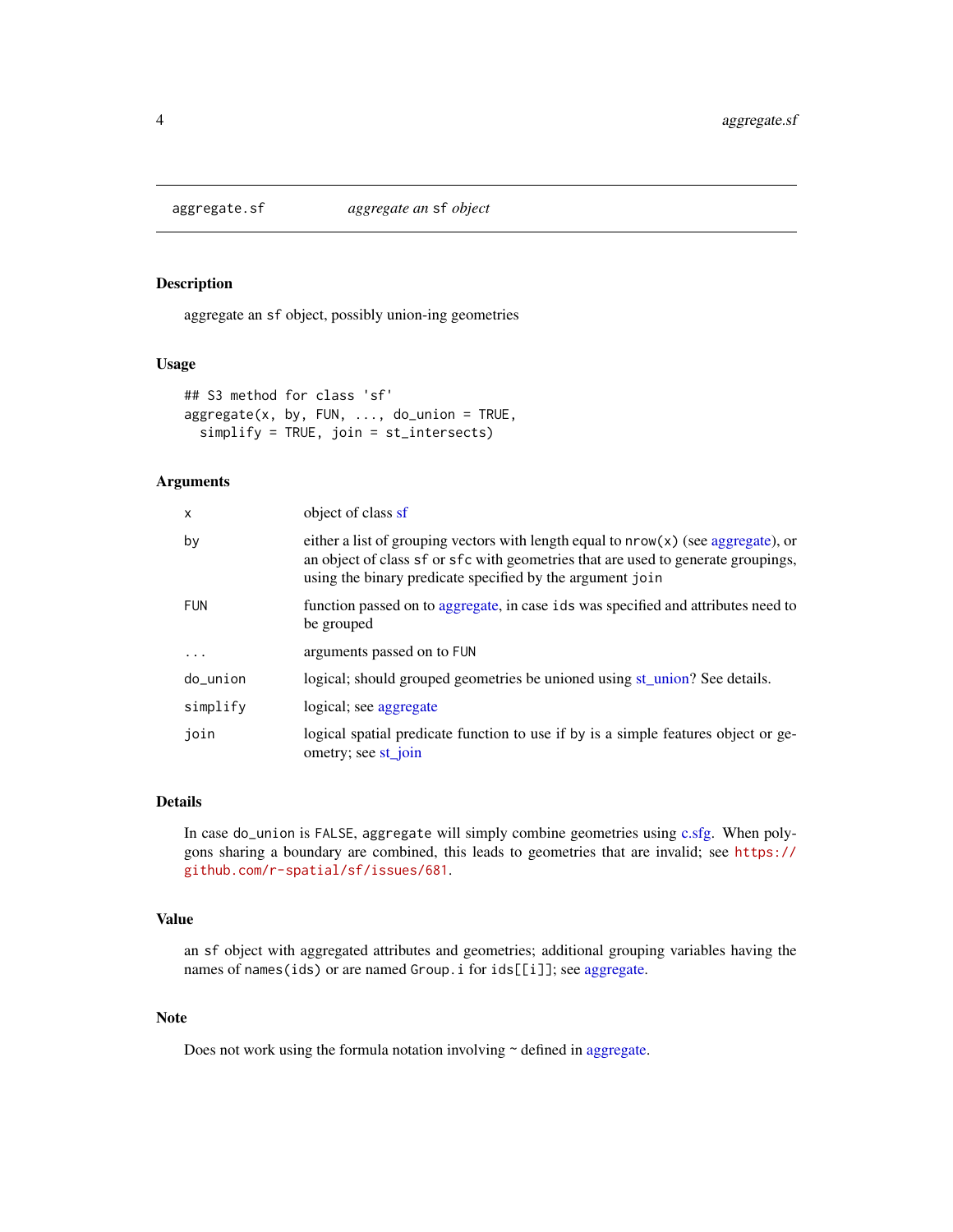```
ml = \text{cbind}(c(0, 0, 1, 0), c(0, 1, 1, 0))m2 = \text{cbind}(c(0, 1, 1, 0), c(0, 0, 1, 0))pol = st_sfc(st_polygon(list(m1)), st_polygon(list(m2)))
set.seed(1985)
d = data-frame(maxrix(runif(15), ncol = 3))p = st_as_s f(x = d, \text{coords} = 1:2)plot(pol)
plot(p, add = TRUE)
(p_ag1 = aggregate(p, pol, mean))
plot(p_ag1) # geometry same as pol
# works when x overlaps multiple objects in 'by':
p_buff = st_buffer(p, 0.2)
plot(p_buff, add = TRUE)
(p_ag2 = aggregate(p_buff, pol, mean)) # increased mean of second
# with non-matching features
m3 = \text{cbind}(c(0, 0, -0.1, 0), c(0, 0.1, 0.1, 0))pol = st_sfc(st_polygon(list(m3)), st_polygon(list(m1)), st_polygon(list(m2)))
(p_a g3 = aggregate(p, pol, mean))plot(p_ag3)
# In case we need to pass an argument to the join function:
(p_aq4 = aggregate(p, pol, mean,join = function(x, y) st_is_within_distance(x, y, dist = (0.3)))
```
as *Methods to coerce simple features to* Spatial\* *and* Spatial\*DataFrame *objects*

## <span id="page-4-1"></span>Description

[as\\_Spatial\(\)](#page-4-1) allows to convert sf and sfc to Spatial\*DataFrame and Spatial\* for sp compatibility. You can also use as(x, "Spatial") To transform sp objects to sf and sfc with  $as(x, "sf")$ .

#### Usage

```
as_Spatial(from, cast = TRUE, IDs = paste0("ID", 1:length(from)))
```
#### Arguments

| from | object of class sf, sfc_POINT, sfc_MULTIPOINT, sfc_LINESTRING, sfc_MULTILINESTRING,<br>sfc_POLYGON, or sfc_MULTIPOLYGON.                                |
|------|---------------------------------------------------------------------------------------------------------------------------------------------------------|
| cast | logical; if TRUE, st_cast() from before converting, so that e.g. GEOMETRY ob-<br>jects with a mix of POLYGON and MULTIPOLYGON are cast to MULTIPOLYGON. |
| IDs  | character vector with IDs for the Spatial $*$ geometries                                                                                                |

# <span id="page-4-0"></span> $\frac{1}{2}$  as  $\frac{5}{2}$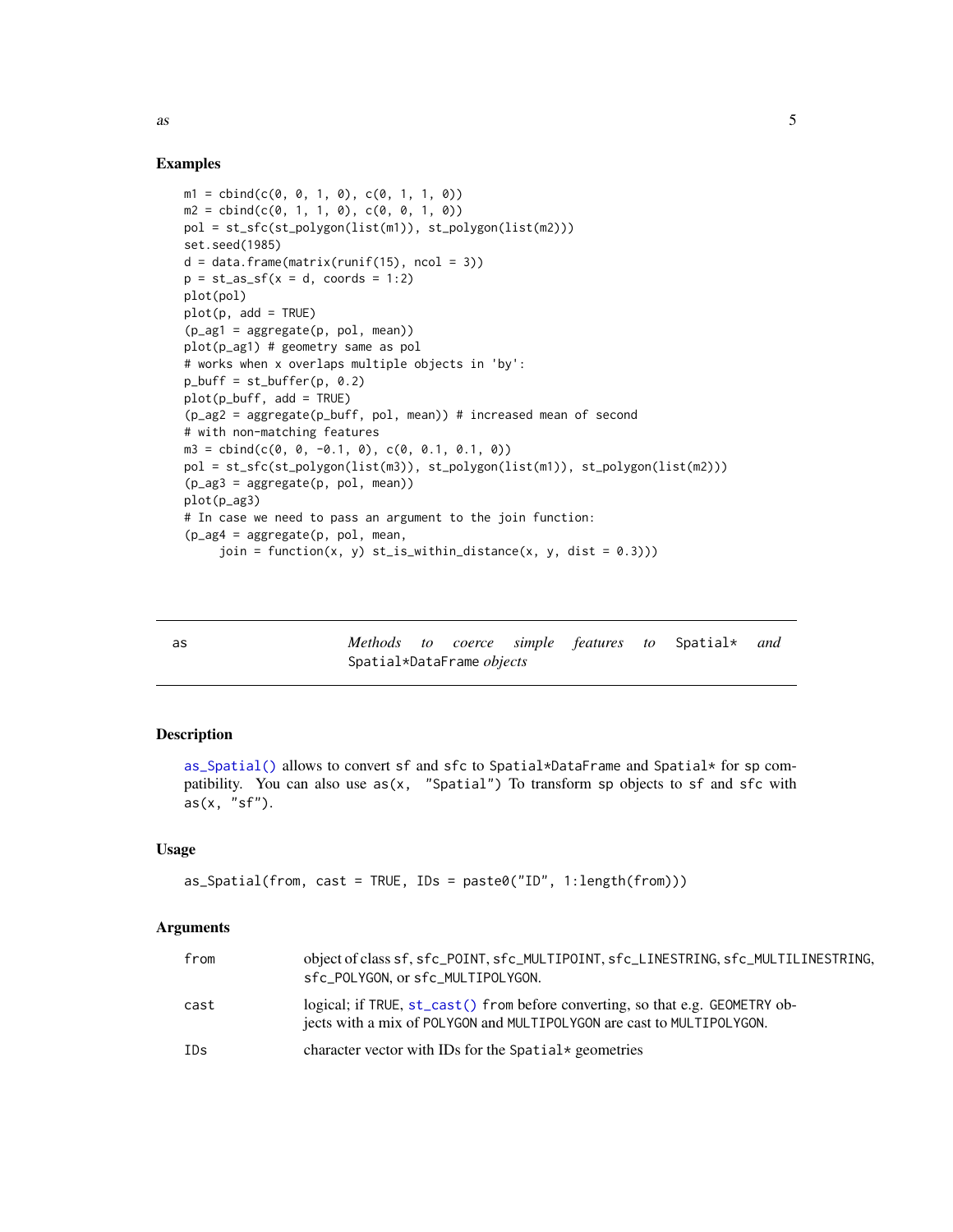# <span id="page-5-0"></span>Details

[sp](#page-0-0) supports three dimensions for POINT and MULTIPOINT (SpatialPoint\*). Other geometries must be two-dimensional (XY). Dimensions can be dropped using  $st\_zm()$  with what = "M" or  $what = "ZM".$ 

For converting simple features (i.e., sf objects) to their Spatial counterpart, use as(obj, "Spatial")

#### Value

geometry-only object deriving from Spatial, of the appropriate class

### Examples

```
nc <- st_read(system.file("shape/nc.shp", package="sf"))
# convert to SpatialPolygonsDataFrame
spdf <- as_Spatial(nc)
# identical to
spdf <- as(nc, "Spatial")
# convert to SpatialPolygons
as(st_geometry(nc), "Spatial")
# back to sf
as(spdf, "sf")
```
bgMap *This is data included in sf*

# Description

This is data included in sf

bind *Bind rows (features) of sf objects*

#### Description

Bind rows (features) of sf objects Bind columns (variables) of sf objects

#### Usage

```
## S3 method for class 'sf'
rbind(..., \text{ deparse. level} = 1)## S3 method for class 'sf'
cbind(..., \text{ deparse. level} = 1, \text{sf\_column_name} = \text{NULL})st_bind_cols(...)
```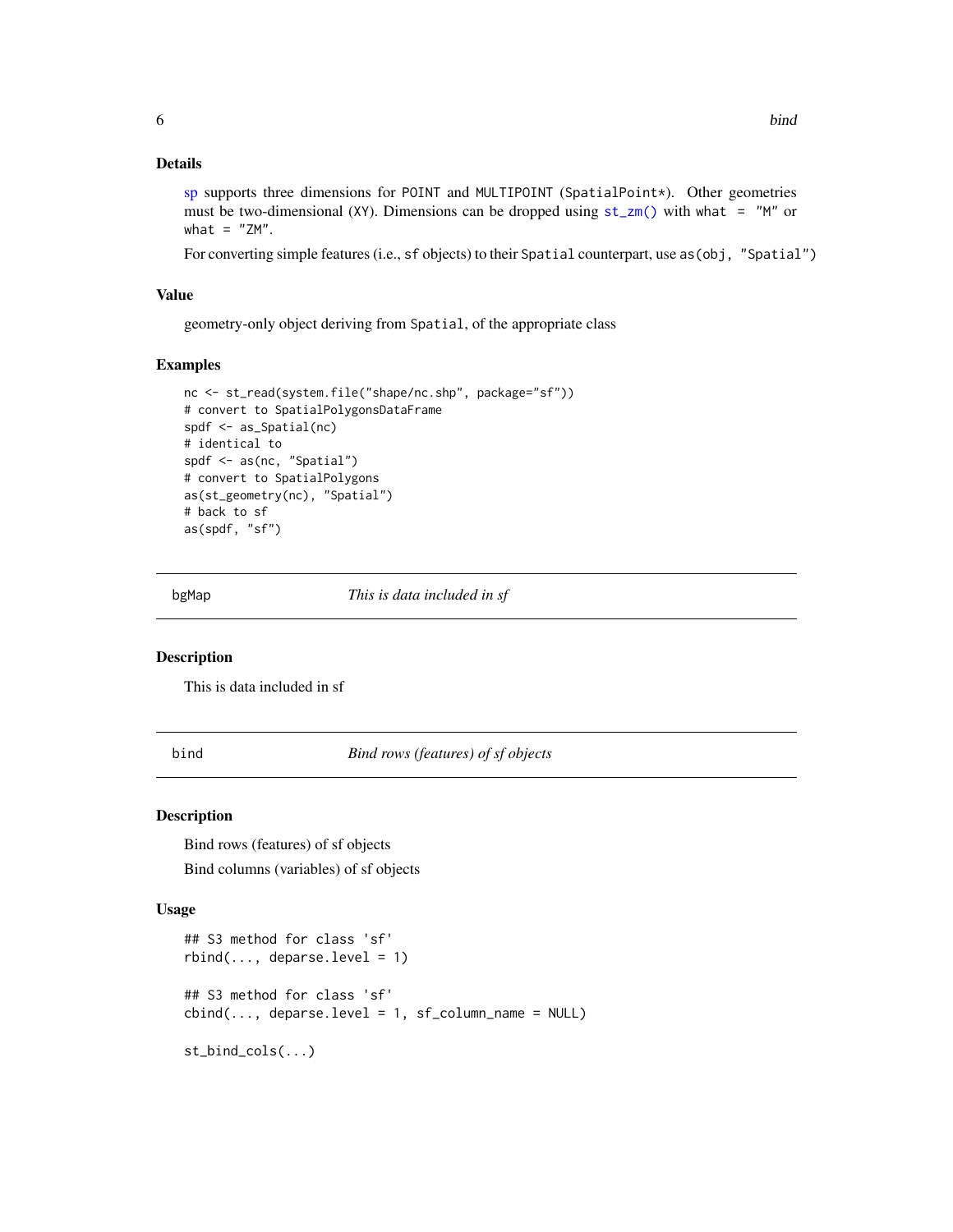#### <span id="page-6-0"></span>Arguments

| .                                | objects to bind; note that for the rbind and cbind methods, all objects have to be<br>of class sf; see dotsMethods |
|----------------------------------|--------------------------------------------------------------------------------------------------------------------|
| deparse.level integer; see rbind |                                                                                                                    |
|                                  | sf_column_name character; specifies active geometry; passed on to st_sf                                            |

#### Details

both rbind and cbind have non-standard method dispatch (see [cbind\)](#page-0-0): the rbind or cbind method for sf objects is only called when all arguments to be binded are of class sf.

If you need to cbind e.g. a data. frame to an sf, use [data.frame](#page-0-0) directly and use [st\\_sf](#page-30-2) on its result, or use [bind\\_cols;](#page-0-0) see examples.

st\_bind\_cols is deprecated; use cbind instead.

# Value

cbind called with multiple sf objects warns about multiple geometry columns present when the geometry column to use is not specified by using argument sf\_column\_name; see also [st\\_sf.](#page-30-2)

#### Examples

```
crs = st_ccrs(3857)a = st_s f(a=1, geom = st_s f c(st_point(0:1)), crs = crs)b = st_s(f(a=1, geom = st_sfc(st_linestring(matrix(1:4,2))), crs = crs)c = st_s f(a=4, geom = st_s f c(st_multilinestrip(glist(matrix(1:4,2))))), crs = crs)rbind(a,b,c)
rbind(a,b)
rbind(a,b)
rbind(b,c)
cbind(a,b,c) # warns
if (require(dplyr))
 dplyr::bind_cols(a,b)
c = st_s f(a=4, geomc = st_s fc(st_multiline string(list(matrix(1:4,2))))), crs = crs)cbind(a,b,c, sf_{collum_name} = "geomc")df = data.frame(x=3)st_sf(data.frame(c, df))
dplyr::bind_cols(c, df)
```
dbDataType,PostgreSQLConnection,sf-method *Determine database type for R vector*

#### Description

Determine database type for R vector Determine database type for R vector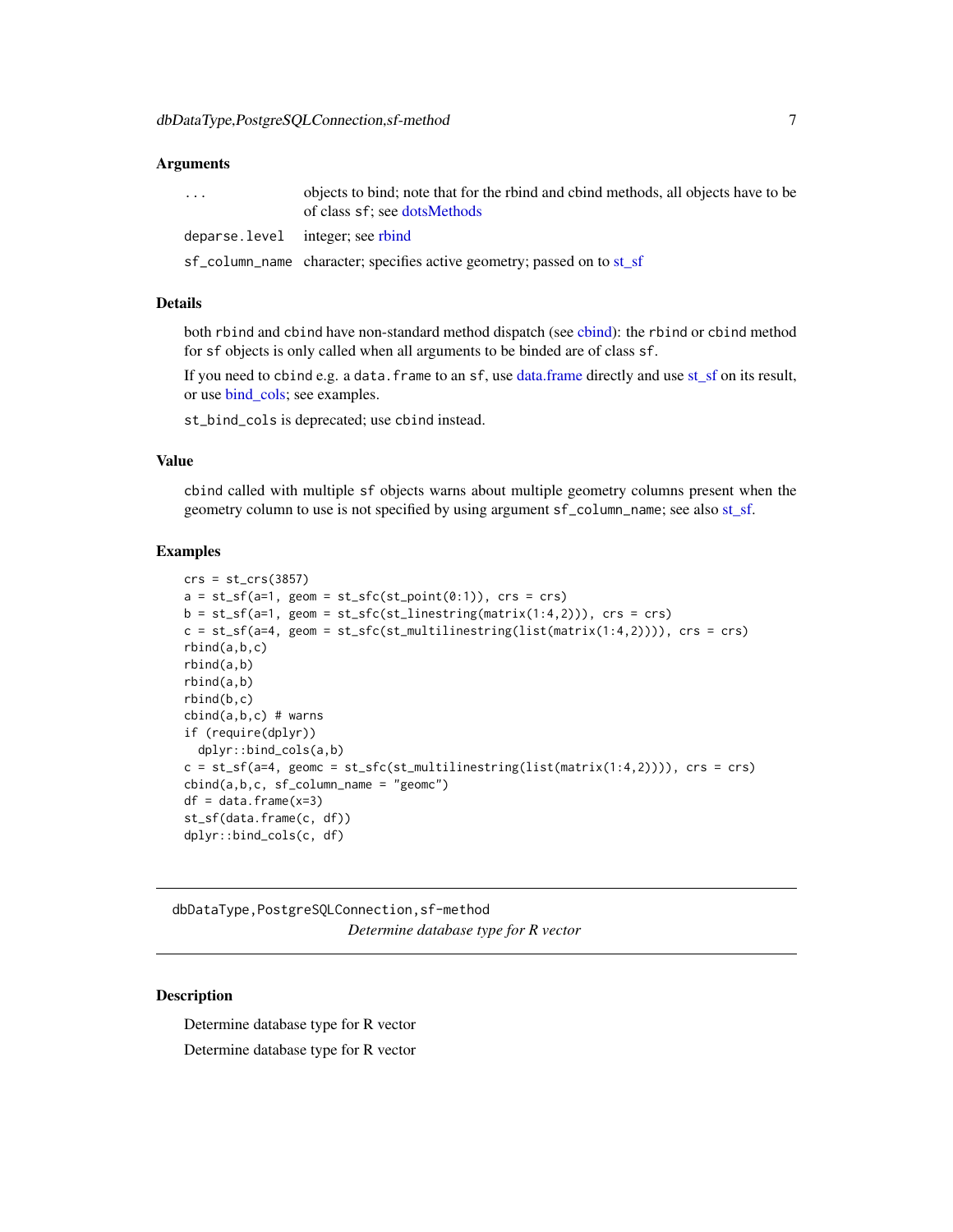# <span id="page-7-0"></span>Usage

```
## S4 method for signature 'PostgreSQLConnection,sf'
dbDataType(dbObj, obj)
## S4 method for signature 'DBIObject,sf'
dbDataType(dbObj, obj)
```
#### Arguments

| dbObi | DBIO bject driver or connection. |
|-------|----------------------------------|
| obi   | Object to convert                |

db\_drivers *Drivers for which update should be* TRUE *by default*

# Description

Drivers for which update should be TRUE by default

# Usage

db\_drivers

# Format

An object of class character of length 12.

extension\_map *Map extension to driver*

# Description

Map extension to driver

# Usage

extension\_map

#### Format

An object of class list of length 24.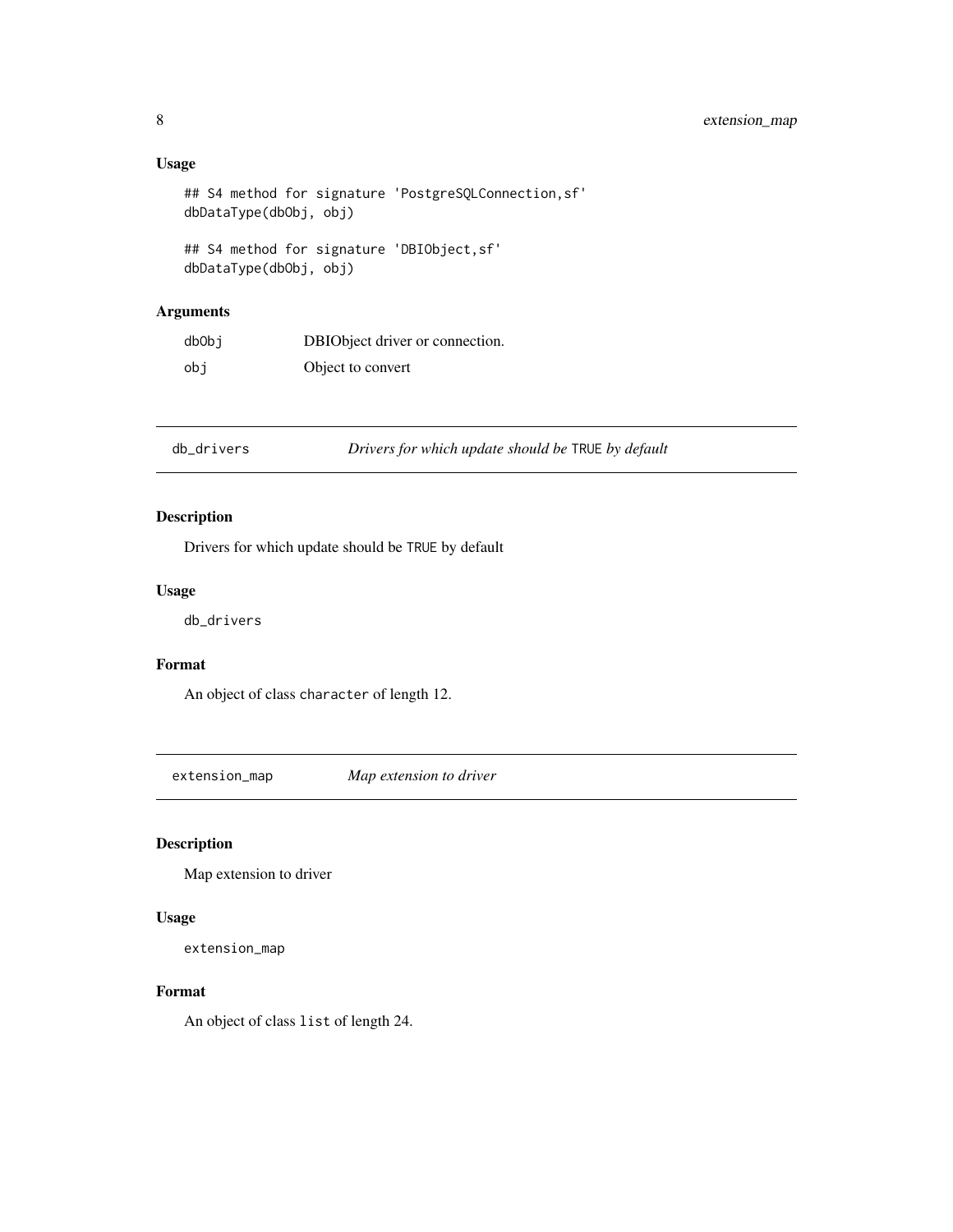<span id="page-8-0"></span>gdal *functions to interact with gdal not meant to be called directly by users (but e.g. by stars::st\_stars)*

# Description

functions to interact with gdal not meant to be called directly by users (but e.g. by stars::st\_stars)

#### Usage

```
gdal_read(x, ..., options = character(0), driver = character(0),read_data = TRUE, NA_value = NA_real_,
 RasterIO_parameters = list())
gdal\_write(x, ..., file, driver = "GTiff", options = character(0),type = "Float32", NA_value = NA_real_, geotransform,
  update = FALSE)gdal_inv_geotransform(gt)
gdal_crs(file, options = character(0))
gdal_metadata(file, domain_item = character(0), options = character(0),
 parse = TRUE)
gdal_subdatasets(file, options = character(0), name = TRUE)
gdal_polygonize(x, mask = NULL, file = tempfile(), driver = "GTiff",
  use_integer = TRUE, geotransform,
 breaks = classInt::classIntervals(na.omit(as.vector(x[[1]])))$brks,
  use_contours = FALSE, contour_lines = FALSE)
gdal_rasterize(sf, x, gt, file, driver = "GTiff",
  options = character()
```

| $\mathsf{x}$ | character vector, possibly of length larger than 1 when more than one raster is<br>read                                                                                                                                 |
|--------------|-------------------------------------------------------------------------------------------------------------------------------------------------------------------------------------------------------------------------|
| $\cdots$     | ignored                                                                                                                                                                                                                 |
| options      | character; raster layer read options                                                                                                                                                                                    |
| driver       | character; when empty vector, driver is auto-detected.                                                                                                                                                                  |
| read_data    | logical; if FALSE, only the imagery metadata is returned                                                                                                                                                                |
| NA_value     | (double) non-NA value to use for missing values; if NA, when writing miss-<br>ing values are not specially flagged in output dataset, when reading the default<br>(dataset) missing values are used (if present / set). |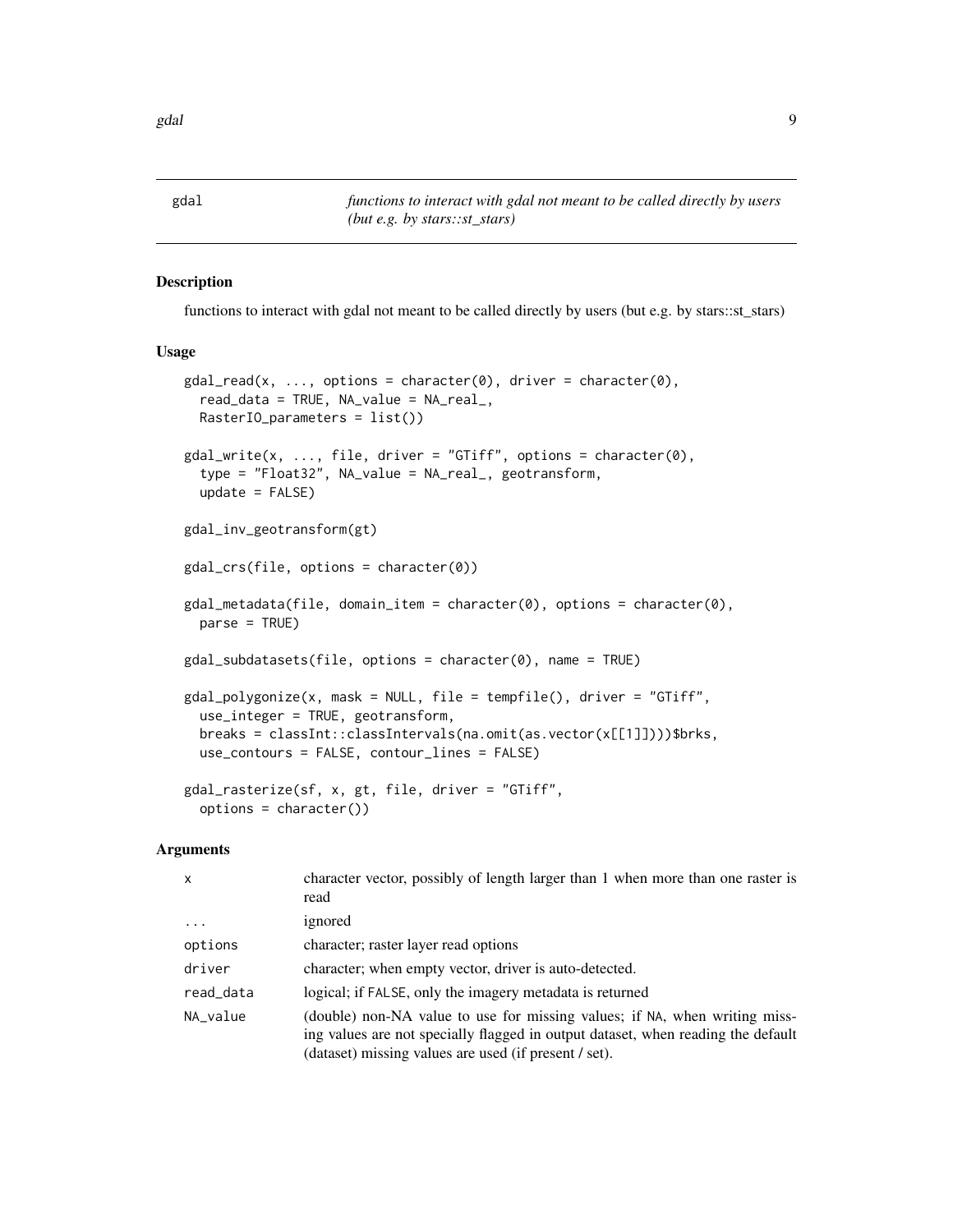#### RasterIO\_parameters

|               | list with named parameters to GDAL's RasterIO; see the stars::read_stars docu-<br>mentation.                                                                                                   |
|---------------|------------------------------------------------------------------------------------------------------------------------------------------------------------------------------------------------|
| file          | character; file name                                                                                                                                                                           |
| type          | gdal write type                                                                                                                                                                                |
| geotransform  | length 6 numeric vector with GDAL geotransform parameters.                                                                                                                                     |
| update        | logical; TRUE if in an existing raster file pixel values shall be updated.                                                                                                                     |
| gt            | double vector of length 6                                                                                                                                                                      |
| domain_item   | character vector of length 0, 1 (with domain), or 2 (with domain and item); use<br>"" for the default domain, use NA_character_ to query the domain names.                                     |
| parse         | logical; should metadata be parsed into a named list (TRUE) or returned as char-<br>acter data?                                                                                                |
| name          | logical; retrieve name of subdataset? If FALSE, retrieve description                                                                                                                           |
| mask          | stars object with NA mask (0 where NA), or NULL                                                                                                                                                |
| use_integer   | boolean; if TRUE, raster values are read as (and rounded to) unsigned 32-bit<br>integers values; if FALSE they are read as 32-bit floating points numbers. The<br>former is supposedly faster. |
| breaks        | numeric vector with break values for contour polygons (or lines)                                                                                                                               |
| use_contours  | logical;                                                                                                                                                                                       |
| contour_lines | logical;                                                                                                                                                                                       |
| sf            | object of class sf                                                                                                                                                                             |

## Details

gdal\_inv\_geotransform returns the inverse geotransform

gdal\_crs reads coordinate reference system from GDAL data set

get\_metadata gets metadata of a raster layer

gdal\_subdatasets returns the subdatasets of a gdal dataset

# Value

object of class crs, see [st\\_crs.](#page-55-1)

named list with metadata items

gdal\_subdatasets returns a zero-length list if file does not have subdatasets, and else a named list with subdatasets.

```
## Not run:
 f = system.file("tif/L7_ETMs.tif", package="stars")
 f = system.file("nc/avhrr-only-v2.19810901.nc", package = "stars")
 gdal_metadata(f)
 gdal_metadata(f, NA_character_)
 try(gdal_metadata(f, "wrongDomain"))
```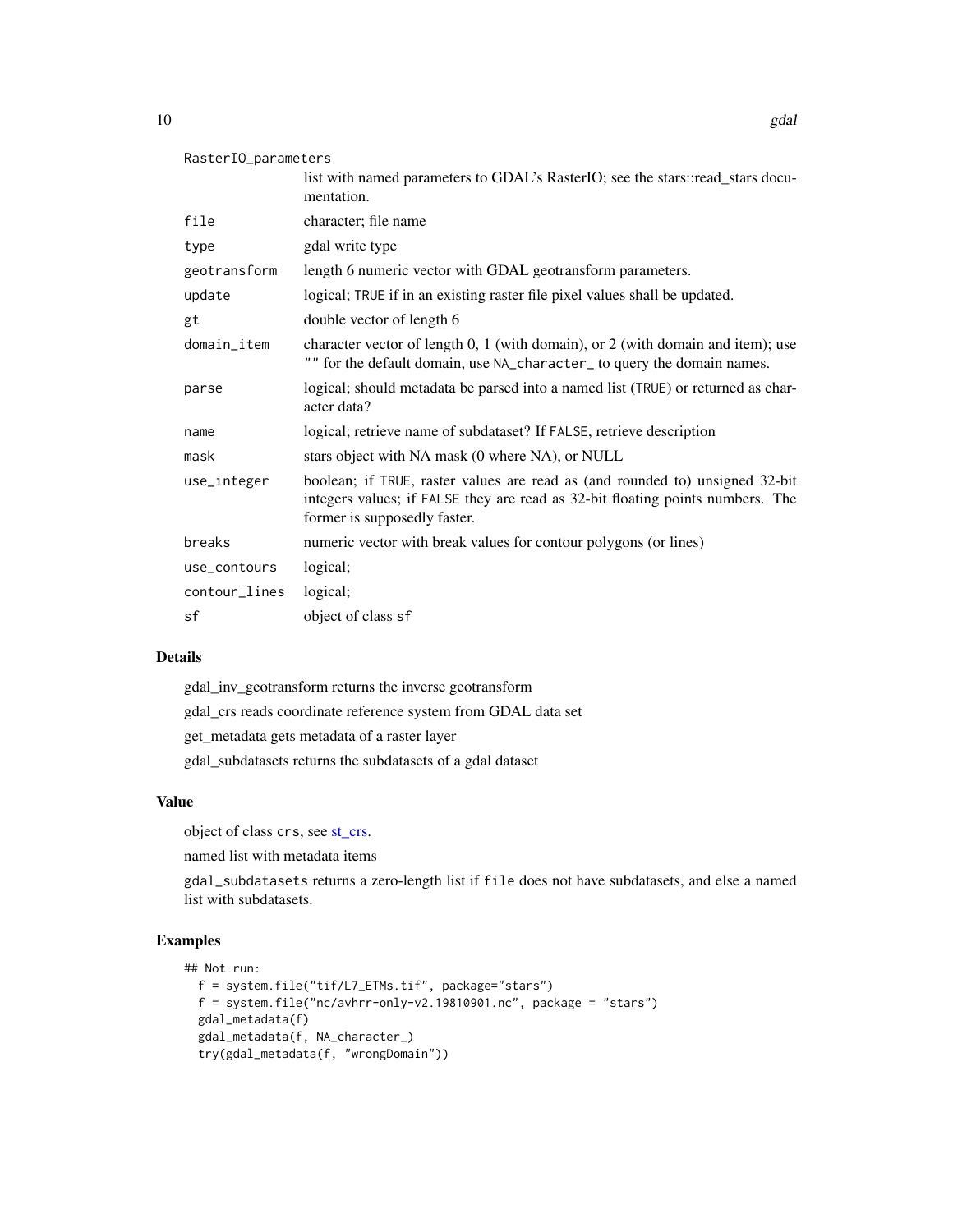#### <span id="page-10-0"></span>gdal\_utils 11

```
gdal_metadata(f, c("", "AREA_OR_POINT"))
```
## End(Not run)

#### gdal\_utils *Native interface to gdal utils*

# Description

Native interface to gdal utils

# Usage

```
gdal_utils(util = "info", source, destination, options = character(0),
 quiet = FALSE, processing = character(0),
  colorfilename = character(0))
```
# Arguments

| util          | character; one of info, warp, rasterize, translate, vectortranslate, buildvrt,<br>demprocessing, nearblack, grid |
|---------------|------------------------------------------------------------------------------------------------------------------|
| source        | character; name of input layer(s); for warp or buid $vrt$ this can be more than<br>one                           |
| destination   | character; name of output layer                                                                                  |
| options       | character; raster layer read options                                                                             |
| quiet         | logical; if TRUE, suppress printing of output for info                                                           |
| processing    | character; processing options for demprocessing                                                                  |
| colorfilename | character; name of color file for demprocessing (mandatory if processing="color-relief")                         |

# Value

info returns a character vector with the raster metadata; all other utils return (invisibly) a logical indicating success (i.e., TRUE); in case of failure, an error is raised.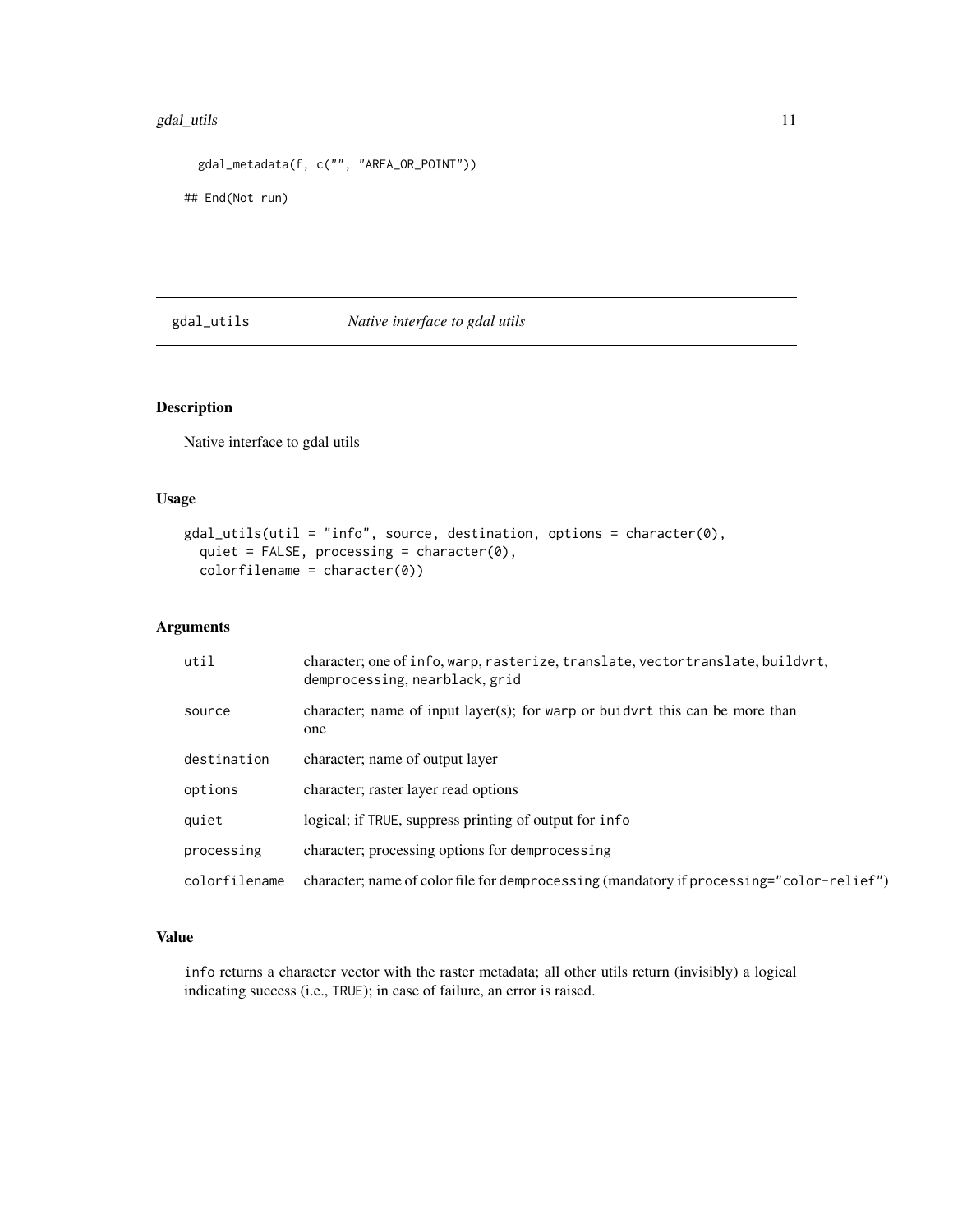<span id="page-11-1"></span><span id="page-11-0"></span>

Perform geometric set operations with simple feature geometry collections

#### Usage

```
st_intersection(x, y)
## S3 method for class 'sfc'
st_intersection(x, y)
## S3 method for class 'sf'
st_intersection(x, y)
st_difference(x, y)
## S3 method for class 'sfc'
st_difference(x, y)
st_sym_difference(x, y)
st_snap(x, y, tolerance)
```
#### Arguments

|           | object of class sf, sfc or sfg                                                 |
|-----------|--------------------------------------------------------------------------------|
|           | object of class sf, sfc or sfg                                                 |
| tolerance | tolerance values used for st_snap; numeric value or object of class units; may |
|           | have tolerance values for each feature in x                                    |

#### Details

A spatial index is built on argument x; see [http://r-spatial.org/r/2017/06/22/spatial-inde](http://r-spatial.org/r/2017/06/22/spatial-index.html)x. [html](http://r-spatial.org/r/2017/06/22/spatial-index.html). The reference for the STR tree algorithm is: Leutenegger, Scott T., Mario A. Lopez, and Jeffrey Edgington. "STR: A simple and efficient algorithm for R-tree packing." Data Engineering, 1997. Proceedings. 13th international conference on. IEEE, 1997. For the pdf, search Google Scholar.

When called with missing y, the sfc method for st\_intersection returns all non-empty intersections of the geometries of x; an attribute idx contains a list-column with the indexes of contributing geometries.

when called with a missing y, the sf method for st\_intersection returns an sf object with attributes taken from the contributing feature with lowest index; two fields are added: n.overlaps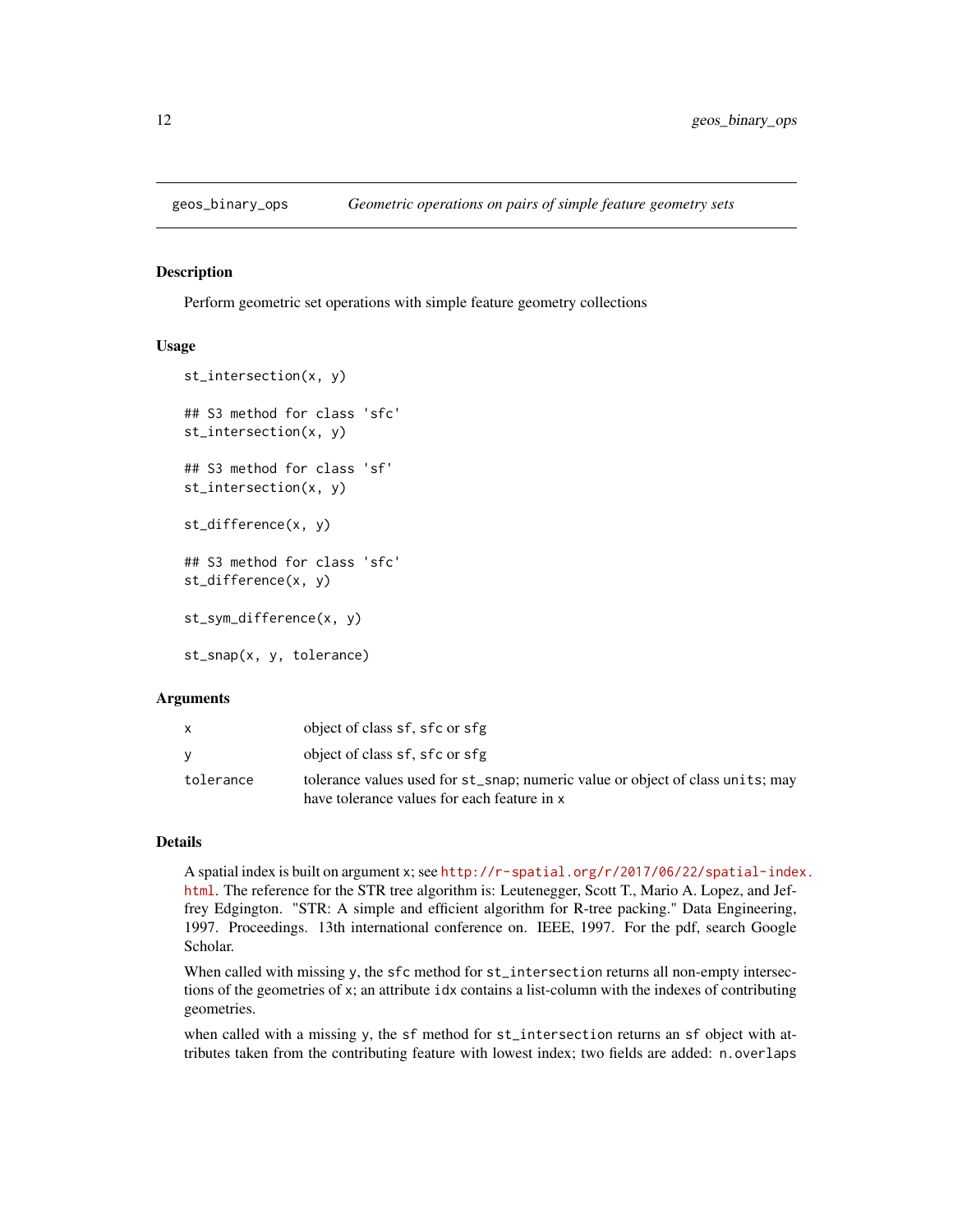#### geos\_binary\_ops 13

with the number of overlapping features in x, and a list-column origins with indexes of all overlapping features.

When st\_difference is called with a single argument, overlapping areas are erased from geometries that are indexed at greater numbers in the argument to x; geometries that are empty or contained fully inside geometries with higher priority are removed entirely. The st\_difference. sfc method with a single argument returns an object with an "idx" attribute with the orginal index for returned geometries.

#### Value

The intersection, difference or symmetric difference between two sets of geometries. The returned object has the same class as that of the first argument (x) with the non-empty geometries resulting from applying the operation to all geometry pairs in x and y. In case x is of class sf, the matching attributes of the original object(s) are added. The sfc geometry list-column returned carries an attribute idx, which is an n-by-2 matrix with every row the index of the corresponding entries of x and y, respectively.

# See Also

[st\\_union](#page-15-1) for the union of simple features collections; [intersect](#page-0-0) and [setdiff](#page-0-0) for the base R set operations.

```
set.seed(131)
library(sf)
m = \text{rbind}(c(0,0), c(1,0), c(1,1), c(0,1), c(0,0))p = st_polygon(list(m))n = 100l = vector("list", n)for (i in 1:n)
 l[[i]] = p + 10 * runif(2)s = st_sfc(1)plot(s, col = sficolors(categorical = TRUE, alpha = .5))title("overlapping squares")
d = st_difference(s) # sequential differences: s1, s2-s1, s3-s2-s1, ...
plot(d, col = sficolors(categorical = TRUE, alpha = .5))title("non-overlapping differences")
i = st_intersection(s) # all intersections
plot(i, col = sf.close(categorical = TRUE, alpha = .5))title("non-overlapping intersections")
summary(lengths(st_overlaps(s, s))) # includes self-counts!
summary(lengths(st_overlaps(d, d)))
summary(lengths(st_overlaps(i, i)))
sf = st_s(f(s))i = st_intersection(sf) # all intersections
plot(i["n.overlaps"])
summary(i$n.overlaps - lengths(i$origins))
# A helper function that erases all of y from x:
st_erase = function(x, y) st_difference(x, st_union(st_combine(y)))
```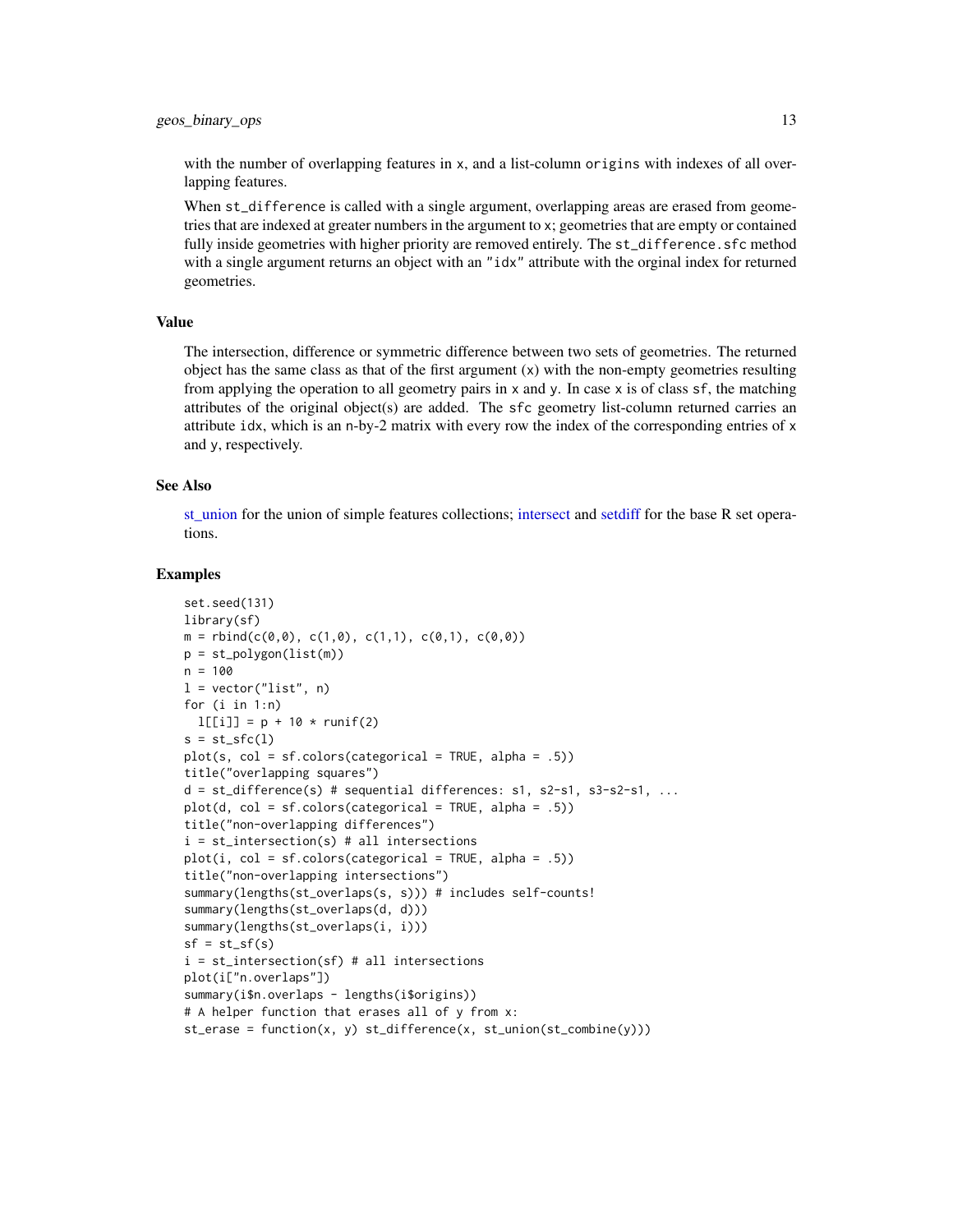<span id="page-13-0"></span>

Geometric binary predicates on pairs of simple feature geometry sets

#### Usage

 $st\_intersects(x, y, sparse = TRUE, prepared = TRUE)$  $st\_disjoint(x, y = x, sparse = TRUE, prepared = TRUE)$ st\_touches(x, y, sparse = TRUE, prepared = TRUE)  $st\_crosses(x, y, sparse = TRUE, prepared = TRUE)$  $st_within(x, y, sparse = TRUE, prepared = TRUE)$  $st\_contains(x, y, sparse = TRUE, prepared = TRUE)$  $st_{\text{contains\_properly(x, y, sparse = TRUE, prepared = TRUE)}$  $st_overlaps(x, y, sparse = TRUE, prepared = TRUE)$  $st_{\text{equals}}(x, y, sparse = TRUE, prepared = FALSE)$  $st\_covers(x, y, sparse = TRUE, prepared = TRUE)$  $st\_covered_by(x, y, sparse = TRUE, prepared = TRUE)$  $st_{\text{equal}}s_{\text{exact}}(x, y, \text{par}, \text{sparse} = \text{TRUE}, \text{prepared} = \text{FALSE}$ st\_is\_within\_distance(x, y, dist, sparse = TRUE)

| $\mathsf{x}$ | object of class sf, sfc or sfg                                                                                                                          |
|--------------|---------------------------------------------------------------------------------------------------------------------------------------------------------|
| У            | object of class sf, sfc or sfg; if missing, x is used                                                                                                   |
| sparse       | logical; should a sparse index list be returned (TRUE) or a dense logical matrix?<br>See below.                                                         |
| prepared     | logical; prepare geometry for x, before looping over y? See Details.                                                                                    |
| par          | numeric; parameter used for "equals_exact" (margin);                                                                                                    |
| dist         | distance threshold; geometry indexes with distances smaller or equal to this<br>value are returned; numeric value or units value having distance units. |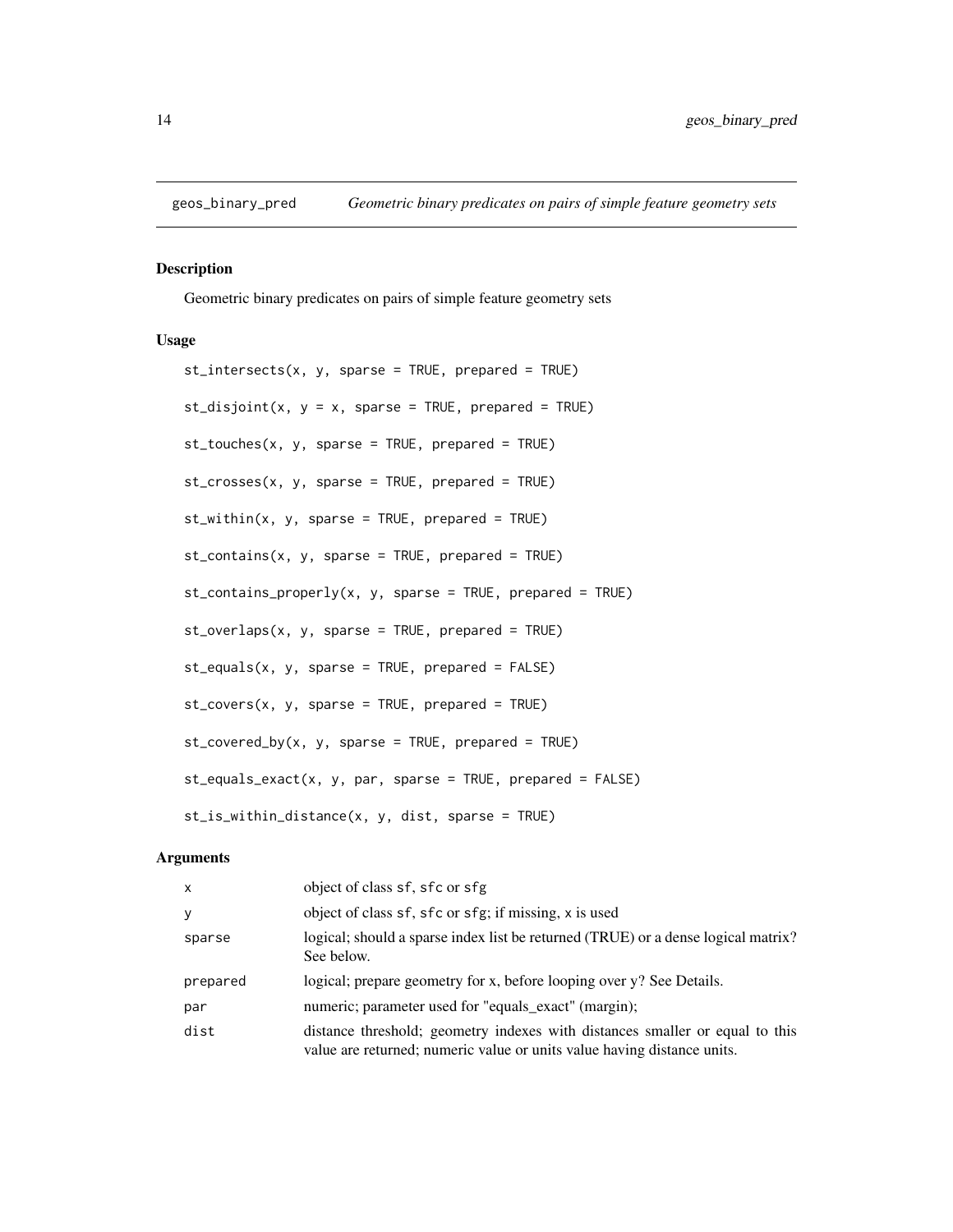#### Details

If prepared is TRUE, and x contains POINT geometries and y contains polygons, then the polygon geometries are prepared, rather than the points.

For most predicates, a spatial index is built on argument x; see [http://r-spatial.org/r/2017/](http://r-spatial.org/r/2017/06/22/spatial-index.html) [06/22/spatial-index.html](http://r-spatial.org/r/2017/06/22/spatial-index.html). Specifically, st\_intersects, st\_disjoint, st\_touches st\_crosses, st\_within, st\_contains, st\_contains\_properly, st\_overlaps, st\_equals, st\_covers and st\_covered\_by all build spatial indexes for more efficient geometry calculations. st\_relate, st\_equals\_exact, and st\_is\_within\_distance do not.

If y is missing, 'st\_predicate(x, x)' is effectively called, and a square matrix is returned with diagonal elements 'st\_predicate(x[i], x[i])'.

Sparse geometry binary predicate ([sgbp](#page-35-2)) lists have the following attributes: region.id with the row. names of x (if any, else 1:n), ncol with the number of features in y, and predicate with the name of the predicate used.

'st\_contains\_properly(A,B)' is true if A intersects B's interior, but not its edges or exterior; A contains A, but A does not properly contain A.

See also [st\\_relate](#page-75-1) and <https://en.wikipedia.org/wiki/DE-9IM> for a more detailed description of the underlying algorithms.

st\_equals\_exact returns true for two geometries of the same type and their vertices corresponding by index are equal up to a specified tolerance.

#### Value

If sparse=FALSE, st\_predicate (with predicate e.g. "intersects") returns a dense logical matrix with element i, j TRUE when predicate( $x[i]$ ,  $y[j]$ ) (e.g., when geometry of feature i and j intersect); if sparse=TRUE, an object of class [sgbp](#page-35-2) with a sparse list representation of the same matrix, with list element i an integer vector with all indices j for which predicate( $x[i], y[i]$ ) is TRUE (and hence integer $(0)$ ) if none of them is TRUE). From the dense matrix, one can find out if one or more elements intersect by apply(mat, 1, any), and from the sparse list by lengths(lst)  $> 0$ , see examples below.

```
pts = st_sfc(st_point(c(.5,.5)), st_point(c(1.5, 1.5)), st_point(c(2.5, 2.5)))pol = st\_polygon(list(rbind(c(0,0), c(2,0), c(2,2), c(0,2), c(0,0))))(lst = st_intersects(pts, pol))
(mat = st_intersects(pts, pol, sparse = FALSE))
# which points fall inside a polygon?
apply(mat, 1, any)
lengths(lst) > 0# which points fall inside the first polygon?
st_intersects(pol, pts)[[1]]
```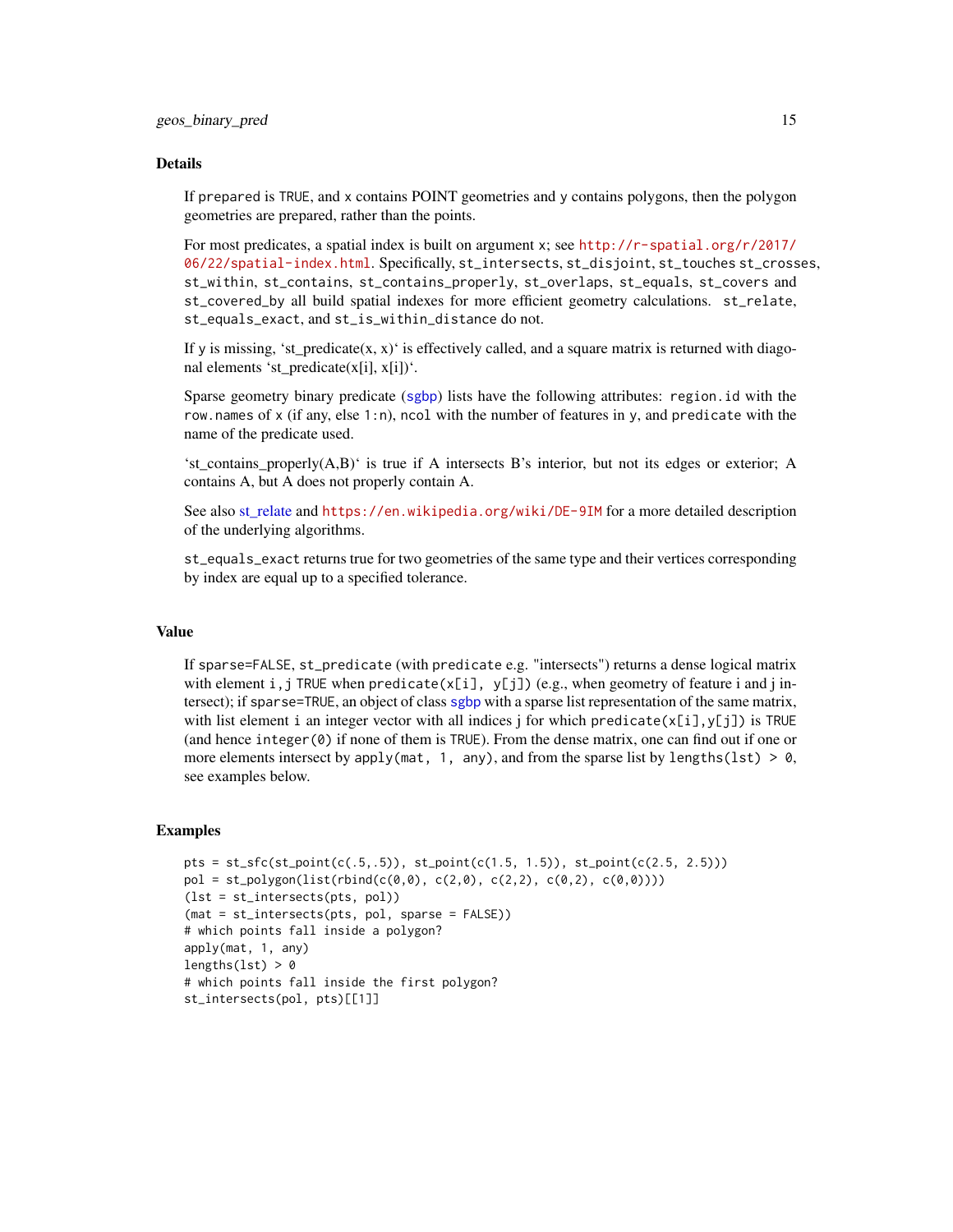<span id="page-15-1"></span><span id="page-15-0"></span>

Combine several feature geometries into one, without unioning or resolving internal boundaries

#### Usage

st\_combine(x)

 $st\_union(x, y, ..., by_f$ eature = FALSE)

#### Arguments

| X          | object of class sf, sfc or sfg                                                                                               |
|------------|------------------------------------------------------------------------------------------------------------------------------|
| У          | object of class sf, sfc or sfg (optional)                                                                                    |
| .          | ignored                                                                                                                      |
| by_feature | logical; if TRUE, union each feature, if FALSE return a single feature that is the<br>geometric union of the set of features |

#### Details

st\_combine combines geometries without resolving borders, using [c.sfg](#page-35-1) (analogous to [c](#page-0-0) for ordinary vectors).

If st\_union is called with a single argument, x, (with y missing) and by\_feature is FALSE all geometries are unioned together and an sfg or single-geometry sfc object is returned. If by\_feature is TRUE each feature geometry is unioned. This can for instance be used to resolve internal boundaries after polygons were combined using st\_combine. If y is provided, all elements of x and y are unioned, pairwise (and by\_feature is ignored). The former corresponds to [gUnaryUnion,](#page-0-0) the latter to [gUnion.](#page-0-0)

Unioning a set of overlapping polygons has the effect of merging the areas (i.e. the same effect as iteratively unioning all individual polygons together). Unioning a set of LineStrings has the effect of fully noding and dissolving the input linework. In this context "fully noded" means that there will be a node or endpoint in the output for every endpoint or line segment crossing in the input. "Dissolved" means that any duplicate (e.g. coincident) line segments or portions of line segments will be reduced to a single line segment in the output. Unioning a set of Points has the effect of merging all identical points (producing a set with no duplicates).

# Value

st\_combine returns a single, combined geometry, with no resolved boundaries; returned geometries may well be invalid.

If y is missing,  $st\_union(x)$  returns a single geometry with resolved boundaries, else the geometries for all unioned pairs of x[i] and y[j].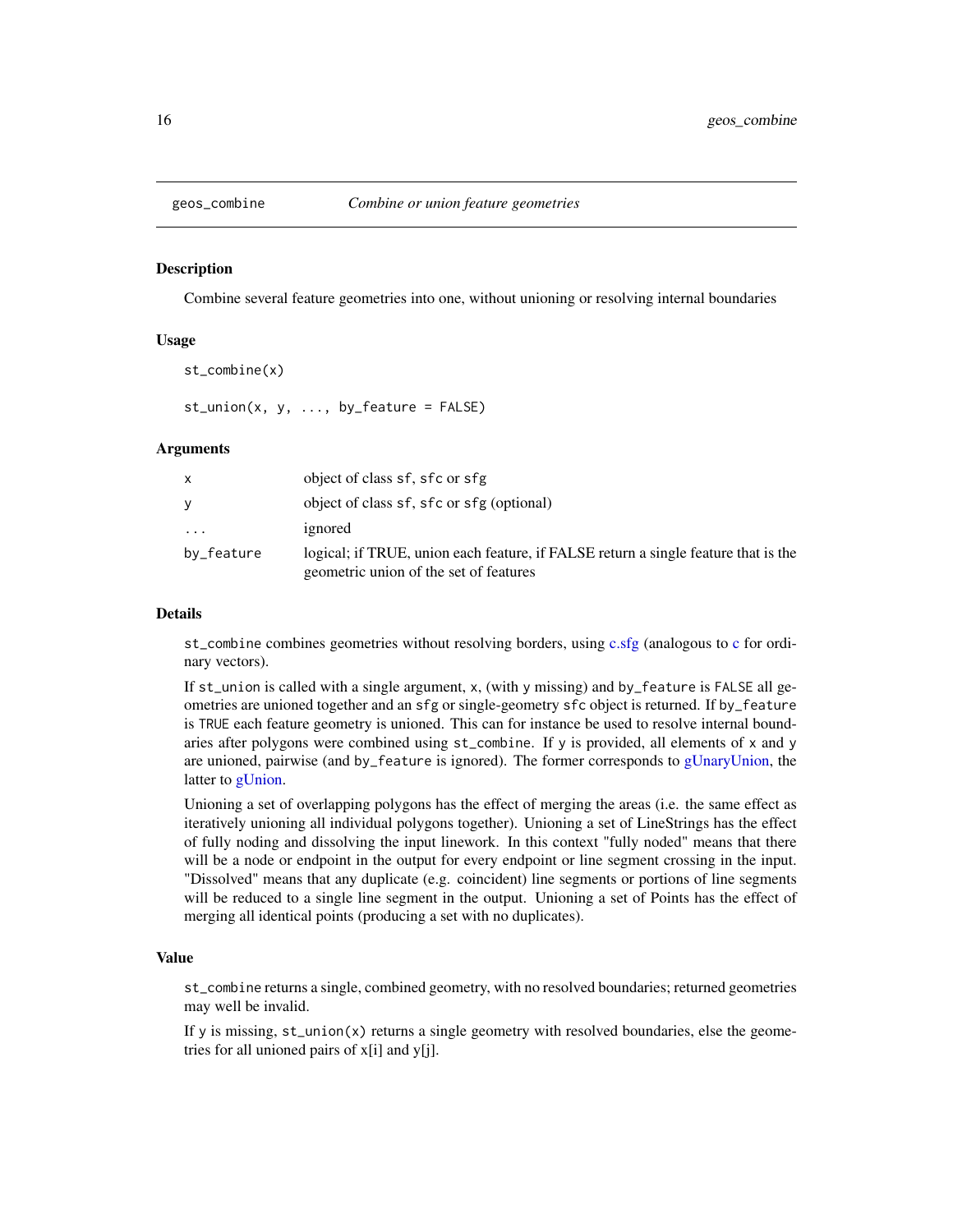<span id="page-16-0"></span>geos\_measures 17

# See Also

[st\\_intersection,](#page-11-1) [st\\_difference,](#page-11-1) [st\\_sym\\_difference](#page-11-1)

# Examples

```
nc = st_read(system.file("shape/nc.shp", package="sf"))
st_combine(nc)
plot(st_union(nc))
```
geos\_measures *Compute geometric measurements*

# Description

Compute Euclidian or great circle distance between pairs of geometries; compute, the area or the length of a set of geometries.

# Usage

```
st_area(x, ...)
st_length(x)
st_distance(x, y, ..., dist_fun, by_element = FALSE,
 which = "distance", par = 0, tolerance = 0)
```

| $\mathsf{x}$ | object of class sf, sfc or sfg                                                                                                                                                                                                                                               |
|--------------|------------------------------------------------------------------------------------------------------------------------------------------------------------------------------------------------------------------------------------------------------------------------------|
| .            | ignored                                                                                                                                                                                                                                                                      |
| y            | object of class sf, sfc or sfg, defaults to x                                                                                                                                                                                                                                |
| dist_fun     | deprecated                                                                                                                                                                                                                                                                   |
| by_element   | logical; if TRUE, return a vector with distance between the first elements of x and<br>y, the second, etc. if FALSE, return the dense matrix with all pairwise distances.                                                                                                    |
| which        | character; if equal to Haussdorf or Frechet, Hausdorff resp. Frechet distances<br>are returned                                                                                                                                                                               |
| par          | for which equal to Haussdorf or Frechet, use a positive value this to densify<br>the geometry                                                                                                                                                                                |
| tolerance    | ignored if $st\_is\_longlat(x)$ is FALSE; otherwise, if set to a positive value, the<br>first distance smaller than tolerance will be returned, and true distance may be<br>smaller; this may speed up computation. In meters, or a unit is object convertible<br>to meters. |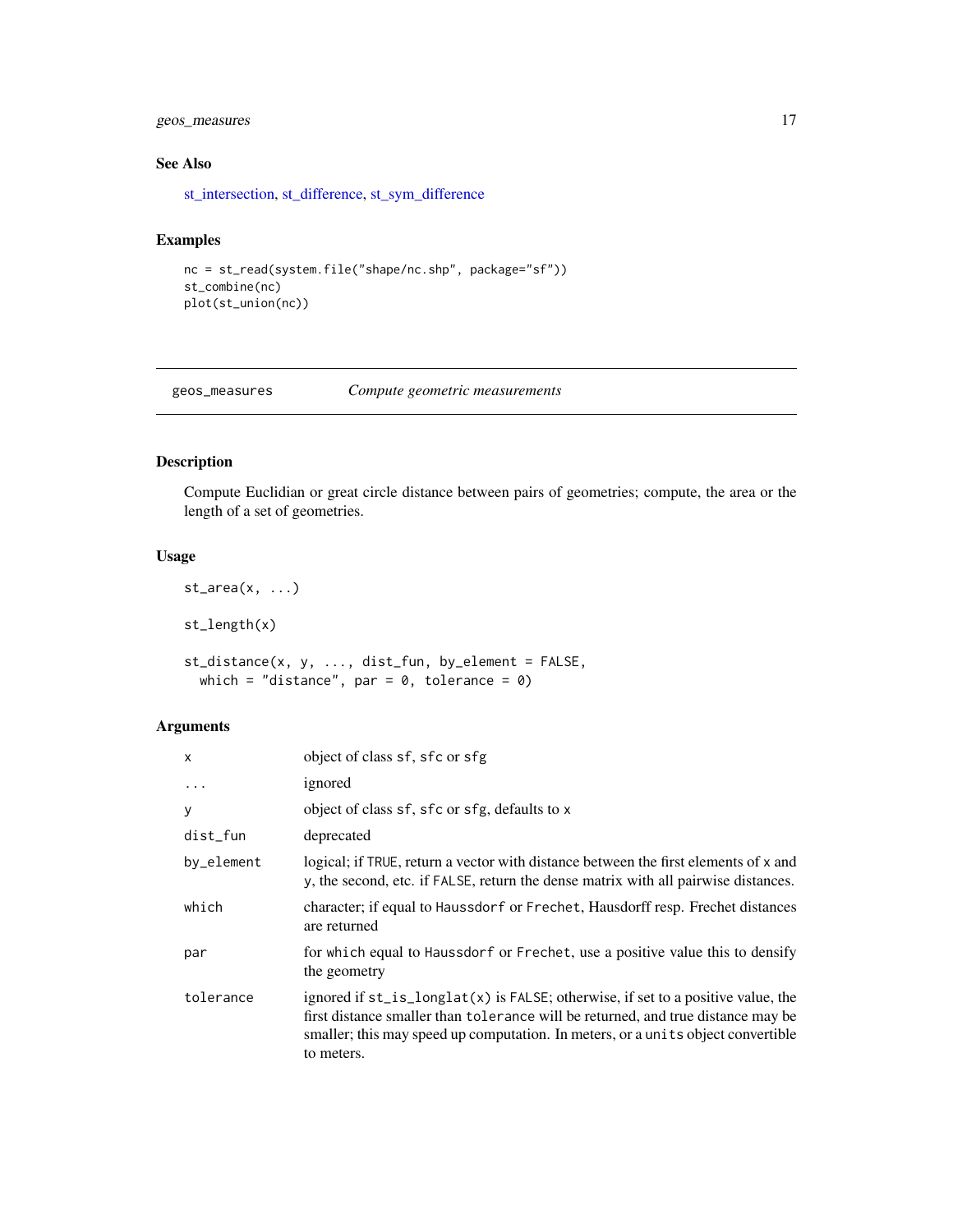#### Details

great circle distance calculations use function geod\_inverse from proj.4 if proj.4 is at version larger than 4.8.0, or else the Vincenty method implemented in liblwgeom (this should correspond to what PostGIS does).

# Value

If the coordinate reference system of  $x$  was set, these functions return values with unit of measurement; see [set\\_units.](#page-0-0)

st\_area returns the area of a geometry, in the coordinate reference system used; in case x is in degrees longitude/latitude, [st\\_geod\\_area](#page-0-0) is used for area calculation.

st\_length returns the length of a LINESTRING or MULTILINESTRING geometry, using the coordinate reference system. POINT, MULTIPOINT, POLYGON or MULTIPOLYGON geometries return zero.

If by\_element is FALSE st\_distance returns a dense numeric matrix of dimension length(x) by length(y); otherwise it returns a numeric vector of length x or y, the shorter one being recycled.

#### See Also

[st\\_dimension,](#page-18-1) [st\\_cast](#page-49-1) to convert geometry types

```
b0 = st\_polygon(list(rbind(c(-1, -1), c(1, -1), c(1, 1), c(-1, 1), c(-1, -1))))b1 = b0 + 2b2 = b0 + c(-0.2, 2)x = st_sfc(b0, b1, b2)st_area(x)
line = st_sfc(st_linestring(rbind(c(30,30), c(40,40))), crs = 4326)st_length(line)
outer = matrix(c(0,0,10,0,10,10,0,10,0,0),ncol=2, byrow=TRUE)
hole1 = matrix(c(1,1,1,2,2,2,2,1,1,1),ncol=2, byrow=TRUE)
hole2 = matrix(c(5,5,5,6,6,6,6,5,5,5),ncol=2, byrow=TRUE)
poly = st_polygon(list(outer, hole1, hole2))
mpoly = st_multipolygon(list(
list(outer, hole1, hole2),
list(outer + 12, hole1 + 12)))
st_length(st_sfc(poly, mpoly))
p = st_sfc(st\_point(c(\theta, \theta)), st\_point(c(\theta, 1)), st\_point(c(\theta, 2)))st_distance(p, p)
st_distance(p, p, by_element = TRUE)
```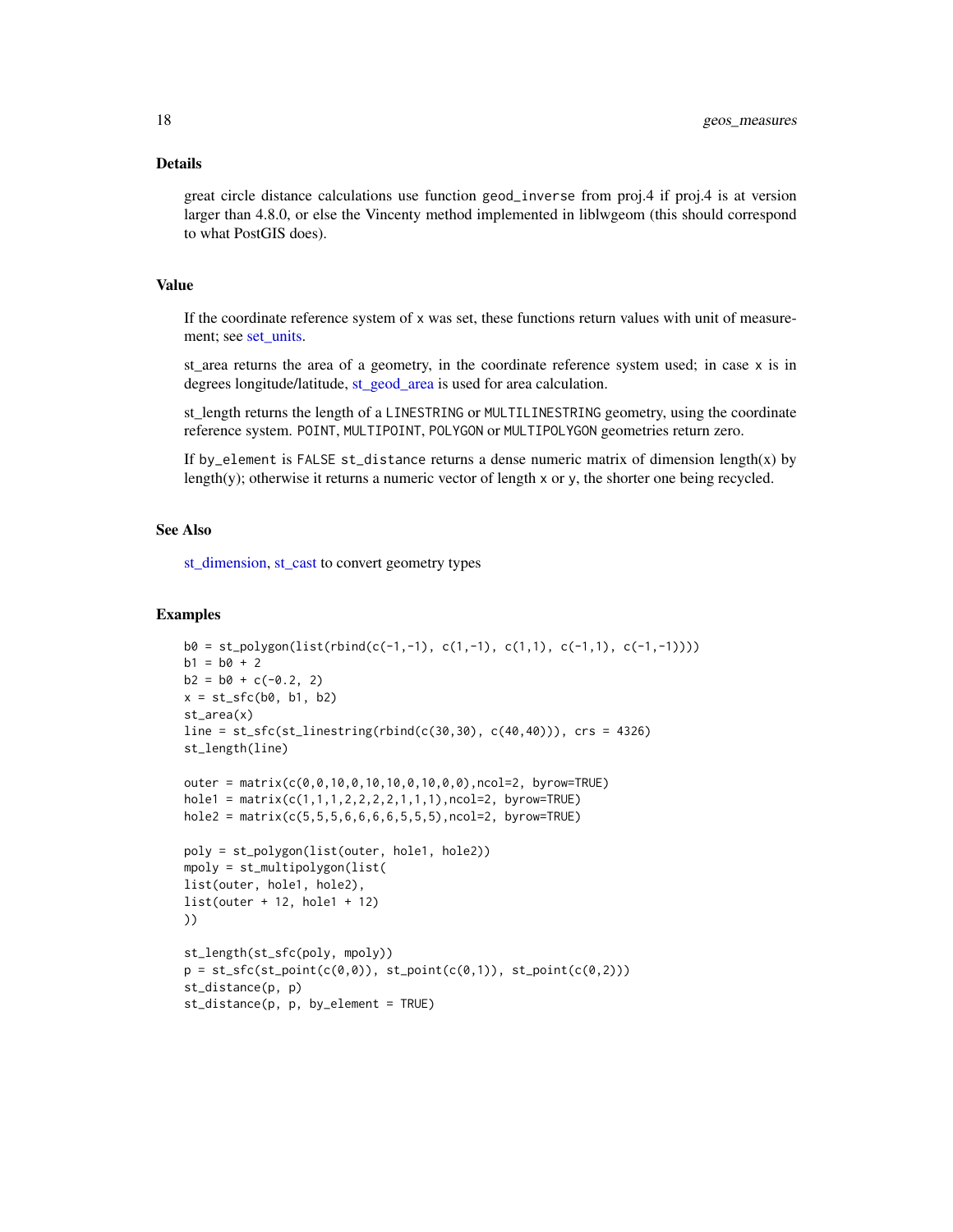<span id="page-18-0"></span>

<span id="page-18-1"></span>Dimension, simplicity, validity or is\_empty queries on simple feature geometries

#### Usage

```
st_dimension(x, NA_if_empty = TRUE)
st_is_simple(x)
st_is_empty(x)
st_is_valid(x, NA_on_exception = TRUE, reason = FALSE)
```
# Arguments

| X               | object of class sf, sfc or sfg                                                                                                                                                                                                                                                                                                                                           |
|-----------------|--------------------------------------------------------------------------------------------------------------------------------------------------------------------------------------------------------------------------------------------------------------------------------------------------------------------------------------------------------------------------|
| NA_if_empty     | logical; if TRUE, return NA for empty geometries                                                                                                                                                                                                                                                                                                                         |
| NA_on_exception |                                                                                                                                                                                                                                                                                                                                                                          |
|                 | logical; if TRUE, for polygons that would otherwise raise a GEOS error (ex-<br>ception, e.g. for a POLYGON having more than zero but less than 4 points,<br>or a LINESTRING having one point) return an NA rather than raising an error,<br>and suppress warning messages (e.g. about self-intersection); if FALSE, regular<br>GEOS errors and warnings will be emitted. |
| reason          | logical; if TRUE, return a character with, for each geometry, the reason for inva-<br>lidity, NA on exception, or "Valid Geometry" otherwise.                                                                                                                                                                                                                            |

# Value

st\_dimension returns a numeric vector with 0 for points, 1 for lines, 2 for surfaces, and, if NA\_if\_empty is TRUE, NA for empty geometries.

st\_is\_simple returns a logical vector, indicating for each geometry whether it is simple (e.g., not self-intersecting)

st\_is\_empty returns for each geometry whether it is empty

st\_is\_valid returns a logical vector indicating for each geometries of x whether it is valid.

```
x = st_sfc(st_point(0:1),
st\_linesring(rbind(c(0,0),c(1,1))),
st_polygon(list(rbind(c(0,0),c(1,0),c(0,1),c(0,0)))),
```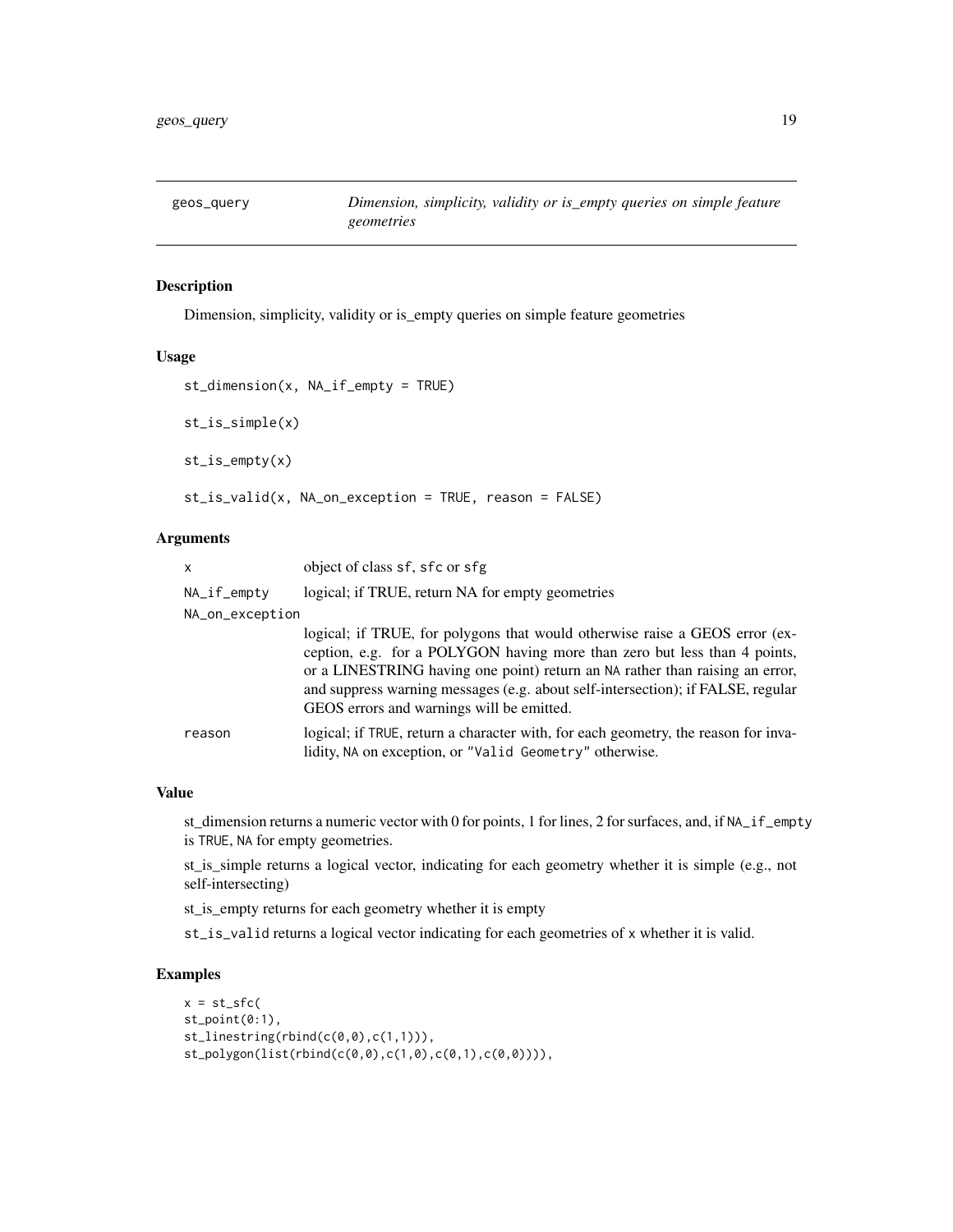```
st_multipoint(),
st_linestring(),
st_geometrycollection())
st_dimension(x)
st_dimension(x, FALSE)
ls = st_{linestring(rbind(c(0,0), c(1,1), c(1,0), c(0,1)))st_is_simple(st_sfc(ls, st_point(c(0,0))))
ls = st_{linestring(rbind(c(0,0), c(1,1), c(1,0), c(0,1)))st_is_empty(st_sfc(ls, st_point(), st_linestring()))
p1 = st_as_sfc("POLYGON((0 0, 0 10, 10 0, 10 10, 0 0))")st_is_valid(p1)
st_is_valid(st_sfc(st_point(0:1), p1[[1]]), reason = TRUE)
```
geos\_unary *Geometric unary operations on simple feature geometry sets*

# **Description**

Geometric unary operations on simple feature geometries. These are all generics, with methods for sfg, sfc and sf objects, returning an object of the same class. All operations work on a per-feature basis, ignoring all other features.

#### Usage

```
st_buffer(x, dist, nQuadSegs = 30, endCapStyle = "ROUND",
  joinStyle = "ROUND", mitreLimit = 1)
st_boundary(x)
st_convex_hull(x)
st_simplify(x, preserveTopology = FALSE, dTolerance = 0)
st\_triangle (x, dTolerance = 0, bOnlyEdges = FALSE)
st_voronoi(x, envelope, dTolerance = 0, bOnlyEdges = FALSE)
st_polygonize(x)
st_line_merge(x)
st_centroid(x, ..., of_largest_polygon = FALSE)
st_point_on_surface(x)
st_node(x)
st_segmentize(x, dfMaxLength, ...)
```
<span id="page-19-0"></span>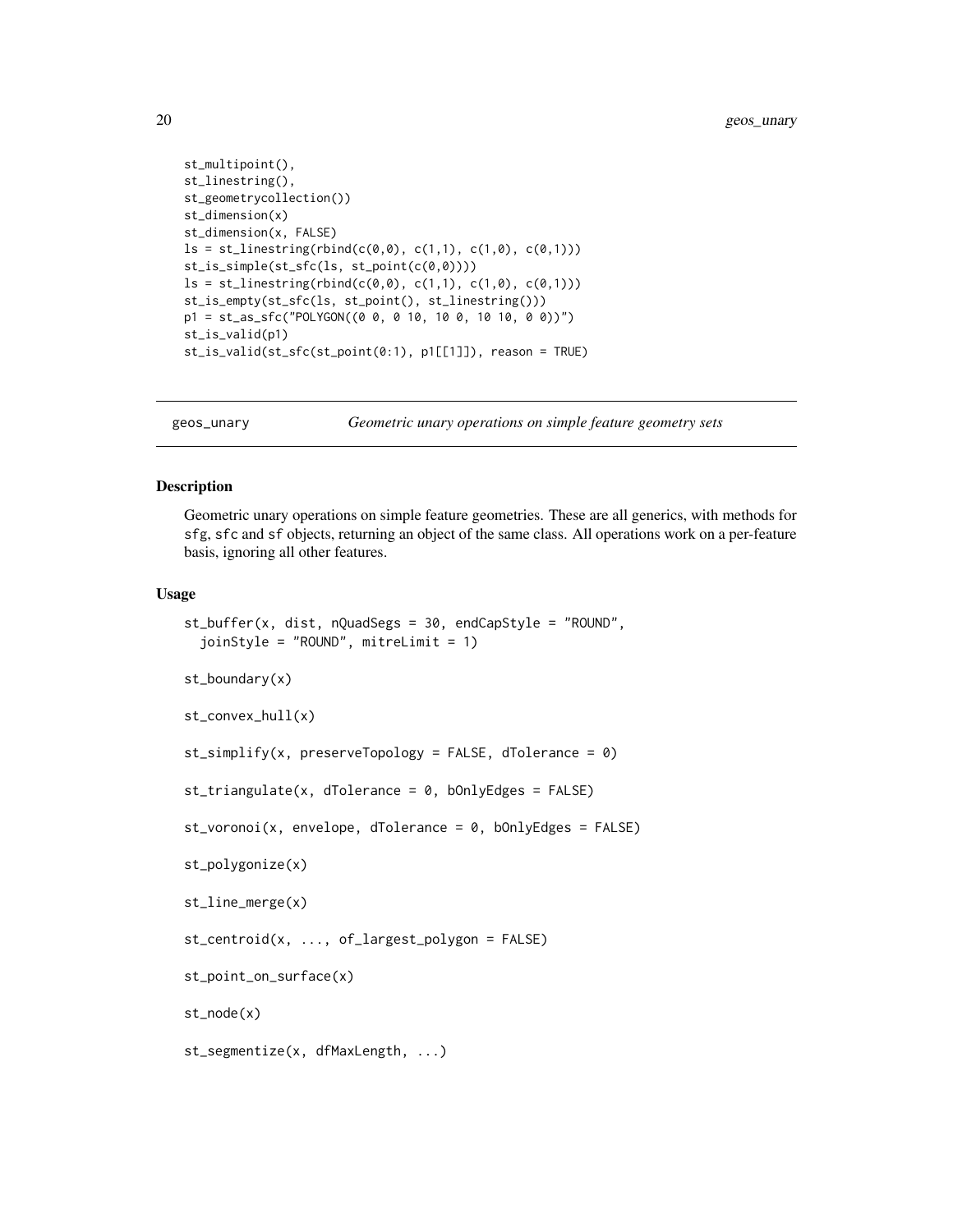# geos\_unary 21

#### Arguments

| X                  | object of class sfg, sfg or sf                                                                                                                                                                                                                                                                            |  |
|--------------------|-----------------------------------------------------------------------------------------------------------------------------------------------------------------------------------------------------------------------------------------------------------------------------------------------------------|--|
| dist               | numeric; buffer distance for all, or for each of the elements in x; in case dist<br>is a units object, it should be convertible to arc_degree if x has geographic<br>coordinates, and to st_crs(x)\$units otherwise                                                                                       |  |
| nQuadSegs          | integer; number of segments per quadrant (fourth of a circle), for all or per-<br>feature                                                                                                                                                                                                                 |  |
| endCapStyle        | character; style of line ends, one of 'ROUND', 'FLAT', 'SQUARE'                                                                                                                                                                                                                                           |  |
| joinStyle          | character; style of line joins, one of 'ROUND', 'MITRE', 'BEVEL'                                                                                                                                                                                                                                          |  |
| mitreLimit         | numeric; limit of extension for a join if joinStyle 'MITRE' is used (default<br>$1.0$ , minimum $0.0$ )                                                                                                                                                                                                   |  |
| preserveTopology   |                                                                                                                                                                                                                                                                                                           |  |
|                    | logical; carry out topology preserving simplification? May be specified for each,<br>or for all feature geometries. Note that topology is preserved only for single<br>feature geometries, not for sets of them.                                                                                          |  |
| dTolerance         | numeric; tolerance parameter, specified for all or for each feature geometry.                                                                                                                                                                                                                             |  |
| bOnlyEdges         | logical; if TRUE, return lines, else return polygons                                                                                                                                                                                                                                                      |  |
| envelope           | object of class sfc or sfg containing a POLYGON with the envelope for a voronoi<br>diagram; this only takes effect when it is larger than the default envelope, chosen<br>when envelope is an empty polygon                                                                                               |  |
|                    | ignored                                                                                                                                                                                                                                                                                                   |  |
| of_largest_polygon |                                                                                                                                                                                                                                                                                                           |  |
|                    | logical; for st_centroid: if TRUE, return centroid of the largest (sub)polygon<br>of a MULTIPOLYGON rather than of the whole MULTIPOLYGON                                                                                                                                                                 |  |
| dfMaxLength        | maximum length of a line segment. If x has geographical coordinates (long/lat),<br>dfMaxLength is either a numeric expressed in meter, or an object of class units<br>with length units rad or degree; segmentation in the long/lat case takes place<br>along the great circle, using st_geod_segmentize. |  |

#### Details

st\_buffer computes a buffer around this geometry/each geometry. If any of endCapStyle, joinStyle, or mitreLimit are set to non-default values ('ROUND', 'ROUND', 1.0 respectively) then the underlying 'buffer with style' GEOS function is used.

st\_boundary returns the boundary of a geometry

st\_convex\_hull creates the convex hull of a set of points

st\_simplify simplifies lines by removing vertices

st\_triangulate triangulates set of points (not constrained). st\_triangulate requires GEOS version 3.4 or above

st\_voronoi creates voronoi tesselation. st\_voronoi requires GEOS version 3.5 or above

st\_polygonize creates polygon from lines that form a closed ring. In case of st\_polygonize, x must be an object of class LINESTRING or MULTILINESTRING, or an sfc geometry list-column object containing these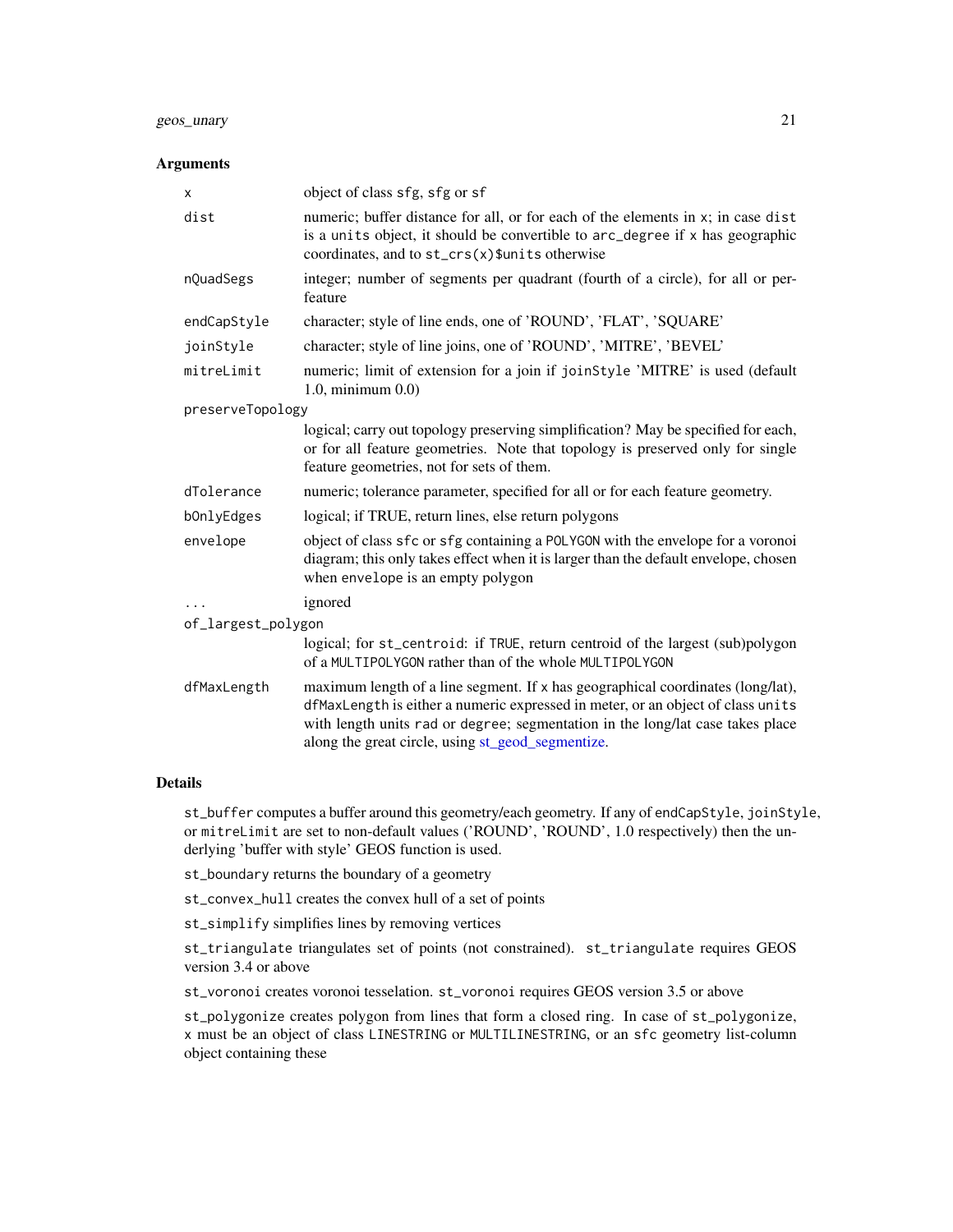st\_line\_merge merges lines. In case of st\_line\_merge, x must be an object of class MULTILINESTRING, or an sfc geometry list-column object containing these

st\_centroid gives the centroid of a geometry

st\_point\_on\_surface returns a point guaranteed to be on the (multi)surface.

st\_node adds nodes to linear geometries at intersections without a node, and only works on individual linear geometries

st\_segmentize adds points to straight lines

#### Value

an object of the same class of x, with manipulated geometry.

```
## st_buffer, style options (taken from rgeos gBuffer)
11 = st_as_sfc("LINESTRING(0 0, 1 5, 4 5, 5 2, 8 2, 9 4, 4 6.5)")op = par(mfrow=c(2,3))plot(st_buffer(l1, dist = 1, endCapStyle="ROUND"), reset = FALSE, main = "endCapStyle: ROUND")
plot(l1,col='blue',add=TRUE)
plot(st_buffer(l1, dist = 1, endCapStyle="FLAT"), reset = FALSE, main = "endCapStyle: FLAT")
plot(l1,col='blue',add=TRUE)
plot(st_buffer(l1, dist = 1, endCapStyle="SQUARE"), reset = FALSE, main = "endCapStyle: SQUARE")
plot(l1,col='blue',add=TRUE)
plot(st_buffer(l1, dist = 1, nQuadSegs=1), reset = FALSE, main = "nQuadSegs: 1")
plot(l1,col='blue',add=TRUE)
plot(st_buffer(l1, dist = 1, nQuadSegs=2), reset = FALSE, main = "nQuadSegs: 2")
plot(l1,col='blue',add=TRUE)
plot(st_buffer(l1, dist = 1, nQuadSegs= 5), reset = FALSE, main = "nQuadSegs: 5")
plot(l1,col='blue',add=TRUE)
par(op)
12 = st_as_sfc("LINESTRING(0 0, 1 5, 3 2)")op = par(mfrow = c(2, 3))plot(st_buffer(l2, dist = 1, joinStyle="ROUND"), reset = FALSE, main = "joinStyle: ROUND")
plot(12, col = 'blue', add = TRUE)plot(st_buffer(l2, dist = 1, joinStyle="MITRE"), reset = FALSE, main = "joinStyle: MITRE")
plot(12, col='blue', add = TRUE)plot(st_buffer(l2, dist = 1, joinStyle="BEVEL"), reset = FALSE, main = "joinStyle: BEVEL")
plot(l2, col= 'blue', add=TRUE)
plot(st_buffer(l2, dist = 1, joinStyle="MITRE" , mitreLimit=0.5), reset = FALSE,
   main = "mitreLimit: 0.5")
plot(12, col = 'blue', add = TRUE)plot(st_buffer(l2, dist = 1, joinStyle="MITRE",mitreLimit=1), reset = FALSE,
   main = "mitreLimit: 1")
plot(12, col = 'blue', add = TRUE)plot(st_buffer(l2, dist = 1, joinStyle="MITRE",mitreLimit=3), reset = FALSE,
   main = "mitreLimit: 3")
plot(12, col = 'blue', add = TRUE)par(op)
```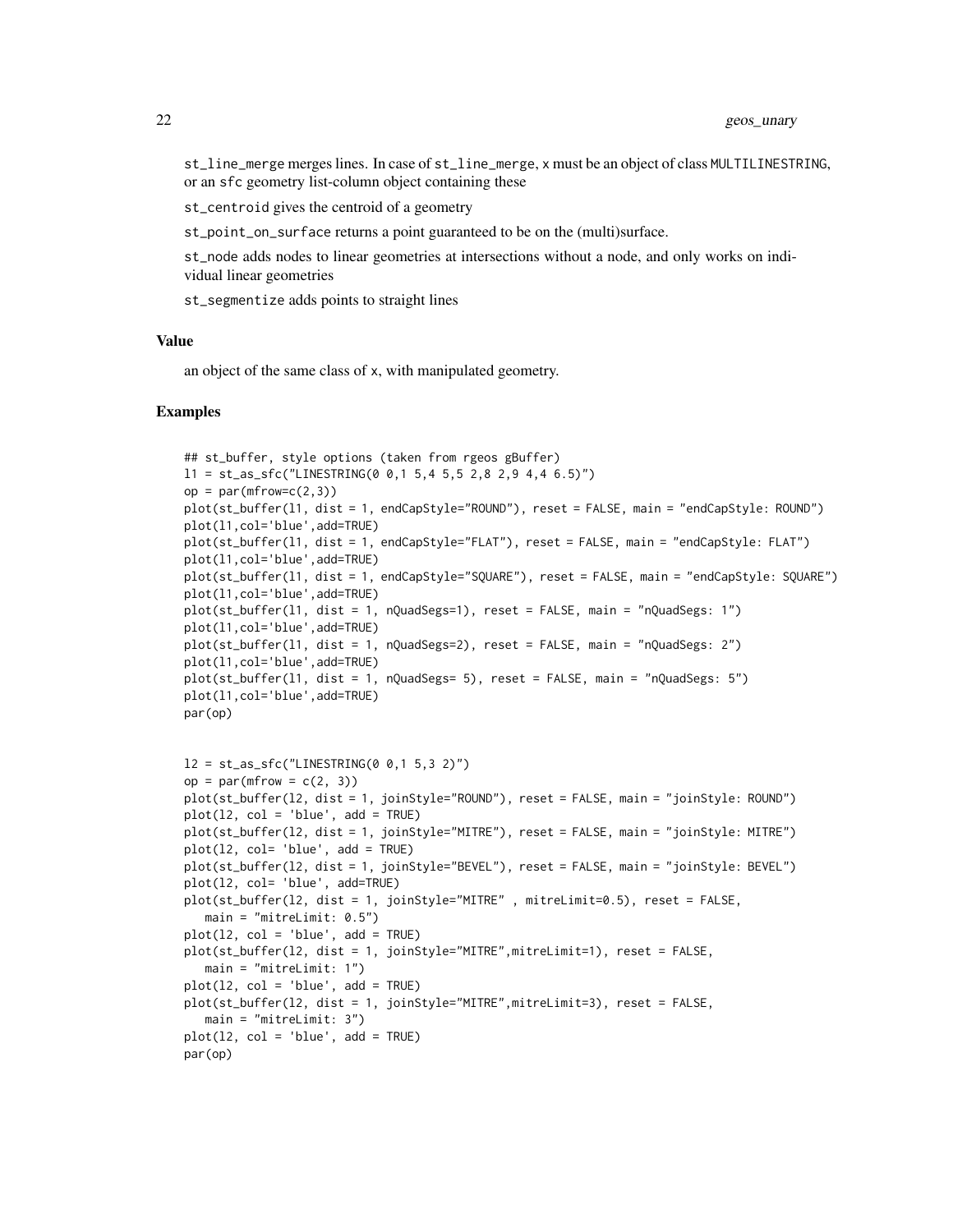#### <span id="page-22-0"></span>internal 23

```
nc = st_read(system.file("shape/nc.shp", package="sf"))
plot(st_convex_hull(nc))
plot(nc, border = grey(.5))set.seed(1)
x = st_multipoint(matrix(runif(10), 2))box = st\_polygon(list(rbind(c(0, 0), c(1, 0), c(1, 1), c(0, 1), c(0, 0))))if (sf_extSoftVersion()["GEOS"] >= "3.5.0") {
 v = st_sfc(st_voronoi(x, st_sfc(box)))
 plot(v, col = 0, border = 1, axes = TRUE)plot(box, add = TRUE, col = 0, border = 1) # a larger box is returned, as documented
 plot(x, add = TRUE, col = 'red', cex=2, pch=16)plot(st_intersection(st_cast(v), box)) # clip to smaller box
plot(x, add = TRUE, col = 'red', cex=2, pch=16)}
mls = st_multipusing(list(matrix(c(0, 0, 0, 1, 1, 1, 0, 0), , 2, byrow=True))st_polygonize(st_sfc(mls))
mls = st_multipusing(list(rbind(c(0,0), c(1,1)), rbind(c(2,0), c(1,1))))st_line_merge(st_sfc(mls))
plot(nc, axes = TRUE)
plot(st_centroid(nc), add = TRUE, pch = 3)mp = st_{combine}(st_buffer(st_sfc(lapply(1:3, function(x) st_point(c(x,x))))), 0.2 * 1:3))plot(mp)
plot(st_centroid(mp), add = TRUE, col = 'red') # centroid of combined geometry
plot(st_centroid(mp, of_largest_polygon = TRUE), add = TRUE, col = 'blue', pch = 3)
plot(nc, axes = TRUE)
plot(st_point_on_surface(nc), add = TRUE, pch = 3)
(1 = st_1 \text{linestring}(\text{rbind}(c(0,0), c(1,1), c(0,1), c(1,0), c(0,0))))st_polygonize(st_node(l))
st_node(st_multilinestring(list(rbind(c(0,0), c(1,1), c(0,1), c(1,0), c(0,0)))))
sf = st_sf(a=1, geometry, geometric, step(s,t_1), (c(0,0),c(1,1)))), crs = 4326)seg = st_segmentize(sf, units::set_units(100, km))
seg = st_segmentize(sf, units::set_units(0.01, rad))
nrow(seg$geom[[1]])
```
internal *Internal functions*

#### **Description**

Internal functions

#### Usage

.stop\_geos(msg)

#### Arguments

msg error message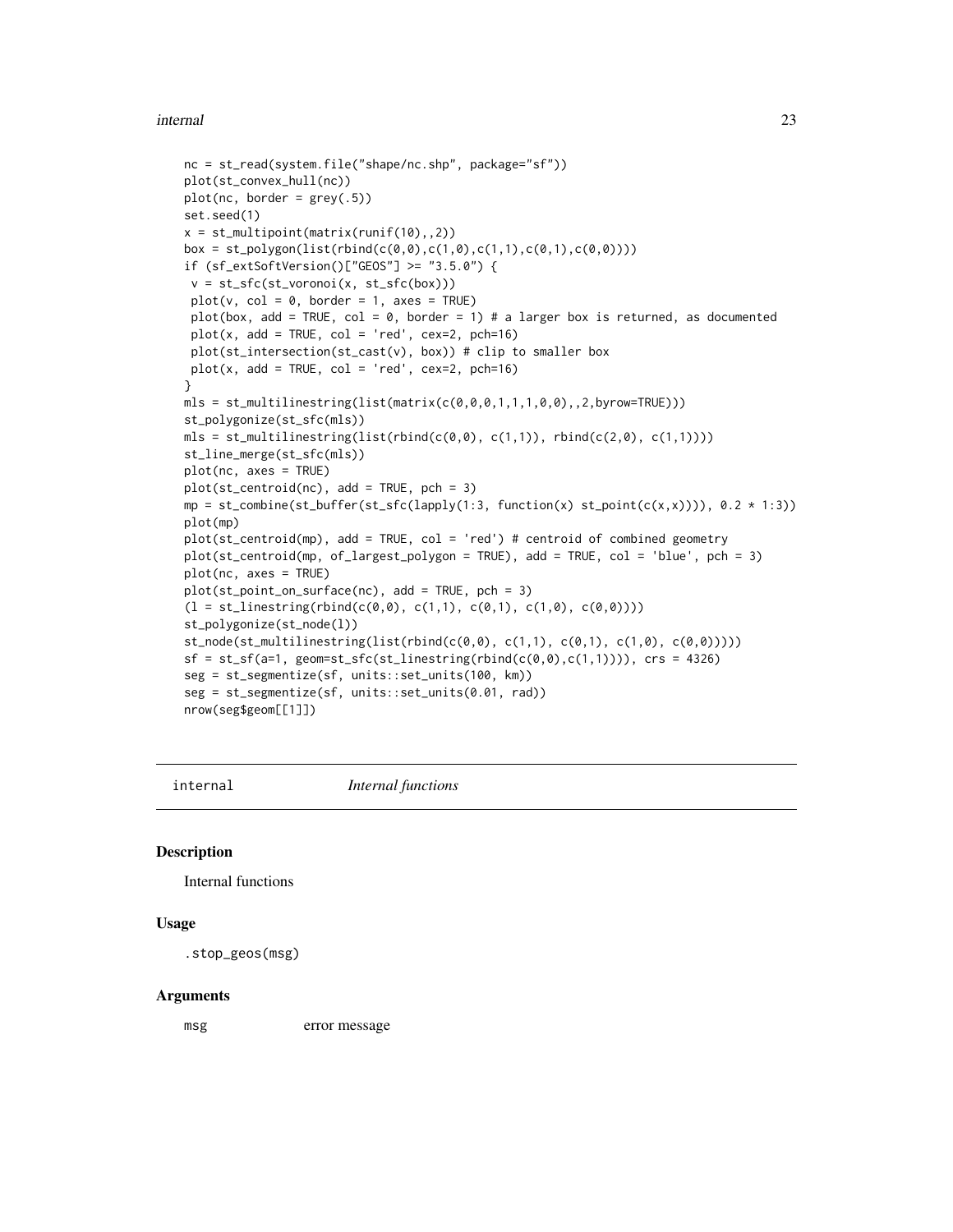<span id="page-23-0"></span>is\_driver\_available *Check if driver is available*

#### Description

Search through the driver table if driver is listed

# Usage

```
is_driver_available(drv, drivers = st_drivers())
```
# Arguments

| drv     | character. Name of driver                                                         |
|---------|-----------------------------------------------------------------------------------|
| drivers | data.frame. Table containing driver names and support. Default is from st_drivers |

is\_driver\_can *Check if a driver can perform an action*

# Description

Search through the driver table to match a driver name with an action (e.g. "write") and check if the action is supported.

# Usage

```
is_driver_can(drv, drivers = st_drivers(), operation = "write")
```

| drv       | character. Name of driver                                                         |
|-----------|-----------------------------------------------------------------------------------|
| drivers   | data frame. Table containing driver names and support. Default is from st_drivers |
| operation | character. What action to check                                                   |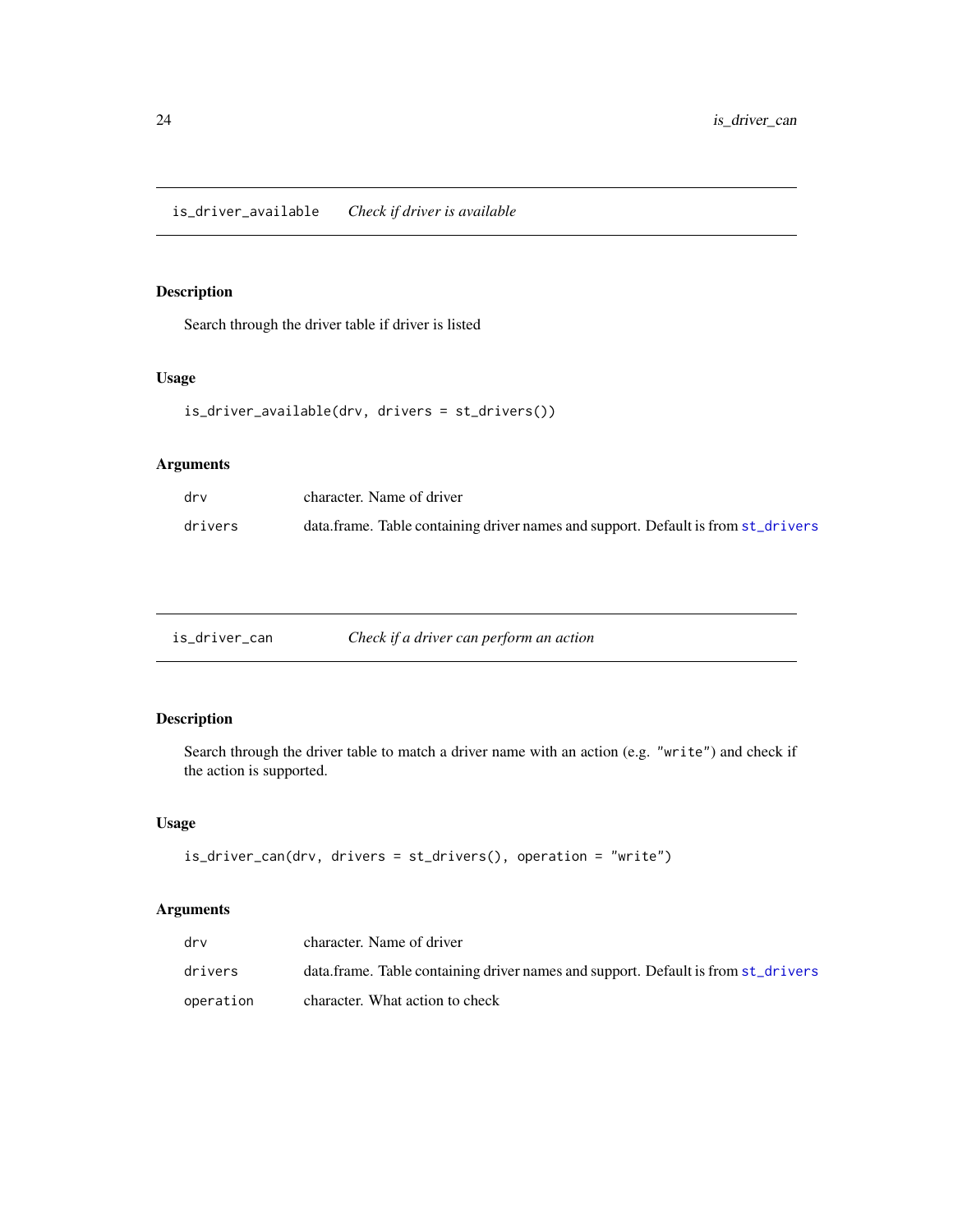<span id="page-24-0"></span>is\_geometry\_column *Check if the columns could be of a coercable type for sf*

# Description

Check if the columns could be of a coercable type for sf

# Usage

```
is_geometry_column(con, x, classes = "")
```
# Arguments

| con     | database connection |
|---------|---------------------|
| X       | inherits data frame |
| classes | classes inherited   |

merge.sf *merge method for sf and data.frame object*

# Description

merge method for sf and data.frame object

#### Usage

## S3 method for class 'sf'  $merge(x, y, \ldots)$ 

# Arguments

| $\boldsymbol{\mathsf{x}}$ | object of class sf                      |
|---------------------------|-----------------------------------------|
|                           | object of class data. frame             |
| .                         | arguments passed on to merge.data.frame |

```
a = data. frame(a = 1:3, b = 5:7)
st\_geometry(a) = st\_sfc(st\_point(c(\emptyset, \emptyset)), st\_point(c(1,1)), st\_point(c(2,2)))b = data. frame(x = c("a", "b", "c"), b = c(2,5,6))
merge(a, b)
merge(a, b, all = TRUE)
```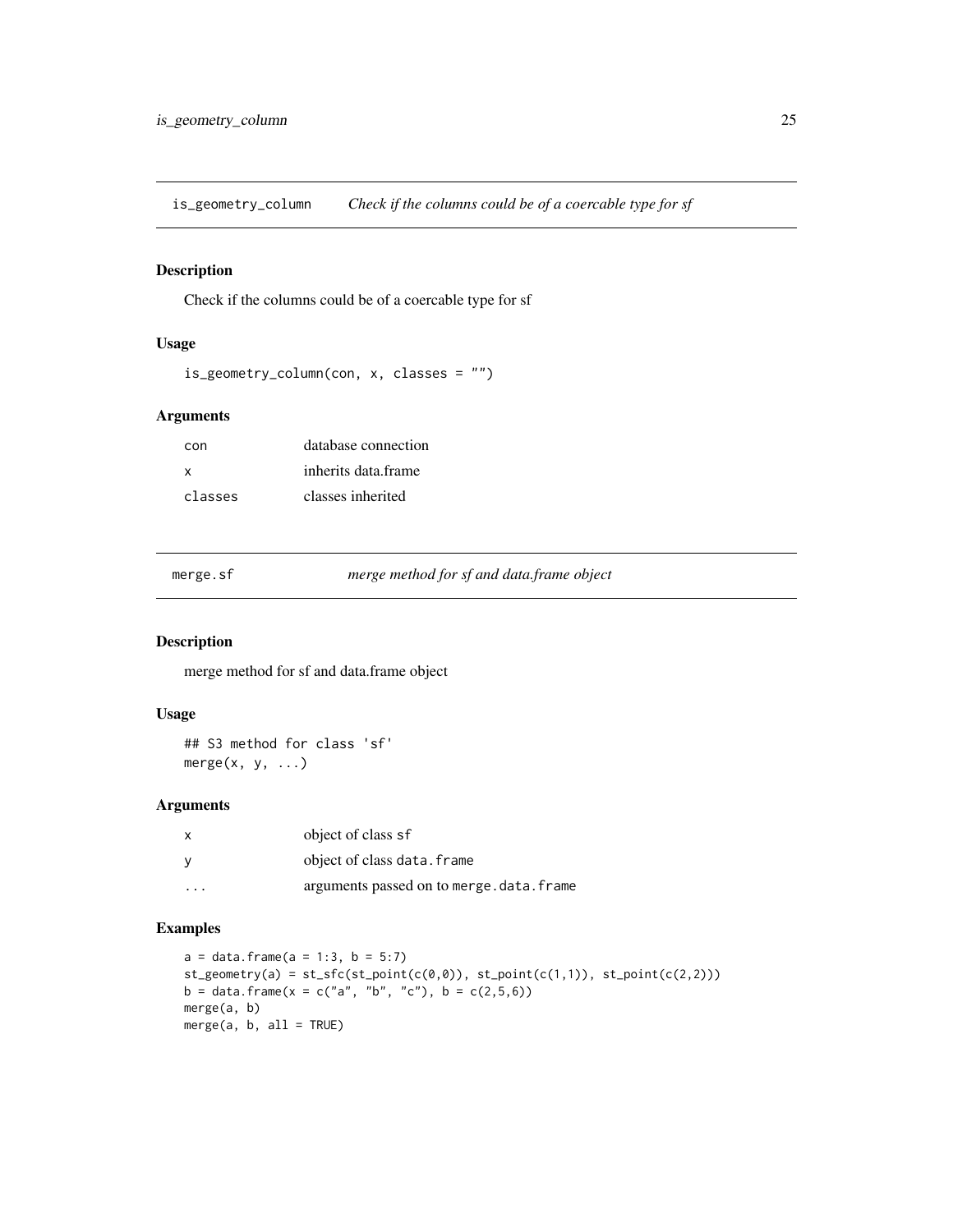<span id="page-25-0"></span>S3 Ops Group Generic Functions for simple feature geometries

# Usage

```
## S3 method for class 'sfg'
Ops(e1, e2)
## S3 method for class 'sfc'
Ops(e1, e2)
```
#### Arguments

| e1 | object of class sfg or sfc                                                                            |
|----|-------------------------------------------------------------------------------------------------------|
| e2 | numeric, or object of class sfg; in case e1 is of class sfc also an object of class<br>sfc is allowed |

# Details

in case e2 is numeric,  $+, -, *, /$ ,

If e1 is of class sfc, and e2 is a length 2 numeric, then it is considered a two-dimensional point (and if needed repeated as such) only for operations + and -, in other cases the individual numbers are repeated; see commented examples.

# Value

object of class sfg

```
st\_point(c(1,2,3)) + 4st\_point(c(1,2,3)) * 3 + 4m = matrix(0, 2, 2)diag(m) = c(1, 3)# affine:
st\_point(c(1,2)) * m + c(2,5)# world in 0-360 range:
library(maps)
w = st_as_s f(map('world', plot = FALSE, fill = TRUE))w2 = (st\_geometry(w) + c(360,90)) %% c(360) - c(0,90)w3 = st_wrap_dateline(st_set_crs(w2 - c(180,0), 4326)) + c(180,0)
plot(st_set_crs(w3, 4326), axes = TRUE)
(mp \leftarrow st\_point(c(1,2)) + st\_point(c(3,4))) # MULTIPOINT (1 2, 3 4)mp - st\_point(c(3, 4)) # POINT (1 2)
```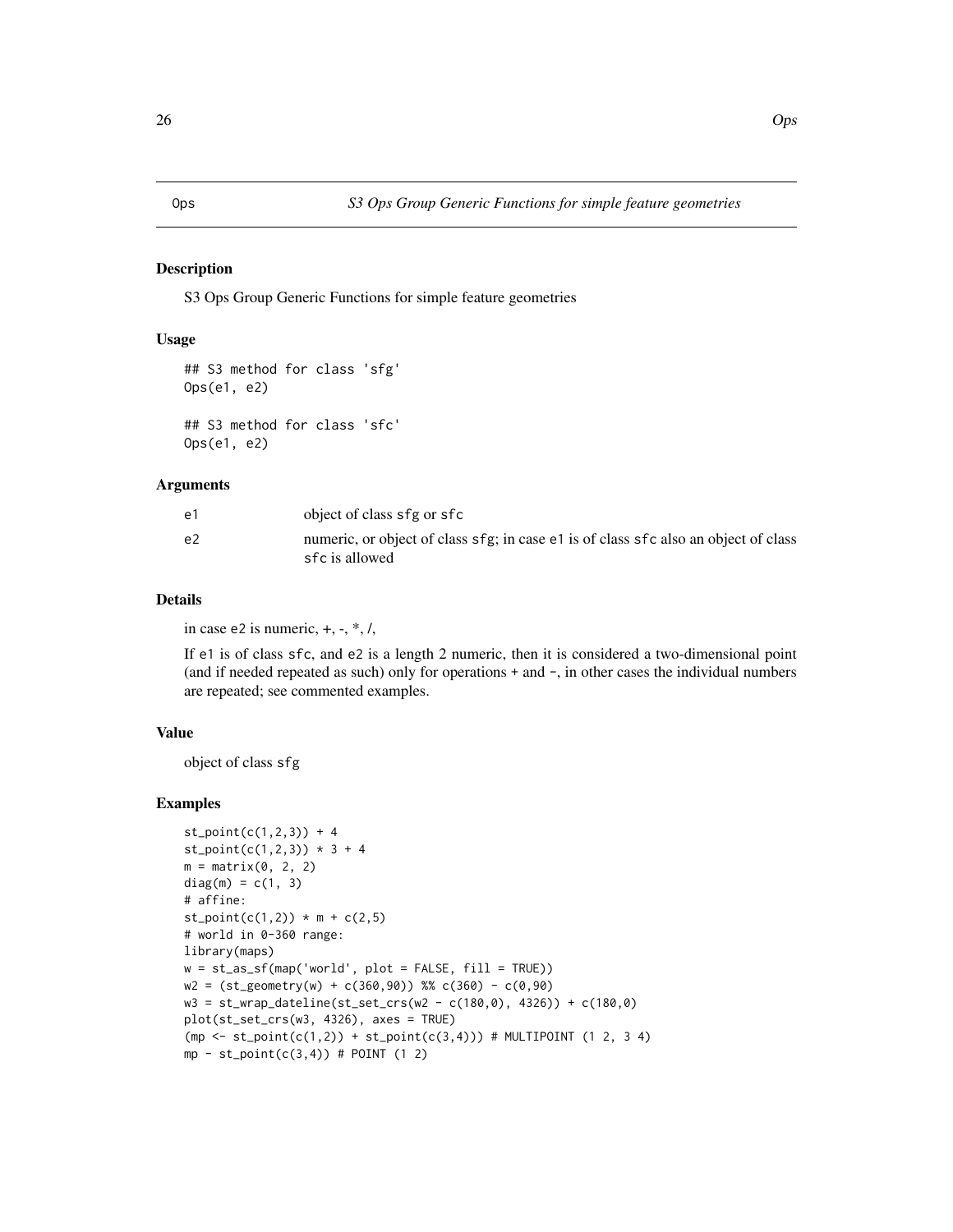```
opar = par(mfrow = c(2,2), mar = c(0, 0, 1, 0))
a = st_buffer(st_point(c(\theta, \theta)), 2)b = a + c(2, 0)p = function(m) { plot(c(a,b)); plot(eval(parse(text=m)), col=grey(.9), add = TRUE); title(m) }
lapply(c('a | b', 'a / b', 'a & b', 'a %/% b'), p)
par(opar)
sfc = st_sfc(st\_point(0:1), st\_point(2:3))sfc + c(2,3) # added to EACH geometry
sfc * c(2,3) # first geometry multiplied by 2, second by 3
nc = st_transform(st_read(system.file("gpkg/nc.gpkg", package="sf")), 32119) # nc state plane, m
b = st_buffer(st_centroid(st_union(nc)), units::set_units(50, km)) # shoot a hole in nc:
plot(st\_geometry(nc) / b, col = grey(.9))
```
<span id="page-26-2"></span>

plot *plot sf object*

#### <span id="page-26-1"></span>Description

plot one or more attributes of an sf object on a map Plot sf object

#### Usage

```
## S3 method for class 'sf'
plot(x, y, ..., main, pal = NULL, nbreaks = 10,breaks = "pretty", max.plot = if (is.null(n < -options("sf_max.plot")[[1]])) 9 else n, key.pos = get_key_pos(x, ...),
 key.length = 0.618, key.width = lcm(1.8), reset = TRUE,
  \log z = FALSE)
get_key_pos(x, ...)
## S3 method for class 'sfc_POINT'
plot(x, y, ..., pch = 1, cex = 1, col = 1,bg = 0, lwd = 1, lty = 1, type = "p", add = FALSE)
## S3 method for class 'sfc_MULTIPOINT'
plot(x, y, ..., pch = 1, cex = 1, col = 1,bg = 0, 1wd = 1, 1ty = 1, type = "p", add = FALSE)## S3 method for class 'sfc_LINESTRING'
plot(x, y, ..., lty = 1, lwd = 1, col = 1,pch = 1, type = "l", add = FALSE)## S3 method for class 'sfc_CIRCULARSTRING'
plot(x, y, \ldots)## S3 method for class 'sfc_MULTILINESTRING'
plot(x, y, ..., 1ty = 1, 1wd = 1,
```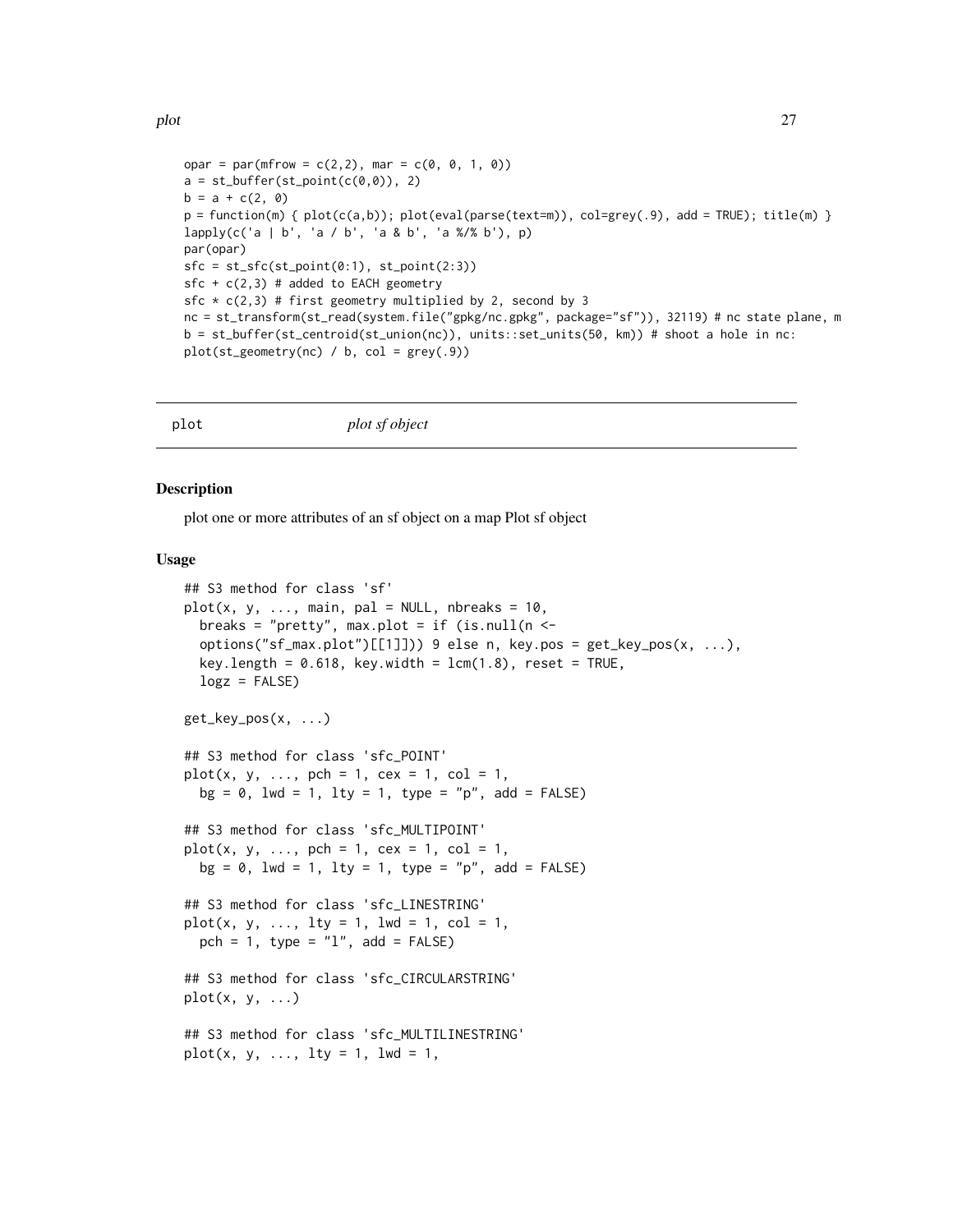```
col = 1, pch = 1, type = "l", add = FALSE## S3 method for class 'sfc_POLYGON'
plot(x, y, ..., 1ty = 1, 1wd = 1, col = NA,cex = 1, pch = NA, border = 1, add = FALSE, rule = "evenodd")
## S3 method for class 'sfc_MULTIPOLYGON'
plot(x, y, ..., 1ty = 1, 1wd = 1,col = NA, border = 1, add = FALSE, rule = "evenodd")
## S3 method for class 'sfc_GEOMETRYCOLLECTION'
plot(x, y, ..., pch = 1, cex = 1,bg = 0, lty = 1, lwd = 1, col = 1, border = 1, add = FALSE)
## S3 method for class 'sfc_GEOMETRY'
plot(x, y, ..., pch = 1, cex = 1, bg = 0,lty = 1, lwd = 1, col = 1, border = 1, add = FALSE)## S3 method for class 'sfg'
plot(x, \ldots)plot_s f(x, xlim = NULL, ylim = NULL, asp = NA, axes = FALSE,bgc = par("bg"), ..., xaxs, yaxs, lab, setParUsrBB = FALSE,
 bgMap = NULL, expandBB = c(0, 0, 0, 0), graticule = NA_crs_col_graticule = "grey")
sf.colors(n = 10, cutoff.tails = c(0.35, 0.2), alpha = 1,
```

```
categorical = FALSE)
```

| х        | object of class sf                                                                                                                                                                                                                                                                                                                       |
|----------|------------------------------------------------------------------------------------------------------------------------------------------------------------------------------------------------------------------------------------------------------------------------------------------------------------------------------------------|
| У        | ignored                                                                                                                                                                                                                                                                                                                                  |
| $\cdots$ | further specifications, see plot_sf and plot and details.                                                                                                                                                                                                                                                                                |
| main     | title for plot (NULL to remove)                                                                                                                                                                                                                                                                                                          |
| pal      | palette function, similar to rainbow, or palette values; if omitted, sf.colors is<br>used                                                                                                                                                                                                                                                |
| nbreaks  | number of colors breaks (ignored for factor or character variables)                                                                                                                                                                                                                                                                      |
| breaks   | either a numeric vector with the actual breaks, or a name of a method accepted<br>by the style argument of class Intervals                                                                                                                                                                                                               |
| max.plot | integer; lower boundary to maximum number of attributes to plot; the default<br>value (9) can be overriden by setting the global option $sf\_max$ , plot, e.g. options $(sf\_max$ , plot=2)                                                                                                                                              |
| key.pos  | integer; side to plot a color key: 1 bottom, 2 left, 3 top, 4 right; set to NULL<br>to omit key, or -1 to select automatically. If multiple columns are plotted in a<br>single function call by default no key is plotted and every submap is stretched<br>individually; if a key is requested (and col is missing) all maps are colored |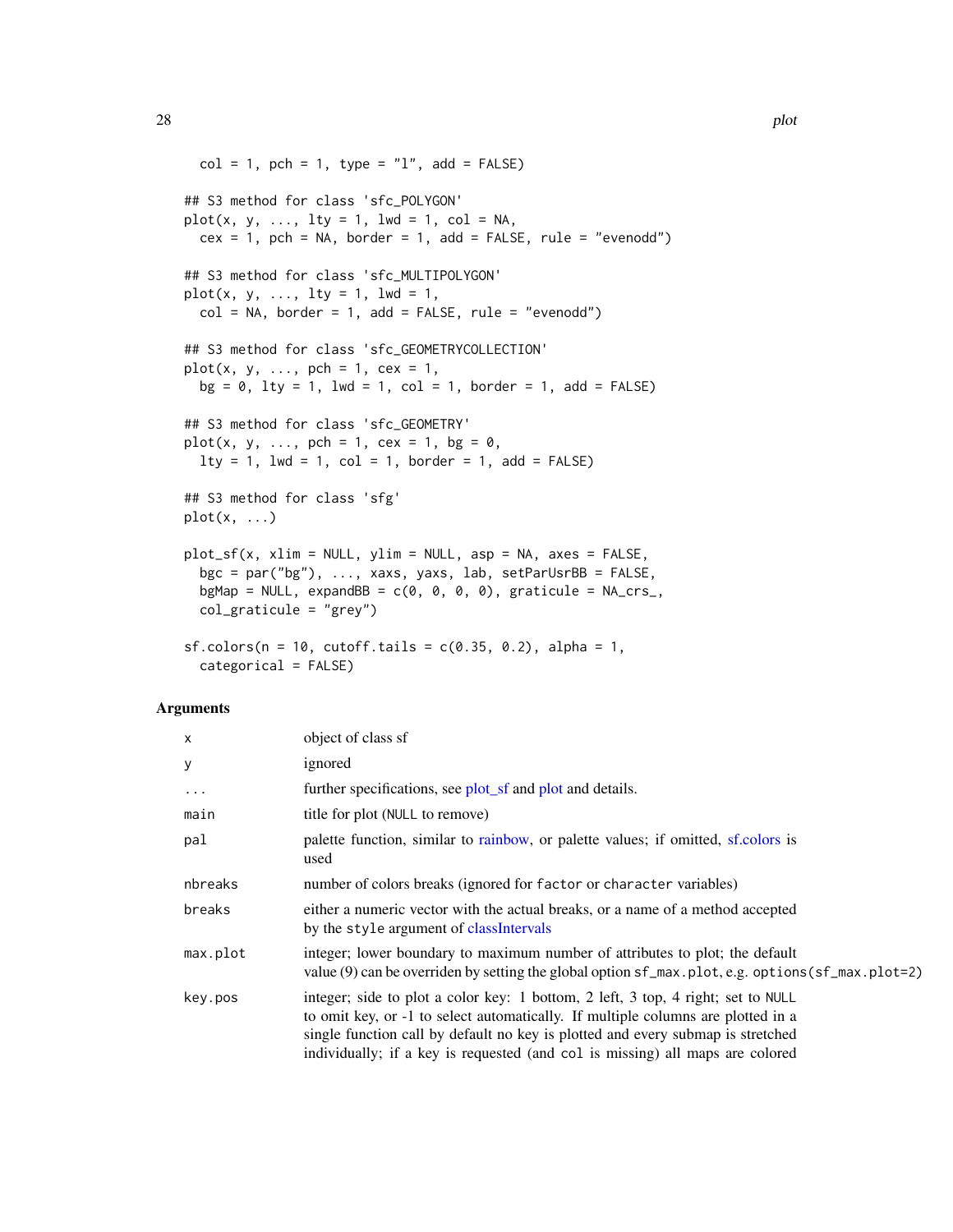|               | according to a single key. Auto select depends on plot size, map aspect, and, if<br>set, parameter asp.                                                                                    |
|---------------|--------------------------------------------------------------------------------------------------------------------------------------------------------------------------------------------|
| key.length    | amount of space reserved for the key along its axis, length of the scale bar                                                                                                               |
| key.width     | amount of space reserved for the key (incl. labels), thickness/width of the scale<br>bar                                                                                                   |
| reset         | logical; if FALSE, keep the plot in a mode that allows adding further map ele-<br>ments; if TRUE restore original mode after plotting; see details.                                        |
| logz          | logical; if TRUE, use log10-scale for the attribute variable. In that case, breaks<br>and at need to be given as log10-values; see examples.                                               |
| pch           | plotting symbol                                                                                                                                                                            |
| cex           | symbol size                                                                                                                                                                                |
| col           | color for plotting features; if length(col) does not equal 1 or nrow(x), a warn-<br>ing is emitted that colors will be recycled. Specifying col suppresses plotting<br>the legend key.     |
| bg            | symbol background color                                                                                                                                                                    |
| lwd           | line width                                                                                                                                                                                 |
| lty           | line type                                                                                                                                                                                  |
| type          | plot type: 'p' for points, 'l' for lines, 'b' for both                                                                                                                                     |
| add           | logical; add to current plot? Note that when using add=TRUE, you may have to<br>set reset=FALSE in the first plot command.                                                                 |
| border        | color of polygon border(s)                                                                                                                                                                 |
| rule          | see polypath; for winding, exterior ring direction should be opposite that of the<br>holes; with evenodd, plotting is robust against misspecified ring directions                          |
| xlim          | see plot.window                                                                                                                                                                            |
| ylim          | see plot.window                                                                                                                                                                            |
| asp           | see below, and see par                                                                                                                                                                     |
| axes          | logical; should axes be plotted? (default FALSE)                                                                                                                                           |
| bgc           | background color                                                                                                                                                                           |
| xaxs          | see par                                                                                                                                                                                    |
| yaxs          | see par                                                                                                                                                                                    |
| lab           | see par                                                                                                                                                                                    |
| setParUsrBB   | default FALSE; set the par "usr" bounding box; see below                                                                                                                                   |
| bgMap         | object of class ggmap, or returned by function RgoogleMaps:: GetMap                                                                                                                        |
| expandBB      | numeric; fractional values to expand the bounding box with, in each direction<br>(bottom, left, top, right)                                                                                |
| graticule     | logical, or object of class crs (e.g., st_crs(4326) for a WGS84 graticule), or<br>object created by st_graticule; TRUE will give the WGS84 graticule or object<br>returned by st_graticule |
| col_graticule | color to used for the graticule (if present)                                                                                                                                               |
| n             | integer; number of colors                                                                                                                                                                  |
| cutoff.tails  | numeric, in [0,0.5] start and end values                                                                                                                                                   |
| alpha         | numeric, in [0,1], transparency                                                                                                                                                            |
| categorical   | logical; do we want colors for a categorical variable? (see details)                                                                                                                       |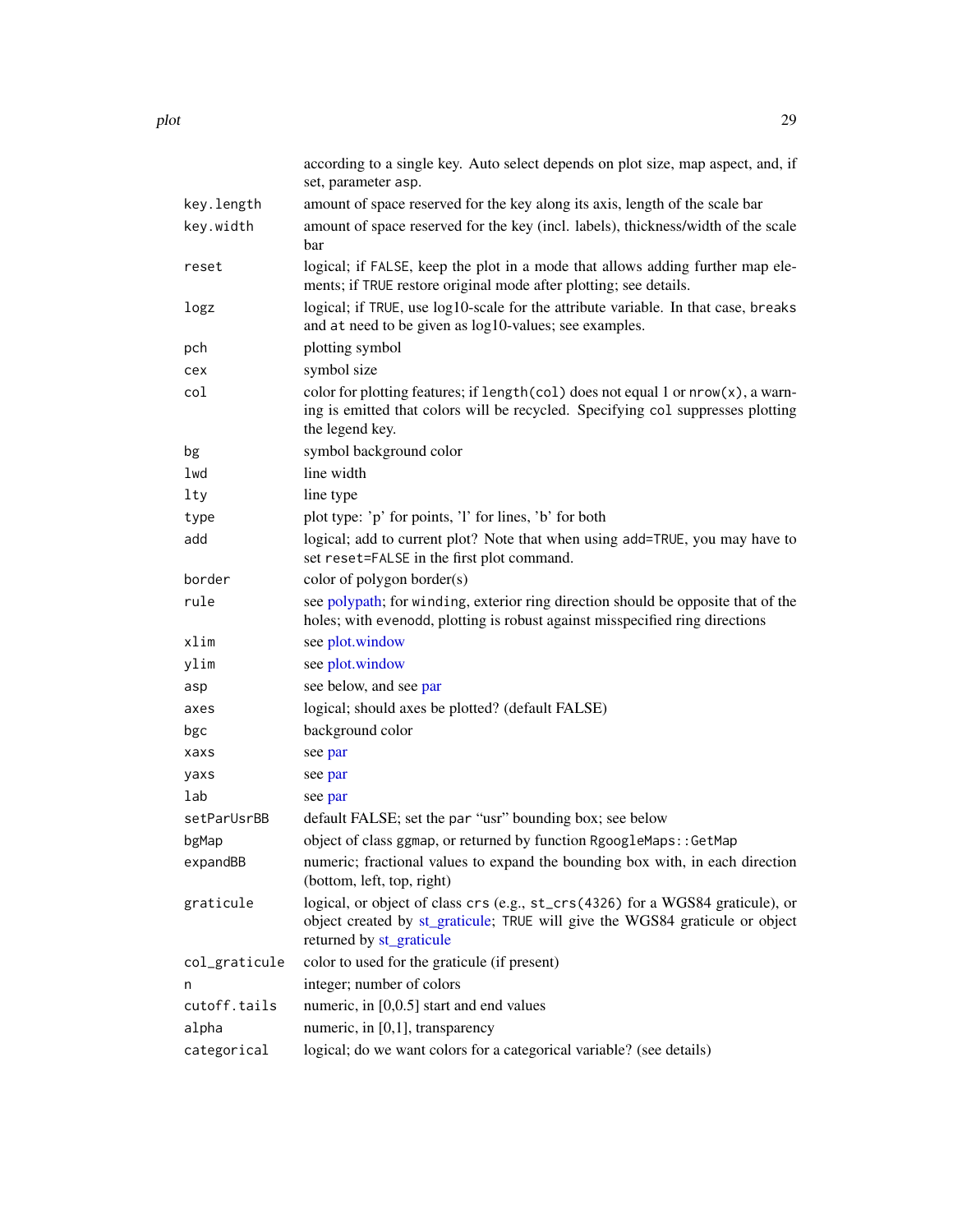#### Details

plot.sf maximally plots max.plot maps with colors following from attribute columns, one map per attribute. It uses sf.colors for default colors. For more control over placement of individual maps, set [par](#page-0-0)ameter mfrow with par prior to plotting, and plot single maps one by one; note that this only works in combination with setting parameters key.pos=NULL (no legend) and reset=FALSE.

plot.sfc plots the geometry, additional parameters can be passed on to control color, lines or symbols.

When setting reset to FALSE, the original device parameters are lost, and the device must be reset using dev.off() in order to reset it.

parameter at can be set to specify where labels are placed along the key; see examples.

plot\_sf sets up the plotting area, axes, graticule, or webmap background; it is called by all plot methods before anything is drawn.

The argument setParUsrBB may be used to pass the logical value TRUE to functions within plot. Spatial. When set to TRUE, par("usr") will be overwritten with  $c(xlim, ylim)$ , which defaults to the bounding box of the spatial object. This is only needed in the particular context of graphic output to a specified device with given width and height, to be matched to the spatial object, when using par("xaxs") and par("yaxs") in addition to par (mar= $c(\theta, \theta, \theta, \theta)$ ).

The default aspect for map plots is 1; if however data are not projected (coordinates are long/lat), the aspect is by default set to  $1/\cos(My * pi)/180$  with My the y coordinate of the middle of the map (the mean of ylim, which defaults to the y range of bounding box). This implies an [Equirectangular](https://en.wikipedia.org/wiki/Equirectangular_projection) [projection.](https://en.wikipedia.org/wiki/Equirectangular_projection)

non-categorical colors from sf.colors were taken from [bpy.colors,](#page-0-0) with modified cutoff.tails defaults If categorical is TRUE, default colors are from <http://www.colorbrewer2.org/> (if n < 9, Set2, else Set3).

```
nc = st_read(system.file("gpkg/nc.gpkg", package="sf"), quiet = TRUE)
# plot single attribute, auto-legend:
plot(nc["SID74"])
# plot multiple:
plot(nc[c("SID74", "SID79")]) # better use ggplot2::geom_sf to facet and get a single legend!
# adding to a plot of an sf object only works when using reset=FALSE in the first plot:
plot(nc["SID74"], reset = FALSE)
plot(st_centroid(st_geometry(nc)), add = TRUE)
# log10 z-scale:
plot(nc["SID74"], logz = TRUE, breaks = c(0,.5,1,1.5,2), at = c(0,.5,1,1.5,2)# and we need to reset the plotting device after that, e.g. by
layout(1)
# when plotting only geometries, the reset=FALSE is not needed:
plot(st_geometry(nc))
plot(st_geometry(nc)[1], col = 'red', add = TRUE)
# add a custom legend to an arbitray plot:
layout(matrix(1:2, ncol = 2), widths = c(1, lcm(2)))plot(1)
.image_scale(1:10, col = sf.colors(9), key.length = lcm(8), key.pos = 4, at = 1:10)
sf.colors(10)
```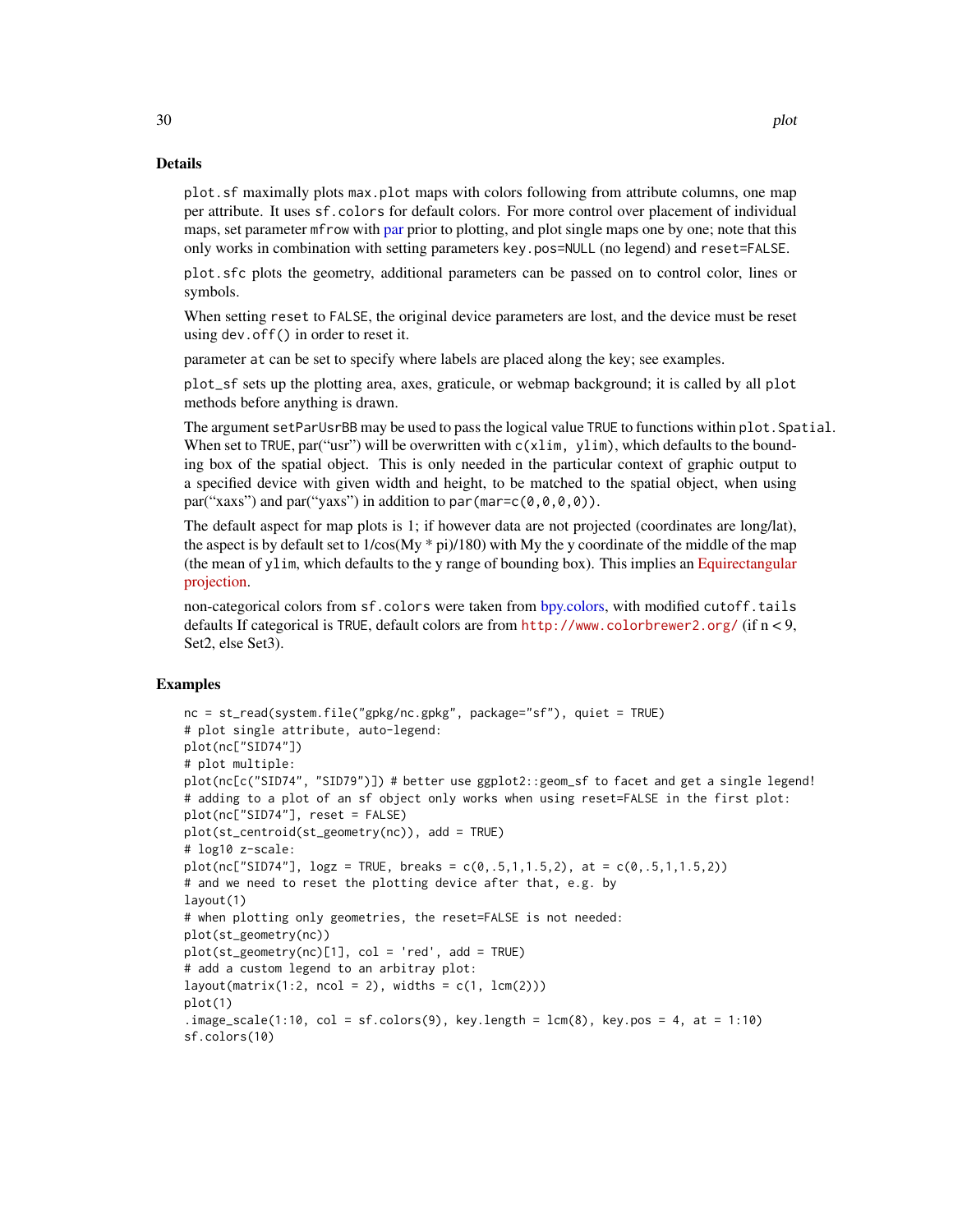<span id="page-30-0"></span>

Map prefix to driver

#### Usage

prefix\_map

# Format

An object of class list of length 10.

rawToHex *Convert raw vector(s) into hexadecimal character string(s)*

# Description

Convert raw vector(s) into hexadecimal character string(s)

# Usage

```
rawToHex(x)
```
# Arguments

x raw vector, or list with raw vectors

<span id="page-30-1"></span>sf *Create sf object*

# <span id="page-30-2"></span>Description

Create sf, which extends data.frame-like objects with a simple feature list column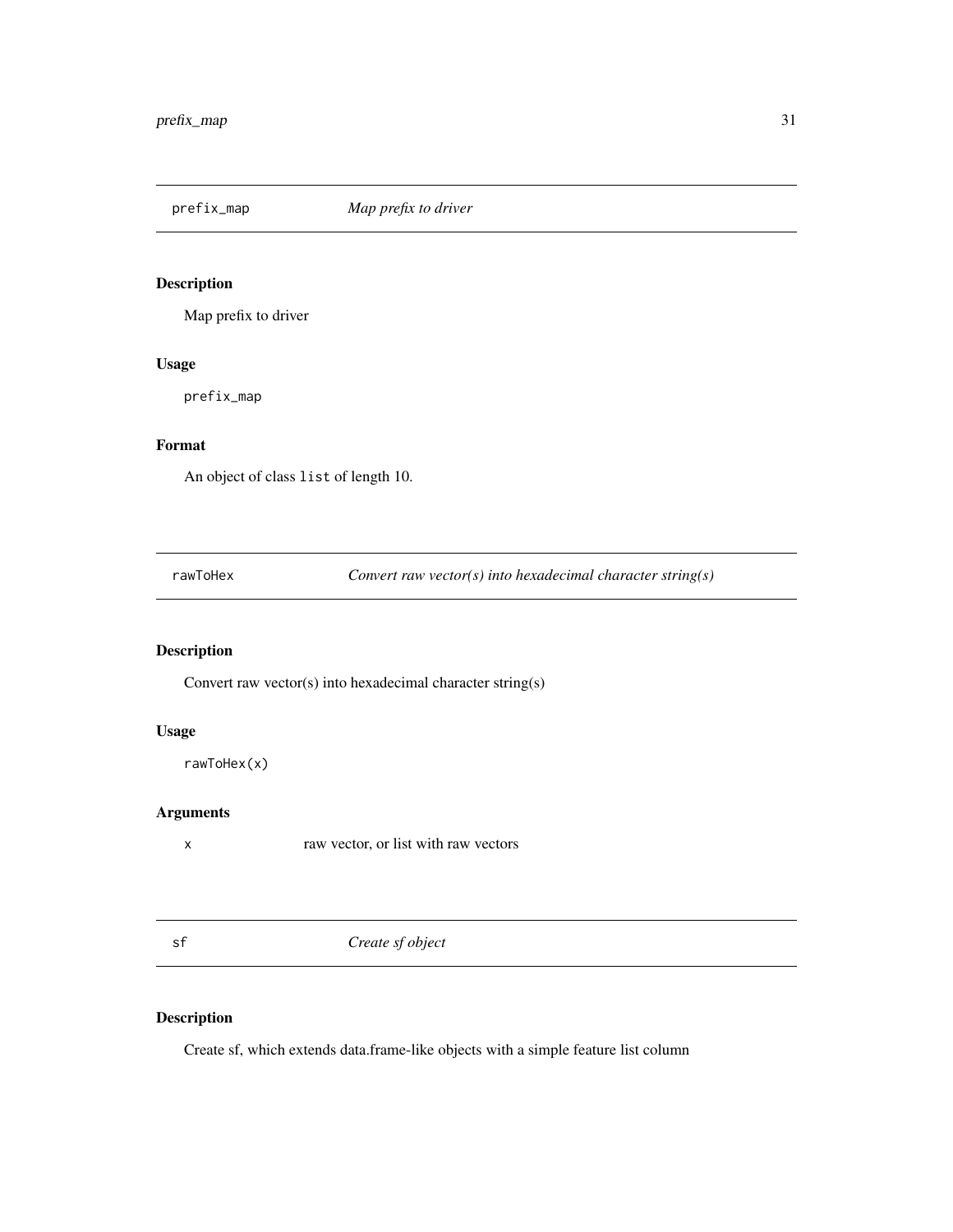# Usage

```
st_s(f(\ldots, agr = NA_agr_-, row.name,stringsAsFactors = default.stringsAsFactors(), crs, precision,
 sf_column_name = NULL, check_ring_dir = FALSE, sfc_last = TRUE)
## S3 method for class 'sf'
x[i, j, ..., drop = FALSE, op = st_interests]## S3 method for class 'sf'
print(x, ..., n = getOption("sf_max\_print", default = 10))
```
# Arguments

| .                          | column elements to be binded into an sf object or a single list or data. frame<br>with such columns; at least one of these columns shall be a geometry list-column<br>of class sfc or be a list-column that can be converted into an sfc by st_as_sfc. |
|----------------------------|--------------------------------------------------------------------------------------------------------------------------------------------------------------------------------------------------------------------------------------------------------|
| agr                        | character vector; see details below.                                                                                                                                                                                                                   |
| row.names                  | row.names for the created sf object                                                                                                                                                                                                                    |
| stringsAsFactors           |                                                                                                                                                                                                                                                        |
|                            | logical; logical: should character vectors be converted to factors? The 'factory-<br>fresh' default is TRUE, but this can be changed by setting options (stringsAsFactors = FALSE).                                                                    |
| crs                        | coordinate reference system: integer with the EPSG code, or character with<br>proj4string                                                                                                                                                              |
| precision                  | numeric; see st_as_binary                                                                                                                                                                                                                              |
|                            | sf_column_name character; name of the active list-column with simple feature geometries; in case<br>there is more than one and sf_column_name is NULL, the first one is taken.                                                                         |
| check_ring_dir see st_read |                                                                                                                                                                                                                                                        |
| sfc_last                   | logical; if TRUE, sfc columns are always put last, otherwise column order is left<br>unmodified.                                                                                                                                                       |
| х                          | object of class sf                                                                                                                                                                                                                                     |
| i                          | record selection, see [.data.frame]                                                                                                                                                                                                                    |
| j                          | variable selection, see [.data.frame]                                                                                                                                                                                                                  |
| drop                       | logical, default FALSE; if TRUE drop the geometry column and return a data. frame,<br>else make the geometry sticky and return a sf object.                                                                                                            |
| op                         | function; geometrical binary predicate function to apply when i is a simple<br>feature object                                                                                                                                                          |
| n                          | maximum number of features to print; can be set globally by options (sf_max_print=)                                                                                                                                                                    |
|                            |                                                                                                                                                                                                                                                        |

# Details

agr, attribute-geometry-relationship, specifies for each non-geometry attribute column how it relates to the geometry, and can have one of following values: "constant", "aggregate", "identity".

 $32$  sf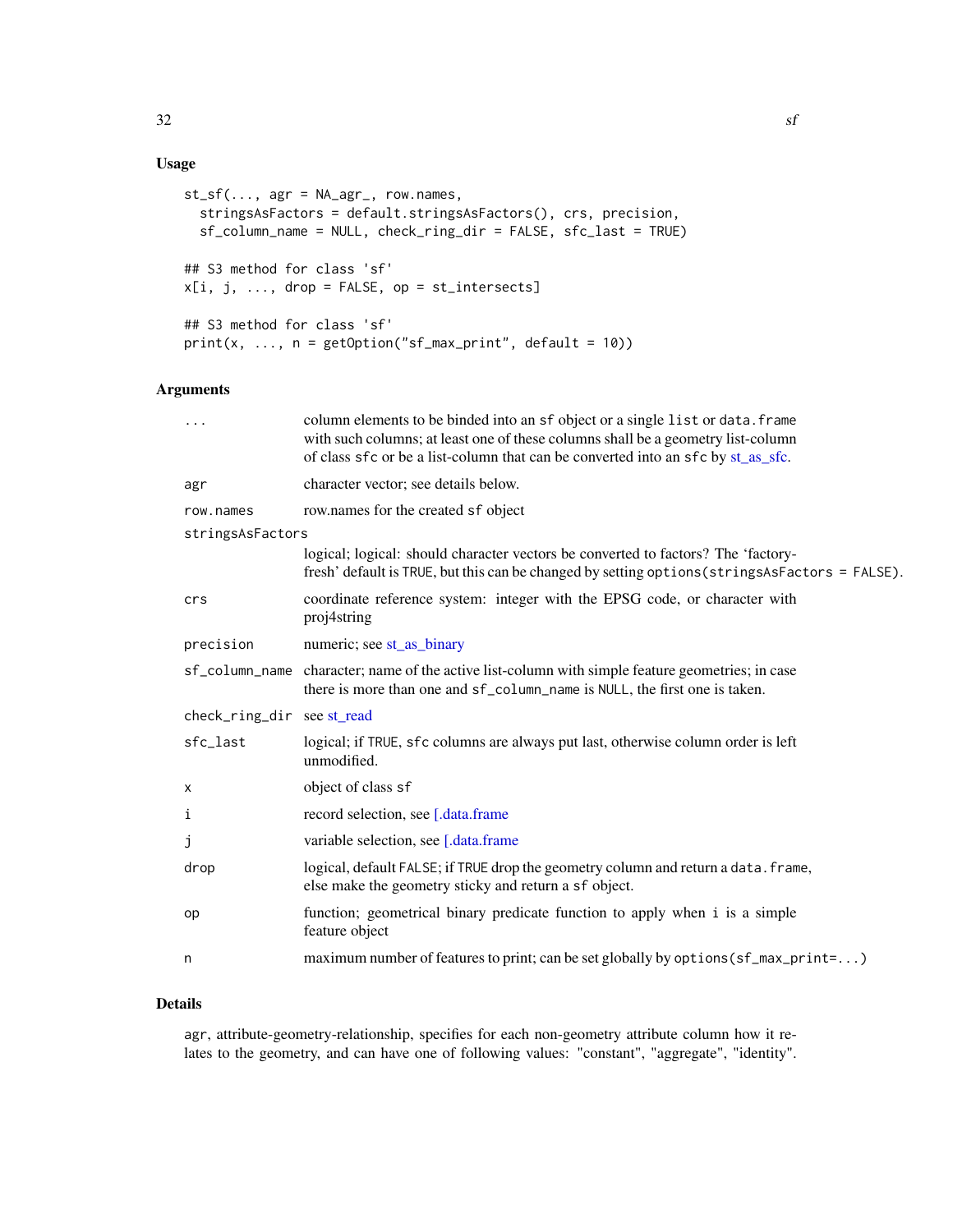# <span id="page-32-0"></span>sf-deprecated 33

"constant" is used for attributes that are constant throughout the geometry (e.g. land use), "aggregate" where the attribute is an aggregate value over the geometry (e.g. population density or population count), "identity" when the attributes uniquely identifies the geometry of particular "thing", such as a building ID or a city name. The default value,  $NA\_\text{agr}$ , implies we don't know.

When confronted with a data.frame-like object, 'st\_sf' will try to find a geometry column of class 'sfc', and otherwise try to convert list-columns when available into a geometry column, using st as sfc.

[.sf will return a data.frame or vector if the geometry column (of class sfc) is dropped (drop=TRUE), an sfc object if only the geometry column is selected, and otherwise return an sf object; see also [\[.data.frame;](#page-0-0) for [.sf ... arguments are passed to op.

#### Examples

```
g = st_sfc(st\_point(1:2))st_s(f(a=3,g))st_s(f(g, a=3))st_sf(a=3, st_sfc(st_point(1:2))) # better to name it!
# create empty structure with preallocated empty geometries:
nrows < -10geometry = st_sfc(lapply(1:nrows, function(x) st_geometrycollection()))
df <- st_sf(id = 1:nrows, geometry = geometry)
g = st_sfc(st\_point(1:2), st\_point(3:4))s = st_s f(a=3:4, g)s[1,]
class(s[1,])
s[,1]
class(s[,1])
s[,2]
class(s[, 2])g = st_s f(a=2:3, g)pol = st_sfc(st_polygon(list(cbind(c(0,3,3,0,0),c(0,0,3,3,0)))))
h = st_s(f(r = 5, pol))g[h,]h[g,]
```
sf-deprecated *Deprecated functions in* sf

#### **Description**

These functions are provided for compatibility with older version of sf. They may eventually be completely removed.

#### Usage

```
st_read_db(conn = NULL, table = NULL, query = NULL,
 geom\_column = NULL, EWKB = TRUE, ...)
```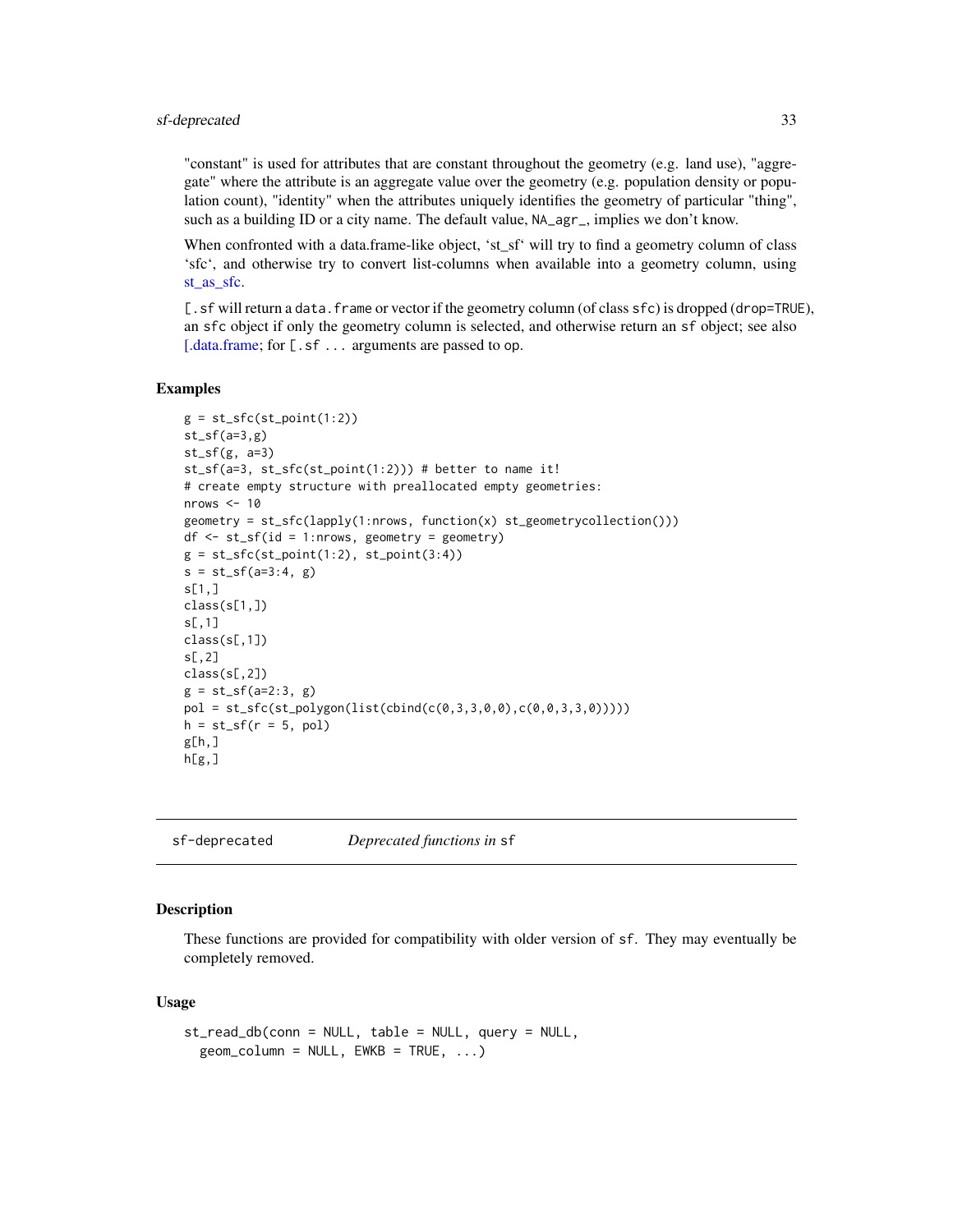# <span id="page-33-0"></span>Arguments

| conn        | open database connection                                       |
|-------------|----------------------------------------------------------------|
| table       | table name                                                     |
| query       | SQL query to select records; see details                       |
| geom_column | deprecated. Geometry column name                               |
| <b>EWKB</b> | logical; is the WKB of type EWKB? if missing, defaults to TRUE |
|             | parameter(s) passed on to $st$ as sf                           |

# Details

The geom\_column argument is deprecated. The function will automatically find the geometry type columns. For the RPostgreSQL drivers it will try to cast all the character columns, which can be long for very wide tables.

#### Details

| st_read_db  | now a synonym for st_read  |
|-------------|----------------------------|
| st_write_db | now a synonym for st_write |

# sfc *Create simple feature geometry list column*

# Description

Create simple feature geometry list column, set class, and add coordinate reference system and precision

# Usage

```
st\_sfc(..., crs = NA\_crs_, precision = 0, check\_ring\_dir = FALSE)
```

| .                           | zero or more simple feature geometries (objects of class sfg), or a single list of<br>such objects; NULL values will get replaced by empty geometries. |
|-----------------------------|--------------------------------------------------------------------------------------------------------------------------------------------------------|
| crs                         | coordinate reference system: integer with the EPSG code, or character with<br>proj4string                                                              |
| precision                   | numeric; see st_as_binary                                                                                                                              |
| check_ring_dir see_st_read_ |                                                                                                                                                        |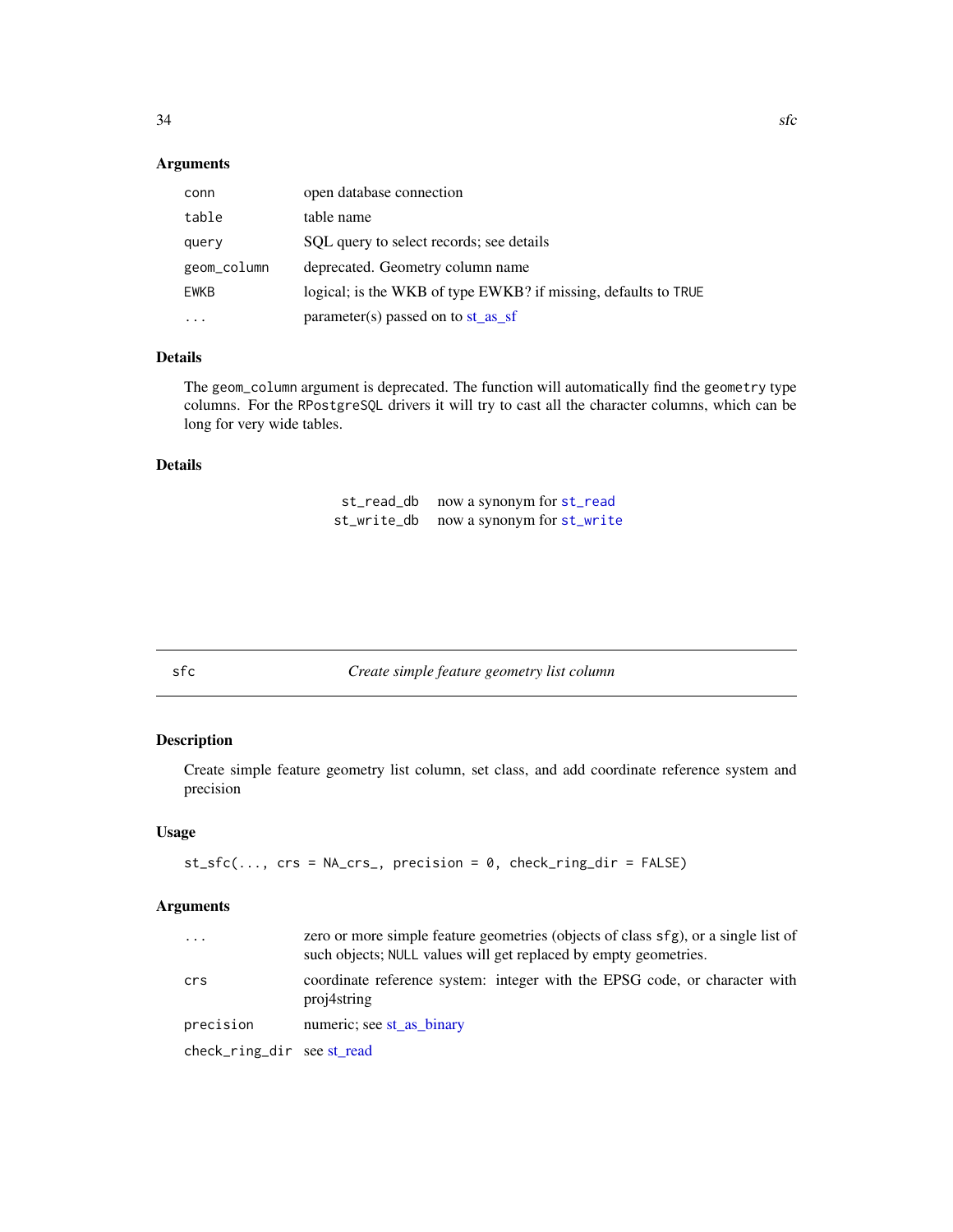# <span id="page-34-0"></span>sf\_extSoftVersion 35

# Details

A simple feature geometry list-column is a list of class c("stc\_TYPE", "sfc") which most often contains objects of identical type; in case of a mix of types or an empty set, TYPE is set to the superclass GEOMETRY.

#### Value

an object of class sfc, which is a classed list-column with simple feature geometries.

# Examples

```
pt1 = st\_point(c(0,1))pt2 = st\_point(c(1,1))(sfc = st_sfc(pt1, pt2))d = st_s(f(data, frame(a=1:2, geom=sfc))
```
sf\_extSoftVersion *Provide the external dependencies versions of the libraries linked to sf*

# Description

Provide the external dependencies versions of the libraries linked to sf

# Usage

sf\_extSoftVersion()

sf\_project *directly transform a set of coordinates*

# Description

directly transform a set of coordinates

#### Usage

sf\_project(from, to, pts)

| from | character; proj4string of pts                                          |
|------|------------------------------------------------------------------------|
| to   | character; target coordinate reference system                          |
| pts  | two-column numeric matrix, or object that can be coerced into a matrix |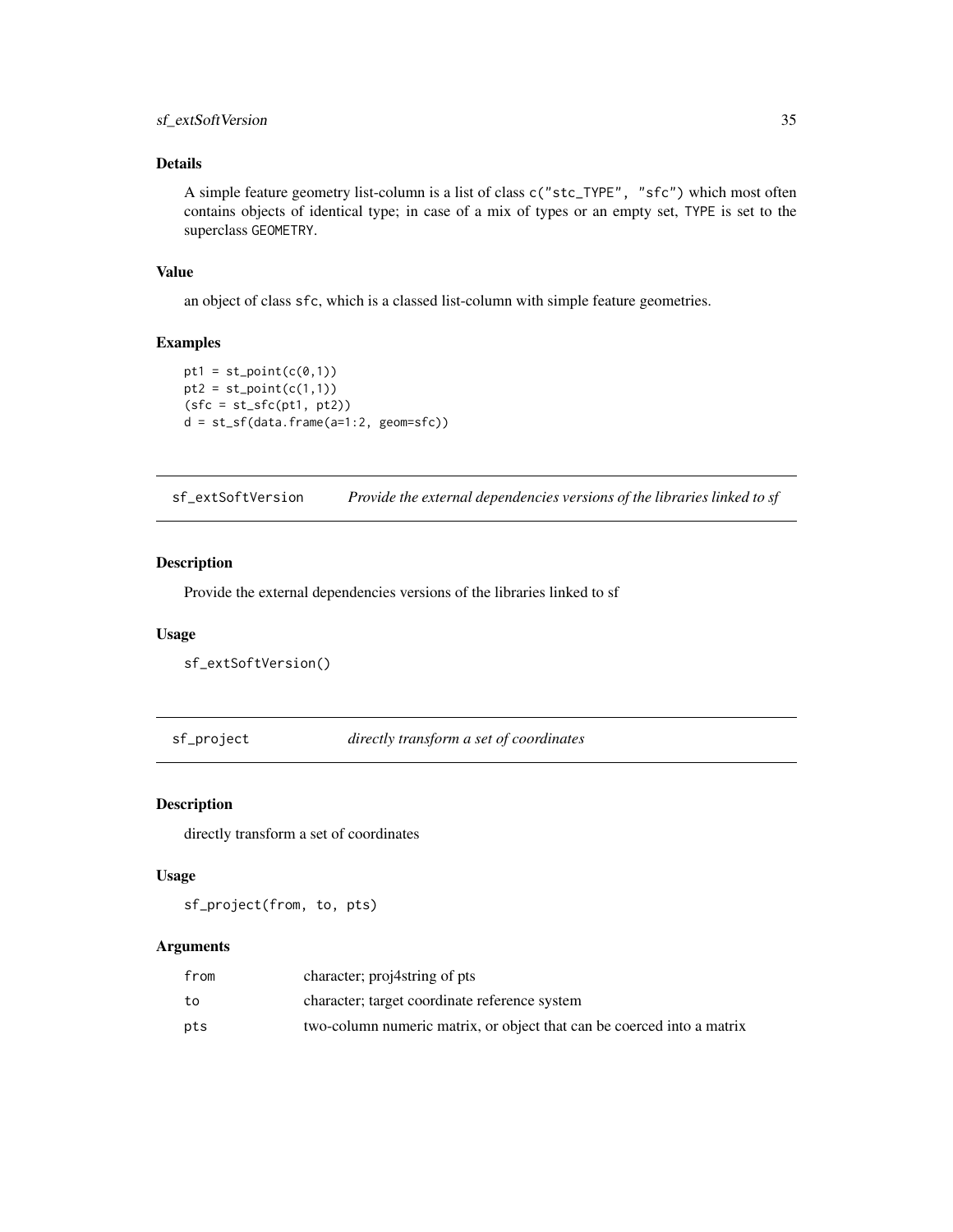<span id="page-35-2"></span><span id="page-35-0"></span>

Methods for dealing with sparse geometry binary predicate lists

# Usage

```
## S3 method for class 'sgbp'
print(x, ..., n = 10, max_n b = 10)## S3 method for class 'sgbp'
t(x)## S3 method for class 'sgbp'
as.matrix(x, \ldots)## S3 method for class 'sgbp'
dim(x)
```
# Arguments

| X                       | object of class sgbp                                         |
|-------------------------|--------------------------------------------------------------|
| $\cdot$ $\cdot$ $\cdot$ | ignored                                                      |
| n                       | integer; maximum number of items to print                    |
| max_nb                  | integer; maximum number of neighbours to print for each item |

#### Details

sgbp are sparse matrices, stored as a list with integer vectors holding the ordered TRUE indices of each row. This means that for a dense,  $m \times n$  matrix Q and a list L, if Q[i,j] is TRUE then j is an element of  $L[[i]]$ . Reversed: when k is the value of  $L[[i]][j]$ , then  $Q[i, k]$  is TRUE.

st *Create simple feature from a numeric vector, matrix or list*

# <span id="page-35-1"></span>Description

Create simple feature from a numeric vector, matrix or list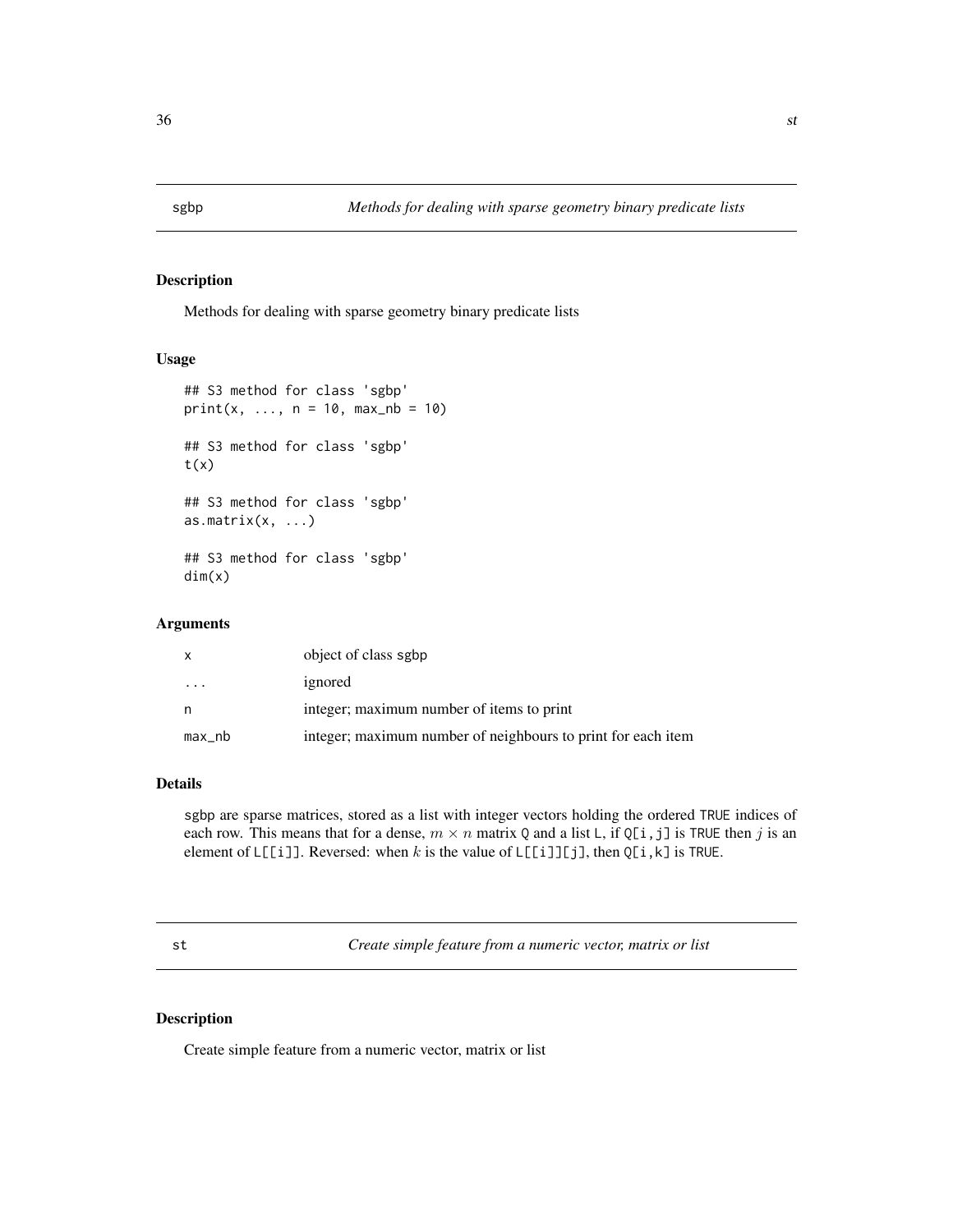# Usage

```
st\_point(x = c(NA\_real_, NA\_real_), dim = "XYZ")st_multipoint(x = matrix(numeric(0), 0, 2), dim = "XYZ")st_linestring(x = matrix(numeric(0), 0, 2), dim = "XYZ")st_polygon(x = list(), dim = if (length(x)) "XYZ" else "XY")
st_multilinestring(x = list(), dim = if (length(x)) "XYZ" else "XY")
st_multipolygon(x = list(), dim = if (length(x)) "XYZ" else "XY")
st_geometrycollection(x = list(), dims = "XY")
## S3 method for class 'sfg'
print(x, ..., width = 0)## S3 method for class 'sfg'
head(x, n = 10L, ...)
## S3 method for class 'sfg'
format(x, \dots, width = 30)
## S3 method for class 'sfg'
c(\ldots, recursive = FALSE, flatten = TRUE)
## S3 method for class 'sfg'
as.matrix(x, \ldots)
```

| X         | for st_point, numeric vector (or one-row-matrix) of length 2, 3 or 4; for st_linestring<br>and st_multipoint, numeric matrix with points in rows; for st_polygon and<br>st_multilinestring, list with numeric matrices with points in rows; for st_multipolygon,<br>list of lists with numeric matrices; for st_geometrycollection list with (non-<br>geometrycollection) simple feature objects |
|-----------|--------------------------------------------------------------------------------------------------------------------------------------------------------------------------------------------------------------------------------------------------------------------------------------------------------------------------------------------------------------------------------------------------|
| dim       | character, indicating dimensions: "XY", "XYZ", "XYM", or "XYZM"; only<br>really needed for three-dimensional points (which can be either XYZ or XYM)<br>or empty geometries; see details                                                                                                                                                                                                         |
| dims      | character; specify dimensionality in case of an empty (NULL) geometrycollec-<br>tion, in which case $x$ is the empty $list()$ .                                                                                                                                                                                                                                                                  |
| $\cdots$  | objects to be pasted together into a single simple feature                                                                                                                                                                                                                                                                                                                                       |
| width     | integer; number of characters to be printed (max 30; 0 means print everything)                                                                                                                                                                                                                                                                                                                   |
| n         | integer; number of elements to be selected                                                                                                                                                                                                                                                                                                                                                       |
| recursive | logical; ignored                                                                                                                                                                                                                                                                                                                                                                                 |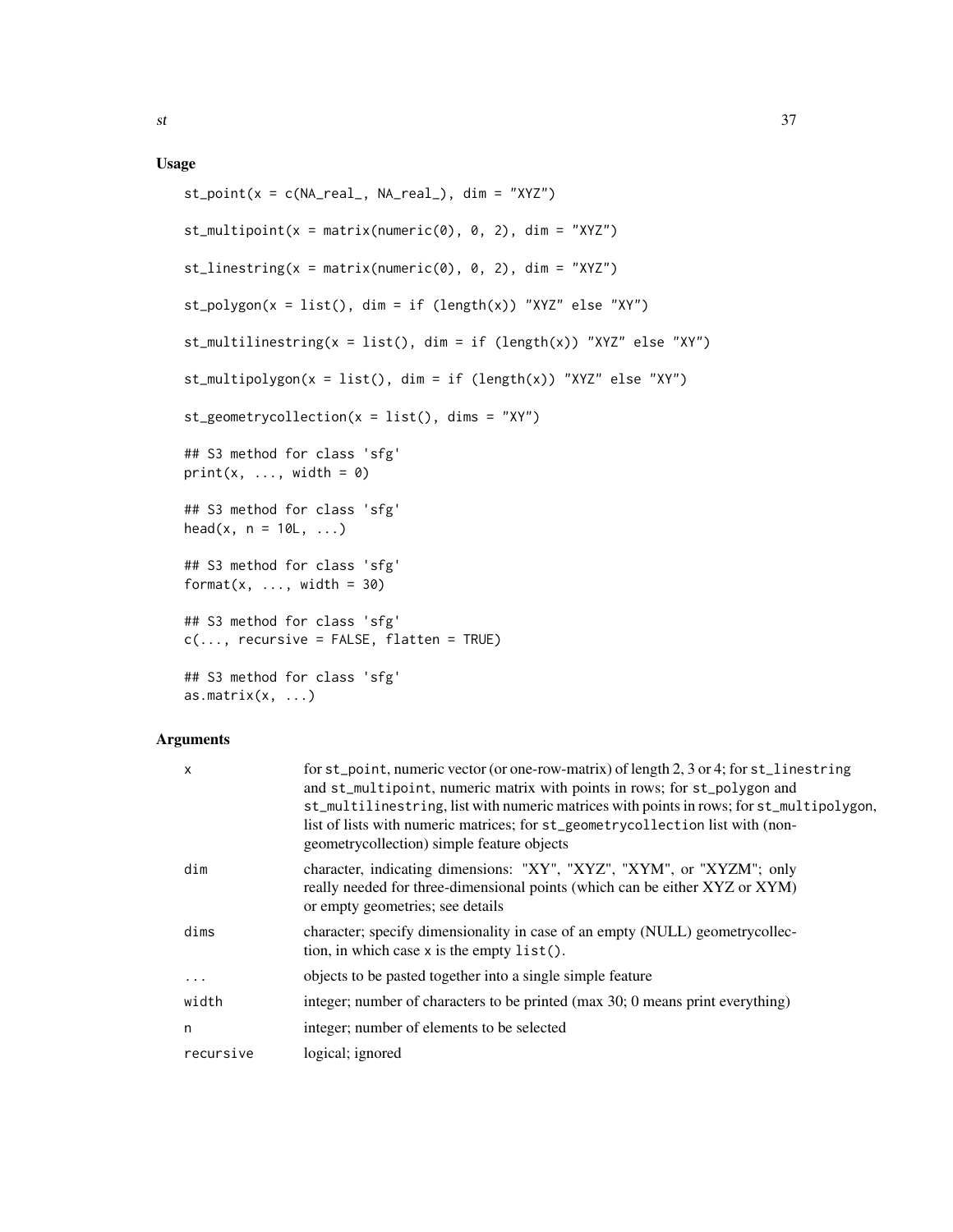### Details

"XYZ" refers to coordinates where the third dimension represents altitude, "XYM" refers to threedimensional coordinates where the third dimension refers to something else ("M" for measure); checking of the sanity of x may be only partial.

When flatten=TRUE, this method may merge points into a multipoint structure, and may not preserve order, and hence cannot be reverted. When given fish, it returns fish soup.

## Value

object of the same nature as x, but with appropriate class attribute set

as.matrix returns the set of points that form a geometry as a single matrix, where each point is a row; use unlist(x, recursive = FALSE) to get sets of matrices.

```
(p1 = st\_point(c(1,2)))class(p1)
st_bbox(p1)
(p2 = st\_point(c(1, 2, 3)))class(p2)
(p3 = st\_point(c(1, 2, 3), "XYM"))pts = matrix(1:10, 2)(mp1 = st_multipoint(pts))
pts = matrix(1:15, , 3)(mp2 = st_multipoint(pts))
(mp3 = st_multipoint(pts, "XYM"))
pts = matrix(1:20, 4)(mp4 = st_multipoint(pts))
pts = matrix(1:10, 2)(ls1 = st_linestring(pts))
pts = matrix(1:15, , 3)(ls2 = st_linestring(pts))
(ls3 = st_linestring(pts, "XYM"))
pts = matrix(1:20, 4)(ls4 = st_linestring(pts))
outer = matrix(c(0,0,10,0,10,10,0,10,0,0),ncol=2, byrow=TRUE)
hole1 = matrix(c(1,1,1,2,2,2,2,1,1,1),ncol=2, byrow=TRUE)
hole2 = matrix(c(5,5,5,6,6,6,6,5,5,5),ncol=2, byrow=TRUE)
pts = list(outer, hole1, hole2)
(ml1 = st_multilinestring(pts))
pts3 = \text{lapply}(pts, function(x) child(x, 0))(ml2 = st_multilinestring(pts3))
(ml3 = st_multilinestring(pts3, "XYM"))
pts4 = lapply(pts3, function(x) child(x, 0))(ml4 = st_multilinestring(pts4))
outer = matrix(c(0,0,10,0,10,10,0,10,0,0),ncol=2, byrow=TRUE)
hole1 = matrix(c(1,1,1,2,2,2,2,1,1,1),ncol=2, byrow=TRUE)
```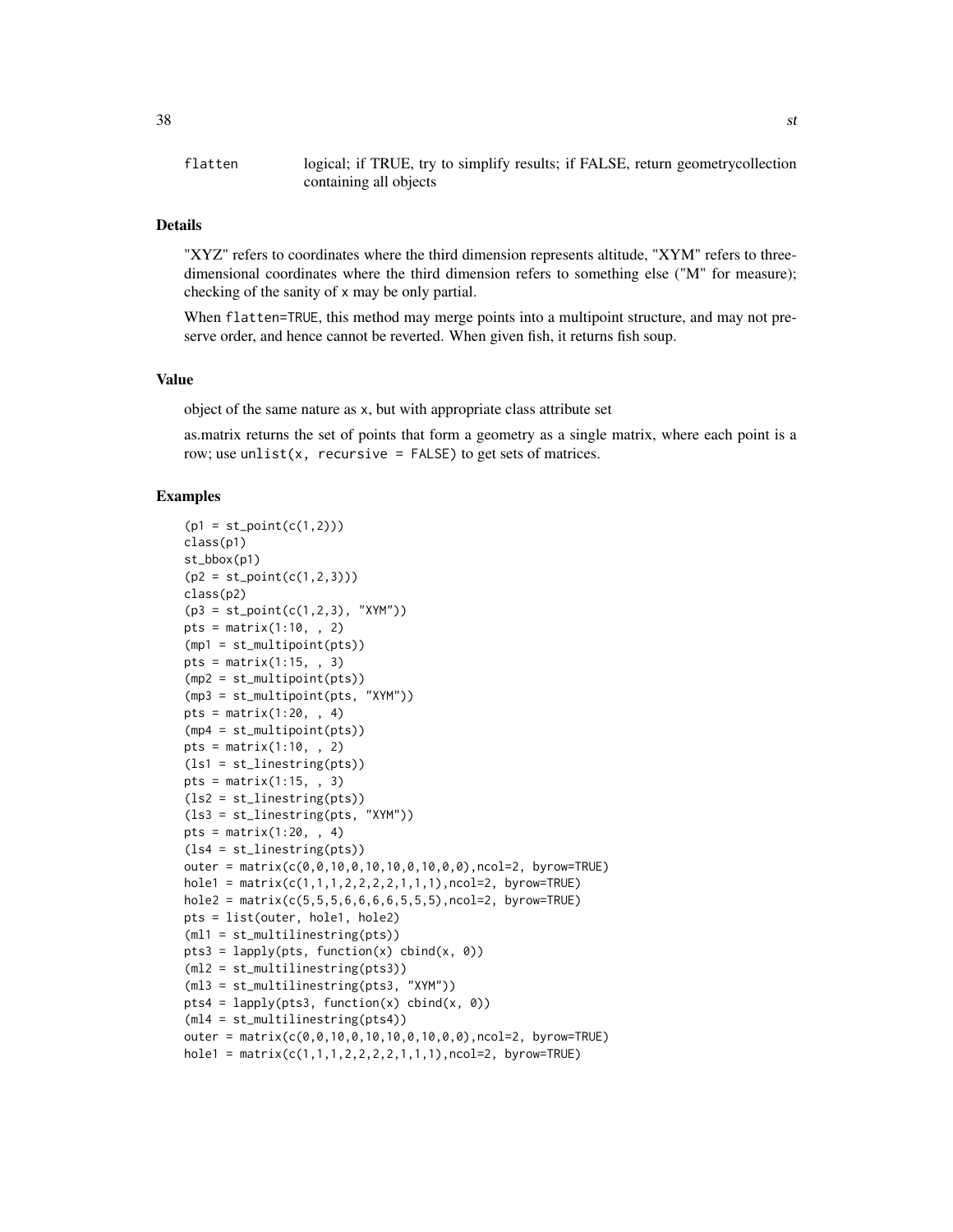stars 39

```
hole2 = matrix(c(5, 5, 5, 6, 6, 6, 6, 5, 5, 5), ncol=2, byrow=True)pts = list(outer, hole1, hole2)
(pl1 = st_polygon(pts))pts3 = lapply(pts, function(x) cbind(x, 0))
(pl2 = st_polygon(pts3))(pl3 = st_polygon(pts3, "XYM"))
pts4 = lapply(pts3, function(x) child(x, 0))(pl4 = st_polygon(pts4))
pol1 = list(outer, hole1, hole2)
pol2 = list(out + 12, hole1 + 12)pol3 = list(out + 24)mp = list(pol1, pol2, pol3)(mp1 = st_multipolygon(mp))
pts3 = lapply(mp, function(x) lapply(x, function(y) cbind(y, 0)))
(mp2 = st_multipolygon(pts3))
(mp3 = st_multipolygon(pts3, "XYM"))
pts4 = lapply(mp2, function(x) lapply(x, function(y) cbind(y, 0)))
(mp4 = st_multipolygon(pts4))
(gc = st_geometrycollection(list(p1, ls1, pl1, mp1)))
st_geometrycollection() # empty geometry
c(st\_point(1:2), st\_point(5:6))c(st_point(1:2), st_multipoint(matrix(5:8,2)))
c(st_multipoint(matrix(1:4,2)), st_multipoint(matrix(5:8,2)))
c(st_linestring(matrix(1:6,3)), st_linestring(matrix(11:16,3)))
c(st_multilinestring(list(matrix(1:6,3))), st_multilinestring(list(matrix(11:16,3))))
pl = list(rbind(c(0,0), c(1,0), c(1,1), c(0,1), c(0,0)))c(st_polygon(pl), st_polygon(pl))
c(st_polygon(pl), st_multipolygon(list(pl)))
c(st_linestring(matrix(1:6,3)), st_point(1:2))
c(st_geometrycollection(list(st_point(1:2), st_linestring(matrix(1:6,3)))),
  st_geometrycollection(list(st_multilinestring(list(matrix(11:16,3))))))
c(st_geometrycollection(list(st_point(1:2), st_linestring(matrix(1:6,3)))),
  st_multilinestring(list(matrix(11:16,3))), st_point(5:6),
  st_geometrycollection(list(st_point(10:11))))
```
stars *functions only exported to be used internally by stars*

#### Description

functions only exported to be used internally by stars

### Usage

```
.get_layout(bb, n, total_size, key.pos, key.length)
.degAxis(side, at, labels, ..., lon, lat, ndiscr, reset)
.image_scale(z, col, breaks = NULL, key.pos, add.axis = TRUE,
 at = NULL, ..., axes = FALSE, key.length, logz = FALSE)
```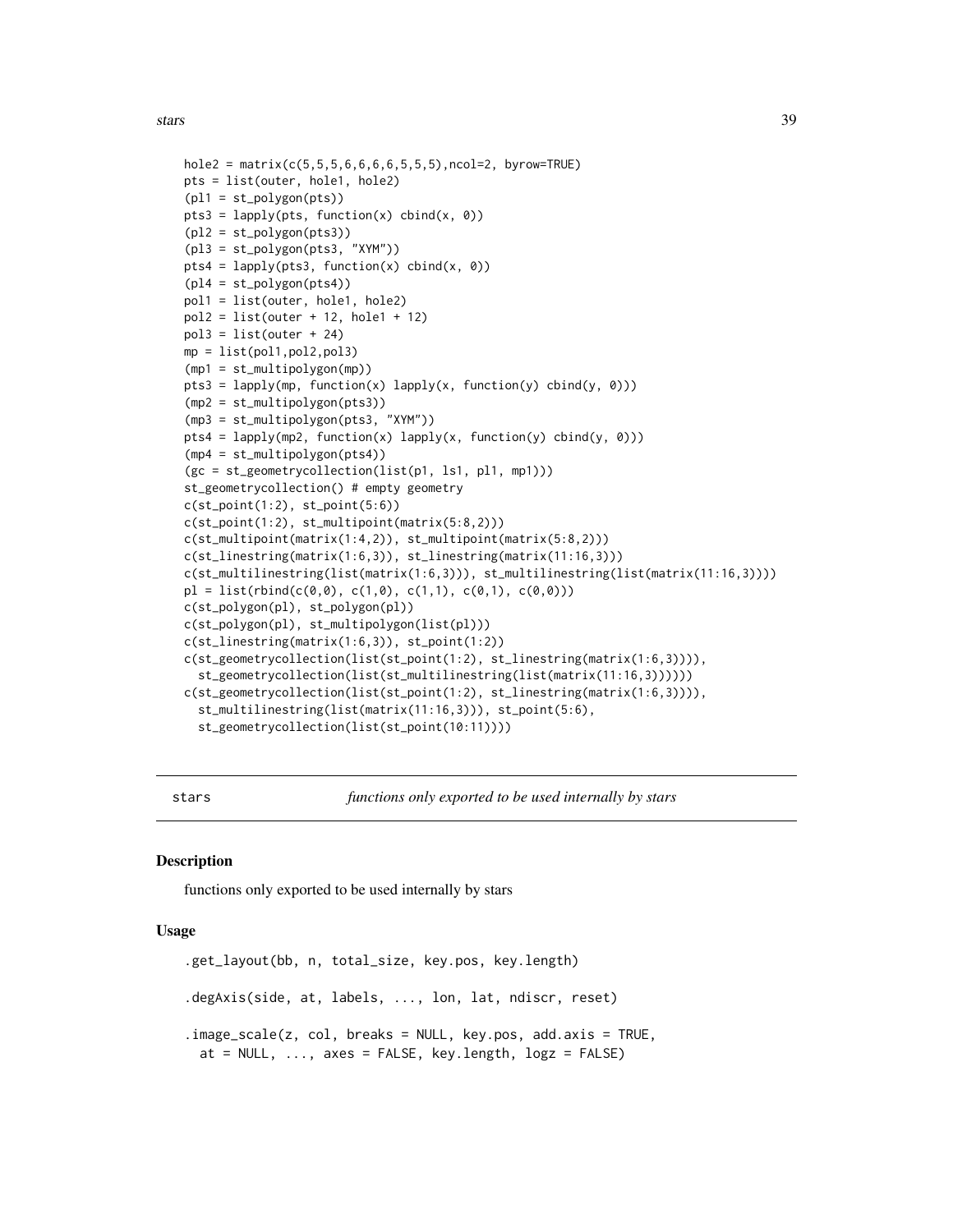```
.image_scale_factor(z, col, breaks = NULL, key.pos, add.axis = TRUE,
 ..., axes = FALSE, key.width, key.length)
```
# Arguments

| bb         | ignore |
|------------|--------|
| n          | ignore |
| total_size | ignore |
| key.pos    | ignore |
| key.length | ignore |
| side       | ignore |
| at         | ignore |
| labels     | ignore |
| .          | ignore |
| lon        | ignore |
| lat        | ignore |
| ndiscr     | ignore |
| reset      | ignore |
| Z          | ignore |
| col        | ignore |
| breaks     | ignore |
| add.axis   | ignore |
| axes       | ignore |
| logz       | ignore |
| key.width  | ignore |

st\_agr *get or set relation\_to\_geometry attribute of an* sf *object*

# Description

get or set relation\_to\_geometry attribute of an sf object

# Usage

```
NA_agr_
st\_\text{agr}(x, \ldots)st_{agr}(x) \leftarrow valuest_set_agr(x, value)
```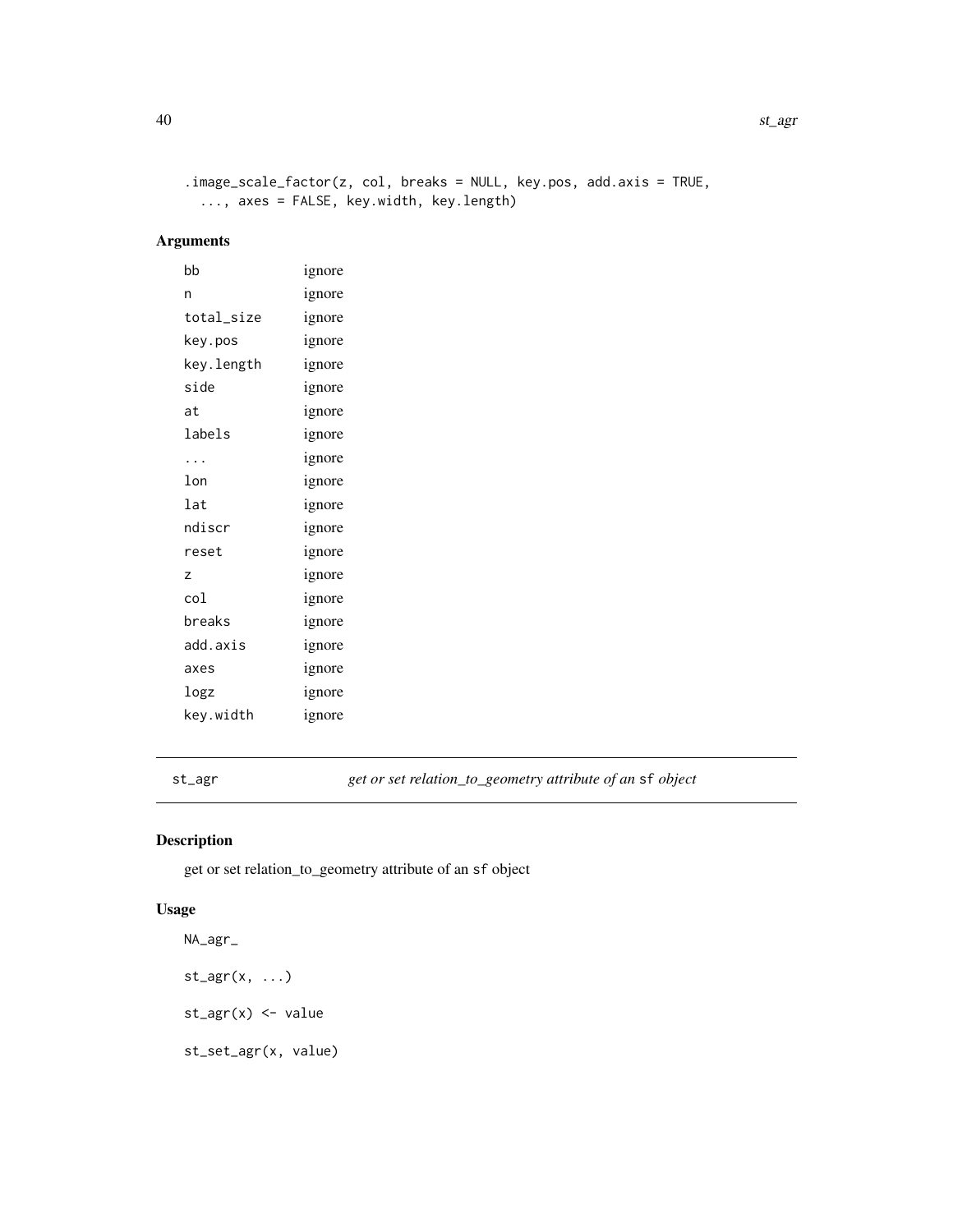# st\_as\_binary 41

### Arguments

| $\mathsf{x}$      | object of class sf                                                              |
|-------------------|---------------------------------------------------------------------------------|
| $\cdot\cdot\cdot$ | ignored                                                                         |
| value             | character, or factor with appropriate levels; if named, names should correspond |
|                   | to the non-geometry list-column columns of x                                    |

# Format

An object of class factor of length 1.

### Details

NA\_agr\_ is the agr object with a missing value.

<span id="page-40-0"></span>st\_as\_binary *Convert sfc object to an WKB object*

# Description

Convert sfc object to an WKB object

### Usage

```
st_as_binary(x, ...)
## S3 method for class 'sfc'
st_as_binary(x, ..., EWKB = FALSE,
 endian = .Platform$endian, pureR = FALSE, precision = attr(x,
  "precision"), hex = FALSE)
## S3 method for class 'sfg'
st_as_binary(x, ..., endian = .Platform$endian,
 EWKB = FALSE, pureR = FALSE, hex = FALSE)
```

| $\mathsf{x}$ | object to convert                                                                                                                                                                      |
|--------------|----------------------------------------------------------------------------------------------------------------------------------------------------------------------------------------|
| $\cdots$     | ignored                                                                                                                                                                                |
| EWKB         | logical; use EWKB (PostGIS), or (default) ISO-WKB?                                                                                                                                     |
| endian       | character; either "big" or "little"; default: use that of platform                                                                                                                     |
| pureR        | logical; use pure R solution, or $C_{++}$ ?                                                                                                                                            |
| precision    | numeric; if zero, do not modify; to reduce precision: negative values convert to<br>float (4-byte real); positive values convert to round( $x^*$ precision)/precision. See<br>details. |
| hex          | logical; return as (unclassed) hexadecimal encoded character vector?                                                                                                                   |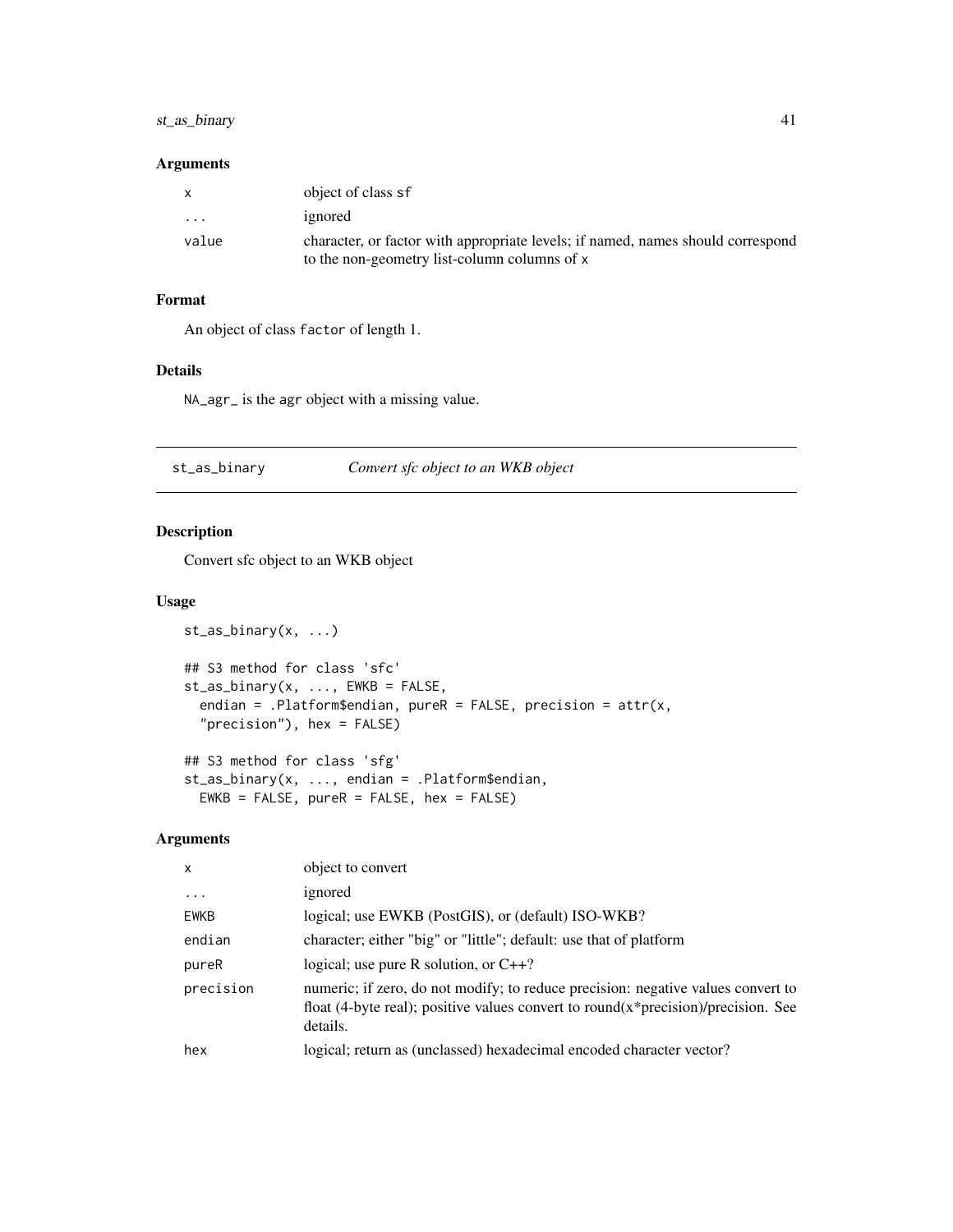# Details

st\_as\_binary is called on sfc objects on their way to the GDAL or GEOS libraries, and hence does rounding (if requested) on the fly before e.g. computing spatial predicates like [st\\_intersects.](#page-13-0) The examples show a round-trip of an sfc to and from binary.

For the precision model used, see also [https://locationtech.github.io/jts/javadoc/org/](https://locationtech.github.io/jts/javadoc/org/locationtech/jts/geom/PrecisionModel.html) [locationtech/jts/geom/PrecisionModel.html](https://locationtech.github.io/jts/javadoc/org/locationtech/jts/geom/PrecisionModel.html). There, it is written that: "... to specify 3 decimal places of precision, use a scale factor of 1000. To specify -3 decimal places of precision (i.e. rounding to the nearest 1000), use a scale factor of 0.001.". Note that ALL coordinates, so also Z or M values (if present) are affected.

#### Examples

```
# examples of setting precision:
st\_point(c(1/3, 1/6)) %>% st\_sfc(precision = 1000) %>% st\_as\_binary %>% st\_as\_sfcst_point(c(1/3, 1/6)) %>% st_sfc(precision = 100) %>% st_as_binary %>% st_as_sfc
st_point(1e6 * c(1/3, 1/6)) %>% st_sfc(precision = 0.01) %>% st_as_binary %>% st_as_sfc
st_point(1e6 \star c(1/3, 1/6)) %>% st_sfc(precision = 0.001) %>% st_as_binary %>% st_as_sfc
```
st\_as\_grob *Convert sf\* object to a grob*

# Description

Convert sf\* object to an grid graphics object (grob)

### Usage

```
st_as\_grob(x, ..., units = "native")
```

|                         | object to be converted into an object class grob                 |  |
|-------------------------|------------------------------------------------------------------|--|
| $\cdot$ $\cdot$ $\cdot$ | passed on to the xxxGrob function, e.g. $gp = gpar(col = 'red')$ |  |
| units                   | units; see unit                                                  |  |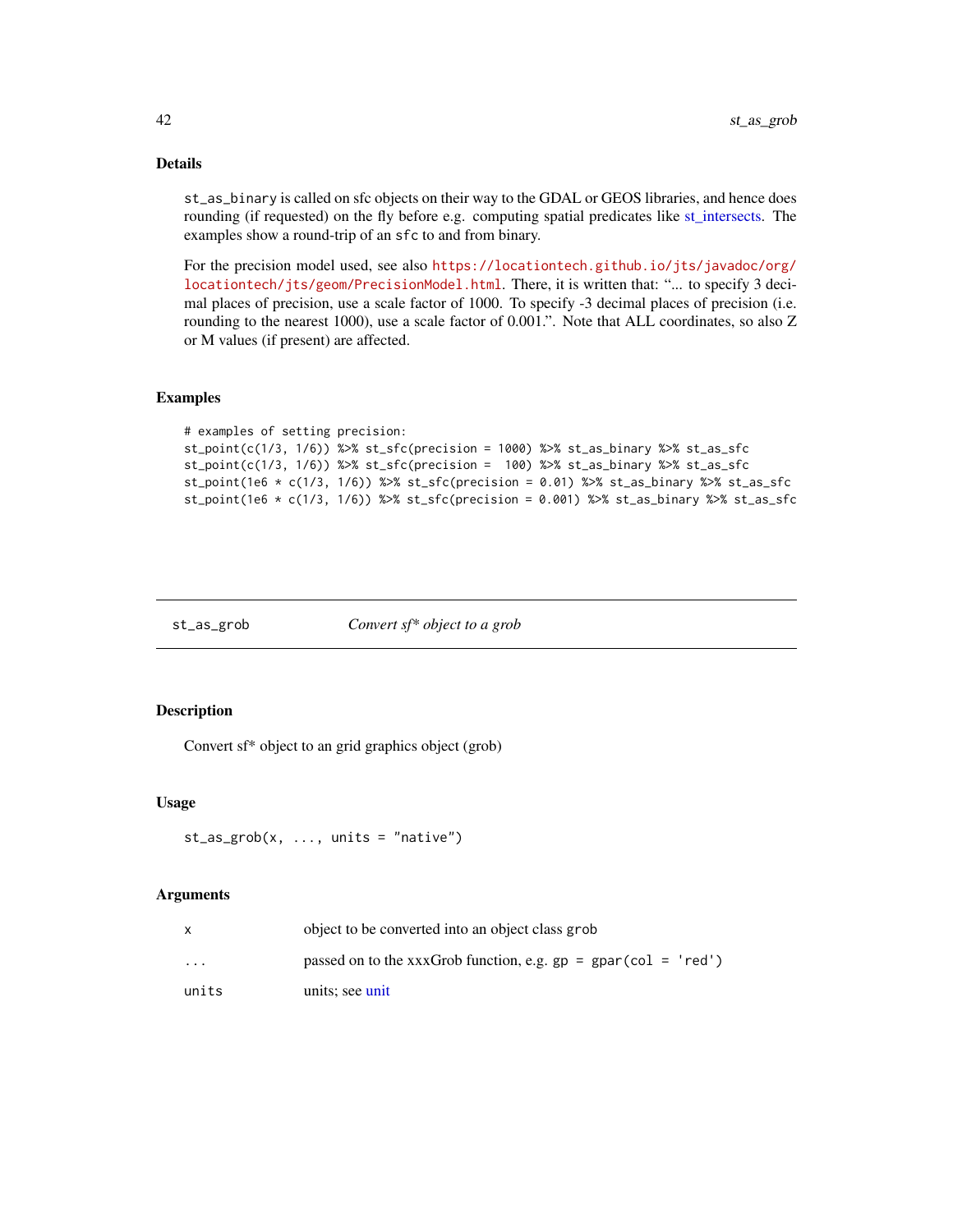# Description

Convert foreign object to an sf object

# Usage

```
st\_as\_sf(x, ...)## S3 method for class 'data.frame'
st\_{as\_sf}(x, \ldots, \text{agr} = \text{NA}\_{agr\_}, \text{coords}, \text{wkt},dim = "XYZ", remove = TRUE, na.fail = TRUE,
  sf_column_name = NULL)
## S3 method for class 'sf'
st\_as\_sf(x, ...)## S3 method for class 'Spatial'
st\_as\_sf(x, \ldots)## S3 method for class 'map'
st\_as\_sf(x, ...)## S3 method for class 'ppp'
st\_as\_sf(x, ...)## S3 method for class 'psp'
st\_as\_sf(x, ...)## S3 method for class 'lpp'
st\_as\_sf(x, ...)
```

| $\mathsf{x}$ | object to be converted into an object class sf                                          |
|--------------|-----------------------------------------------------------------------------------------|
| $\cdots$     | passed on to st_sf, might included named arguments crs or precision                     |
| agr          | character vector; see details section of st sf                                          |
| coords       | in case of point data: names or numbers of the numeric columns holding coor-<br>dinates |
| wkt          | name or number of the character column that holds WKT encoded geometries                |
| dim          | passed on to st_point (only when argument coords is given)                              |
| remove       | logical; when coords or wkt is given, remove these columns from data.frame?             |
| na.fail      | logical; if TRUE, raise an error if coordinates contain missing values                  |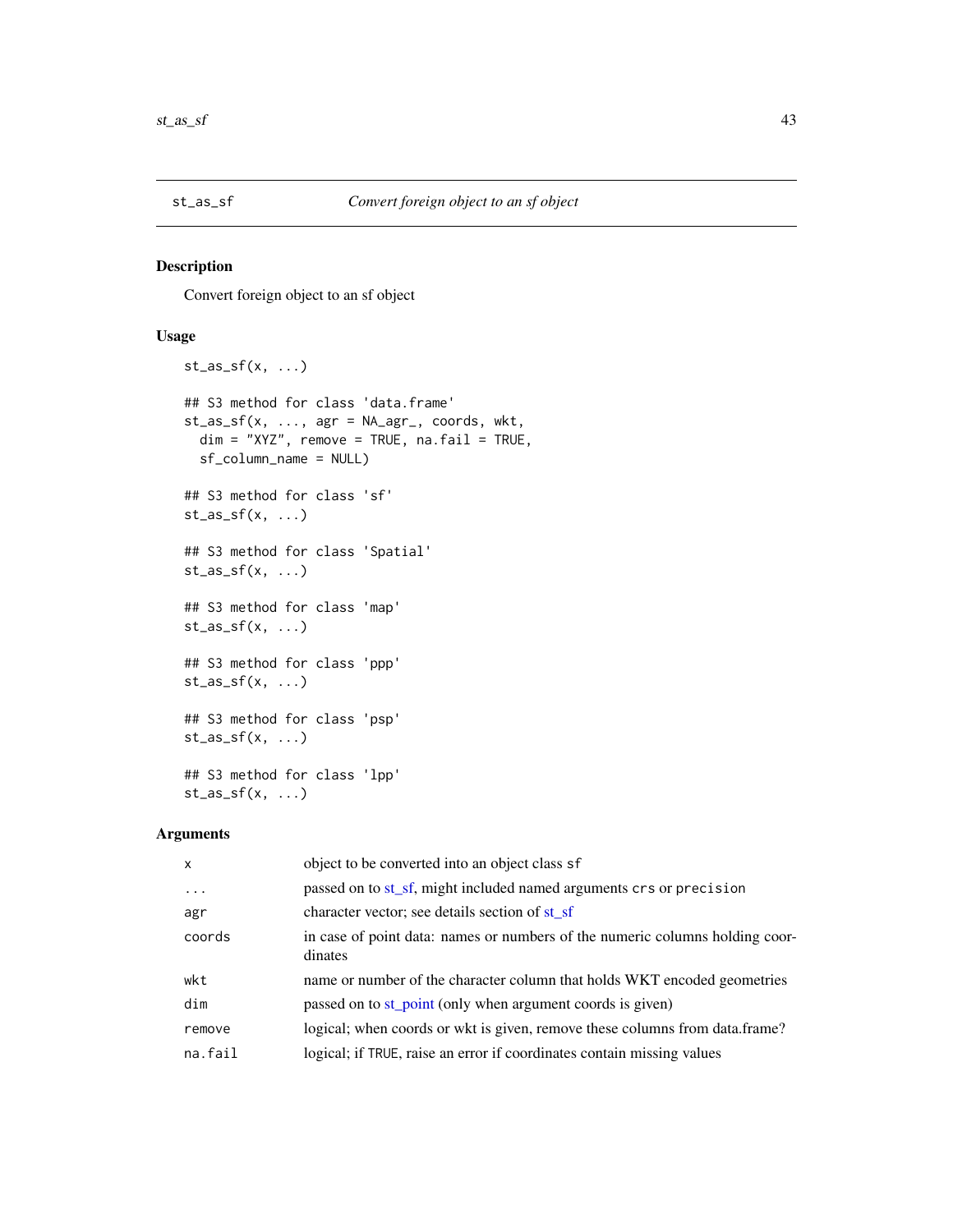sf\_column\_name character; name of the active list-column with simple feature geometries; in case there is more than one and sf\_column\_name is NULL, the first one is taken.

#### Details

setting argument wkt annihilates the use of argument coords. If x contains a column called "geometry", coords will result in overwriting of this column by the [sfc](#page-33-0) geometry list-column. Setting wkt will replace this column with the geometry list-column, unless remove\_coordinates is FALSE.

```
pt1 = st\_point(c(0,1))pt2 = st\_point(c(1,1))st_sfc(pt1, pt2)
d = data.frame(a = 1:2)d$geom = st_sfc(pt1, pt2)df = st_as_s(f(d))d$geom = c("P0INT(0 0)", "P0INT(0 1)")df = st_as_s f(d, wkt = "geom")d$geom2 = st_sfc(pt1, pt2)st_as_sf(d) # should warn
data(meuse, package = "sp")
meuse_sf = st_as_sf(meuse, coords = c("x", "y"), crs = 28992, agr = "constant")
meuse_sf[1:3,]
summary(meuse_sf)
library(sp)
x = \text{rbind}(c(-1,-1), c(1,-1), c(1,1), c(-1,1), c(-1,-1))x1 = 0.1 + x + 0.1x2 = 0.1 \times x + 0.4x3 = 0.1 \times x + 0.7y = x + 3y1 = x1 + 3y3 = x3 + 3m = matrix(c(3, 0), 5, 2, byrow = TRUE)z = x + mz1 = x1 + mz2 = x2 + mz3 = x3 + mp1 = Polygons(list( Polygon(x[5:1,]), Polygon(x2), Polygon(x3),
   Polygon(y[5:1,]), Polygon(y1), Polygon(x1), Polygon(y3)), "ID1")
p2 = Polygons(list( Polygon(z[5:1,]), Polygon(z2), Polygon(z3), Polygon(z1)),
  "ID2")
if (require("rgeos")) {
  r = createSPComment(SpatialPolygons(list(p1,p2)))
  comment(r)
  comment(r@polygons[[1]])
  scan(text = comment(r@polygons[[1]]), quiet = TRUE)
  library(sf)
  a = st_as_sf(r)summary(a)
}
demo(meuse, ask = FALSE, echo = FALSE)
```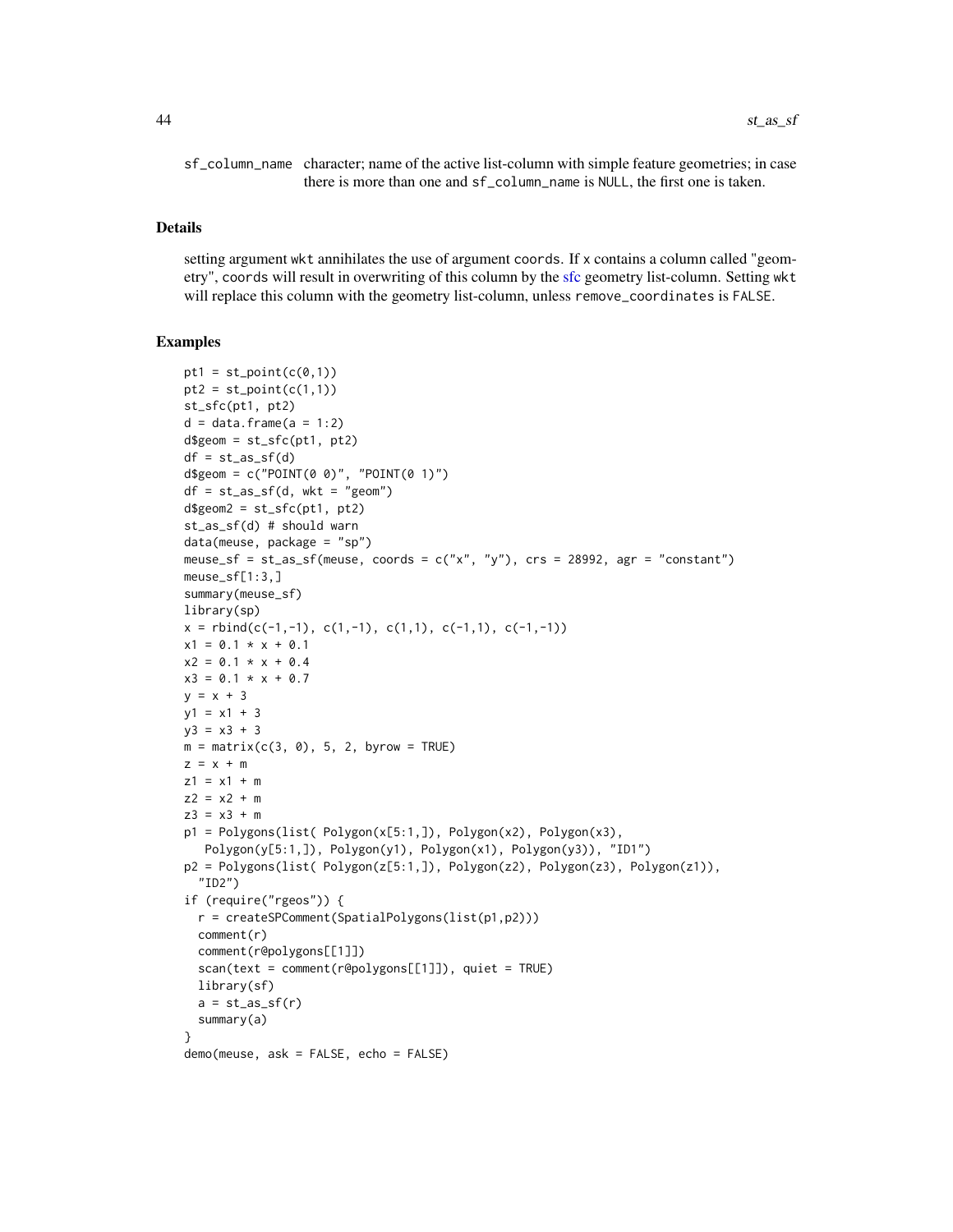```
summary(st_as_sf(meuse))
summary(st_as_sf(meuse.grid))
summary(st_as_sf(meuse.area))
summary(st_as_sf(meuse.riv))
summary(st_as_sf(as(meuse.riv, "SpatialLines")))
pol.grd = as(meuse.grid, "SpatialPolygonsDataFrame")
summary(st_as_sf(pol.grd))
summary(st_as_sf(as(pol.grd, "SpatialLinesDataFrame")))
## Not run:
 require(spatstat)
 g = st_as_sf(gorillas)
 # select only the points:
 g[st_is(g, "POINT"),]
## End(Not run)
## Not run: # because of spatstat interfering with units
if (require(spatstat)) {
data(chicago)
plot(st_as_sf(chicago)["label"])
plot(st_as_sf(chicago)[-1,"label"])
}
## End(Not run)
```
<span id="page-44-0"></span>

```
st_as_sfc Convert foreign geometry object to an sfc object
```
### Description

Convert foreign geometry object to an sfc object

#### Usage

```
## S3 method for class 'list'
st\_as\_sfc(x, \ldots, \text{crs} = \text{NA\_crs})## S3 method for class 'blob'
st\_as\_sfc(x, \ldots)## S3 method for class 'bbox'
st_{as\_sfc(x, \ldots)}## S3 method for class 'WKB'
st\_as\_sfc(x, ..., EWKB = FALSE, spatialite = FALSE,pureR = FALSE, crs = NA_crs_)
## S3 method for class 'raw'
st\_as\_sfc(x, \ldots)
```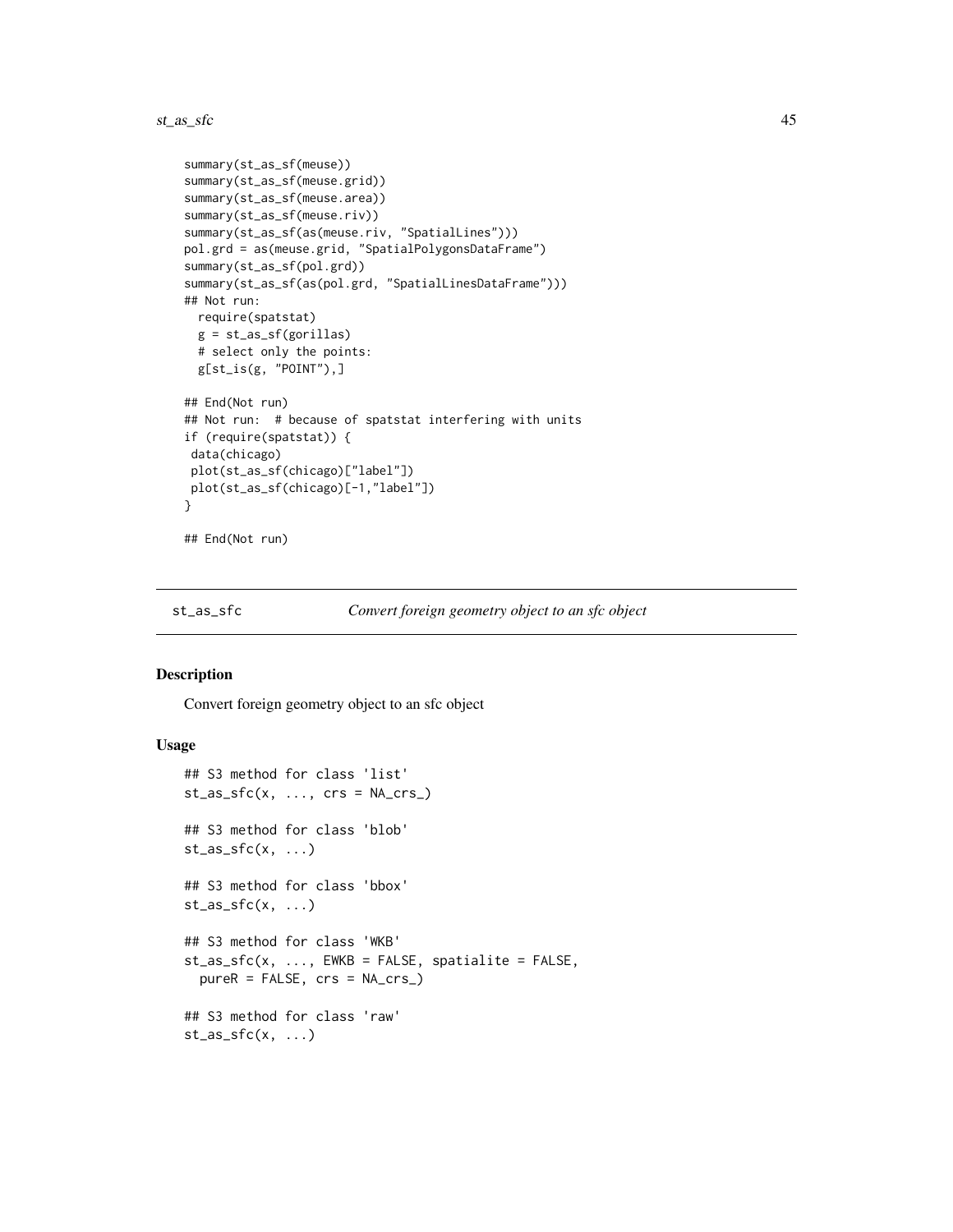```
## S3 method for class 'character'
st\_as\_sfc(x, crs = NA\_integer_1, ...,GeoJSON = FALSE)
## S3 method for class 'factor'
st\_as\_sfc(x, ...)st\_as\_sfc(x, \ldots)## S3 method for class 'SpatialPoints'
st_as_sfc(x, ..., precision = 0)
## S3 method for class 'SpatialPixels'
st\_as\_sfc(x, ..., precision = 0)## S3 method for class 'SpatialMultiPoints'
st_as_sfc(x, ..., precision = 0)## S3 method for class 'SpatialLines'
st\_as\_sfc(x, ..., precision = 0,forceMulti = FALSE)
## S3 method for class 'SpatialPolygons'
st\_as\_sfc(x, ..., precision = 0,forceMulti = FALSE)
## S3 method for class 'map'
st\_as\_sfc(x, \ldots)
```

| X          | object to convert                                                                                                                                                                                                                                                               |
|------------|---------------------------------------------------------------------------------------------------------------------------------------------------------------------------------------------------------------------------------------------------------------------------------|
| $\cdots$   | further arguments                                                                                                                                                                                                                                                               |
| crs        | integer or character; coordinate reference system for the                                                                                                                                                                                                                       |
| EWKB       | logical; if TRUE, parse as EWKB (extended WKB; PostGIS: ST_AsEWKB),<br>otherwise as ISO WKB (PostGIS: ST_AsBinary)                                                                                                                                                              |
| spatialite | logical; if TRUE, WKB is assumed to be in the spatialite dialect, see https://<br>www.gaia-gis.it/gaia-sins/BLOB-Geometry.html; this is only supported<br>in native endian-ness (i.e., files written on system with the same endian-ness as<br>that on which it is being read). |
| pureR      | logical; if TRUE, use only R code, if FALSE, use compiled $(C++)$ code; use<br>TRUE when the endian-ness of the binary differs from the host machine (. Platform\$endian).                                                                                                      |
| GeoJSON    | logical; if TRUE, try to read geometries from GeoJSON text strings geometry,<br>$see st_crs()$                                                                                                                                                                                  |
| precision  | precision value; see st_as_binary                                                                                                                                                                                                                                               |
| forceMulti | logical; if TRUE, force coercion into MULTIPOLYGON or MULTILINE objects, else<br>autodetect                                                                                                                                                                                     |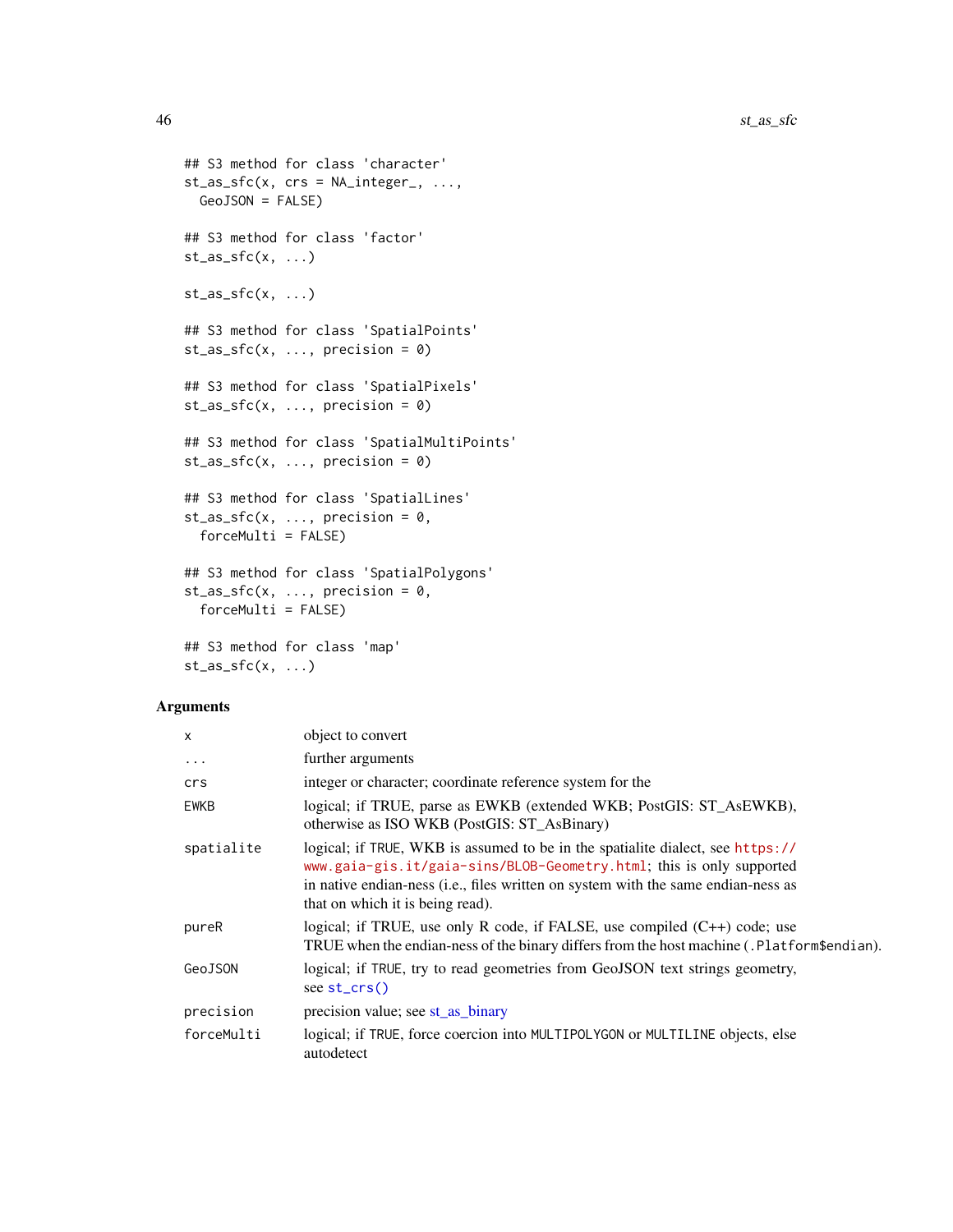st\_as\_text 47

### Details

When converting from WKB, the object x is either a character vector such as typically obtained from PostGIS (either with leading "0x" or without), or a list with raw vectors representing the features in binary (raw) form.

If x is a character vector, it should be a vector containing [well-known-text,](http://www.opengeospatial.org/standards/wkt-crs) or [Postgis EWKT](http://postgis.refractions.net/docs/using_postgis_dbmanagement.html#EWKB_EWKT) or GeoJSON representations of a single geometry for each vector element.

If x is a factor, it is converted to character.

### Examples

```
wkb = structure(list("01010000204071000000000000801A064100000000AC5C1441"), class = "WKB")
st_as_sfc(wkb, EWKB = TRUE)
wkb = structure(list("0x01010000204071000000000000801A064100000000AC5C1441"), class = "WKB")
st_as_sfc(wkb, EWKB = TRUE)
st_as_sfc(st_as_binary(st_sfc(st_point(0:1)))[[1]], crs = 4326)
st_as_sfc("SRID=3978;LINESTRING(1663106 -105415,1664320 -104617)")
```

| st_as_text | Return Well-known Text representation of simple feature geometry or |
|------------|---------------------------------------------------------------------|
|            | coordinate reference system                                         |

### Description

Return Well-known Text representation of simple feature geometry or coordinate reference system

### Usage

```
## S3 method for class 'crs'
st_as\_text(x, ..., pretty = FALSE)st\_as\_text(x, ...)## S3 method for class 'sfg'
st\_as\_text(x, ...)## S3 method for class 'sfc'
```
 $st\_as\_text(x, ..., EWKT = FALSE)$ 

| X           | object of class sfg, sfc or crs                                                                             |
|-------------|-------------------------------------------------------------------------------------------------------------|
| $\cdot$     | modifiers; in particular digits can be passed to control the number of digits<br>used                       |
| pretty      | logical; if TRUE, print human-readable well-known-text representation of a co-<br>ordinate reference system |
| <b>EWKT</b> | logical; if TRUE, print SRID=xxx; before the WKT string if epsg is available                                |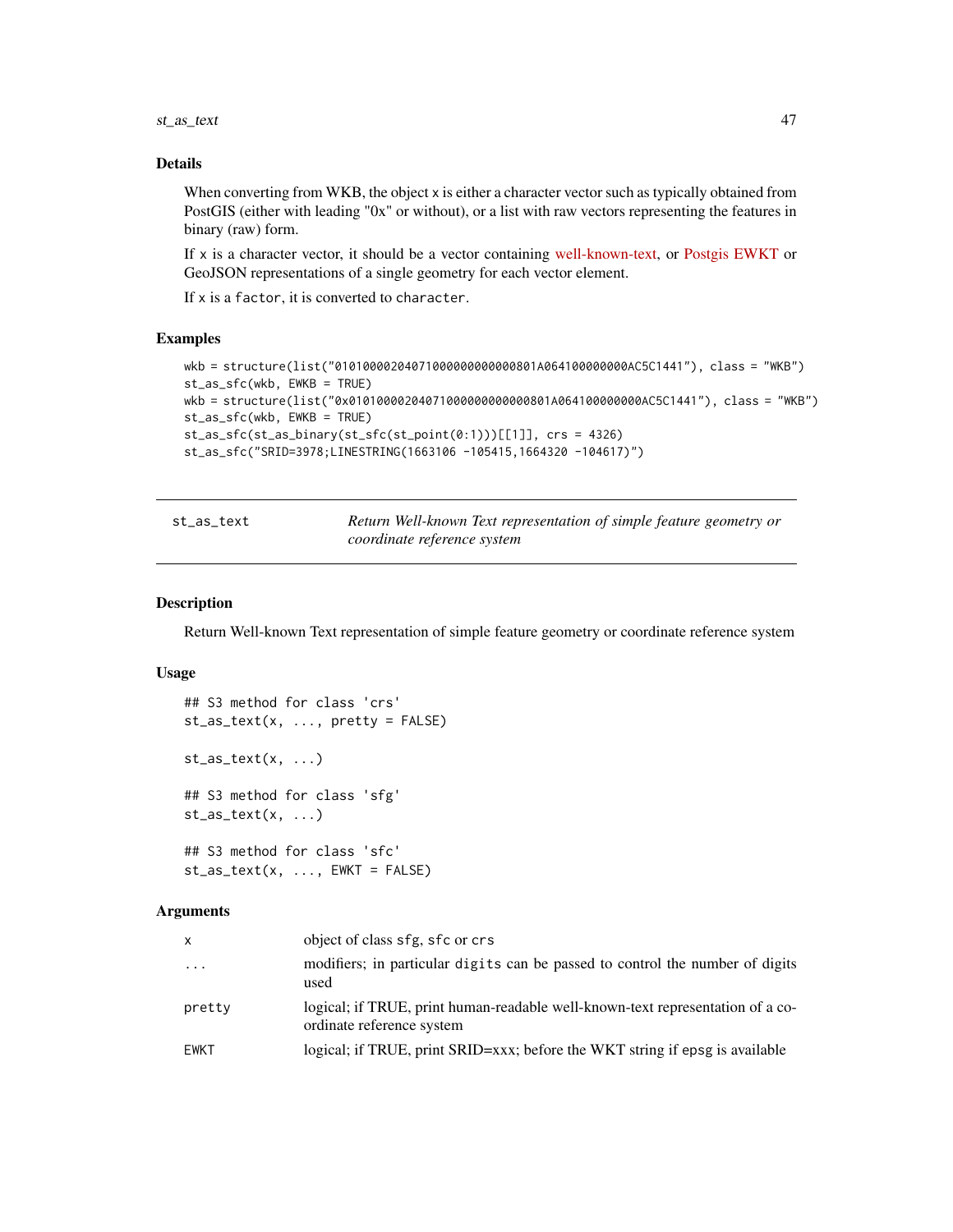## Details

The returned WKT representation of simple feature geometry conforms to the [simple features access](http://www.opengeospatial.org/standards/sfa) specification and extensions, [known as EWKT,](http://postgis.net/docs/using_postgis_dbmanagement.html#EWKB_EWKT) supported by PostGIS and other simple features implementations for addition of SRID to a WKT string.

### Examples

```
st_as_text(st_point(1:2))
st_as_text(st_sfc(st_point(c(-90,40)), crs = 4326), EWKT = TRUE)
```
<span id="page-47-0"></span>st\_bbox *Return bounding of a simple feature or simple feature set*

## Description

Return bounding of a simple feature or simple feature set

# Usage

```
## S3 method for class 'bbox'
is.na(x)
st_bbox(obj, ...)
## S3 method for class 'POINT'
st_bbox(obj, ...)
## S3 method for class 'MULTIPOINT'
st_bbox(obj, ...)
## S3 method for class 'LINESTRING'
st_bbox(obj, ...)
## S3 method for class 'POLYGON'
st_bbox(obj, ...)
## S3 method for class 'MULTILINESTRING'
st_bbox(obj, ...)
## S3 method for class 'MULTIPOLYGON'
st_bbox(obj, ...)
## S3 method for class 'GEOMETRYCOLLECTION'
st_bbox(obj, ...)
## S3 method for class 'MULTISURFACE'
st_bbox(obj, ...)
```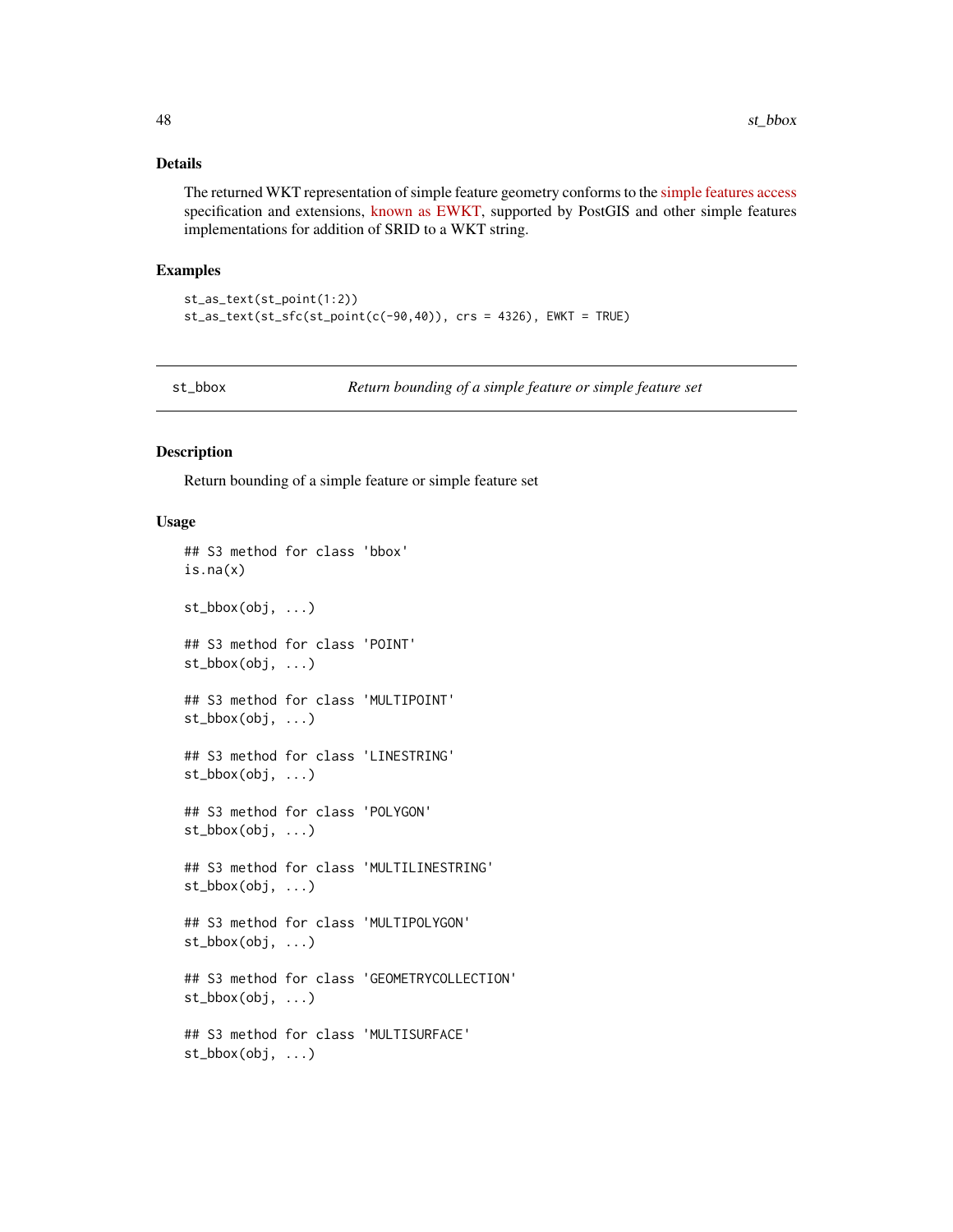```
## S3 method for class 'MULTICURVE'
st_bbox(obj, ...)
## S3 method for class 'CURVEPOLYGON'
st_bbox(obj, ...)
## S3 method for class 'COMPOUNDCURVE'
st_bbox(obj, ...)
## S3 method for class 'POLYHEDRALSURFACE'
st_bbox(obj, ...)
## S3 method for class 'TIN'
st_bbox(obj, ...)
## S3 method for class 'TRIANGLE'
st_bbox(obj, ...)
## S3 method for class 'CIRCULARSTRING'
st_bbox(obj, ...)
## S3 method for class 'sfc'
st_bbox(obj, ...)
## S3 method for class 'sf'
st_bbox(obj, ...)
## S3 method for class 'Spatial'
st_bbox(obj, ...)
## S3 method for class 'Raster'
st_bbox(obj, ...)
## S3 method for class 'Extent'
st_bbox(obj, ..., crs = NA_crs_)
## S3 method for class 'numeric'
st_bbox(obj, ..., crs = NA_crs_)
```
### Arguments

NA\_bbox\_

| $\times$ | object of class bbox                    |
|----------|-----------------------------------------|
| obi      | object to compute the bounding box from |
| .        | ignored                                 |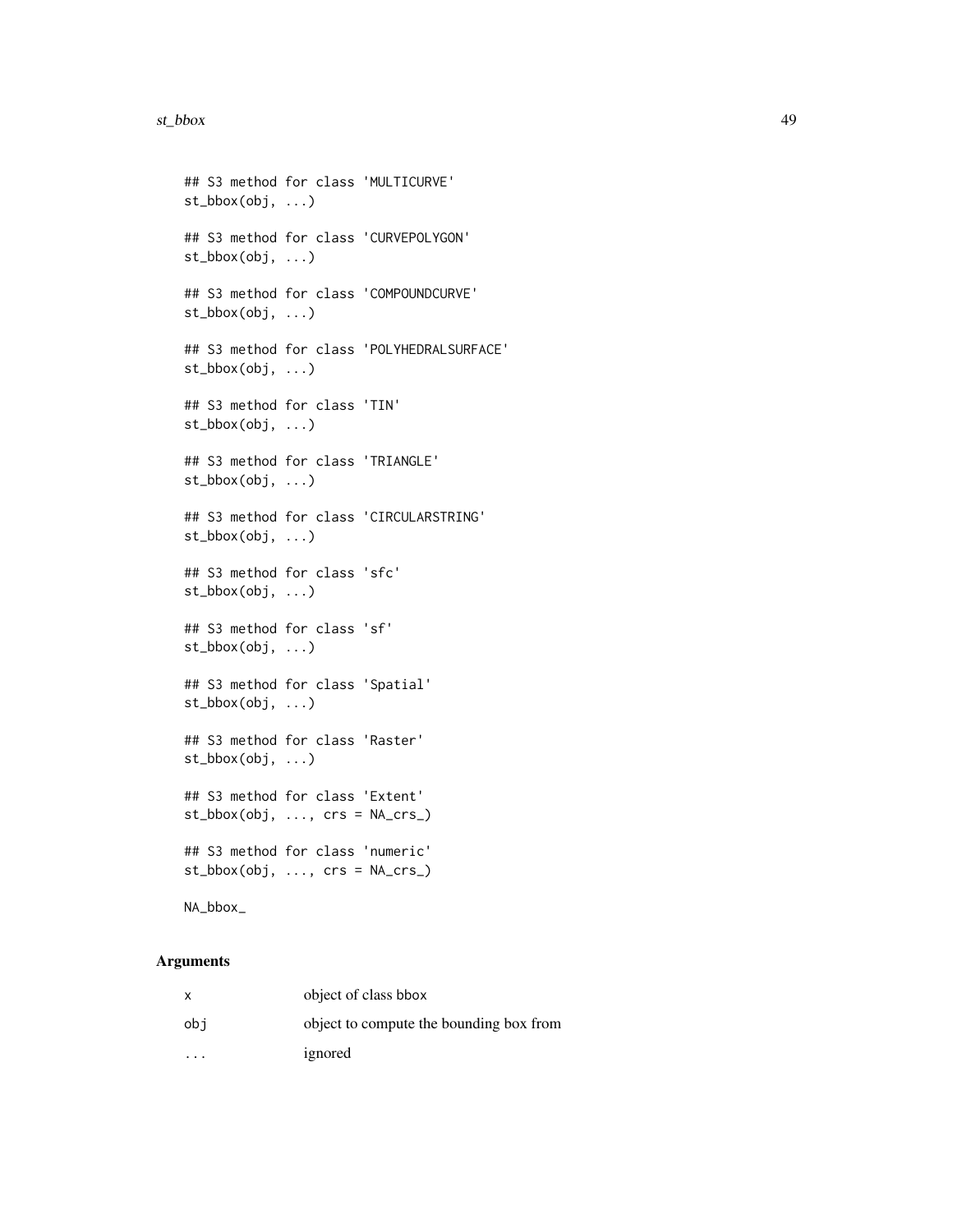crs object of class crs, or argument to [st\\_crs,](#page-55-0) specifying the CRS of this bounding box.

### Format

An object of class bbox of length 4.

### Details

NA\_bbox\_ represents the missing value for a bbox object

### Value

a numeric vector of length four, with xmin, ymin, xmax and ymax values; if obj is of class sf, sfc, Spatial or Raster, the object returned has a class bbox, an attribute crs and a method to print the bbox and an st\_crs method to retrieve the coordinate reference system corresponding to obj (and hence the bounding box). [st\\_as\\_sfc](#page-44-0) has a methods for bbox objects to generate a polygon around the four bounding box points.

### Examples

```
a = st_s f(a = 1:2, geom = st_s f c(st_point(0:1), st_point(1:2)), crs = 4326)st_bbox(a)
st_as_sfc(st_bbox(a))
st_bbox(c(xmin = 16.1, xmax = 16.6, ymax = 48.6, ymin = 47.9), crs = st_ccrs(4326))
```
<span id="page-49-0"></span>

st\_cast *Cast geometry to another type: either simplify, or cast explicitly*

### Description

Cast geometry to another type: either simplify, or cast explicitly

#### Usage

```
## S3 method for class 'MULTIPOLYGON'
st\_cast(x, to, \ldots)## S3 method for class 'MULTILINESTRING'
st\_cast(x, to, ...)## S3 method for class 'MULTIPOINT'
st\_cast(x, to, \ldots)## S3 method for class 'POLYGON'
st\_cast(x, to, ...)## S3 method for class 'LINESTRING'
```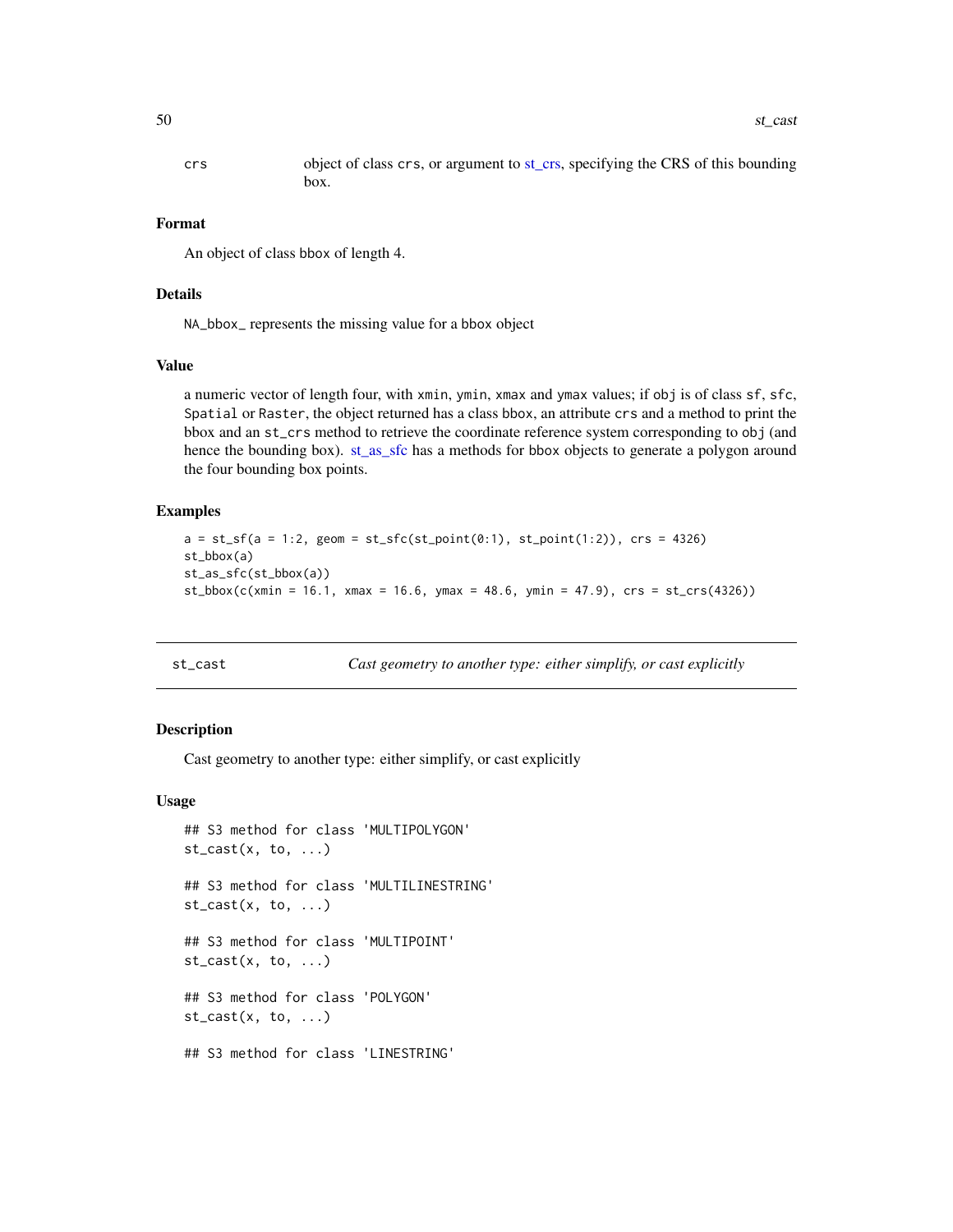#### st\_cast 51

```
st\_cast(x, to, ...)## S3 method for class 'POINT'
st\_cast(x, to, ...)## S3 method for class 'GEOMETRYCOLLECTION'
st\_cast(x, to, \ldots)## S3 method for class 'CIRCULARSTRING'
st\_cast(x, to, ...)## S3 method for class 'MULTISURFACE'
st\_cast(x, to, ...)## S3 method for class 'COMPOUNDCURVE'
st\_cast(x, to, ...)## S3 method for class 'CURVE'
st\_cast(x, to, ...)st\_cast(x, to, ...)## S3 method for class 'sfc'
st\_cast(x, to, ...,ids = seq\_along(x),group_or_split = TRUE)
## S3 method for class 'sf'
st\_cast(x, to, ..., warn = TRUE, do\_split = TRUE)## S3 method for class 'sfc_CIRCULARSTRING'
```
 $st\_cast(x, to, ...)$ 

| $\mathsf{x}$ | object of class sfg, sfc or sf                                                                                                                 |
|--------------|------------------------------------------------------------------------------------------------------------------------------------------------|
| to           | character; target type, if missing, simplification is tried; when x is of type sfg<br>(i.e., a single geometry) then to needs to be specified. |
| $\ddotsc$    | ignored                                                                                                                                        |
| ids          | integer vector, denoting how geometries should be grouped (default: no group-<br>ing)                                                          |
|              | group_or_split logical; if TRUE, group or split geometries; if FALSE, carry out a 1-1 per-<br>geometry conversion.                             |
| warn         | logical; if TRUE, warn if attributes are assigned to sub-geometries                                                                            |
| do_split     | logical; if TRUE, allow splitting of geometries in sub-geometries                                                                              |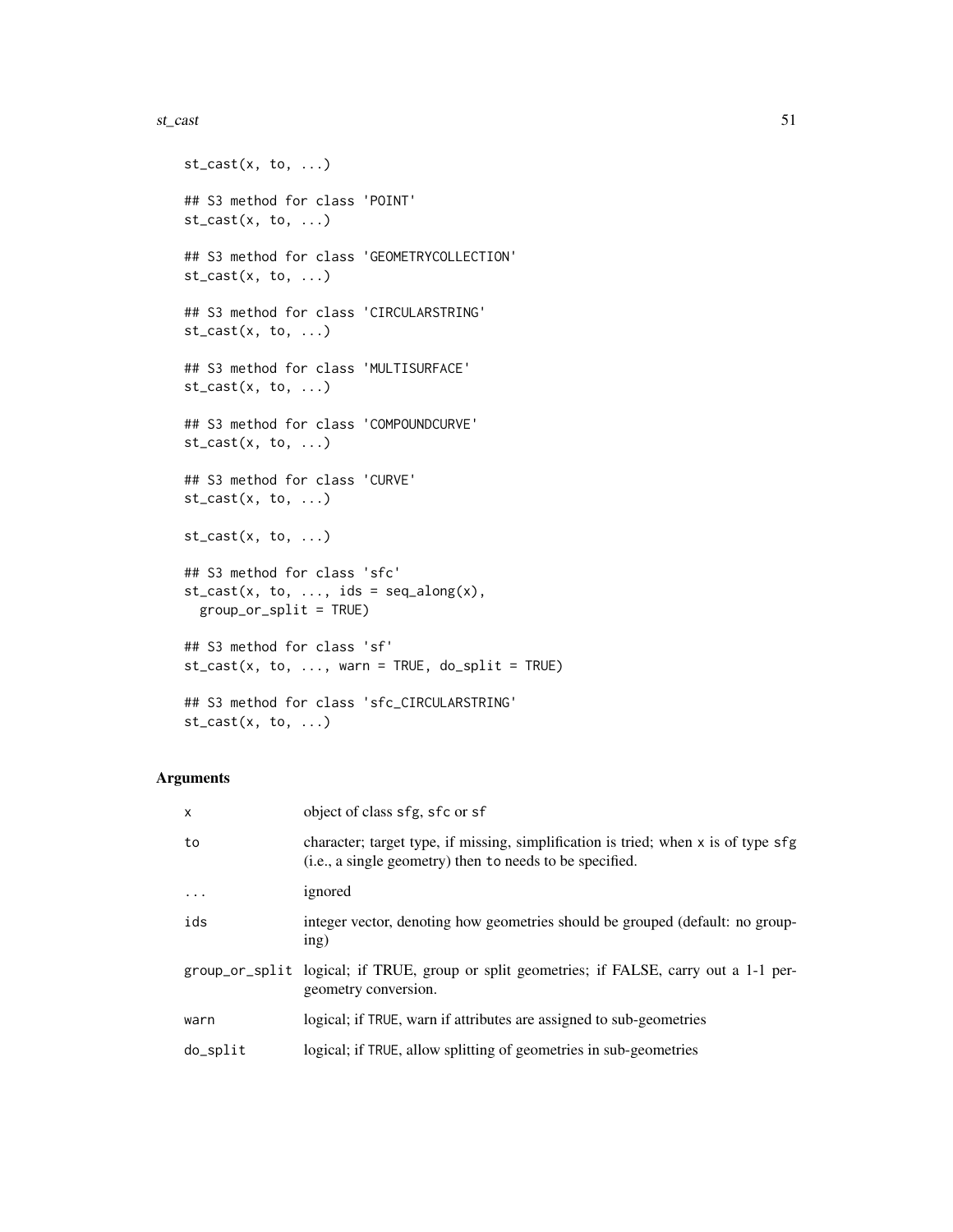### Details

the st\_cast method for sf objects can only split geometries, e.g. cast MULTIPOINT into multiple POINT features. In case of splitting, attributes are repeated and a warning is issued when nonconstant attributes are assigned to sub-geometries. To merge feature geometries and attribute values, use [aggregate](#page-3-0) or [summarise.](#page-85-0)

### Value

object of class to if successful, or unmodified object if unsuccessful. If information gets lost while type casting, a warning is raised.

In case to is missing, st\_cast.sfc will coerce combinations of "POINT" and "MULTIPOINT", "LINESTRING" and "MULTILINESTRING", "POLYGON" and "MULTIPOLYGON" into their "MULTI..." form, or in case all geometries are "GEOMETRYCOLLECTION" will return a list of all the contents of the "GEOMETRYCOLLECTION" objects, or else do nothing. In case to is specified, if to is "GEOMETRY", geometries are not converted, else, st\_cast will try to coerce all elements into to; ids may be specified to group e.g. "POINT" objects into a "MULTIPOINT", if not specified no grouping takes place. If e.g. a "sfc\_MULTIPOINT" is cast to a "sfc\_POINT", the objects are split, so no information gets lost, unless group\_or\_split is FALSE.

```
example(st_read)
mpl <- nc$geometry[[4]]
#st_cast(x) ## error 'argument "to" is missing, with no default'
cast\_all \leq function(xg) {
 lapply(c("MULTIPOLYGON", "MULTILINESTRING", "MULTIPOINT", "POLYGON", "LINESTRING", "POINT"),
      function(x) st_cast(xg, x))
}
st_sfc(cast_all(mpl))
## no closing coordinates should remain for multipoint
any(duplicated(unclass(st_cast(mpl, "MULTIPOINT")))) ## should be FALSE
## number of duplicated coordinates in the linestrings should equal the number of polygon rings
## (... in this case, won't always be true)
sum(duplicated(do.call(rbind, unclass(st_cast(mpl, "MULTILINESTRING"))))
     ) == sum(unlist(lapply(mpl, length))) ## should be TRUE
p1 <- structure(c(0, 1, 3, 2, 1, 0, 0, 0, 2, 4, 4, 0), .Dim = c(6L, 2L))
p2 \le structure(c(1, 1, 2, 1, 1, 2, 2, 1), .Dim = c(4L, 2L))
st_polygon(list(p1, p2))
mls <- st_cast(nc$geometry[[4]], "MULTILINESTRING")
st_sfc(cast_all(mls))
mpt <- st_cast(nc$geometry[[4]], "MULTIPOINT")
st_sfc(cast_all(mpt))
pl <- st_cast(nc$geometry[[4]], "POLYGON")
st_sfc(cast_all(pl))
ls <- st_cast(nc$geometry[[4]], "LINESTRING")
st_sfc(cast_all(ls))
pt <- st_cast(nc$geometry[[4]], "POINT")
## st_sfc(cast_all(pt)) ## Error: cannot create MULTIPOLYGON from POINT
st_sfc(lapply(c("POINT", "MULTIPOINT"), function(x) st_cast(pt, x)))
s = st_multipoint(rbind(c(1,0)))
```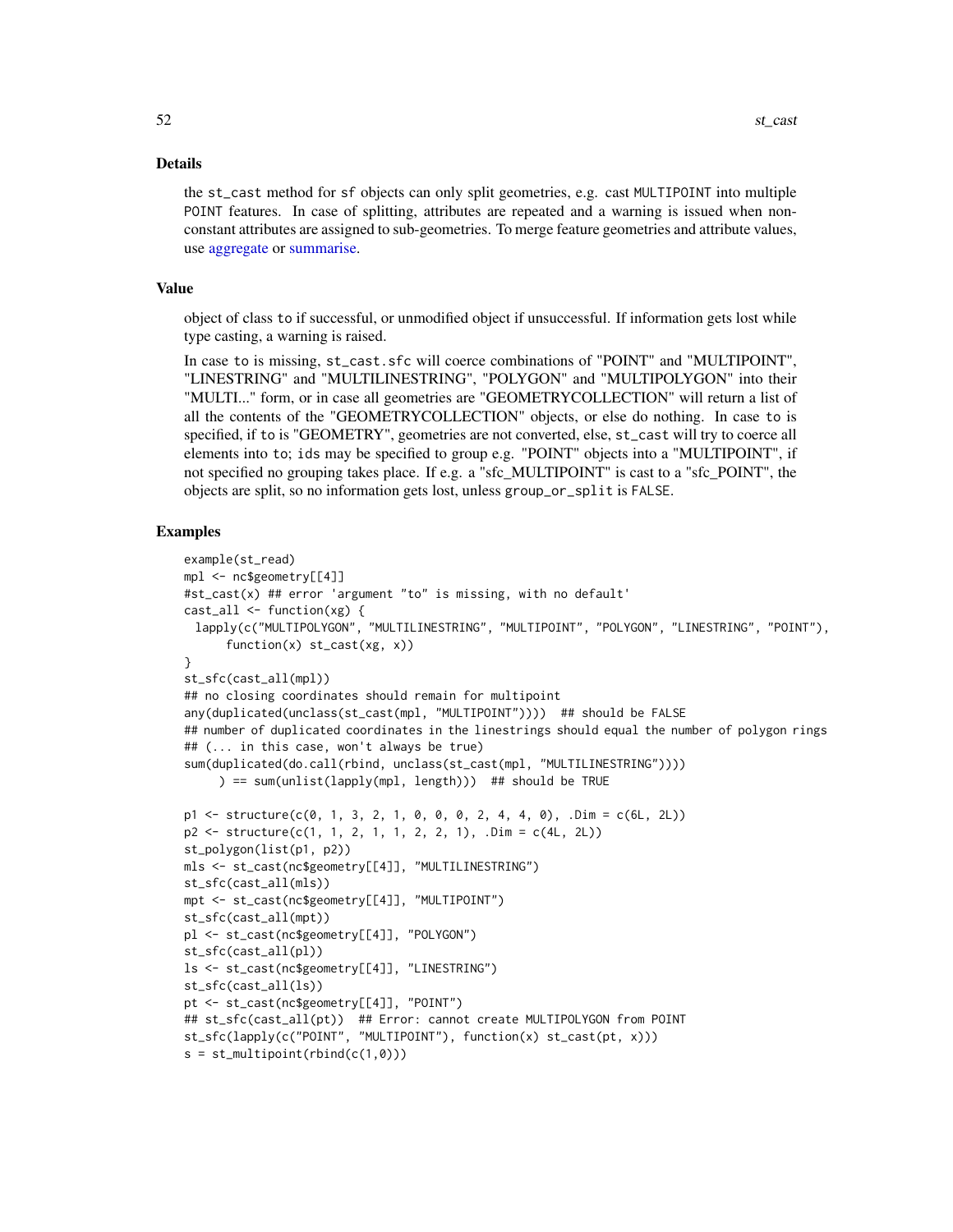st\_cast(s, "POINT")

st\_cast\_sfc\_default *Coerce geometry to MULTI\* geometry*

### Description

Mixes of POINTS and MULTIPOINTS, LINESTRING and MULTILINESTRING, POLYGON and MULTIPOLYGON are returned as MULTIPOINTS, MULTILINESTRING and MULTIPOLY-GONS respectively

#### Usage

st\_cast\_sfc\_default(x)

### Arguments

x list of geometries or simple features

## Details

Geometries that are already MULTI\* are left unchanged. Features that can't be cast to a single MULTI\* geometry are return as a GEOMETRYCOLLECTION

st\_collection\_extract *Given an object with geometries of type* GEOMETRY *or* GEOMETRYCOLLECTION*, return an object consisting only of elements of the specified type.*

### Description

Similar to ST\_CollectionExtract in PostGIS. If there are no sub-geometries of the specified type, an empty geometry is returned.

### Usage

```
st_collection_extract(x, type = c("POLYGON", "POINT", "LINESTRING"),
 wan = FALSE)
## S3 method for class 'sfg'
st_collection_extract(x, type = c("POLYGON", "POINT",
  "LINESTRING"), warn = FALSE)
## S3 method for class 'sfc'
st_collection_extract(x, type = c("POLYGON", "POINT",
 "LINESTRING"), warn = FALSE)
```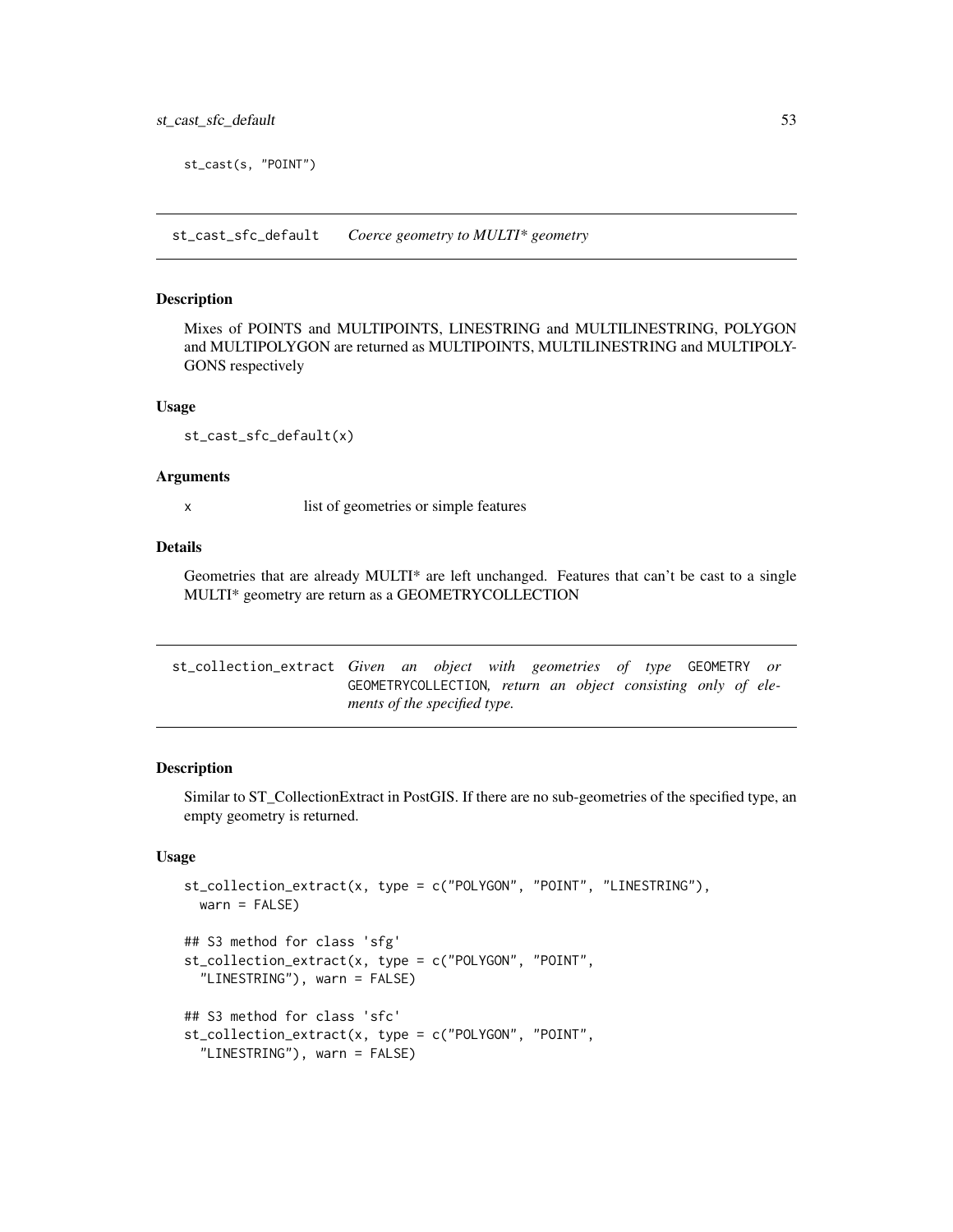```
## S3 method for class 'sf'
st_collection_extract(x, type = c("POLYGON", "POINT",
  "LINESTRING"), warn = FALSE)
```
#### Arguments

| <b>X</b> | an object of class sf, sfc or sfg that has mixed geometry (GEOMETRY or GEOMETRYCOLLECTION).         |
|----------|-----------------------------------------------------------------------------------------------------|
| type     | character; one of "POLYGON", "POINT", "LINESTRING"                                                  |
| warn     | logical; if TRUE, warn if attributes are assigned to sub-geometries when casting<br>$(see st_cast)$ |

# Value

An object having the same class as x, with geometries consisting only of elements of the specified type. For sfg objects, an sfg object is returned if there is only one geometry of the specified type, otherwise the geometries are combined into an sfc object of the relevant type. If any subgeometries in the input are MULTI, then all of the subgeometries in the output will be MULTI.

```
pt \le st_point(c(1, 0))
ls \leftarrow st\_linesring(matrix(c(4, 3, 0, 0), ncol = 2))poly1 <- st_polygon(list(matrix(c(5.5, 7, 7, 6, 5.5, 0, 0, -0.5, -0.5, 0), ncol = 2)))
poly2 <- st_polygon(list(matrix(c(6.6, 8, 8, 7, 6.6, 1, 1, 1.5, 1.5, 1), ncol = 2)))
multipoly <- st_multipolygon(list(poly1, poly2))
i <- st_geometrycollection(list(pt, ls, poly1, poly2))
j <- st_geometrycollection(list(pt, ls, poly1, poly2, multipoly))
st_collection_extract(i, "POLYGON")
st_collection_extract(i, "POINT")
st_collection_extract(i, "LINESTRING")
## A GEOMETRYCOLLECTION
aa \le rbind(st_sf(a=1, geom = st_sfc(i)),
st_s(f(a=2, geom = st_sfc(j)))## With sf objects
st_collection_extract(aa, "POLYGON")
st_collection_extract(aa, "LINESTRING")
st_collection_extract(aa, "POINT")
## With sfc objects
st_collection_extract(st_geometry(aa), "POLYGON")
st_collection_extract(st_geometry(aa), "LINESTRING")
st_collection_extract(st_geometry(aa), "POINT")
## A GEOMETRY of single types
bb \leftarrow rbind(
st_s(f(a = 1, geom = st_sfc(pt)),
```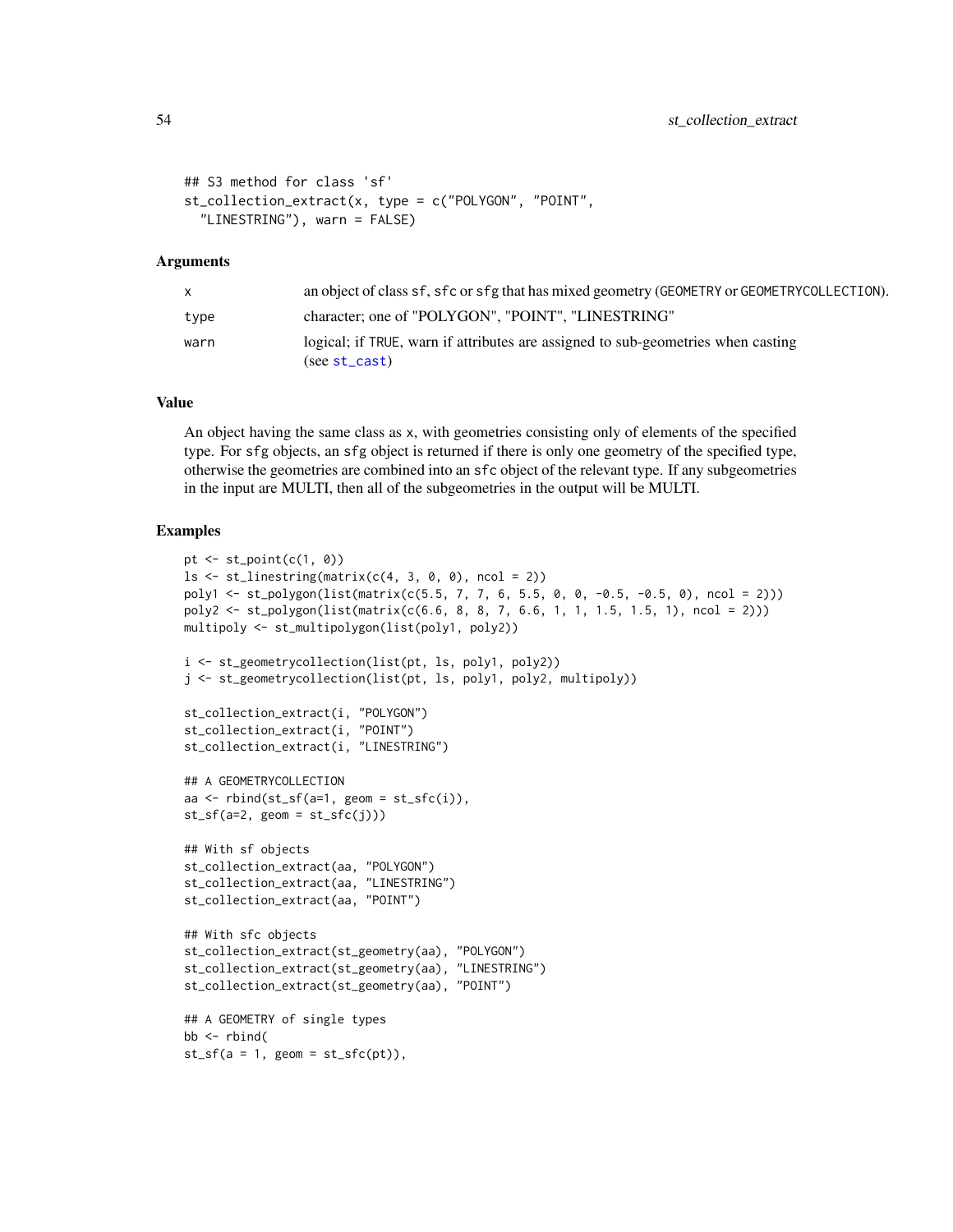## st\_coordinates 55

```
st_s(f(a = 2, geom = st_sfc(1s)),st_s(f(a = 3, geom = st_sfc(poly1)),st_sf(a = 4, geom = st_sfc(multipoly))
\lambdast_collection_extract(bb, "POLYGON")
## A GEOMETRY of mixed single types and GEOMETRYCOLLECTIONS
cc <- rbind(aa, bb)
st_collection_extract(cc, "POLYGON")
```
st\_coordinates *retrieve coordinates in matrix form*

# Description

retrieve coordinates in matrix form

# Usage

st\_coordinates(x, ...)

# Arguments

| X        | object of class sf, sfc or sfg |
|----------|--------------------------------|
| $\cdots$ | ignored                        |

## Value

matrix with coordinates (X, Y, possibly Z and/or M) in rows, possibly followed by integer indicators L1,...,L3 that point out to which structure the coordinate belongs; for POINT this is absent (each coordinate is a feature), for LINESTRING L1 refers to the feature, for MULTIPOLYGON L1 refers to the main ring or holes, L2 to the ring id in the MULTIPOLYGON, and L3 to the simple feature.

st\_crop *crop an sf object to a specific rectangle*

## Description

crop an sf object to a specific rectangle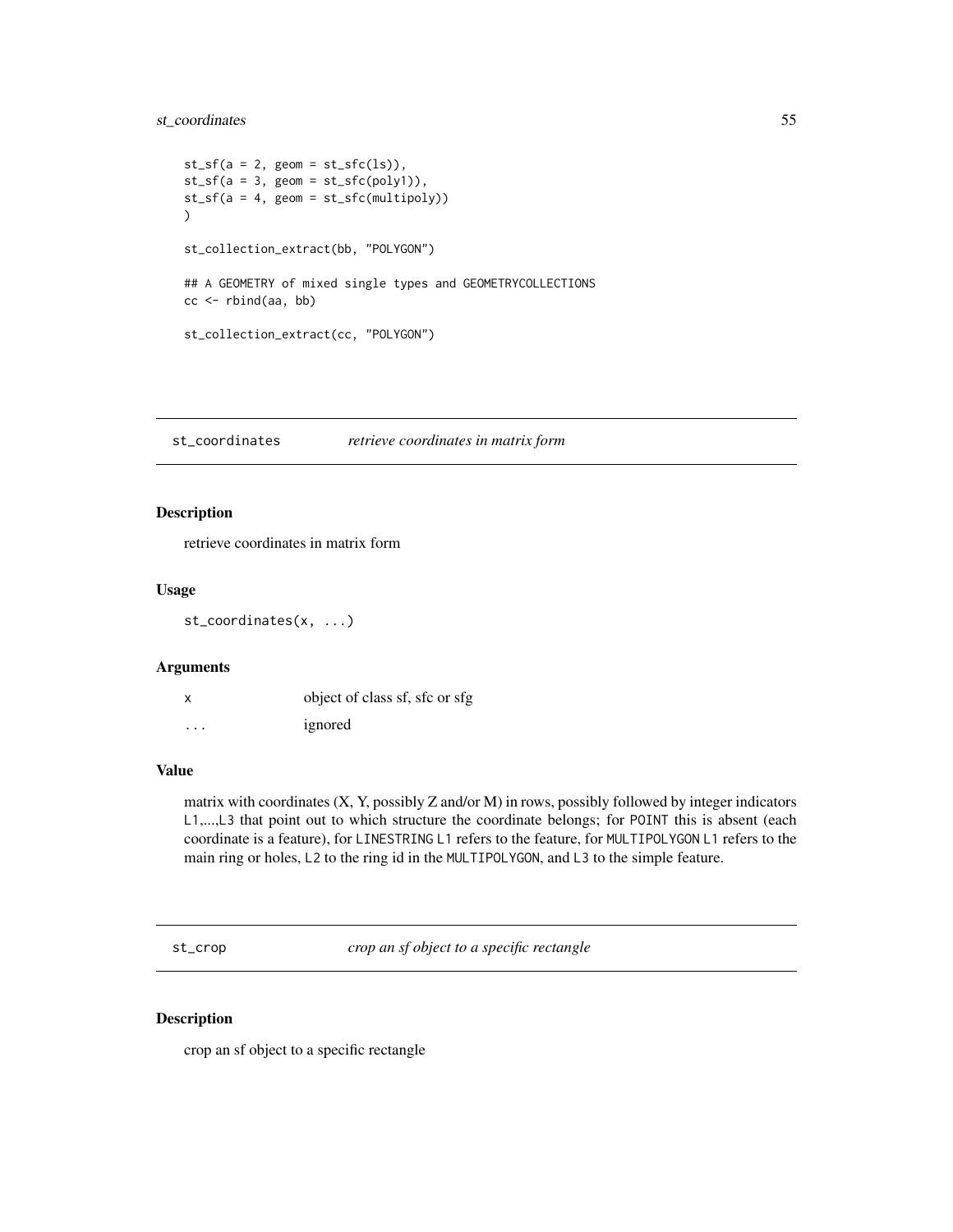# Usage

```
st\_crop(x, y, ...)## S3 method for class 'sfc'
st_crop(x, y, ..., xmin, ymin, xmax, ymax)
## S3 method for class 'sf'
st\_crop(x, y, ...)
```
## Arguments

| $\mathsf{x}$ | object of class sf or sfc                                                                                                                                                  |
|--------------|----------------------------------------------------------------------------------------------------------------------------------------------------------------------------|
| y            | numeric vector with named elements xmin, ymin, xmax and ymax, or object of<br>class bbox, or object for which there is an st_bbox method to convert it to a bbox<br>object |
|              | ignored                                                                                                                                                                    |
| xmin         | minimum x extent of cropping area                                                                                                                                          |
| ymin         | minimum y extent of cropping area                                                                                                                                          |
| xmax         | maximum x extent of cropping area                                                                                                                                          |
| ymax         | maximum y extent of cropping area                                                                                                                                          |
|              |                                                                                                                                                                            |

## Details

setting arguments xmin, ymin, xmax and ymax implies that argument y gets ignored.

# Examples

```
box = c(xmin = 0, ymin = 0, xmax = 1, ymax = 1)pol = st_sfc(st_buffer(st_point(c(.5, .5)), .6))pol_sf = st_sf(a=1, geom=pol)
plot(st_crop(pol, box))
plot(st_crop(pol_sf, st_bbox(box)))
# alternative:
plot(st_crop(pol, xmin = 0, ymin = 0, xmax = 1, ymax = 1))
```
<span id="page-55-0"></span>st\_crs *Retrieve coordinate reference system from object*

# Description

Retrieve coordinate reference system from sf or sfc object

Set or replace retrieve coordinate reference system from object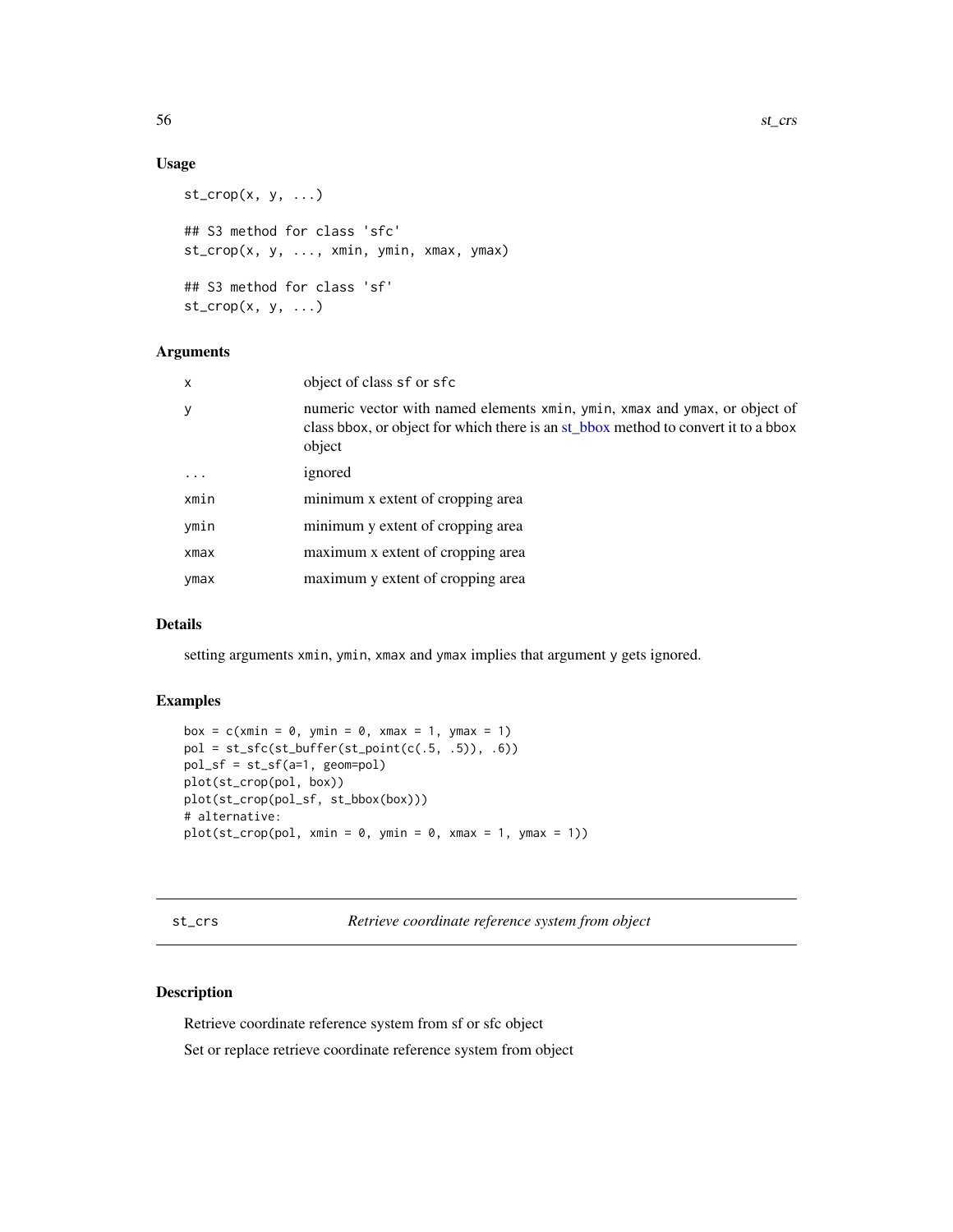### st\_crs 57

# Usage

```
st\_crs(x, \ldots)## S3 method for class 'sf'
st\_crs(x, \ldots)## S3 method for class 'numeric'
st\_crs(x, projecttext{ = } "", valid = TRUE, ...)## S3 method for class 'character'
st_crs(x, ..., wkt)
## S3 method for class 'sfc'
st_crs(x, ..., parameters = FALSE)
## S3 method for class 'bbox'
st\_crs(x, \ldots)## S3 method for class 'crs'
st\_crs(x, \ldots)st\_crs(x) \leftarrow value## S3 replacement method for class 'sf'
st\_crs(x) \leftarrow value## S3 replacement method for class 'sfc'
st\_crs(x) \leftarrow valuest_set_crs(x, value)
NA_crs_
## S3 method for class 'crs'
is.na(x)
## S3 method for class 'crs'
x$name
```

| x         | numeric, character, or object of class sf or sfc                                                                                                                                             |
|-----------|----------------------------------------------------------------------------------------------------------------------------------------------------------------------------------------------|
| $\cdots$  | ignored                                                                                                                                                                                      |
| proj4text | character. Must be used in conjunction with valid $=$ FALSE.                                                                                                                                 |
| valid     | default TRUE. This allows to create crs without checking against the local proj4<br>database. It can be used to synchronize crs with a remote database, but avoid it<br>as much as possible. |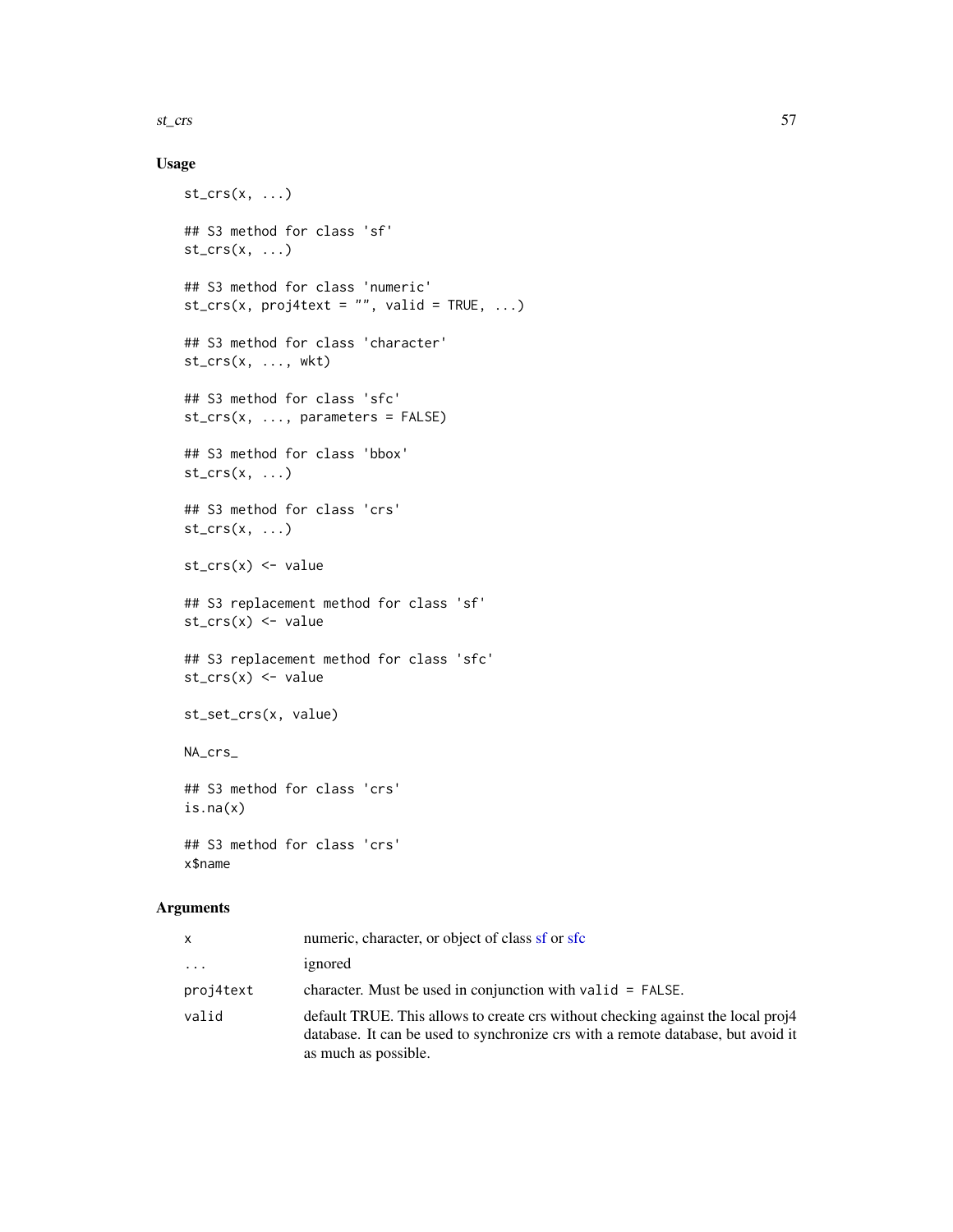| wkt        | character well-known-text representation of the crs                                                                                                                                                      |
|------------|----------------------------------------------------------------------------------------------------------------------------------------------------------------------------------------------------------|
| parameters | logical; FALSE by default; if TRUE return a list of coordinate reference system<br>parameters, with named elements SemiMajor, InvFlattening, units_gdal,<br>IsVertical, WktPretty, and Wkt               |
| value      | one of (i) character: a valid proj4string (ii) integer, a valid EPSG value (nu-<br>meric), or (iii) a list containing named elements proj4string (character) and/or<br>epsg (integer) with (i) and (ii). |
| name       | element name; epsg or proj4string, or one of proj4strings named compo-<br>nents without the +; see examples                                                                                              |

### Format

An object of class crs of length 2.

#### Details

The \*crs functions create, get, set or replace the crs attribute of a simple feature geometry listcolumn. This attribute is of class crs, and is a list consisting of epsg (integer EPSG code) and proj4string (character). Two objects of class crs are semantically identical when: (1) they are completely identical, or (2) they have identical proj4string but one of them has a missing EPSG ID. As a consequence, equivalent but different proj4strings, e.g. "+proj=longlat +datum=WGS84" and "+datum=WGS84 +proj=longlat" , are considered different. The operators == and != are overloaded for crs objects to establish semantical identity.

In case a coordinate reference system is replaced, no transformation takes place and a warning is raised to stress this. EPSG values are either read from proj4strings that contain +init=epsg:... or set to 4326 in case the proj4string contains +proj=longlat and +datum=WGS84, literally.

If both epsg and proj4string are provided, they are assumed to be consistent. In processing them, the EPSG code, if not missing valued, is used and the proj4string is derived from it by a call to GDAL (which in turn will call PROJ.4). Warnings are raised when epsg is not consistent with a proj4string that is already present.

NA\_crs\_ is the crs object with missing values for epsg and proj4string.

### Value

If x is numeric, return crs object for SRID x; if x is character, return crs object for proj4string x; if wkt is given, return crs object for well-known-text representation wkt; if  $x$  is of class  $sf$  or  $sfc$ , return its crs object.

Object of class crs, which is a list with elements epsg (length-1 integer) and proj4string (length-1 character).

```
sfc = st_sfc(st\_point(c(0,0)), st\_point(c(1,1)))sf = st_s(f(a = 1:2, geom = sfc)st\_crs(sf) = 4326st_geometry(sf)
sfc = st_sfc(st\_point(c(\theta, \theta)), st\_point(c(1,1)))st\_crs(sfc) = 4326
```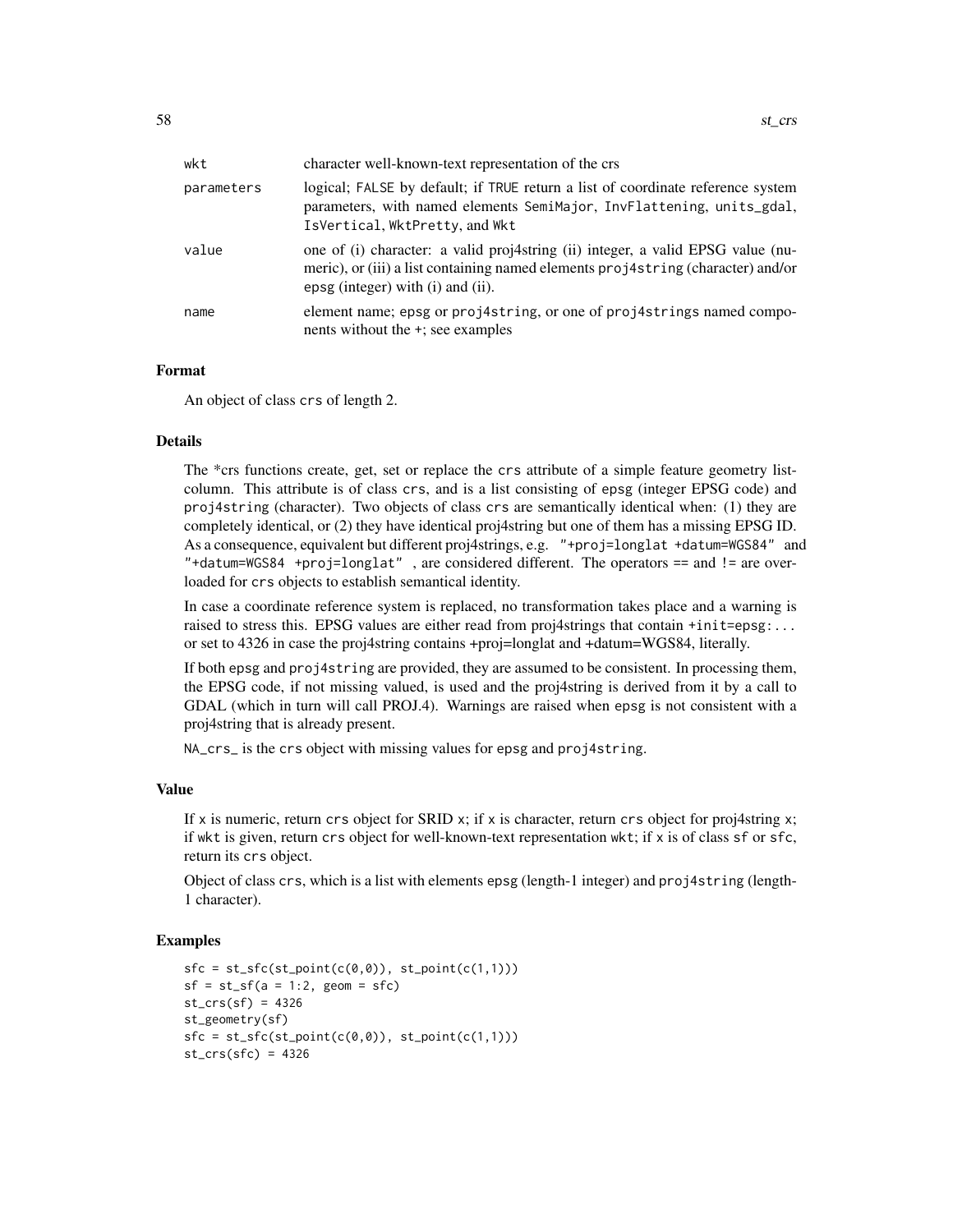st\_drivers 59

```
sfc
sfc = st_sfc(st\_point(c(\theta, \theta)), st\_point(c(1,1)))library(dplyr)
x = sfc %\gg st_set_crs(4326) %\gg st_transform(3857)
x
st_crs("+init=epsg:3857")$epsg
st_crs("+init=epsg:3857")$proj4string
st_crs("+init=epsg:3857 +units=km")$b # numeric
st_crs("+init=epsg:3857 +units=km")$units # character
```
st\_drivers *Get GDAL drivers*

# Description

Get a list of the available GDAL drivers

### Usage

st\_drivers(what = "vector")

#### **Arguments**

what character: "vector" or "raster", anything else will return all drivers.

# Details

The drivers available will depend on the installation of GDAL/OGR, and can vary; the st\_drivers() function shows which are available, and which may be written (but all are assumed to be readable). Note that stray files in data source directories (such as \*.dbf) may lead to spurious errors that accompanying \*.shp are missing.

field vsi refers to the driver's capability to read/create datasets through the VSI\*L API.

## Value

a data.frame with driver metadata

# Examples

st\_drivers()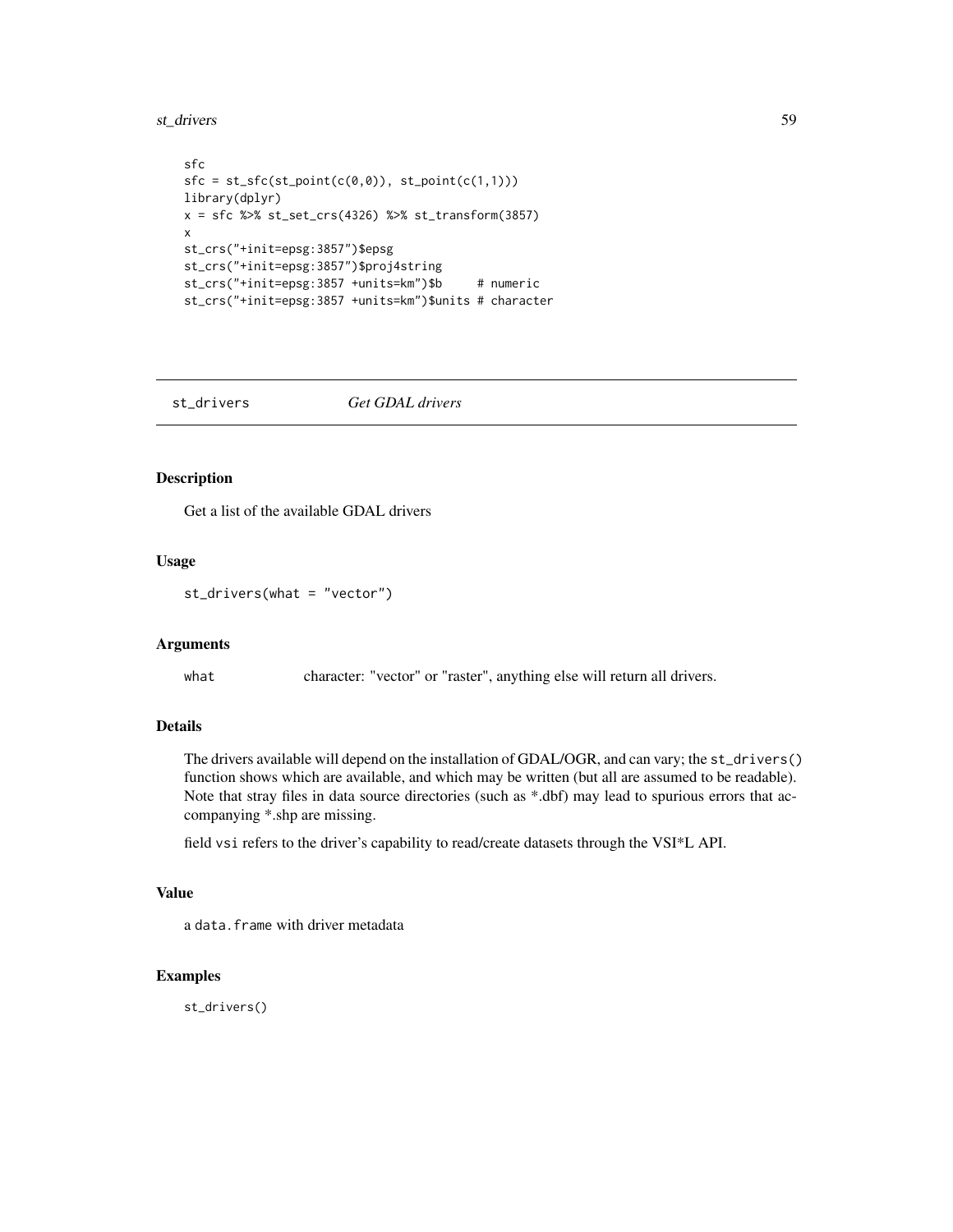#### Description

Get, set, or replace geometry from an sf object

### Usage

```
## S3 method for class 'sfc'
st_geometry(obj, ...)
st_geometry(obj, ...)
## S3 method for class 'sf'
st_geometry(obj, ...)
## S3 method for class 'sfc'
st_geometry(obj, ...)
## S3 method for class 'sfg'
st_geometry(obj, ...)
st\_geometry(x) <- value
st_set_geometry(x, value)
st_drop_geometry(x)
```
### Arguments

| obi                     | object of class sf or sfc         |
|-------------------------|-----------------------------------|
| $\cdot$ $\cdot$ $\cdot$ | ignored                           |
| X                       | object of class data. frame       |
| value                   | object of class sfc, or character |

#### Details

when applied to a data. frame and when value is an object of class sfc, st\_set\_geometry and st\_geometry<- will first check for the existence of an attribute sf\_column and overwrite that, or else look for list-columns of class sfc and overwrite the first of that, or else write the geometry listcolumn to a column named geometry. In case value is character and x is of class sf, the "active" geometry column is set to x[[value]].

the replacement function applied to sf objects will overwrite the geometry list-column, if value is NULL, it will remove it and coerce x to a data. frame.

st\_drop\_geometry drops the geometry of its argument, and reclasses it accordingly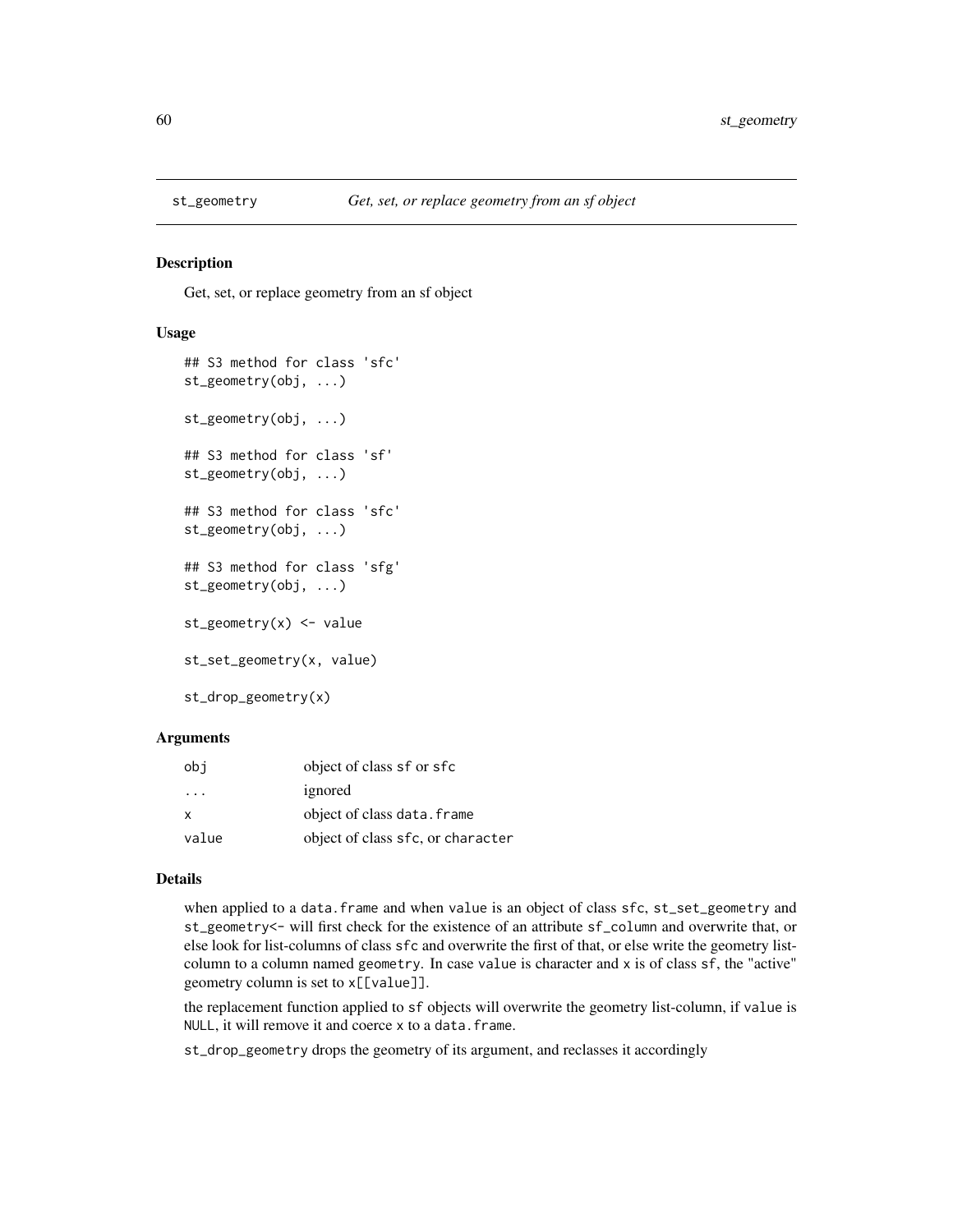# Value

st\_geometry returns an object of class [sfc,](#page-33-0) a list-column with geometries

st\_geometry returns an object of class [sfc.](#page-33-0) Assigning geometry to a data.frame creates an [sf](#page-30-1) object, assigning it to an [sf](#page-30-1) object replaces the geometry list-column.

# Examples

```
df = data frame(a = 1:2)sfc = st_sfc(st\_point(c(3,4)), st\_point(c(10,11)))st_geometry(sfc)
st_geometry(df) <- sfc
class(df)
st_geometry(df)
st_geometry(df) <- sfc # replaces
st_geometry(df) <- NULL # remove geometry, coerce to data.frame
sf <- st_set_geometry(df, sfc) # set geometry, return sf
st_set_geometry(sf, NULL) # remove geometry, coerce to data.frame
```
st\_geometry\_type *Return geometry type of an object*

# Description

Return geometry type of an object, as a factor

### Usage

st\_geometry\_type(x)

#### **Arguments**

x object of class [sf](#page-30-1) or [sfc](#page-33-0)

# Value

a factor with the geometry type of each simple feature in x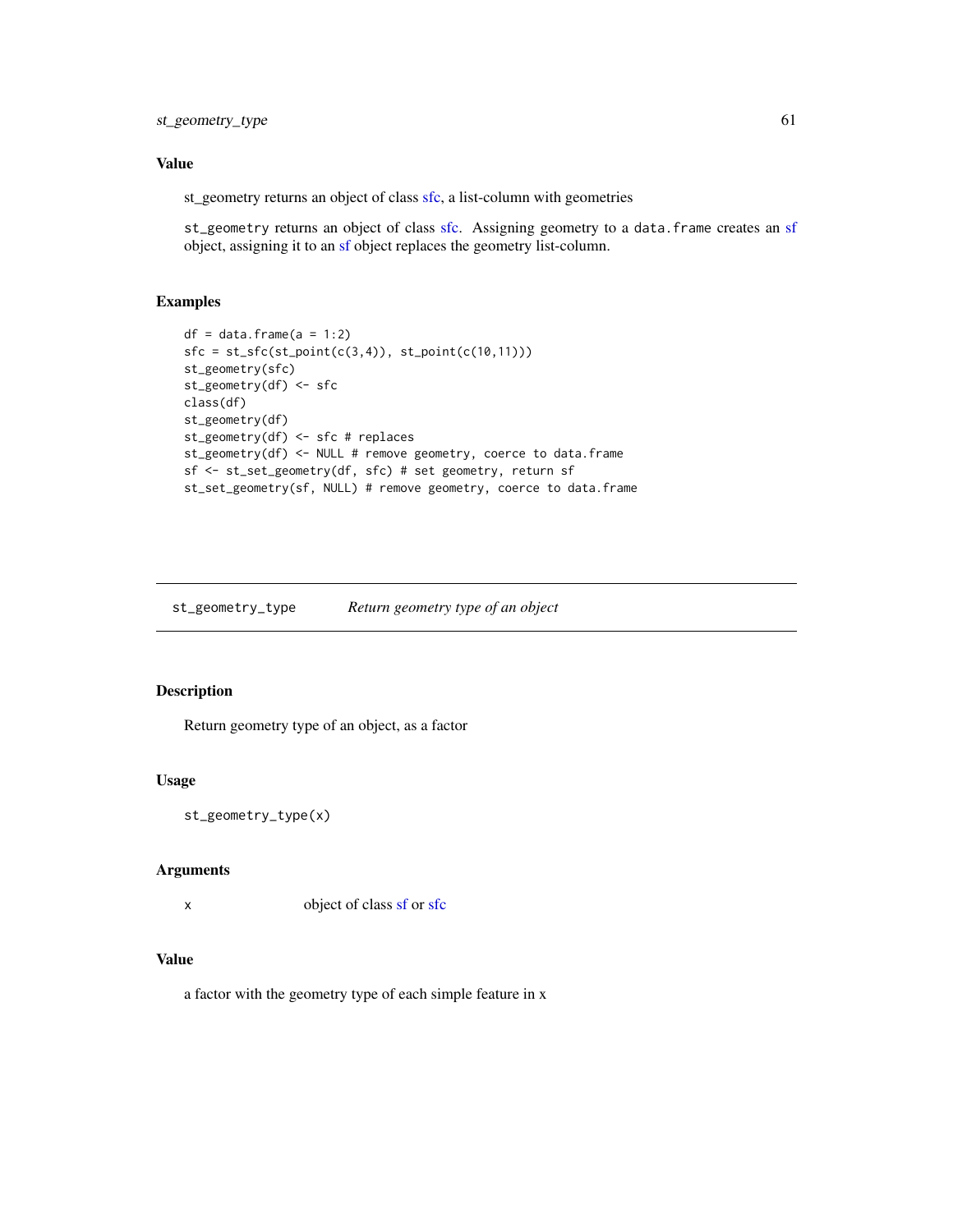# Description

Compute graticules and their parameters

#### Usage

```
st\_graticule(x = c(-180, -90, 180, 90), crs = st\_crs(x),datum = st_crs(4326), ..., lon = NULL, lat = NULL, ndiscr = 100,
 margin = 0.001)
```
### Arguments

| $\mathsf{x}$ | object of class sf, sfc or sfg or numeric vector with bounding box given as<br>(minx, miny, maxx, maxy).                                                                                                                 |
|--------------|--------------------------------------------------------------------------------------------------------------------------------------------------------------------------------------------------------------------------|
| crs          | object of class crs, with the display coordinate reference system                                                                                                                                                        |
| datum        | either an object of class crs with the coordinate reference system for the gratic-<br>ules, or NULL in which case a grid in the coordinate system of x is drawn, or NA,<br>in which case an empty sf object is returned. |
| $\cdots$     | ignored                                                                                                                                                                                                                  |
| lon          | numeric; degrees east for the meridians                                                                                                                                                                                  |
| lat          | numeric; degrees north for the parallels                                                                                                                                                                                 |
| ndiscr       | integer; number of points to discretize a parallel or meridian                                                                                                                                                           |
| margin       | numeric; small number to trim a longlat bounding box that touches or crosses<br>$+/-180$ long or $+/-90$ latitude.                                                                                                       |

## Value

an object of class sf with additional attributes describing the type (E: meridian, N: parallel) degree value, label, start and end coordinates and angle; see example.

## Use of graticules

In cartographic visualization, the use of graticules is not advised, unless the graphical output will be used for measurement or navigation, or the direction of North is important for the interpretation of the content, or the content is intended to display distortions and artifacts created by projection. Unnecessary use of graticules only adds visual clutter but little relevant information. Use of coastlines, administrative boundaries or place names permits most viewers of the output to orient themselves better than a graticule.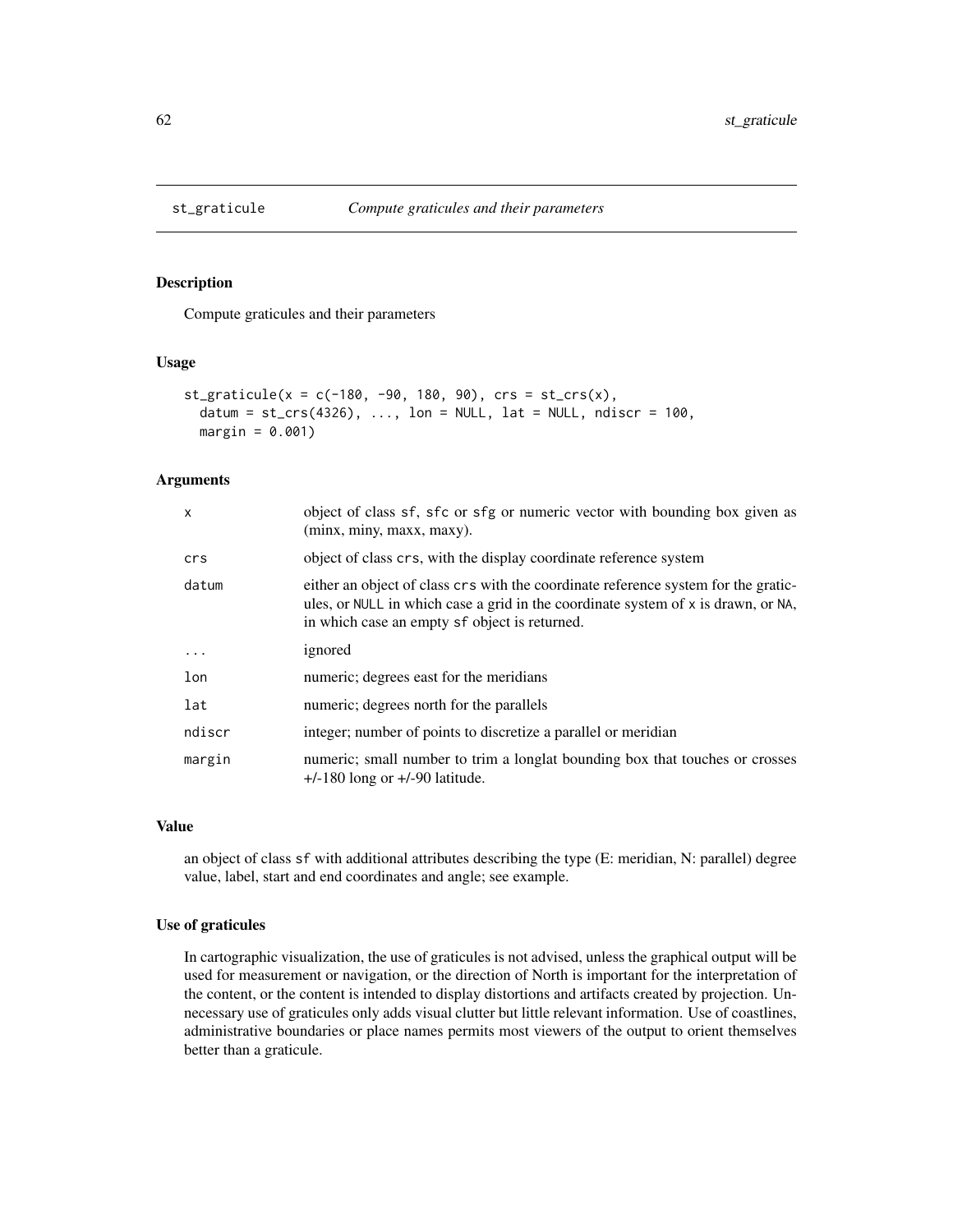## st\_interpolate\_aw 63

#### Examples

```
library(sf)
library(maps)
usa = st_as_sf(map('usa', plot = FALSE, fill = TRUE))
laea = st_crs("+proj=laea +lat_0=30 +lon_0=-95") # Lambert equal area
usa <- st_transform(usa, laea)
bb = st\_bbox(usa)bbox = st_{\text{linestring}}(rbind(c( bb[1], bb[2]), c( bb[3], bb[2]),c( bb[3],bb[4]),c( bb[1],bb[4]),c( bb[1],bb[2])))
g = st_graticule(usa)
plot(usa, xlim = 1.2 * c(-2450853.4, 2186391.9))
plot(g[1], add = TRUE, col = 'grey')plot(bbox, add = TRUE)
points(g$x_start, g$y_start, col = 'red')
points(g$x_end, g$y_end, col = 'blue')
invisible(lapply(seq_len(nrow(g)), function(i) {
if (g$type[i] == "N" && g$x_start[i] - min(g$x_start) < 1000)
text(g[i, "x_sstart"], g[i, "y_sstart"], labels = parse(text = g[i, "degree_llabel"]),
srt = g\angle_start[i], pos = 2, cex = .7)
if (g\type[i] == "E" && g\y_start[i] - min(g\y_start) < 1000)
text(g[i, "x_sstart"], g[i, "y_sstart"], labels = parse(text = g[i, "degree_llabel"]),
srt = g\angle_start[i] - 90, pos = 1, cex = .7)
if (g$type[i] == "N" && g$x_end[i] - max(g$x_end) > -1000)
text(g[i,"x_end"], g[i,"y_end"], labels = parse(text = g[i,"degree_label"]),
srt = g\angle_end[i], pos = 4, cex = .7)
if (g$type[i] == "E" && g$y_end[i] - max(g$y_end) > -1000)
text(g[i, "x<sub>-</sub>end"], g[i, "y<sub>-</sub>end"], labels = parse(text = g[i, "degree<sub>-label"]),</sub>
srt = g\angle_end[i] - 90, pos = 3, cex = .7)
}))
plot(usa, graticule = st\_crs(4326), axes = TRUE, lon = seq(-60, -130, by=-10))
```
st\_interpolate\_aw *Areal-weighted interpolation of polygon data*

### **Description**

Areal-weighted interpolation of polygon data

### Usage

st\_interpolate\_aw(x, to, extensive)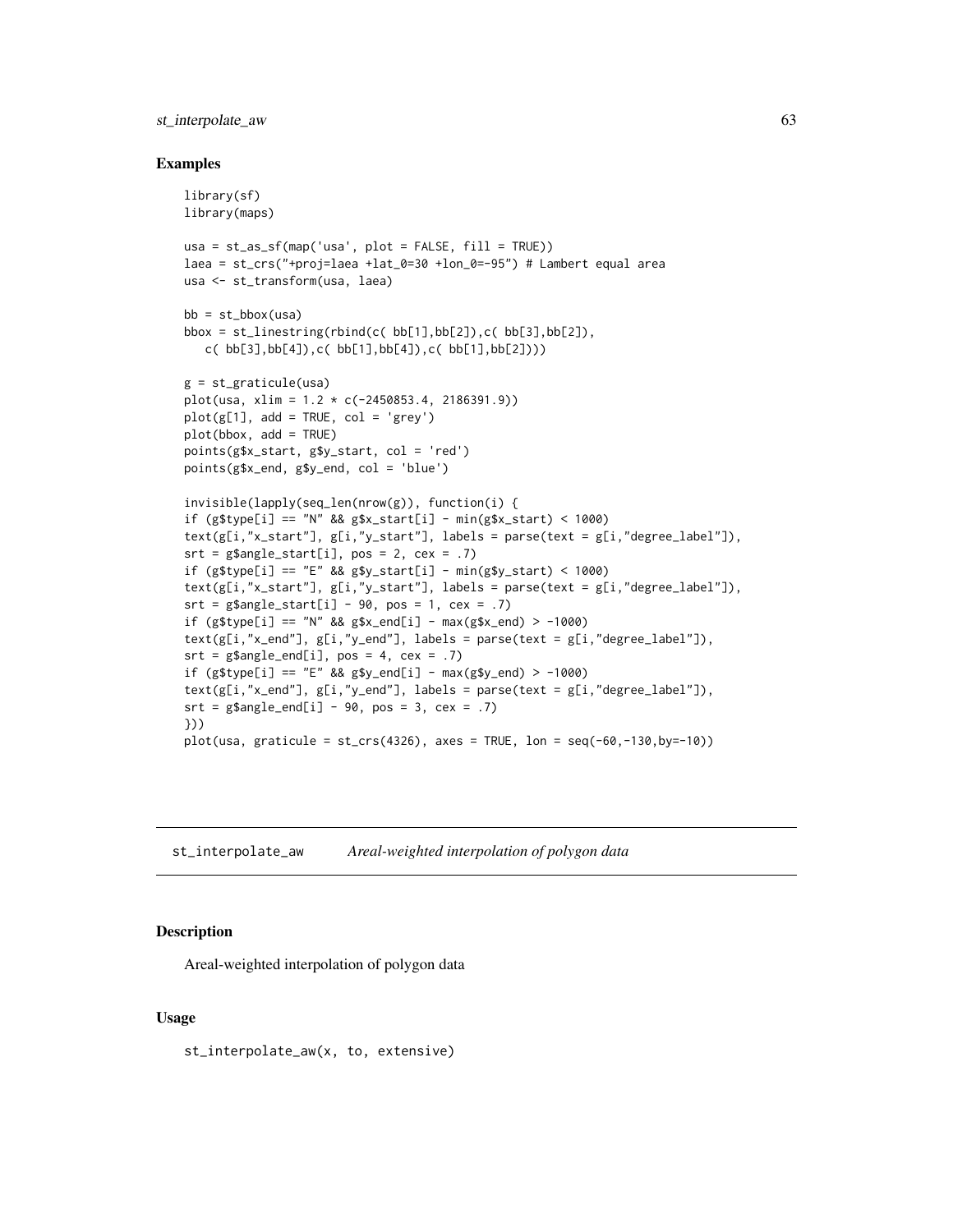### Arguments

|           | object of class sf, for which we want to aggregate attributes                                                                                                                                                         |
|-----------|-----------------------------------------------------------------------------------------------------------------------------------------------------------------------------------------------------------------------|
| to        | object of class sf or sfc, with the target geometries                                                                                                                                                                 |
| extensive | logical; if TRUE, the attribute variables are assumed to be spatially extensive<br>(like population) and the sum is preserved, otherwise, spatially intensive (like<br>population density) and the mean is preserved. |

# Examples

```
nc = st_read(system.file("shape/nc.shp", package="sf"))
g = st_make\_grid(nc, n = c(20, 10))a1 = st_interpolate_aw(nc["BIR74"], g, extensive = FALSE)
sum(a1$BIR74) / sum(nc$BIR74) # not close to one: property is assumed spatially intensive
a2 = st_interpolate_aw(nc["BIR74"], g, extensive = TRUE)
sum(a2$BIR74) / sum(nc$BIR74)
a1$intensive = a1$BIR74
a1$extensive = a2$BIR74
plot(a1[c("intensive", "extensive")])
```
st\_is *test equality between the geometry type and a class or set of classes*

# Description

test equality between the geometry type and a class or set of classes

# Usage

st\_is(x, type)

### Arguments

| x    | object of class sf, sfc or sfg                       |
|------|------------------------------------------------------|
| type | character; class, or set of classes, to test against |

```
st_is(st_point(0:1), "POINT")
sfc = st_sfc(st_point(0:1), st_linestring(matrix(1:6,,2)))
st_is(sfc, "POINT")
st_is(sfc, "POLYGON")
st_is(sfc, "LINESTRING")
st_is(st_sf(a = 1:2, sfc), "LINESTRING")
st_is(sfc, c("POINT", "LINESTRING"))
```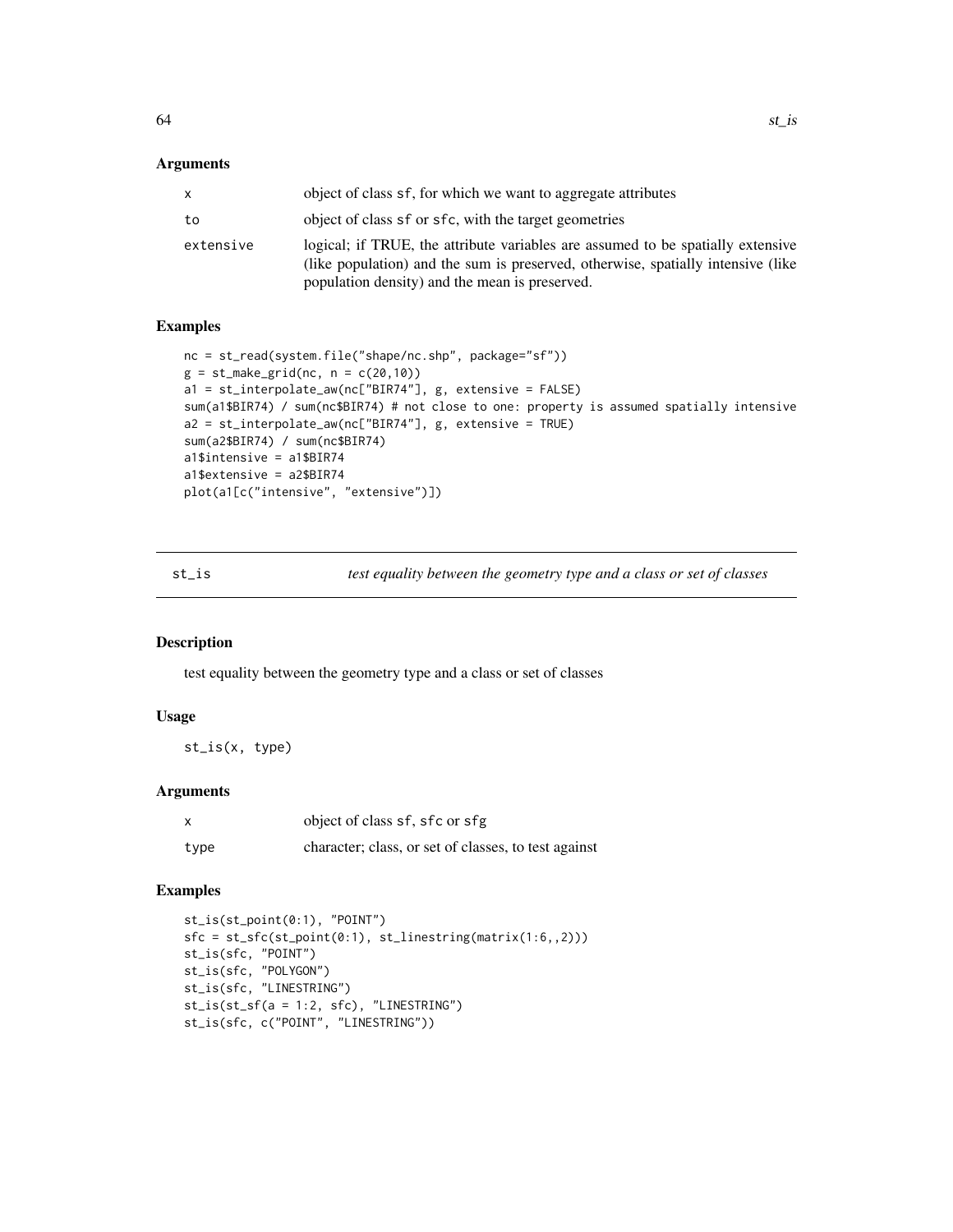st\_is\_longlat *Assert whether simple feature coordinates are longlat degrees*

### Description

Assert whether simple feature coordinates are longlat degrees

# Usage

```
st_is_longlat(x)
```
#### Arguments

x object of class [sf](#page-30-1) or [sfc](#page-33-0)

## Value

TRUE if +proj=longlat is part of the proj4string, NA if this string is missing, FALSE otherwise

| st_jitter | <i>jitter geometries</i> |  |
|-----------|--------------------------|--|
|-----------|--------------------------|--|

### Description

jitter geometries

### Usage

 $st\_jitter(x, amount, factor = 0.002)$ 

# Arguments

|        | object of class sf or sfc                                                                                                           |
|--------|-------------------------------------------------------------------------------------------------------------------------------------|
| amount | numeric; amount of jittering applied; if missing, the amount is set to factor * the<br>bounding box diagonal; units of coordinates. |
| factor | numeric; fractional amount of jittering to be applied                                                                               |

# Details

jitters coordinates with an amount such that 'coderunif(1, -amount, amount) is added to the coordinates. x- and y-coordinates are jittered independently but all coordinates of a single geometry are jittered with the same amount, meaning that the geometry shape does not change. For longlat data, a latitude correction is made such that jittering in East and North directions are identical in distance in the center of the bounding box of x.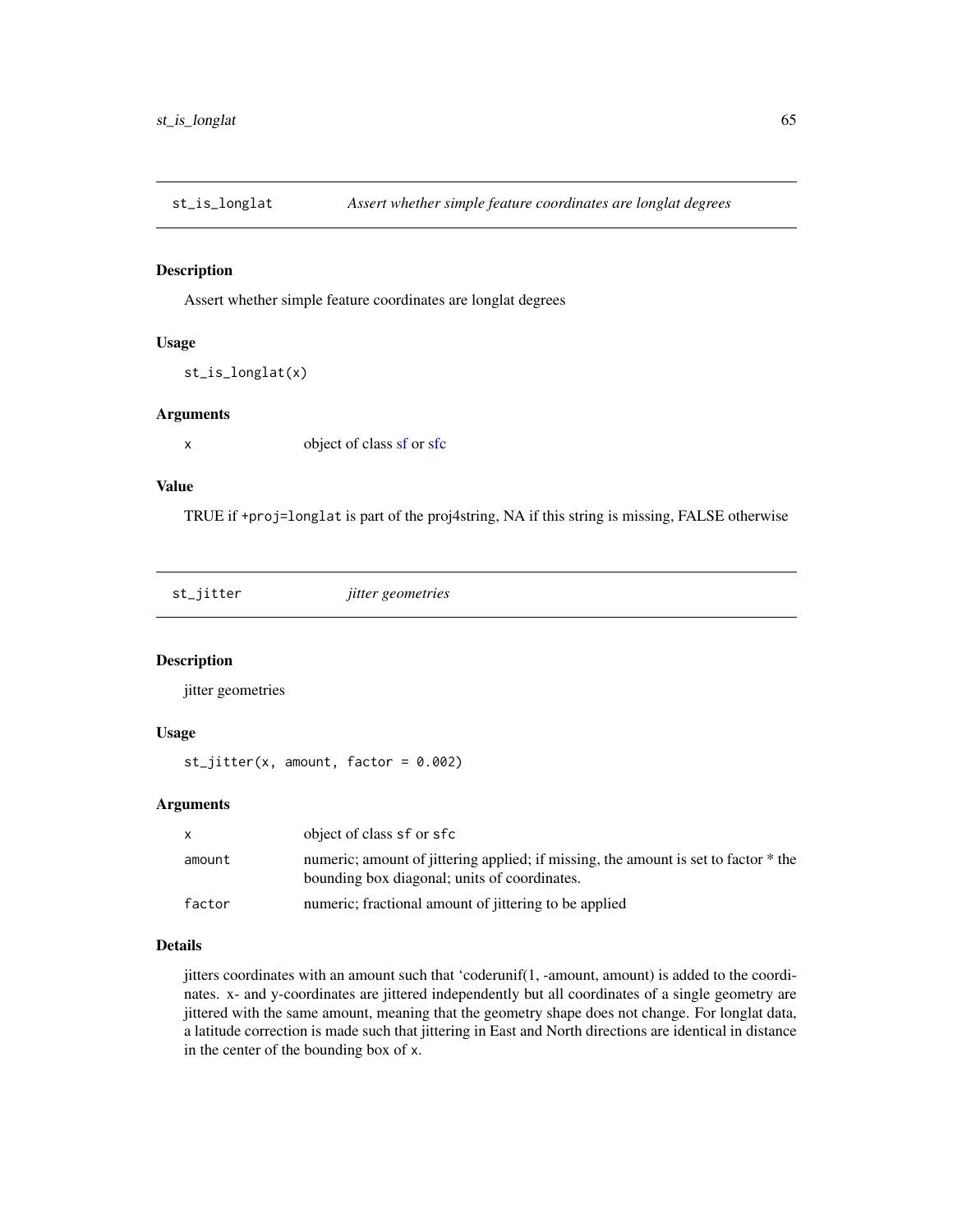## Examples

```
nc = read_sf(system.file("gpkg/nc.gpkg", package="sf"))
pts = st_centroid(st_geometry(nc))
plot(pts)
plot(st_jitter(pts, .05), add = TRUE, col = 'red')
plot(st_geometry(nc))
plot(st_jitter(st_geometry(nc), factor = .01), add = TRUE, col = '#ff8888')
```
st\_join *spatial left or inner join*

# Description

spatial left or inner join

# Usage

```
st_join(x, y, join = st_intersects, FUN, suffix = c("x", "y"), ...,left = TRUE, largest = FALSE)
```
## Arguments

| $\mathsf{x}$ | object of class sf                                                                                                                                                                 |
|--------------|------------------------------------------------------------------------------------------------------------------------------------------------------------------------------------|
| У            | object of class sf                                                                                                                                                                 |
| join         | geometry predicate function with the same profile as st_intersects; see details                                                                                                    |
| <b>FUN</b>   | deprecated;                                                                                                                                                                        |
| suffix       | length 2 character vector; see merge                                                                                                                                               |
| $\ddots$     | arguments passed on to the join function (e.g. prepared, or a pattern for<br>st relate)                                                                                            |
| left         | logical; if TRUE carry out left join, else inner join; see also left join                                                                                                          |
| largest      | logical; if TRUE, return x features augmented with the fields of y that have the<br>largest overlap with each of the features of x; see https://github.com/r-spatial/sf/issues/578 |

# Details

alternative values for argument join are: [st\\_disjoint](#page-13-0) [st\\_touches](#page-13-0) [st\\_crosses](#page-13-0) [st\\_within](#page-13-0) [st\\_contains](#page-13-0) [st\\_overlaps](#page-13-0) [st\\_covers](#page-13-0) [st\\_covered\\_by](#page-13-0) [st\\_equals](#page-13-0) or [st\\_equals\\_exact,](#page-13-0) or user-defined functions of the same profile

## Value

an object of class sf, joined based on geometry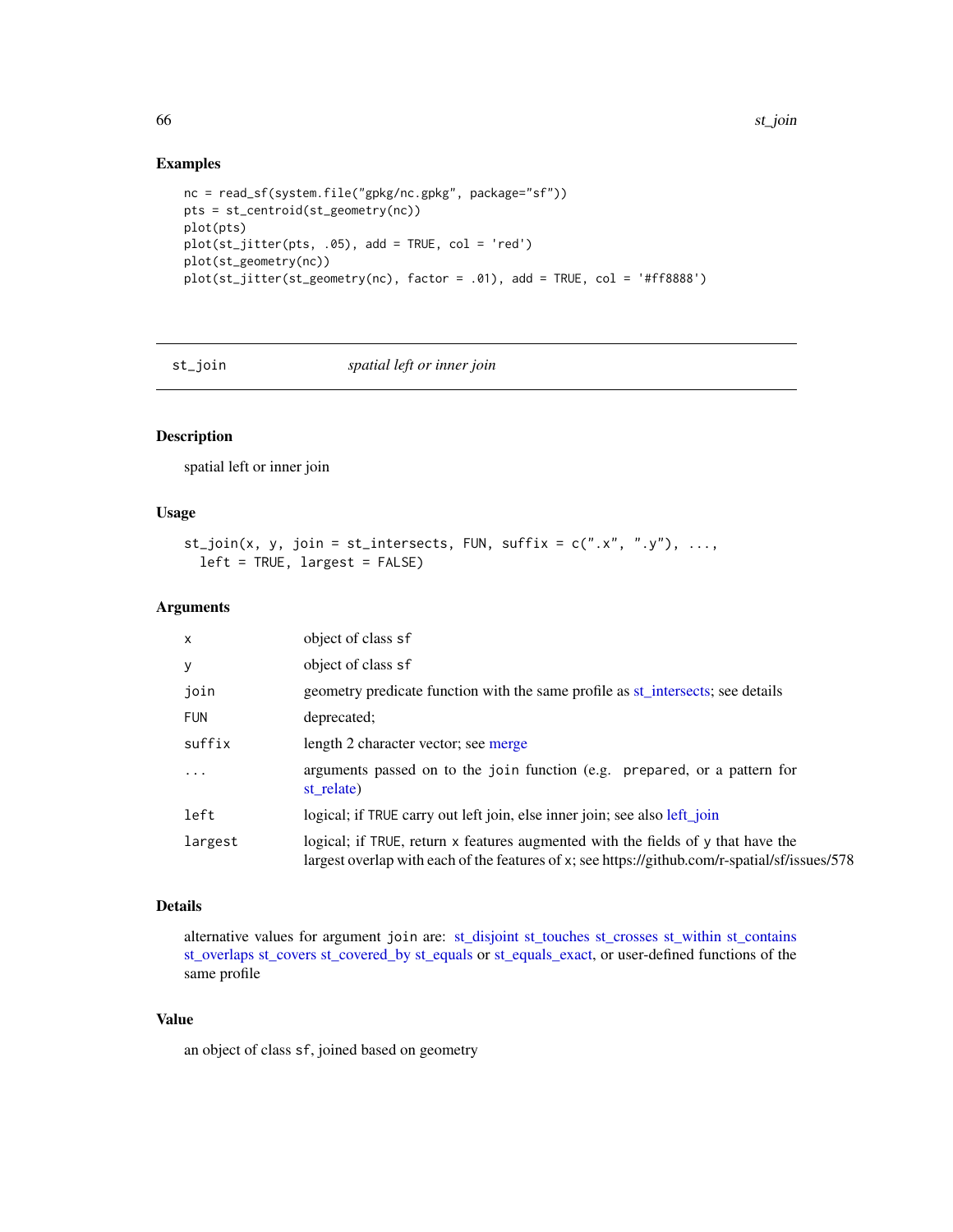#### st\_layers 67

### Examples

```
a = st_s f(a = 1:3,geom = st_sfc(st\_point(c(1,1)), st\_point(c(2,2)), st\_point(c(3,3))))b = st_s f(a = 11:14,geom = st\_sfc(st\_point(c(10,10)), st\_point(c(2,2)), st\_point(c(2,2)), st\_point(c(3,3))))st_join(a, b)
st_join(a, b, left = FALSE)
# two ways to aggregate y's attribute values outcome over x's geometries:
st_join(a, b) %>% aggregate(list(.$a.x), mean)
library(dplyr)
st_join(a, b) %>% group_by(a.x) %>% summarise(mean(a.y))
# example of largest = TRUE:
nc <- st_transform(st_read(system.file("shape/nc.shp", package="sf")), 2264)
gr = st_s f(label = apply(expand.grid(1:10, LETTERS[10:1])[,2:1], 1, paste0, collapse = ""),
    geom = st_make_grid(nc))
gr$col = sf.coolors(10, categorical = TRUE, alpha = .3)# cut, to check, NA's work out:
gr = gr[-(1:30),]nc_j <- st_join(nc, gr, largest = TRUE)
# the two datasets:
opar = par(mfrow = c(2,1), mar = rep(0,4))
plot(st_geometry(nc_j))
plot(st_geometry(gr), add = TRUE, col = gr$col)
text(st_coordinates(st_centroid(gr)), labels = gr$label)
# the joined dataset:
plot(st_geometry(nc_j), border = 'black', col = nc_j$col)
text(st_coordinates(st_centroid(nc_j)), labels = nc_j$label, cex = .8)
plot(st\_geometry(gr), border = 'green', add = TRUE)par(opar)
```
st\_layers *List layers in a datasource*

#### **Description**

List layers in a datasource

### Usage

```
st_layers(dsn, options = character(0), do_count = FALSE)
```

| dsn     | data source name (interpretation varies by driver - for some drivers, dsn is a file<br>name, but may also be a folder, or contain the name and access credentials of a<br>database) |
|---------|-------------------------------------------------------------------------------------------------------------------------------------------------------------------------------------|
| options | character; driver dependent dataset open options, multiple options supported.                                                                                                       |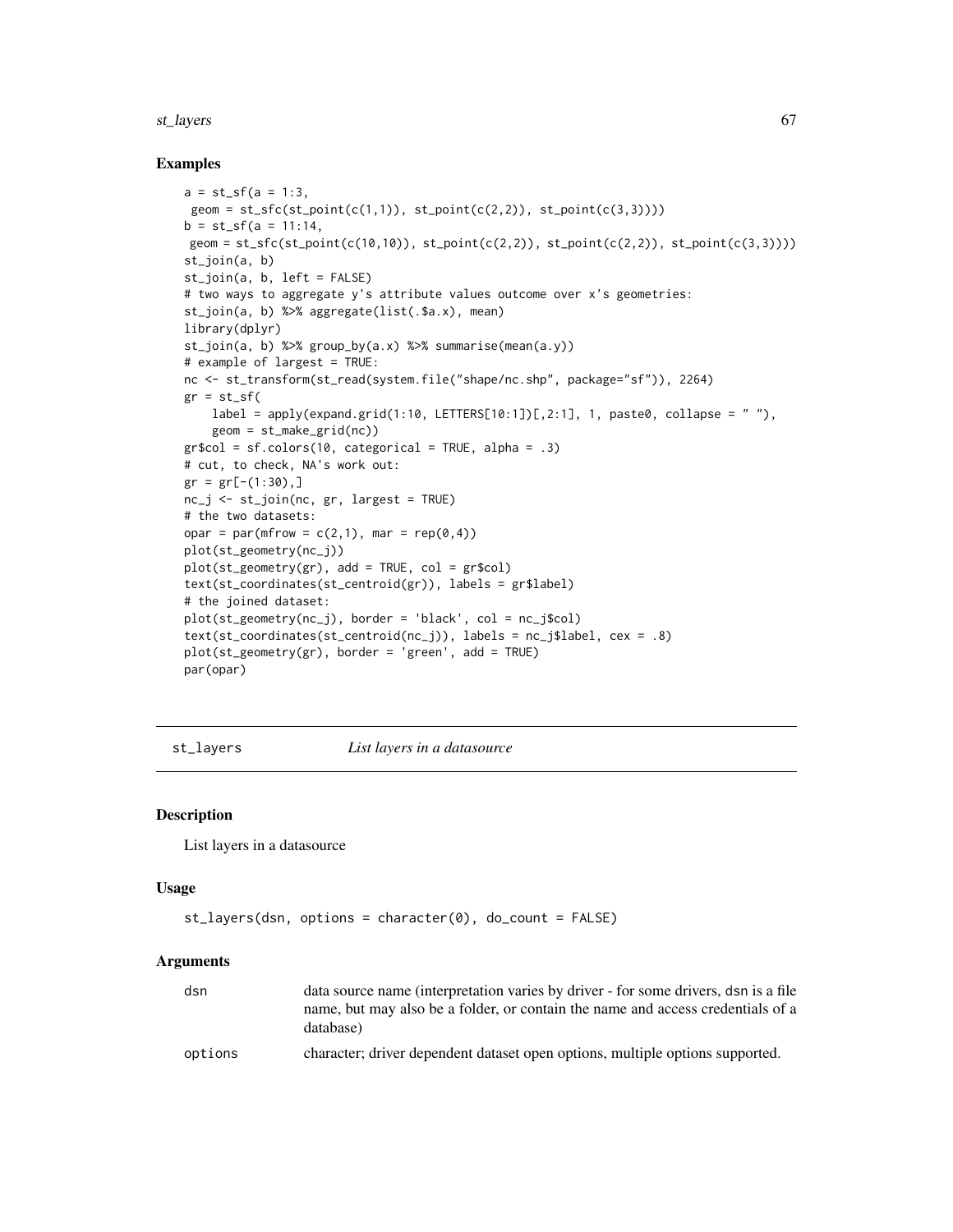do\_count logical; if TRUE, count the features by reading them, even if their count is not reported by the driver

st\_line\_sample *Sample points on a linear geometry*

# Description

Sample points on a linear geometry

### Usage

```
st_line_sample(x, n, density, type = "regular", sample = NULL)
```
### Arguments

| $\boldsymbol{\mathsf{x}}$ | object of class sf, sfc or sfg                                                                                                                                                      |
|---------------------------|-------------------------------------------------------------------------------------------------------------------------------------------------------------------------------------|
| n                         | integer; number of points to choose per geometry; if missing, n will be computed<br>as round(density $*$ st_length(geom)).                                                          |
| density                   | numeric; density (points per distance unit) of the sampling, possibly a vector of<br>length equal to the number of features (otherwise recycled); density may be of<br>class units. |
| type                      | character; indicate the sampling type, either "regular" or "random"                                                                                                                 |
| sample                    | numeric; a vector of numbers between 0 and 1 indicating the points to sample -<br>if defined sample overrules n, density and type.                                                  |

```
ls = st_sfc(st_linestring(rbind(c(0,0),c(0,1))),st_linestring(rbind(c(0,0),c(10,0))))
st_line_sample(ls, density = 1)
ls = st_sfc(st_linestring(rbind(c(0,0),c(0,1))),
st_{\text{linestring}}(rbind(c(0,0),c(.1,0))), crs = 4326)
try(st_line_sample(ls, density = 1/1000)) # error
st_line_sample(st_transform(ls, 3857), n = 5) # five points for each line
st_line_sample(st_transform(ls, 3857), n = c(1, 3)) # one and three points
st_line_sample(st_transform(ls, 3857), density = 1/1000) # one per km
st_line_sample(st_transform(ls, 3857), density = c(1/1000, 1/10000)) # one per km, one per 10 km
st_line_sample(st_transform(ls, 3857), density = units::set_units(1, 1/km)) # one per km
# five equidistant points including start and end:
st\_line\_sample(st\_transform(ls, 3857), sample = c(0, 0.25, 0.5, 0.75, 1))
```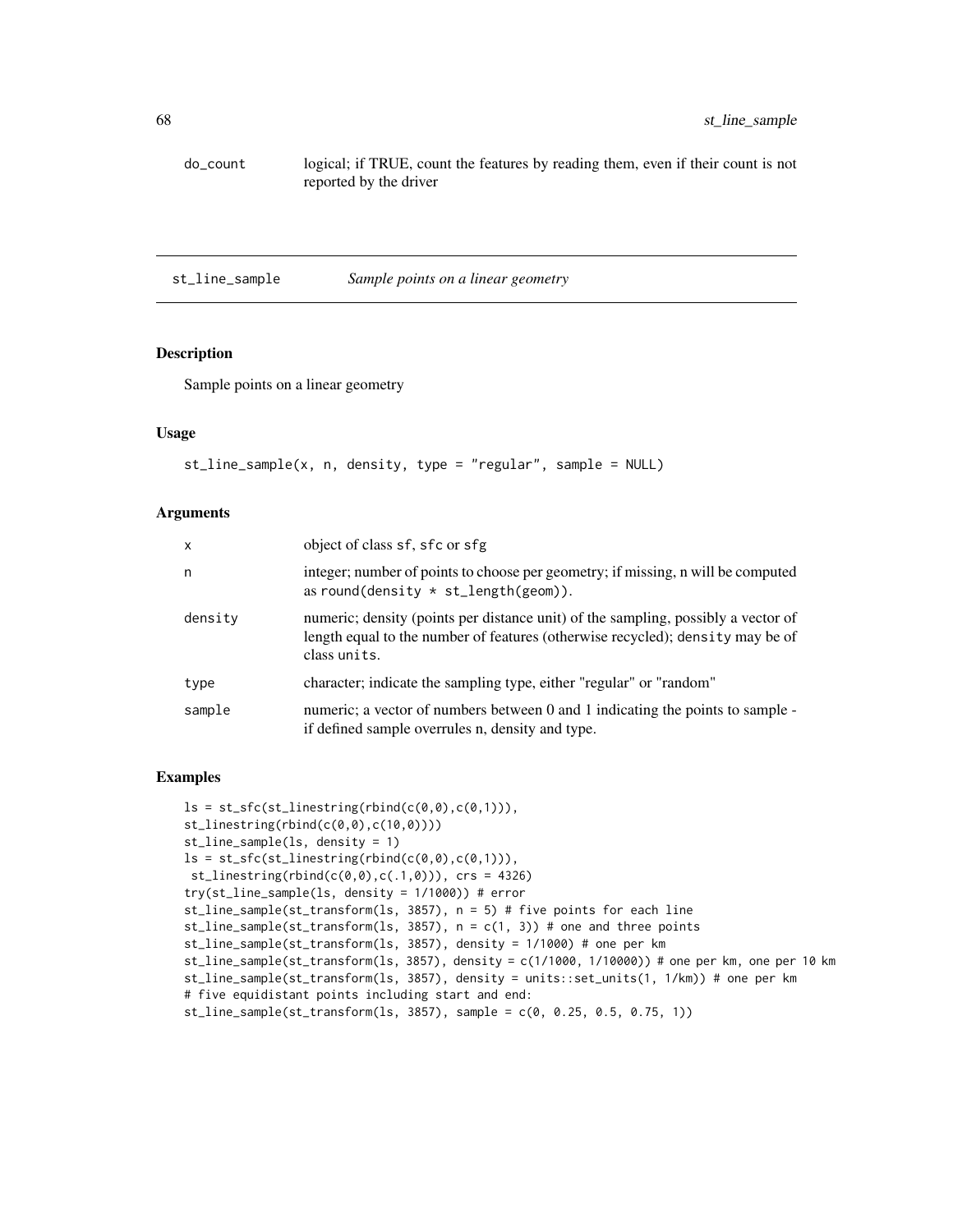st\_make\_grid *Create a regular tesselation over the bounding box of an sf or sfc object*

# Description

Create a square or hexagonal grid over the bounding box of an sf or sfc object

### Usage

```
st\_make\_grid(x, cellsize = c(diff(st\_bbox(x)[c(1, 3)]),diff(st_bbox(x)[c(2, 4)]))/n, offset = st_bbox(x)[c("xmin", "ymin")],
 n = c(10, 10), crs = if (missing(x)) NA_crs else st_crs(x),
 what = "polygons", square = TRUE)
```
## Arguments

| $\mathsf{x}$ | object of class sf or sfc                                                                                                                                      |
|--------------|----------------------------------------------------------------------------------------------------------------------------------------------------------------|
| cellsize     | target cellsize                                                                                                                                                |
| offset       | numeric of lengt 2; lower left corner coordinates $(x, y)$ of the grid                                                                                         |
| n            | integer of length 1 or 2, number of grid cells in x and y direction (columns, rows)                                                                            |
| crs          | object of class crs; coordinate reference system of the target of the target grid<br>in case argument x is missing, if x is not missing, its crs is inherited. |
| what         | character; one of: "polygons", "corners", or "centers"                                                                                                         |
| square       | logical; if FALSE, create hexagonal grid                                                                                                                       |

### Value

Object of class sfc (simple feature geometry list column) with, depending on what and square, square or hexagonal polygons, corner points of these polygons, or center points of these polygons.

```
plot(st_make_grid(what = "centers"), axes = TRUE)
plot(st_make_grid(what = "corners"), add = TRUE, col = 'green', pch=3)
sfc = st_sfc(st_polygon(list(rbind(c(0,0), c(1,0), c(1,1), c(0,0))))plot(st_make_grid(sfc, cellsize = .1, square = FALSE))
plot(sfc, add = TRUE)
# non-default offset:
plot(st_make_grid(sfc, cellsize = .1, square = FALSE, offset = c(\theta, .05 / (sqrt(3)/2))))plot(sfc, add = TRUE)
```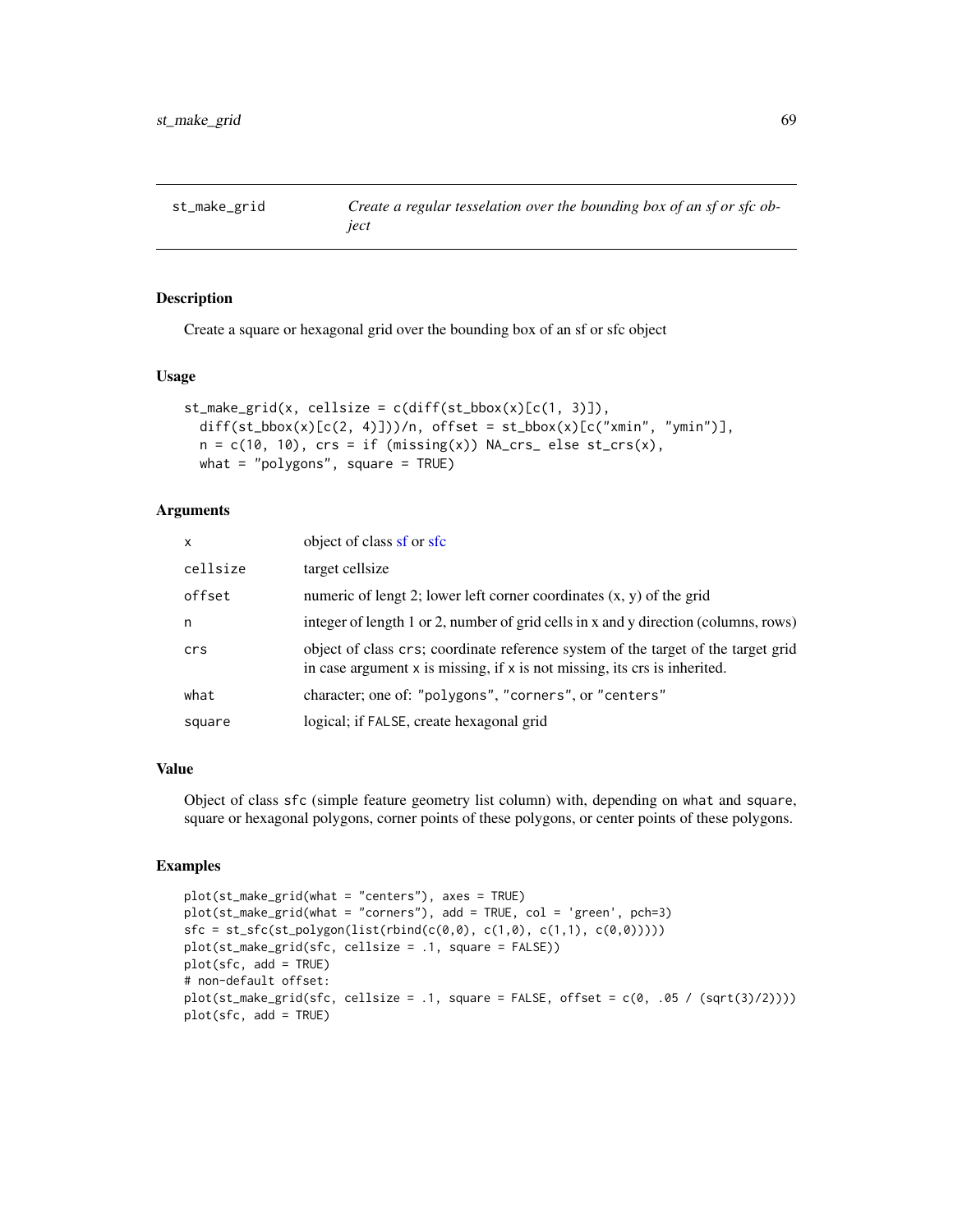<span id="page-69-0"></span>st\_nearest\_feature *get index of nearest feature*

#### Description

get index of nearest feature

### Usage

```
st_nearest_feature(x, y)
```
### Arguments

| $\boldsymbol{\mathsf{x}}$ | object of class sfg, sfc or sf |  |  |
|---------------------------|--------------------------------|--|--|
|                           | object of class sfg, sfc or sf |  |  |

### Value

for each feature (geometry) in x the index of the nearest feature (geometry) in y

#### See Also

[st\\_nearest\\_points](#page-70-0) for finding the nearest points for pairs of feature geometries

```
ls1 = st_linestring(rbind(c(0,0), c(1,0)))ls2 = st_{linestrip}(rbind(c(0, 0.1), c(1, 0.1)))ls3 = st_{{\text{linesring}}}(rbind(c(0,1), c(1,1)))(1 = st_sfc(1s1, 1s2, 1s3))p1 = st\_point(c(0.1, -0.1))p2 = st\_point(c(0.1, 0.11))p3 = st_point(c(0.1, 0.09))
p4 = st\_point(c(0.1, 0.9))(p = st_sfc(p1, p2, p3, p4))try(st_nearest_feature(p, l))
try(st_nearest_points(p, l[st_nearest_feature(p,l)], pairwise = TRUE))
r = sqrt(2)/10b1 = st_buffer(st_point(c(.1,.1)), r)b2 = st_buffer(st_point(c(.9,.9)), r)b3 = st_buffer(st_point(c(.9,.1)), r)circles = st_sfc(b1, b2, b3)plot(circles, col = NA, border = 2:4)
pts = st\_sfc(st\_point(c(.3,.1)), st\_point(c(.6,.2)), st\_point(c(.6,.6)), st\_point(c(.4,.8)))plot(pts, add = TRUE, col = 1)# draw points to nearest circle:
```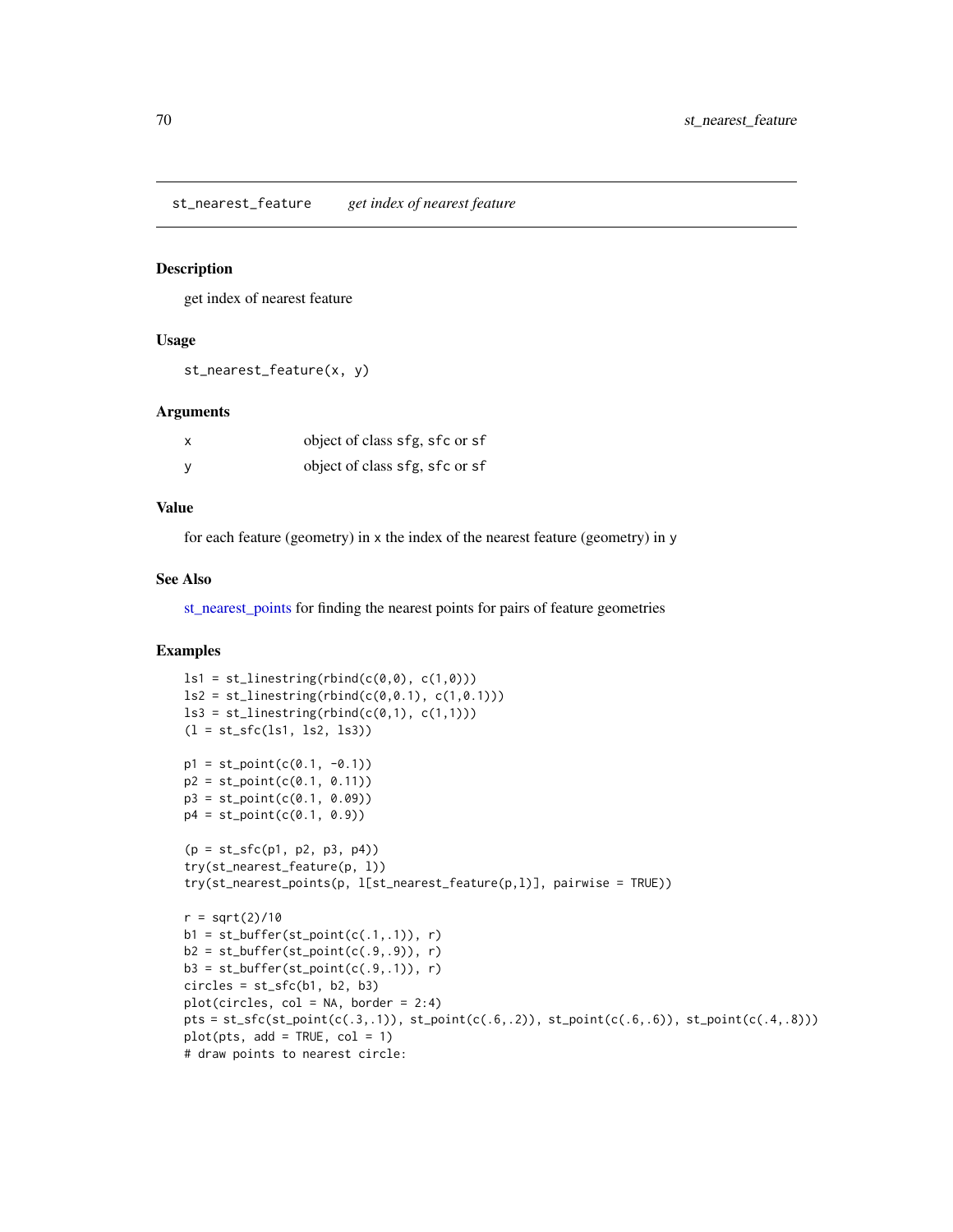```
nearest = try(st_nearest_feature(pts, circles))
if (inherits(nearest, "try-error")) # GEOS 3.6.1 not available
 nearest = c(1, 3, 2, 2)ls = st_nearest_points(pts, circles[nearest], pairwise = TRUE)
plot(ls, col = 5:8, add = TRUE)
```
<span id="page-70-0"></span>st\_nearest\_points *get nearest points between pairs of geometries*

#### Description

get nearest points between pairs of geometries

### Usage

```
st_nearest_points(x, y, ...)
## S3 method for class 'sfc'
st_nearest_points(x, y, ..., pairwise = FALSE)
## S3 method for class 'sfg'
st_nearest_points(x, y, ...)
## S3 method for class 'sf'
st_nearest_points(x, y, ...)
```
### Arguments

| X        | object of class sfg. sfc or sf                                                                                                   |
|----------|----------------------------------------------------------------------------------------------------------------------------------|
| y        | object of class sfg. sfc or sf                                                                                                   |
| .        | ignored                                                                                                                          |
| pairwise | logical; if FALSE (default) return nearest points between all pairs, if TRUE, return<br>nearest points between subsequent pairs. |

### Value

an [sfc](#page-33-0) object with all two-point LINESTRING geometries of point pairs from the first to the second geometry, of length x \* y, with y cycling fastest. See examples for ideas how to convert these to POINT geometries.

### See Also

[st\\_nearest\\_feature](#page-69-0) for finding the nearest feature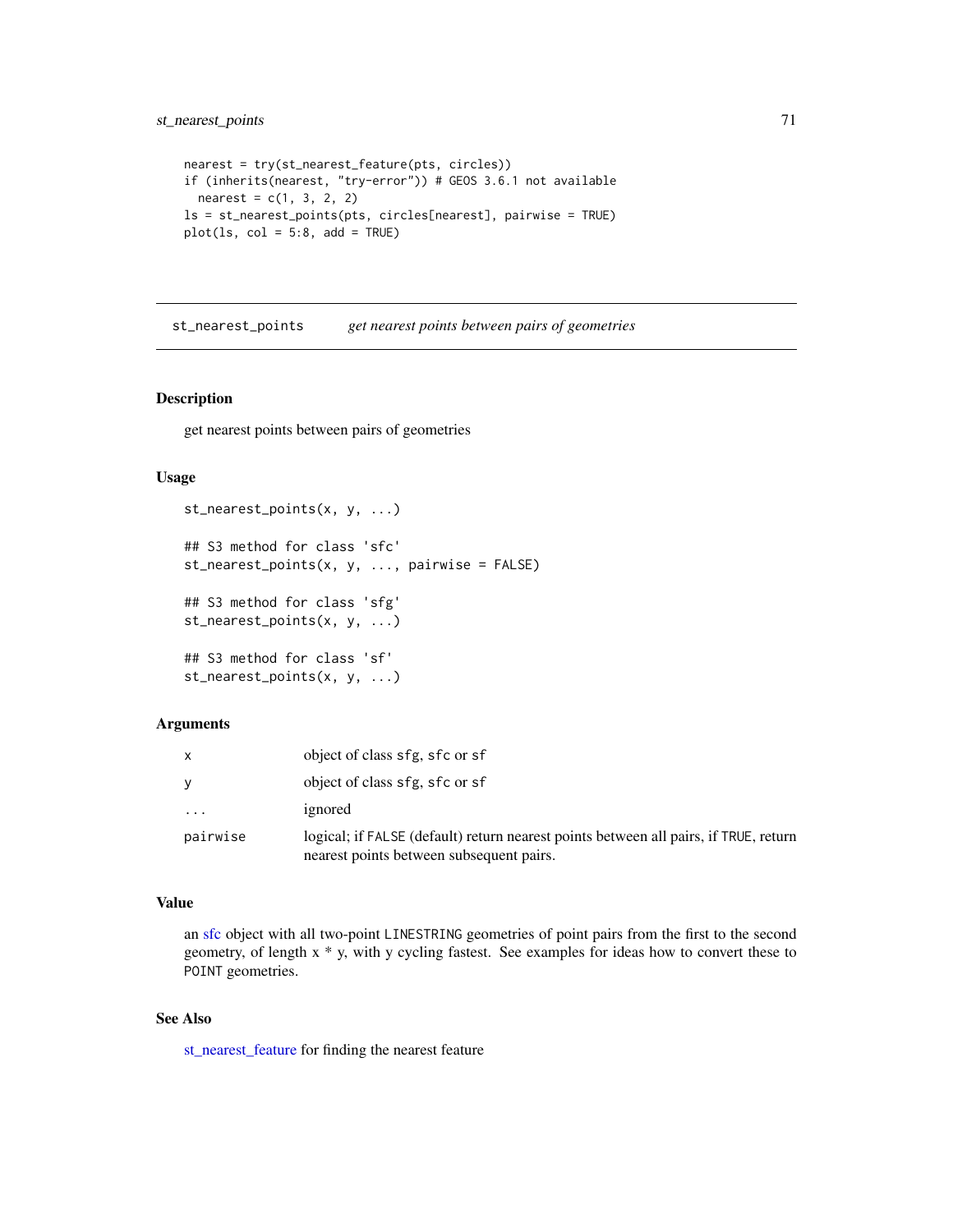# Examples

```
r = sqrt(2)/10pt1 = st\_point(c(.1,.1))pt2 = st\_point(c(.9,.9))pt3 = st\_point(c(.9,.1))b1 = st_buffer(pt1, r)b2 = st_buffer(pt2, r)b3 = st_buffer(pt3, r)(ls0 = st\_nearest\_points(b1, b2)) # sfg
(ls = st_nearest_points(st_sfc(b1), st_sfc(b2, b3))) # sfc
plot(b1, xlim = c(-.2, 1.2), ylim = c(-.2, 1.2), col = NA, border = 'green')plot(st_sfc(b2, b3), add = TRUE, col = NA, border = 'blue')
plot(ls, add = TRUE, col = 'red')
nc = read_sf(system.file("gpkg/nc.gpkg", package="sf"))
plot(st_geometry(nc))
ls = st_nearest_points(nc[1,], nc)
plot(ls, col = 'red', add = TRUE)pts = st_cast(ls, "POINT") # gives all start & end points
# starting, "from" points, corresponding to x:
plot(pts[seq(1, 200, 2)], add = TRUE, col = 'blue')# ending, "to" points, corresponding to y:
plot(pts[seq(2, 200, 2)], add = TRUE, col = 'green')
```
st\_precision *Get precision*

# Description

Get precision Set precision

## Usage

```
st_precision(x)
```
st\_set\_precision(x, precision)

```
st_precision(x) <- value
```

|           | object of class sfc or sf                                                                                        |
|-----------|------------------------------------------------------------------------------------------------------------------|
| precision | numeric, or object of class units with distance units (but see details); see<br>st as binary for how to do this. |
| value     | precision value                                                                                                  |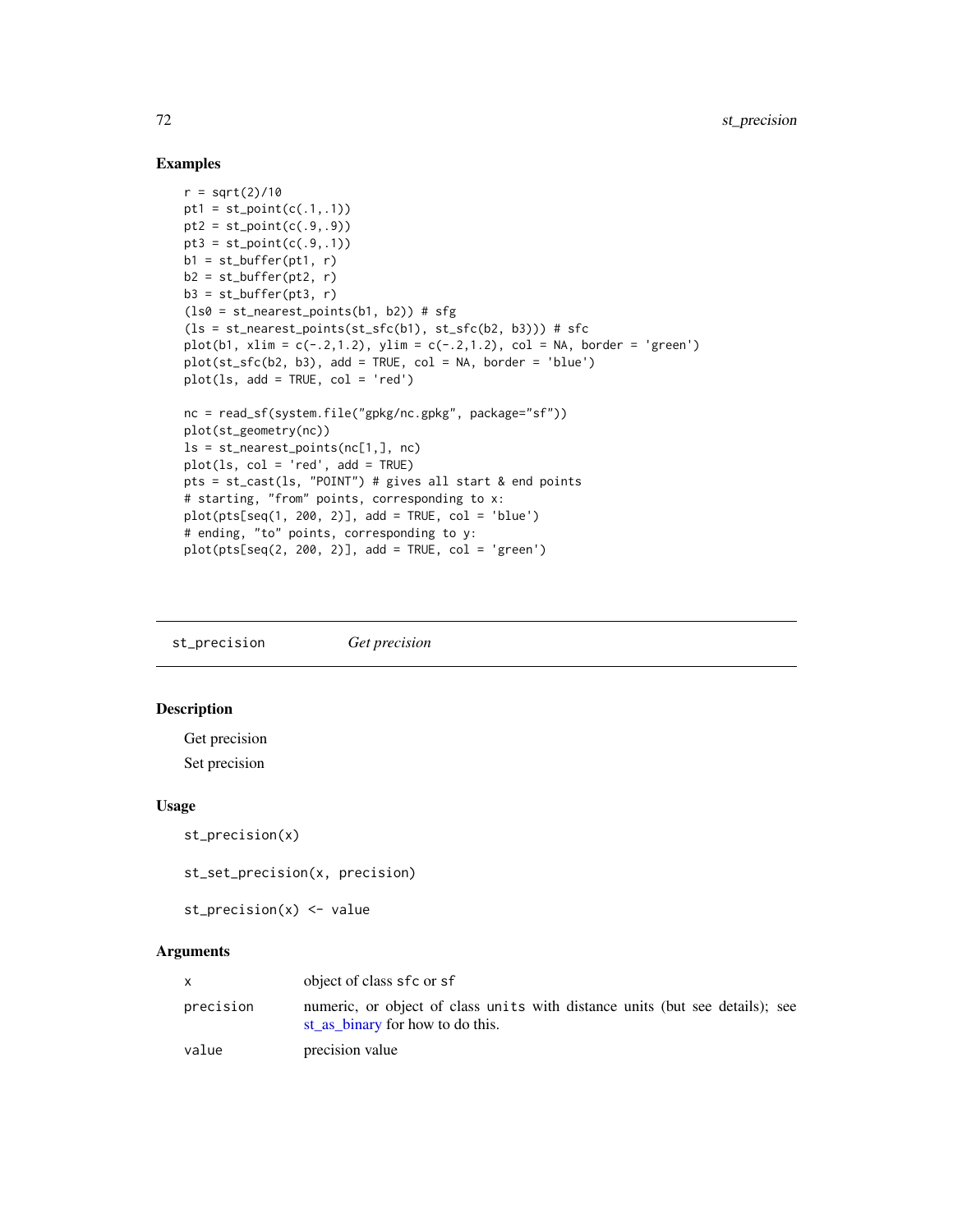#### <span id="page-72-0"></span>st\_read 73

#### Details

If precision is a units object, the object on which we set precision must have a coordinate reference system with compatible distance units.

Setting a precision has no direct effect on coordinates of geometries, but merely set an attribute tag to an sfc object. The effect takes place in  $st\_as\_binary$  or, more precise, in the C++ function CPL\_write\_wkb, where simple feature geometries are being serialized to well-known-binary (WKB). This happens always when routines are called in GEOS library (geometrical operations or predicates), for writing geometries using [st\\_write](#page-81-0) or [write\\_sf,](#page-81-1) st\_make\_valid in package lwgeom; also [aggregate](#page-3-0) and [summarise](#page-85-0) by default union geometries, which calls a GEOS library function. Routines in these libraries receive rounded coordinates, and possibly return results based on them. [st\\_as\\_binary](#page-40-0) contains an example of a roundtrip of sfc geometries through WKB, in order to see the rounding happening to R data.

The reason to support precision is that geometrical operations in GEOS or liblwgeom may work better at reduced precision. For writing data from R to external resources it is harder to think of a good reason to limiting precision.

#### See Also

[st\\_as\\_binary](#page-40-0) for an explanation of what setting precision does, and the examples therein.

#### Examples

```
x <- st_sfc(st_point(c(pi, pi)))
st_precision(x)
st_precision(x) <- 0.01
st_precision(x)
```
st\_read *Read simple features or layers from file or database*

#### Description

Read simple features from file or database, or retrieve layer names and their geometry type(s)

Read PostGIS table directly through DBI and RPostgreSQL interface, converting Well-Know Binary geometries to sfc

```
st_read(dsn, layer, ...)
## S3 method for class 'character'
st_read(dsn, layer, ..., query = NA,
 options = NULL, quiet = FALSE, geometry_column = 1L, type = 0,
 promote_to_multi = TRUE,
 stringsAsFactors = default.stringsAsFactors(),
 int64_as_string = FALSE, check_ring_dir = FALSE,
```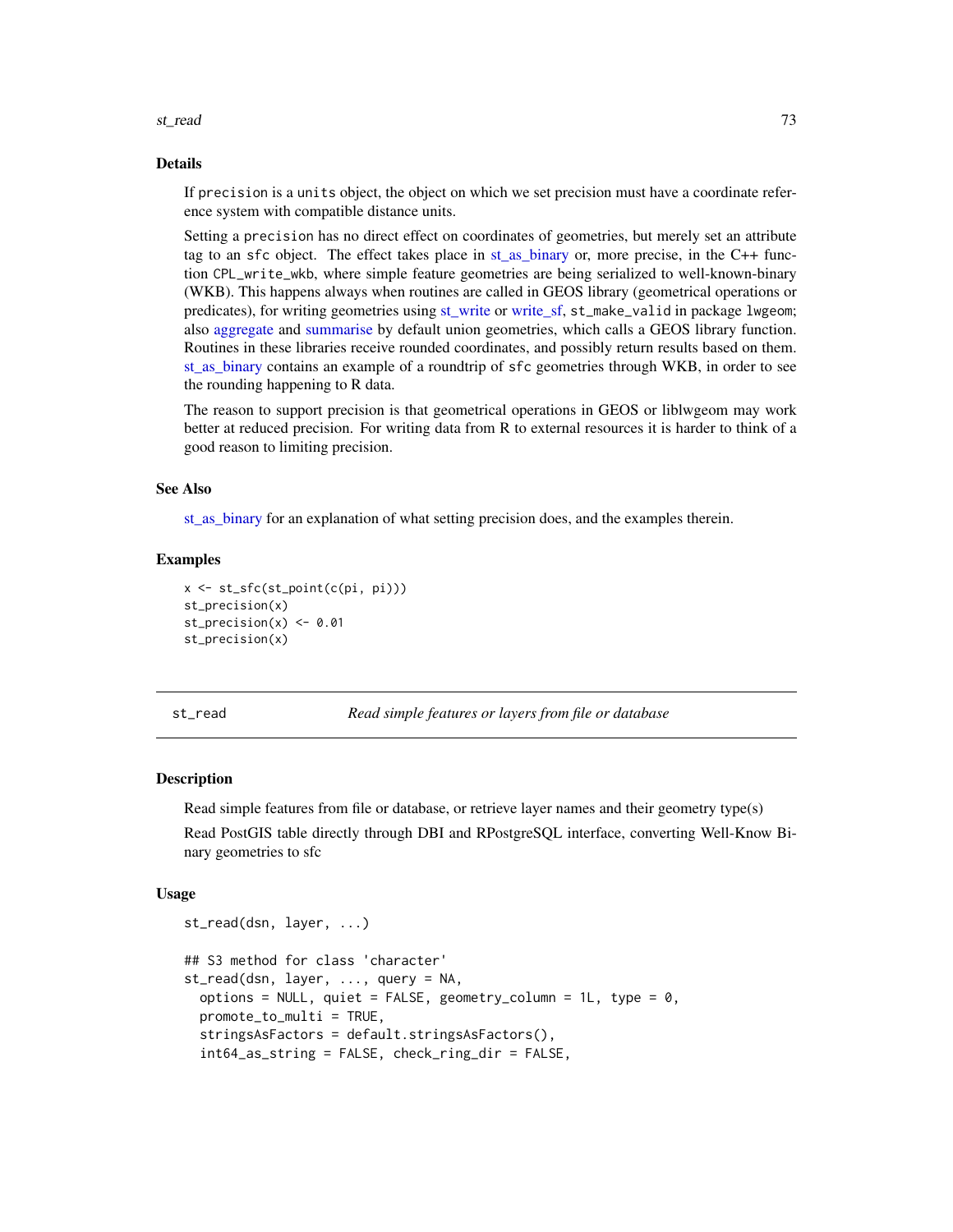```
74 st_read state of the state of the state of the state of the state of the state of the state of the state of the state of the state of the state of the state of the state of the state of the state of the state of the sta
```

```
fid_column_name = character(0))
read_sf(..., quiet = TRUE, stringsAsFactors = FALSE,
 as_tibble = TRUE)
## S3 method for class 'DBIObject'
st_read(dsn = NULL, layer = NULL, query = NULL,
 EWKB = TRUE, quiet = TRUE, as\_tibble = FALSE, ...
```

| dsn              | data source name (interpretation varies by driver - for some drivers, dsn is a file<br>name, but may also be a folder, or contain the name and access credentials of<br>a database); in case of GeoJSON, dsn may be the character string holding the<br>geojson data. It can also be an open database connection.                                                                                                                                                             |
|------------------|-------------------------------------------------------------------------------------------------------------------------------------------------------------------------------------------------------------------------------------------------------------------------------------------------------------------------------------------------------------------------------------------------------------------------------------------------------------------------------|
| layer            | layer name (varies by driver, may be a file name without extension); in case<br>layer is missing, st_read will read the first layer of dsn, give a warning and<br>(unless quiet $=$ TRUE) print a message when there are multiple layers, or give<br>an error if there are no layers in dsn. If dsn is a database connection, then layer<br>can be a table name or a database identifier (see $Id$ ). It is also possible to omit<br>layer and rather use the query argument. |
| $\cdot$          | parameter(s) passed on to st_as_sf                                                                                                                                                                                                                                                                                                                                                                                                                                            |
| query            | SQL query to select records; see details                                                                                                                                                                                                                                                                                                                                                                                                                                      |
| options          | character; driver dependent dataset open options, multiple options supported.                                                                                                                                                                                                                                                                                                                                                                                                 |
| quiet            | logical; suppress info on name, driver, size and spatial reference, or signaling no<br>or multiple layers                                                                                                                                                                                                                                                                                                                                                                     |
| geometry_column  |                                                                                                                                                                                                                                                                                                                                                                                                                                                                               |
|                  | integer or character; in case of multiple geometry fields, which one to take?                                                                                                                                                                                                                                                                                                                                                                                                 |
| type             | integer; ISO number of desired simple feature type; see details. If left zero, and<br>promote_to_multi is TRUE, in case of mixed feature geometry types, conver-<br>sion to the highest numeric type value found will be attempted. A vector with<br>different values for each geometry column can be given.                                                                                                                                                                  |
| promote_to_multi |                                                                                                                                                                                                                                                                                                                                                                                                                                                                               |
|                  | logical; in case of a mix of Point and MultiPoint, or of LineString and Multi-<br>LineString, or of Polygon and MultiPolygon, convert all to the Multi variety;<br>defaults to TRUE                                                                                                                                                                                                                                                                                           |
| stringsAsFactors |                                                                                                                                                                                                                                                                                                                                                                                                                                                                               |
|                  | logical; logical: should character vectors be converted to factors? The 'factory-<br>fresh' default is TRUE, but this can be changed by setting options (stringsAsFactors = FALSE).                                                                                                                                                                                                                                                                                           |
| int64_as_string  |                                                                                                                                                                                                                                                                                                                                                                                                                                                                               |
|                  | logical; if TRUE, Int64 attributes are returned as string; if FALSE, they are<br>returned as double and a warning is given when precision is lost (i.e., values are<br>larger than 2^53).                                                                                                                                                                                                                                                                                     |
|                  | check_ring_dir logical; if TRUE, polygon ring directions are checked and if necessary corrected<br>(when seen from above: exterior ring counter clockwise, holes clockwise)                                                                                                                                                                                                                                                                                                   |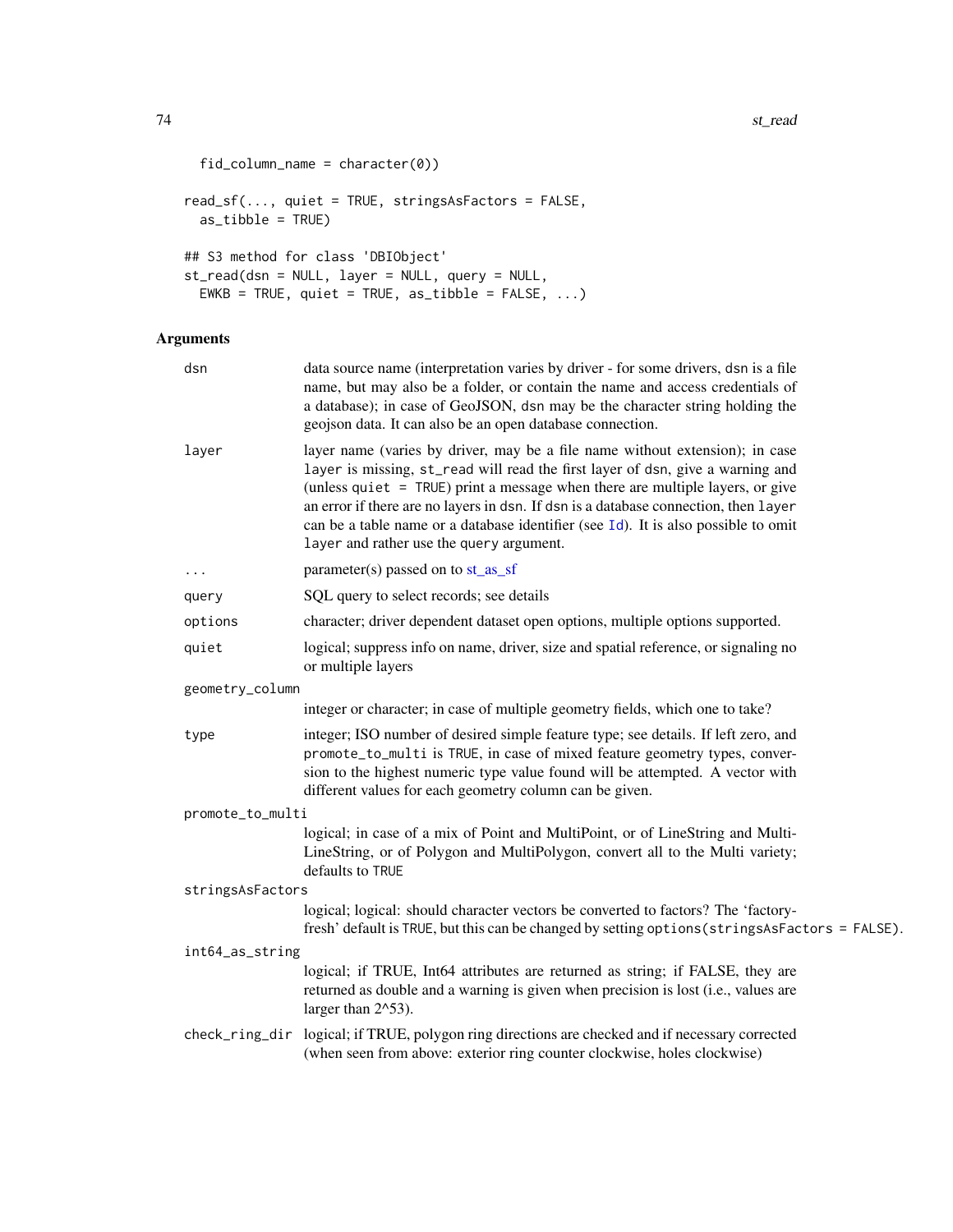#### <span id="page-74-0"></span>st\_read 75

| fid_column_name |                                                                               |
|-----------------|-------------------------------------------------------------------------------|
|                 | character; name of column to write feature IDs to; defaults to not doing this |
| as_tibble       | logical; should the returned table be of class tibble or data.frame?          |
| <b>EWKB</b>     | logical; is the WKB of type EWKB? if missing, defaults to TRUE                |

#### Details

for geometry\_column, see also [https://trac.osgeo.org/gdal/wiki/rfc41\\_multiple\\_geometr](https://trac.osgeo.org/gdal/wiki/rfc41_multiple_geometry_fields)y\_ [fields](https://trac.osgeo.org/gdal/wiki/rfc41_multiple_geometry_fields)

for values for type see [https://en.wikipedia.org/wiki/Well-known\\_text#Well-known\\_binary](https://en.wikipedia.org/wiki/Well-known_text#Well-known_binary), but note that not every target value may lead to successful conversion. The typical conversion from POLYGON (3) to MULTIPOLYGON (6) should work; the other way around (type=3), secondary rings from MULTIPOLYGONS may be dropped without warnings. promote\_to\_multi is handled on a per-geometry column basis; type may be specified for each geometry column.

In case of problems reading shapefiles from USB drives on OSX, please see [https://github.](https://github.com/r-spatial/sf/issues/252) [com/r-spatial/sf/issues/252](https://github.com/r-spatial/sf/issues/252).

For query with a character dsn the query text is handed to 'ExecuteSQL' on the GDAL/OGR data set and will result in the creation of a new layer (and layer is ignored). See 'OGRSQL' [https://www.gdal.org/ogr\\_sql.html](https://www.gdal.org/ogr_sql.html) for details. Please note that the 'FID' special field is driver-dependent, and may be either 0-based (e.g. ESRI Shapefile), 1-based (e.g. MapInfo) or arbitrary (e.g. OSM). Other features of OGRSQL are also likely to be driver dependent. The available layer names may be obtained with [st\\_layers.](#page-66-0) Care will be required to properly escape the use of some layer names.

read\_sf and write\_sf are aliases for st\_read and st\_write, respectively, with some modified default arguments. read\_sf and write\_sf are quiet by default: they do not print information about the data source. read\_sf returns an sf-tibble rather than an sf-data.frame. write\_sf delete layers by default: it overwrites existing files without asking or warning.

if table is not given but query is, the spatial reference system (crs) of the table queried is only available in case it has been stored into each geometry record (e.g., by PostGIS, when using EWKB)

The function will automatically find the 'geometry' type columns for drivers that support it. For the other drivers, it will try to cast all the character columns, which can be slow for very wide tables.

#### Value

object of class [sf](#page-30-0) when a layer was successfully read; in case argument layer is missing and data source dsn does not contain a single layer, an object of class sf\_layers is returned with the layer names, each with their geometry type(s). Note that the number of layers may also be zero.

#### **Note**

The use of system.file in examples make sure that examples run regardless where R is installed: typical users will not use system.file but give the file name directly, either with full path or relative to the current working directory (see [getwd\)](#page-0-0). "Shapefiles" consist of several files with the same basename that reside in the same directory, only one of them having extension . shp.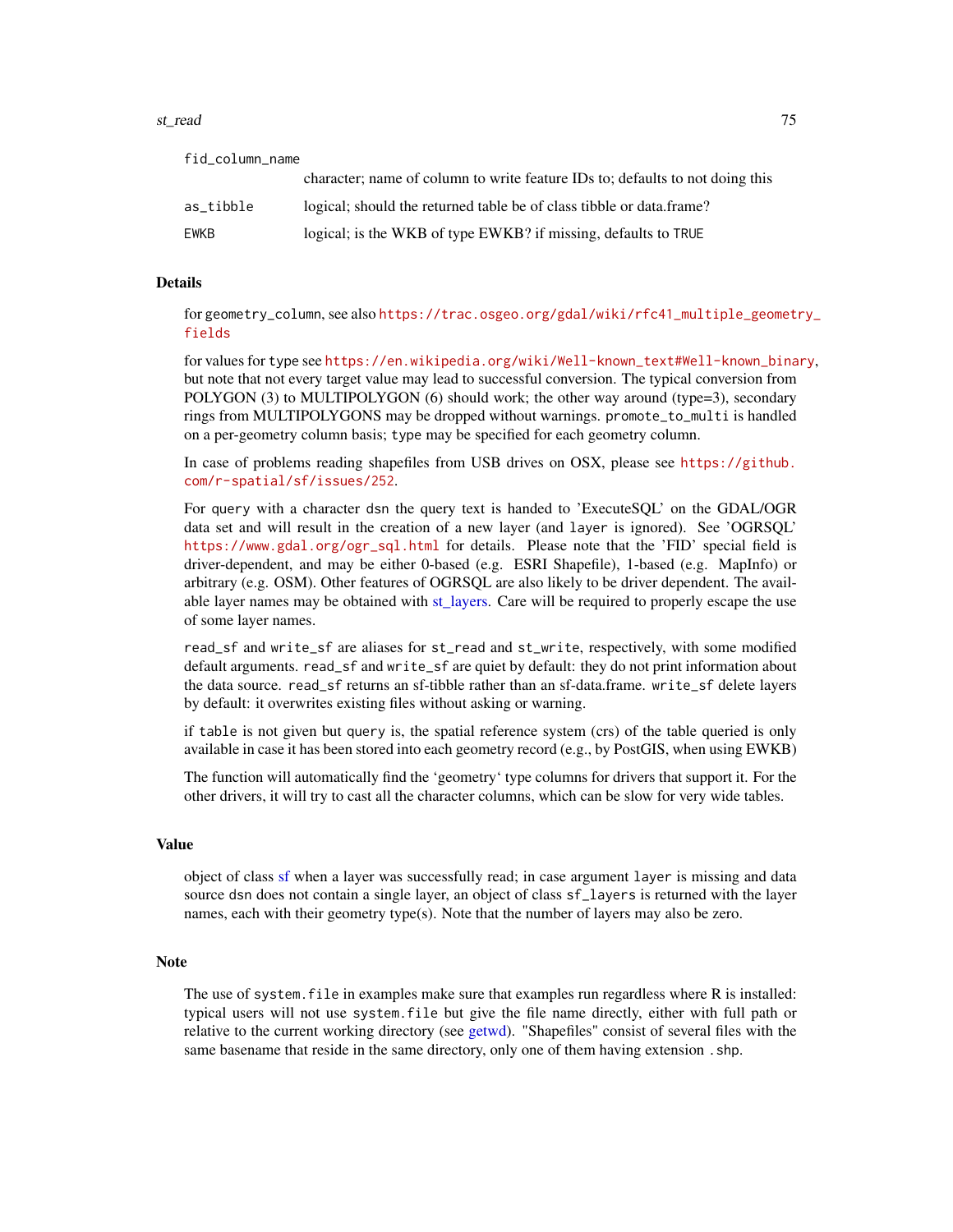#### Examples

```
nc = st_read(system.file("shape/nc.shp", package="sf"))
summary(nc) # note that AREA was computed using Euclidian area on lon/lat degrees
## only three fields by select clause
## only two features by where clause
nc_sql = st_read(system.file("shape/nc.shp", package="sf"),
                     query = "SELECT NAME, SID74, FIPS FROM \"nc\" WHERE BIR74 > 20000")
## Not run:
  library(sp)
  example(meuse, ask = FALSE, echo = FALSE)
  try(st_write(st_as_sf(meuse), "PG:dbname=postgis", "meuse",
       layer_options = "OVERWRITE=true"))
  try(st_meuse <- st_read("PG:dbname=postgis", "meuse"))
  if (exists("st_meuse"))
    summary(st_meuse)
## End(Not run)
## Not run:
## note that we need special escaping of layer within single quotes (nc.gpkg)
## and that geom needs to be included in the select, otherwise we don't detect it
layer <- st_layers(system.file("gpkg/nc.gpkg", package = "sf"))$name[1]
nc_gpkg_sql = st_read(system.file("gpkg/nc.gpkg", package = "sf"),
  query = sprintf("SELECT NAME, SID74, FIPS, geom FROM \"%s\" WHERE BIR74 > 20000", layer))
## End(Not run)
# read geojson from string:
geojson_txt <- paste("{\"type\":\"MultiPoint\",\"coordinates\":",
   "[[3.2,4],[3,4.6],[3.8,4.4],[3.5,3.8],[3.4,3.6],[3.9,4.5]]}")
x = read_sf(geojson_txt)
x
## Not run:
library(RPostgreSQL)
try(conn <- dbConnect(PostgreSQL(), dbname = "postgis"))
if (exists("conn") && !inherits(conn, "try-error")) {
  x = st_{read}(conn, 'meuse', query = 'select * from meuse limit 3;')x = st_{read}(conn, table = "public.meuse")print(st_crs(x)) # SRID resolved by the database, not by GDAL!
  dbDisconnect(conn)
 }
## End(Not run)
```
st\_relate *Compute DE9-IM relation between pairs of geometries, or match it to a given pattern*

#### Description

Compute DE9-IM relation between pairs of geometries, or match it to a given pattern

<span id="page-75-0"></span>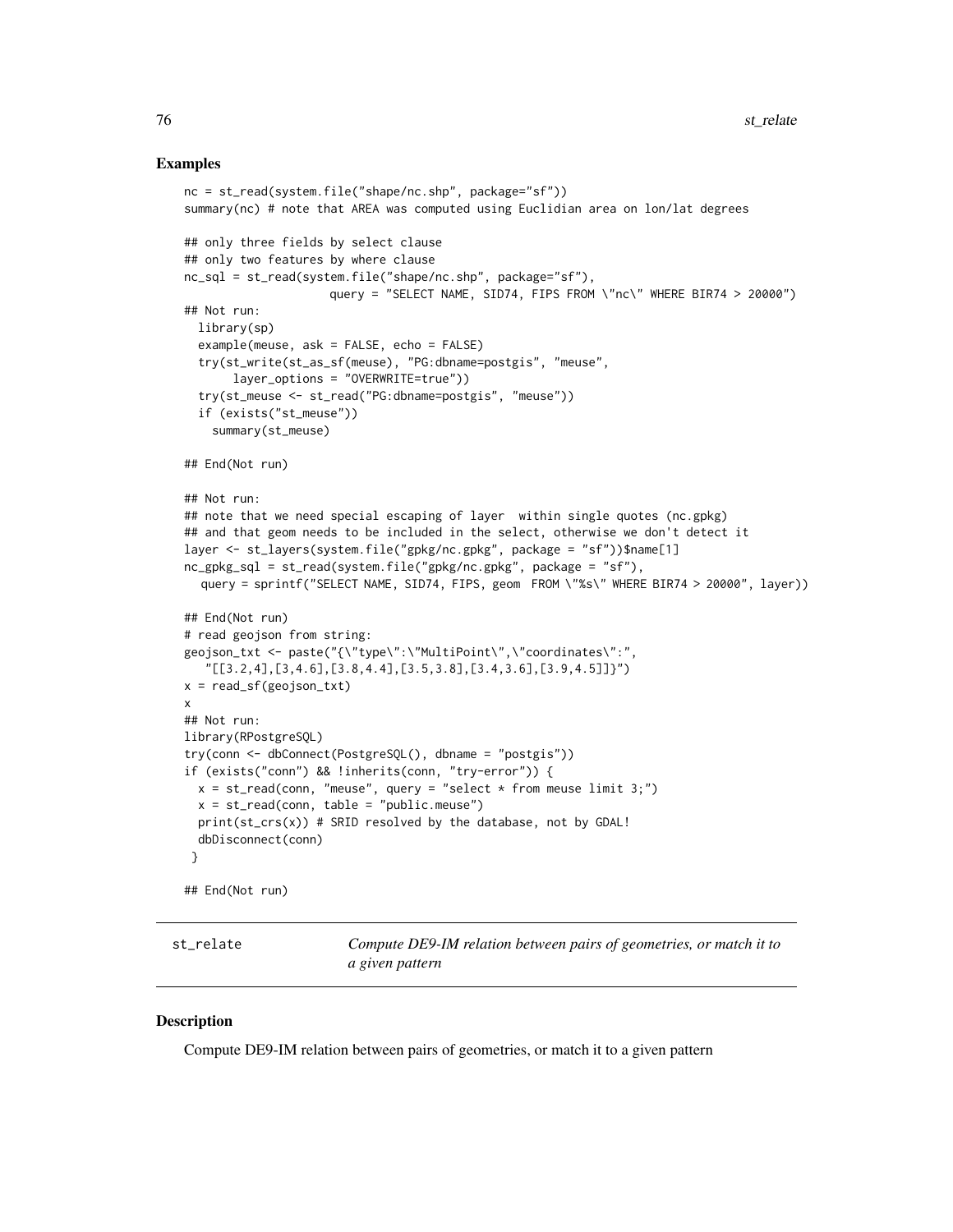#### <span id="page-76-0"></span>st\_sample 77

#### Usage

 $st_{\text{relate}}(x, y, pattern = NA_{\text{character}_{\text{rel}}}, sparse = lis.na(pathern))$ 

#### Arguments

| X       | object of class sf, sfc or sfg                                        |
|---------|-----------------------------------------------------------------------|
| y       | object of class sf, sfc or sfg                                        |
| pattern | character; define the pattern to match to, see details.               |
| sparse  | logical; should a sparse matrix be returned (TRUE) or a dense matrix? |

#### Value

In case pattern is not given, st\_relate returns a dense character matrix; element [i,j] has nine characters, referring to the DE9-IM relationship between x[i] and y[j], encoded as IxIy,IxBy,IxEy,BxIy,BxBy,BxEy,ExIy,ExBy,ExEy where I refers to interior, B to boundary, and E to exterior, and e.g. BxIy the dimensionality of the intersection of the the boundary of  $x[i]$  and the interior of y[j], which is one of 0,1,2,F, digits denoting dimensionality, F denoting not intersecting. When pattern is given, a dense logical matrix or sparse index list returned with matches to the given pattern; see [st\\_intersection](#page-11-0) for a description of the returned matrix or list. See also <https://en.wikipedia.org/wiki/DE-9IM> for further explanation.

## Examples

```
p1 = st\_point(c(0, 0))p2 = st\_point(c(2,2))pol1 = st_polygon(list(rbind(c(0,0),c(1,0),c(1,1),c(0,1),c(0,0)))) - 0.5
pol2 = pol1 + 1pol3 = pol1 + 2st_relate(st_sfc(p1, p2), st_sfc(pol1, pol2, pol3))
sfc = st_sfc(st\_point(c(0,0)), st\_point(c(3,3)))grd = st\_make\_grid(sfc, n = c(3,3))st_intersects(grd)
st_relate(grd, pattern = "****1****") # sides, not corners, internals
st_relate(grd, pattern = "****0****") # only corners touch
st_rook = function(a, b = a) st_relate(a, b, pattern = "F***1****")
st_rook(grd)
# queen neighbours, see \url{https://github.com/r-spatial/sf/issues/234#issuecomment-300511129}
st_queen <- function(a, b = a) st_relate(a, b, pattern = "F***T****")
```
st\_sample *sample points on or in (sets of) spatial features*

#### Description

sample points on or in (sets of) spatial features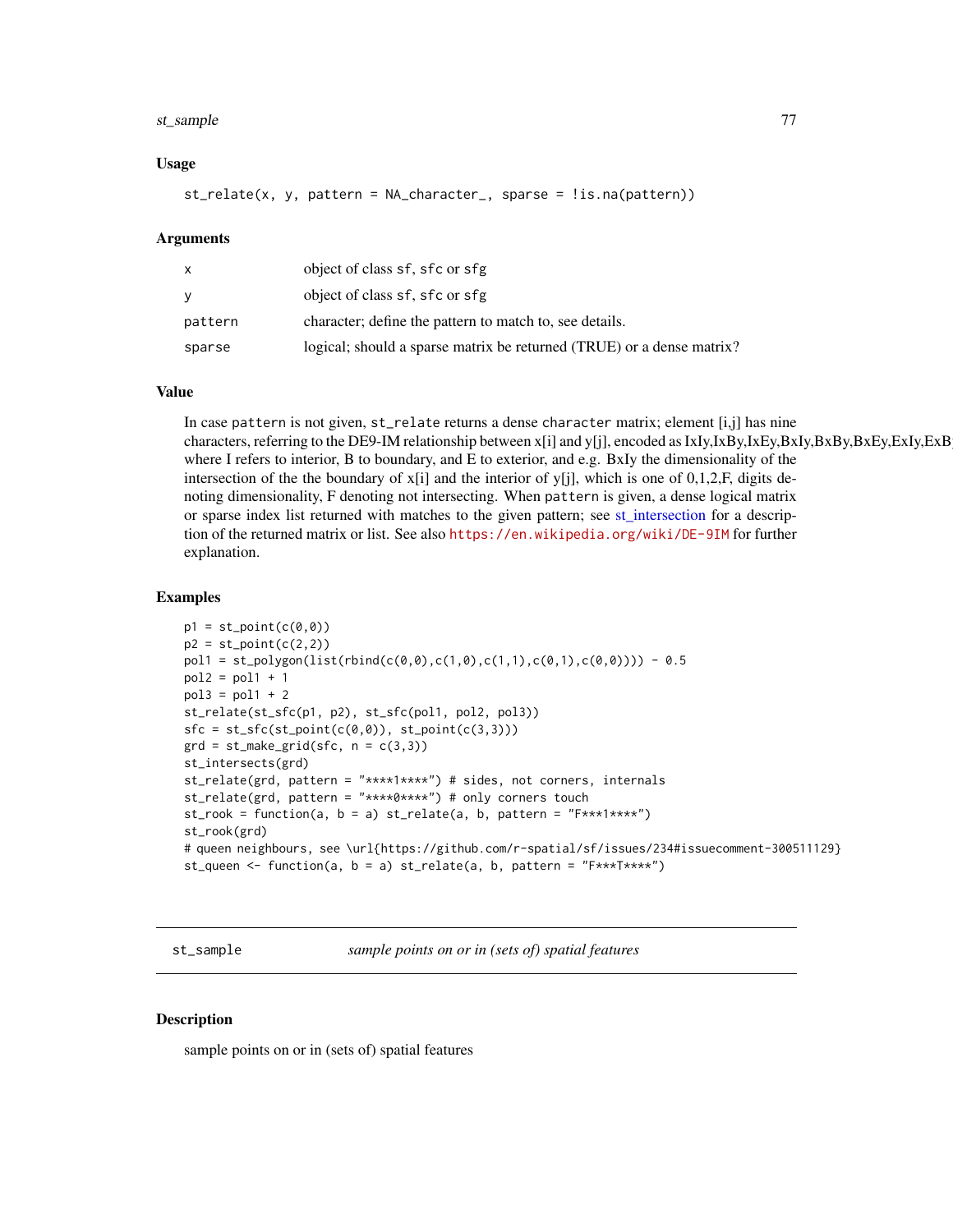#### <span id="page-77-0"></span>Usage

 $st\_sample(x, size, ..., type = "random")$ 

#### Arguments

| x         | object of class sf or sfc                                                                                                                                                                                                                                                                               |
|-----------|---------------------------------------------------------------------------------------------------------------------------------------------------------------------------------------------------------------------------------------------------------------------------------------------------------|
| size      | sample size(s) requested; either total size, or a numeric vector with sample sizes<br>for each feature geometry. When sampling polygons, the returned sampling size<br>may differ from the requested size, as the bounding box is sampled, and sampled<br>points intersecting the polygon are returned. |
| $\ddotsc$ | ignored, or passed on to sample for multipoint sampling                                                                                                                                                                                                                                                 |
| type      | character; indicates the spatial sampling type; only random is implemented right<br>now                                                                                                                                                                                                                 |

#### Details

if x has dimension 2 (polygons) and geographical coordinates (long/lat), uniform random sampling on the sphere is applied, see e.g. <http://mathworld.wolfram.com/SpherePointPicking.html>

For regular or hexagonal sampling of polygons, the resulting size is only an approximation.

As parameter called offset can be passed to control ("fix") regular or hexagonal sampling: for polygons a length 2 numeric vector (by default: a random point from  $st_bbox(x)$ ); for lines use a number like runif(1).

#### Value

an sfc object containing the sampled POINT geometries

#### Examples

```
x = st_sfc(st_polygon(list(rbind(c(0,0),c(90,0),c(90,90),c(0,90),c(0,0)))), crs = st_crs(4326))
plot(x, axes = TRUE, gradient = TRUE)if (sf_extSoftVersion()["proj.4"] >= "4.9.0")
  plot(p \leftarrow st\_sample(x, 1000), add = TRUE)x2 = st_transform(st_segmentize(x, 1e4), st_crs("+proj=ortho +lat_0=30 +lon_0=45"))
g = st_{transform(st_gratioule() , st_crs("+proj=ortho + lat_0=30 +lon_0=45"))plot(x2, gradient)if (sf_extSoftVersion()["proj.4"] >= "4.9.0") {
  p2 = st_transform(p, st_crs("+proj=ortho +lat_0=30 +lon_0=45"))
  plot(p2, add = TRUE)}
x = st_sfc(st_polygon(list(rbind(c(0,0),c(90,0),c(90,90),c(9,90),c(0,90)))) # NOT long/lat:
plot(x)
plot(st_sample(x, 1000), add = TRUE)
x = st\_sfc(st\_polygon(list(rbind(c(-180, -90), c(180, -90), c(180, 90), c(-180, 90), c(-180, -90))))crs=st_crs(4326))
if (sf_{extSoftVersion()['proj.4"] \geq "4.9.0") {
  p = st_s = mple(x, 1000)st_sample(p, 3)
}
```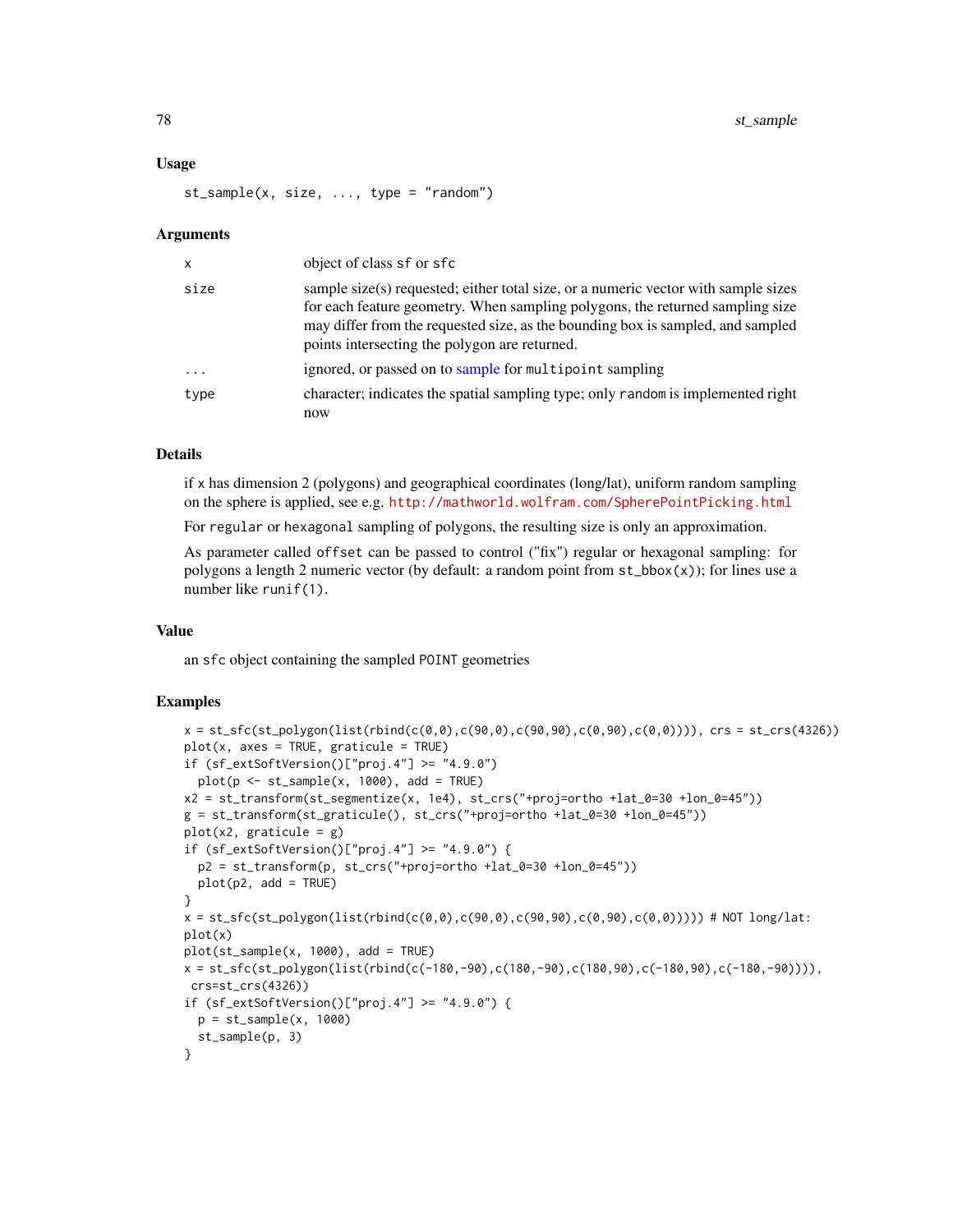## <span id="page-78-0"></span>st\_transform 79

```
# hexagonal:
sfc = st_sfc(st_polygon(list(rbind(c(0, 0), c(1, 0), c(1, 1), c(0, 0))))plot(sfc)
h = st_s = mple(sfc, 100, type = "hexagonal")h1 = st_sample(sfc, 100, type = "hexagonal")
c(length(h), length(h1)) # approximate!
plot(h, add = TRUE)
plot(h1, col = 'red', add = TRUE)pt = st_multipoint(matrix(1:20,,2))
ls = st_sfc(st_linestring(rbind(c(0,0),c(0,1))),st_linestring(rbind(c(0,0),c(.1,0))),
 st_linestring(rbind(c(0,1),c(.1,1))),
 st_linestring(rbind(c(2,2),c(2,2.00001))))
st_sample(ls, 80)
```

```
st_transform Transform or convert coordinates of simple feature
```
#### Description

Transform or convert coordinates of simple feature

```
st_transform(x, crs, ...)
## S3 method for class 'sfc'
st_{\text{transform}}(x, \text{crs}, \ldots, \text{partial} = \text{TRUE}, \text{check} = \text{FALSE},use_gdal = TRUE)
## S3 method for class 'sf'
st_transform(x, crs, ...)
## S3 method for class 'sfg'
st_transform(x, crs, ...)
st\_proj\_info(type = "proj")st_wrap_dateline(x, options, quiet)
## S3 method for class 'sfc'
st_wrap_dateline(x, options = "WRAPDATELINE=YES",
  quiet = TRUE)
## S3 method for class 'sf'
st_wrap_dateline(x, options = "WRAPDATELINE=YES",
  quiet = TRUE)
```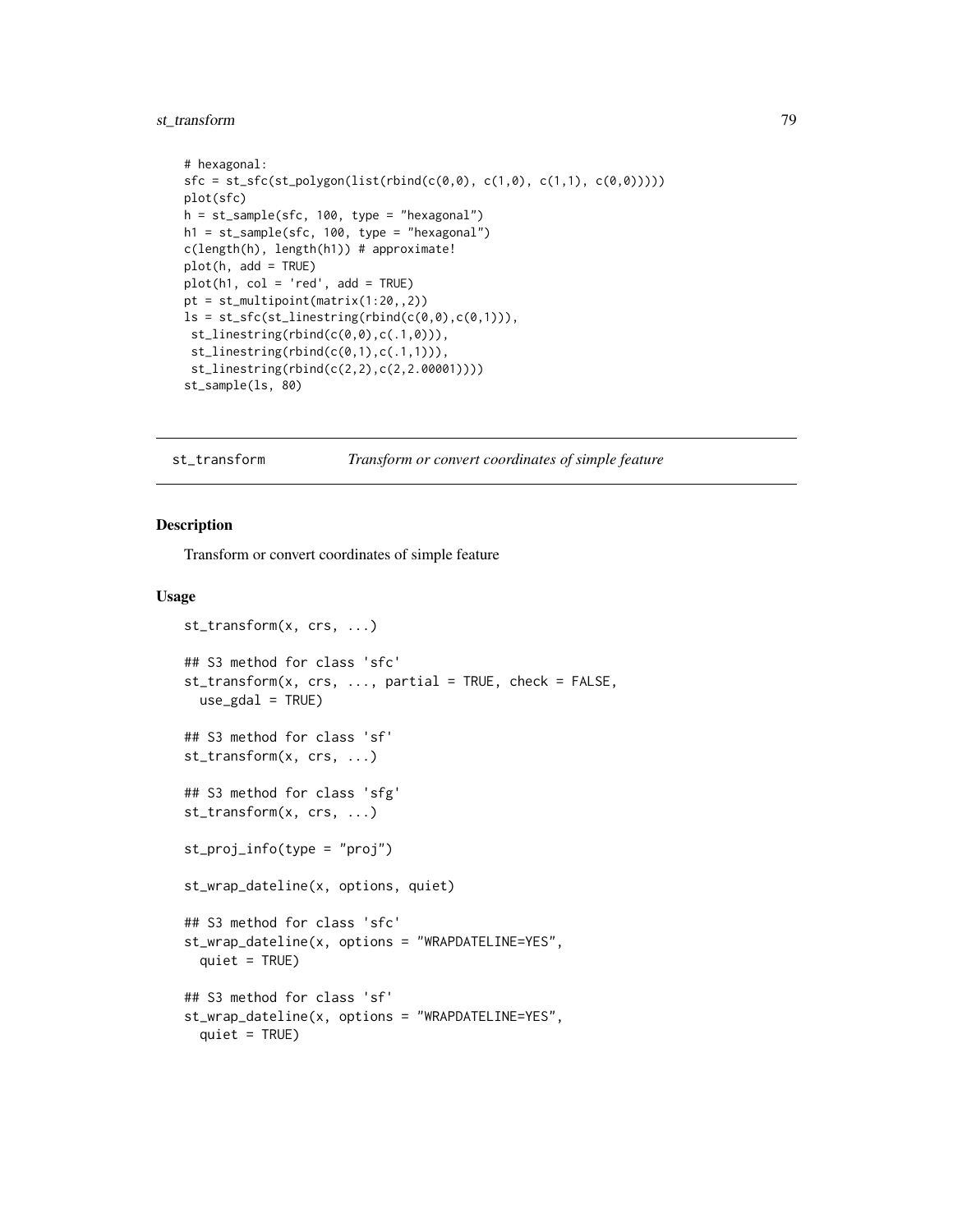```
## S3 method for class 'sfg'
st_wrap_dateline(x, options = "WRAPDATELINE=YES",
  quiet = TRUE)
```
#### Arguments

| $\mathsf{x}$ | object of class sf, sfc or sfg                                                                                                                                                        |
|--------------|---------------------------------------------------------------------------------------------------------------------------------------------------------------------------------------|
| crs          | coordinate reference system: integer with the EPSG code, or character with<br>proj4string                                                                                             |
| $\cdots$     | ignored                                                                                                                                                                               |
| partial      | logical; allow for partial projection, if not all points of a geometry can be pro-<br>jected (corresponds to setting environment variable OGR_ENABLE_PARTIAL_REPROJECTION<br>to TRUE) |
| check        | logical; perform a sanity check on resulting polygons?                                                                                                                                |
| use_gdal     | logical; this parameter is deprecated. For transformations using PROJ.4 directly<br>rather than indirectly through GDAL, use st_transform_proj of package lwgeom<br>(see Details)     |
| type         | character; one of have_datum_files, proj, ellps, datum or units                                                                                                                       |
| options      | character; should have "WRAPDATELINE=YES" to function; another parame-<br>ter that is used is "DATELINEOFFSET= $10$ " (where 10 is the default value)                                 |
| quiet        | logical; print options after they have been parsed?                                                                                                                                   |
|              |                                                                                                                                                                                       |

#### Details

Transforms coordinates of object to new projection. Features that cannot be transformed are returned as empty geometries.

st\_transform uses GDAL for coordinate transformations; internally, GDAL converts the proj4string into a well-known-text representation, before passing that on to PROJ.4. In this process, some information can get lost. Adding parameter +wktext to the proj4string definition may resolve this; see <https://github.com/edzer/sp/issues/42>.

Some PROJ.4 projections are not supported by GDAL, e.g. "+proj=wintri" because it does not have an inverse projection. Projecting to unsupported projections can be done by [st\\_transform\\_proj,](#page-0-0) part of package lwgeom. Note that the unsupported proj4string cannot be passed as argument to [st\\_crs,](#page-55-0) but has to be given as character string.

The st\_transform method for sfg objects assumes that the CRS of the object is available as an attribute of that name.

st\_proj\_info lists the available projections, ellipses, datums or units supported by the Proj.4 library when type is equal to proj, ellps, datum or units; when type equals have\_datum\_files a boolean is returned indicating whether datum files are installed and accessible (checking for conus).

For a discussion of using options, see <https://github.com/r-spatial/sf/issues/280> and <https://github.com/r-spatial/sf/issues/541>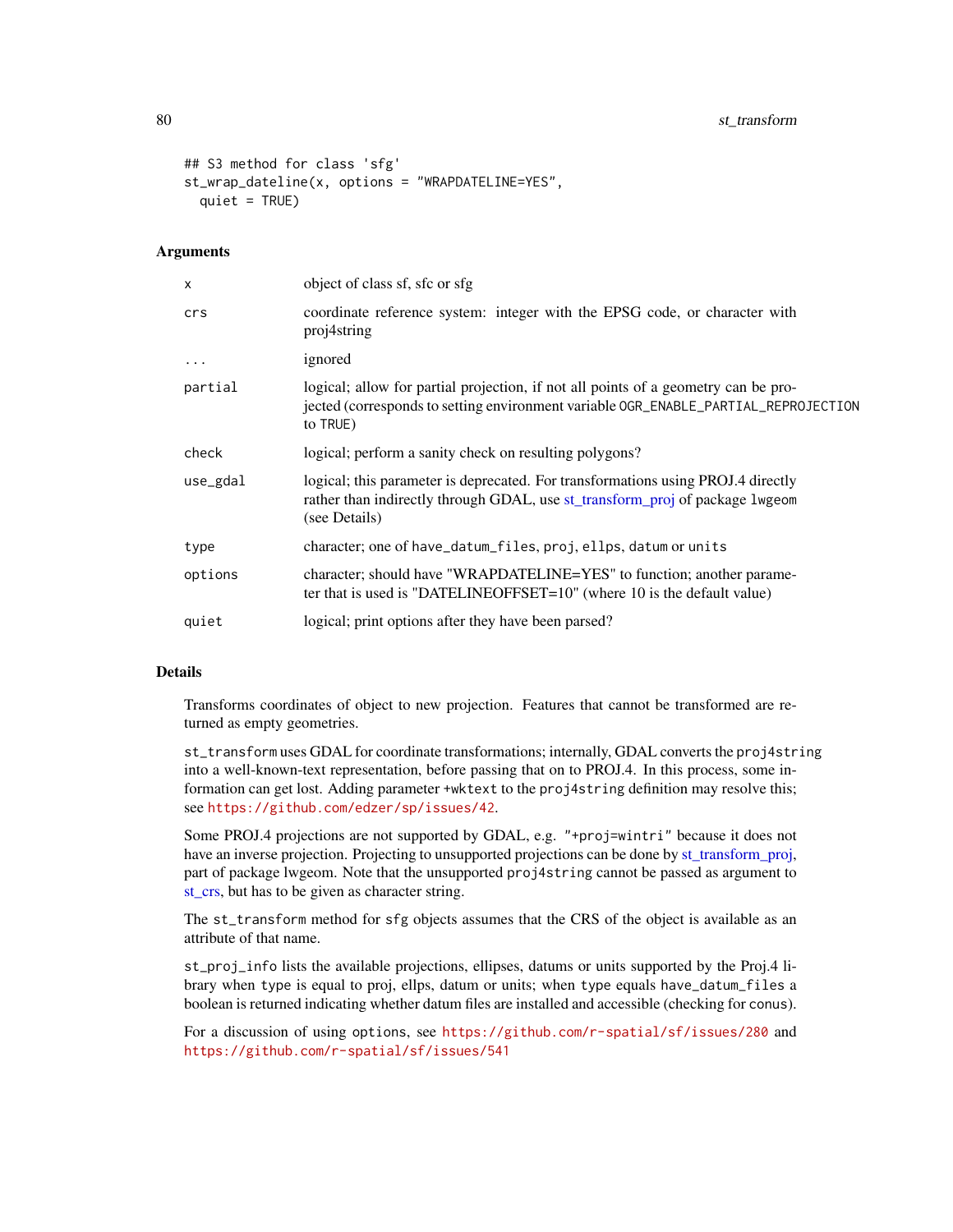## <span id="page-80-0"></span>st\_viewport 81

#### Examples

```
p1 = st\_point(c(7, 52))p2 = st\_point(c(-30, 20))sfc = st_sfc(p1, p2, crs = 4326)sfc
st_transform(sfc, 3857)
st_transform(st_sf(a=2:1, geom=sfc), "+init=epsg:3857")
nc = st_read(system.file("shape/nc.shp", package="sf"))
st_area(nc[1,]) # area from long/lat
st_area(st_transform(nc[1,], 32119)) # NC state plane, m
st_area(st_transform(nc[1,], 2264)) # NC state plane, US foot
library(units)
set_units(st_area(st_transform(nc[1,], 2264)), m^2)
st_transform(structure(p1, proj4string = "+init=epsg:4326"), "+init=epsg:3857")
st_proj_info("datum")
st_wrap_dateline(st_sfc(st_linestring(rbind(c(-179,0),c(179,0))), crs = 4326))
library(maps)
wrld <- st_as_sf(maps::map("world", fill = TRUE, plot = FALSE))
wrld_wrap <- st_wrap_dateline(wrld, options = c("WRAPDATELINE=YES", "DATELINEOFFSET=180"),
   quiet = TRUE)
wrld_moll <- st_transform(wrld_wrap, "+proj=moll")
plot(st_geometry(wrld_moll), col = "transparent")
```
st\_viewport *Create viewport from sf, sfc or sfg object*

#### **Description**

Create viewport from sf, sfc or sfg object

#### Usage

 $st\_viewport(x, ..., bbox = st\_bbox(x), asp)$ 

#### Arguments

| $\mathsf{x}$ | object of class sf, sfc or sfg object              |
|--------------|----------------------------------------------------|
| .            | parameters passed on to viewport                   |
| bbox         | the bounding box used for aspect ratio             |
| asp          | numeric; target aspect ratio $(y/x)$ , see Details |

## Details

parameters width, height, xscale and yscale are set such that aspect ratio is honoured and plot size is maximized in the current viewport; others can be passed as ...

If asp is missing, it is taken as 1, except when  $is$  TRUE( $st_is\_longlat(x)$ ), in which case it is set to  $1.0$  /cos(y), with y the middle of the latitude bounding box.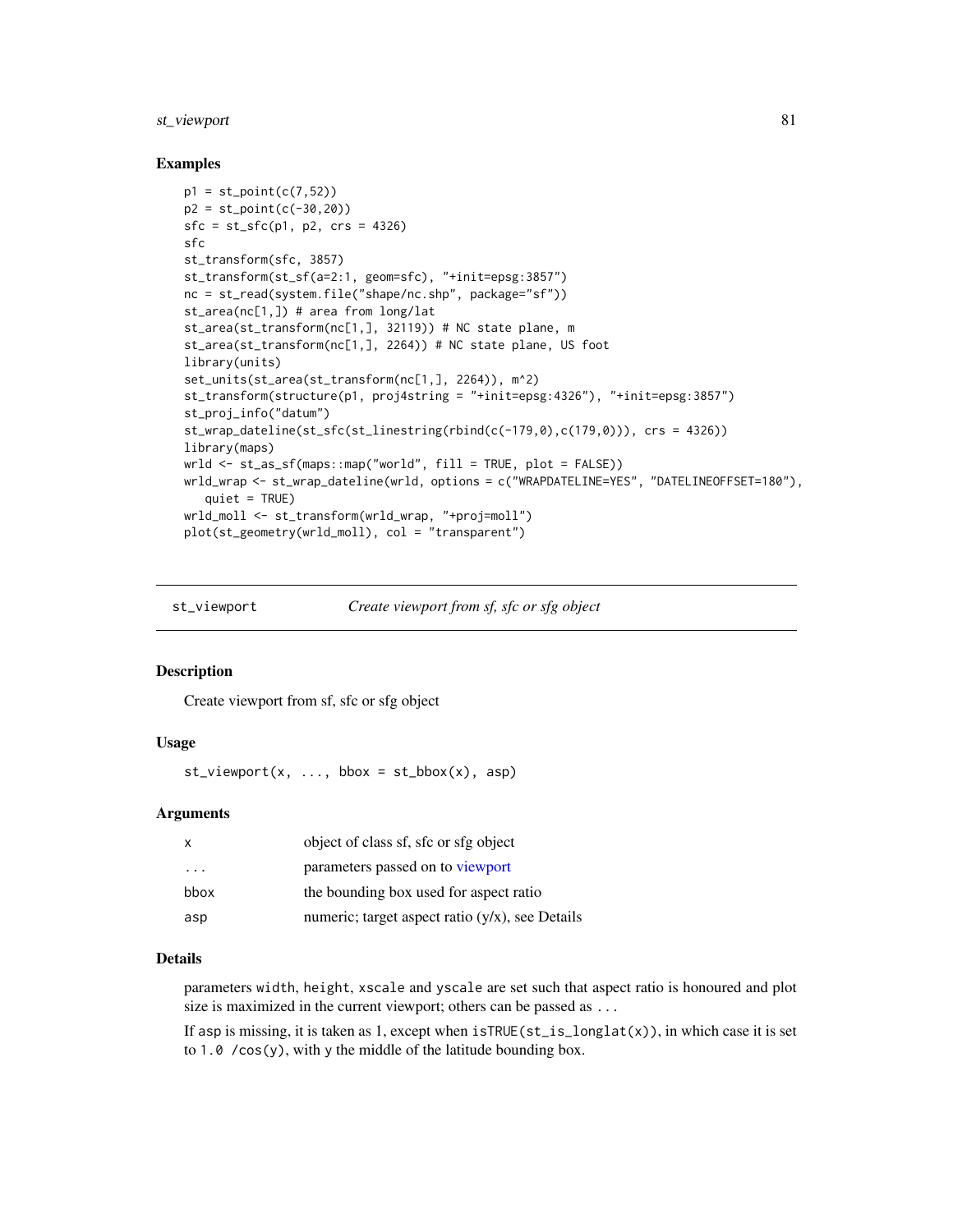#### Value

The output of the call to [viewport](#page-0-0)

#### Examples

```
library(grid)
nc = st_read(system.file("shape/nc.shp", package="sf"))
grid.newpage()
pushViewport(viewport(width = 0.8, height = 0.8))
pushViewport(st_viewport(nc))
invisible(lapply(st_geometry(nc), function(x) grid.draw(st_as_grob(x, gp = gpar(fill = 'red')))))
```
<span id="page-81-0"></span>st\_write *Write simple features object to file or database*

## <span id="page-81-1"></span>Description

Write simple features object to file or database

```
st_write(obj, dsn, layer, ...)
## S3 method for class 'sfc'
st_write(obj, dsn, layer, ...)
## S3 method for class 'sf'
st_write(obj, dsn, layer = NULL, ...,
  driver = guess_driver_can_write(dsn), dataset_options = NULL,
  layer_options = NULL, quiet = FALSE, factorsAsCharacter = TRUE,
  update = driver %in% db_drivers, delete_dsn = FALSE,
  delete_layer = FALSE, fid_column_name = NULL)
## S3 method for class 'data.frame'
st_write(obj, dsn, layer = NULL, ...)
write\_sf(..., quite = TRUE, delete\_layer = TRUE)## S4 method for signature 'PostgreSQLConnection, character, sf'
dbWriteTable(conn, name,
  value, \ldots, row.names = FALSE, overwrite = FALSE, append = FALSE,
  field.types = NULL, factorsAsCharacter = TRUE, binary = TRUE)
## S4 method for signature 'DBIObject,character,sf'
dbWriteTable(conn, name, value, ...,
  row.names = FALSE, overwrite = FALSE, append = FALSE,
  field.types = NULL, factorsAsCharacter = TRUE, binary = TRUE)
```
<span id="page-81-2"></span>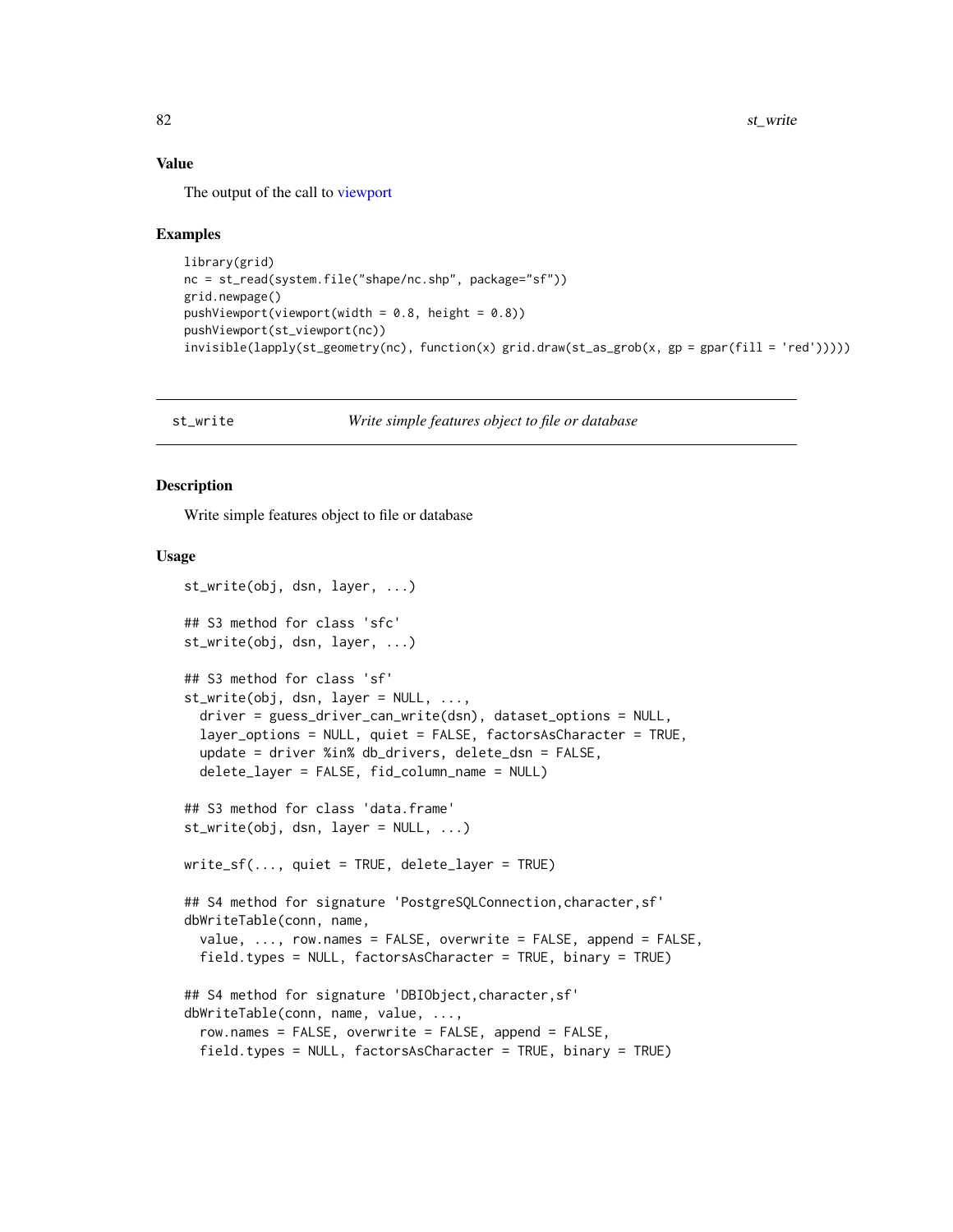#### <span id="page-82-0"></span>st\_write 83

| obj                | object of class sf or sfc                                                                                                                                                                                                                                                                             |
|--------------------|-------------------------------------------------------------------------------------------------------------------------------------------------------------------------------------------------------------------------------------------------------------------------------------------------------|
| dsn                | data source name (interpretation varies by driver - for some drivers, dsn is a<br>file name, but may also be a folder or contain a database name) or a Database<br>Connection (currently official support is for RPostgreSQL connections)                                                             |
| layer              | layer name (varies by driver, may be a file name without extension); if layer is<br>missing, the basename of dsn is taken.                                                                                                                                                                            |
|                    | other arguments passed to dbWriteTable when dsn is a Database Connection                                                                                                                                                                                                                              |
| driver             | character; name of driver to be used; if missing and dsn is not a Database Con-<br>nection, a driver name is guessed from dsn; st_drivers() returns the drivers<br>that are available with their properties; links to full driver documentation are<br>found at http://www.gdal.org/ogr_formats.html. |
| dataset_options    |                                                                                                                                                                                                                                                                                                       |
|                    | character; driver dependent dataset creation options; multiple options supported.                                                                                                                                                                                                                     |
| layer_options      | character; driver dependent layer creation options; multiple options supported.                                                                                                                                                                                                                       |
| quiet              | logical; suppress info on name, driver, size and spatial reference                                                                                                                                                                                                                                    |
| factorsAsCharacter |                                                                                                                                                                                                                                                                                                       |
|                    | logical; convert factor objects into character strings (default), else into num-<br>bers by as.numeric.                                                                                                                                                                                               |
| update             | logical; FALSE by default for single-layer drivers but TRUE by default for database<br>drivers as defined by db_drivers. For database-type drivers (e.g. GPKG) TRUE<br>values will make GDAL try to update (append to) the existing data source, e.g.<br>adding a table to an existing database.      |
| delete_dsn         | logical; delete data source dsn before attempting to write?                                                                                                                                                                                                                                           |
| delete_layer       | logical; delete layer layer before attempting to write? (not yet implemented)                                                                                                                                                                                                                         |
| fid_column_name    |                                                                                                                                                                                                                                                                                                       |
|                    | character, name of column with feature IDs; if specified, this column is no longer<br>written as feature attribute.                                                                                                                                                                                   |
| conn               | <b>DBIObject</b>                                                                                                                                                                                                                                                                                      |
| name               | character vector of names (table names, fields, keywords).                                                                                                                                                                                                                                            |
| value              | a data.frame.                                                                                                                                                                                                                                                                                         |
| row.names          | Add a row.name column, or a vector of length nrow(obj) containing row.names;<br>default FALSE.                                                                                                                                                                                                        |
| overwrite          | Will try to drop table before writing; default FALSE.                                                                                                                                                                                                                                                 |
| append             | Append rows to existing table; default FALSE.                                                                                                                                                                                                                                                         |
| field.types        | default NULL. Allows to override type conversion from R to PostgreSQL. See<br>dbDataType() for details.                                                                                                                                                                                               |
| binary             | Send geometries serialized as Well-Known Binary (WKB); if FALSE, uses Well-<br>Known Text (WKT). Defaults to TRUE (WKB).                                                                                                                                                                              |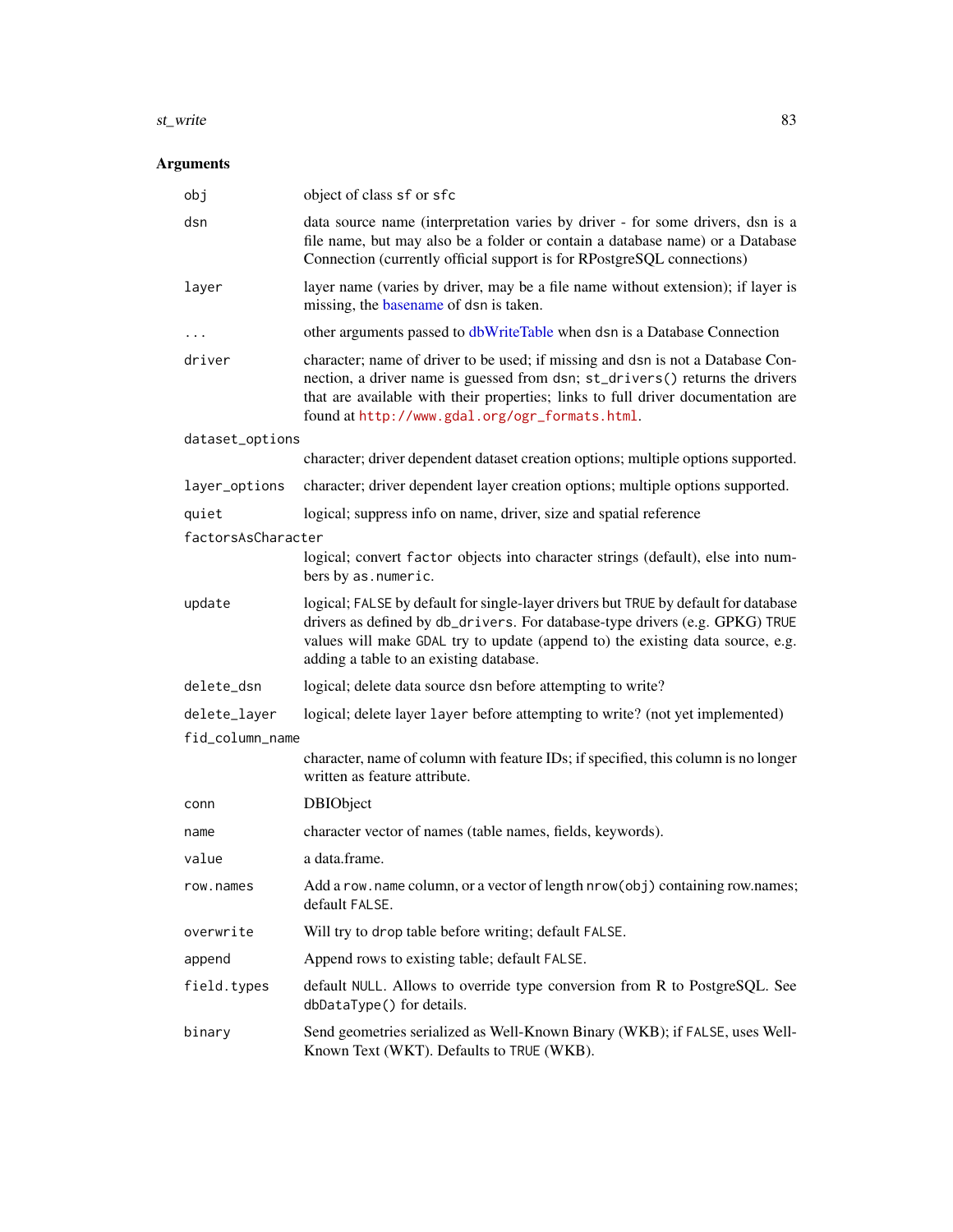#### <span id="page-83-0"></span>Details

columns (variables) of a class not supported are dropped with a warning. When deleting layers or data sources is not successful, no error is emitted. delete\_dsn and delete\_layers should be handled with care; the former may erase complete directories or databases.

#### Value

obj, invisibly; in case obj is of class sfc, it is returned as an sf object.

#### See Also

st drivers

#### Examples

```
nc = st_read(system.file("shape/nc.shp", package="sf"))
st_write(nc, "nc.shp")
st_write(nc, "nc.shp", delete_layer = TRUE) # overwrites
data(meuse, package = "sp") # loads data.frame from sp
meuse_sf = st\_as\_sf(meuse, coords = c("x", "y"), crs = 28992)st_write(meuse_sf, "meuse.csv", layer_options = "GEOMETRY=AS_XY") # writes X and Y as columns
st_write(meuse_sf, "meuse.csv", layer_options = "GEOMETRY=AS_WKT", delete_dsn=TRUE) # overwrites
## Not run:
library(sp)
 example(meuse, ask = FALSE, echo = FALSE)
 try(st_write(st_as_sf(meuse), "PG:dbname=postgis", "meuse_sf",
     layer_options = c("OVERWRITE=yes", "LAUNDER=true")))
 demo(nc, ask = FALSE)
 try(st_write(nc, "PG:dbname=postgis", "sids", layer_options = "OVERWRITE=true"))
```
## End(Not run)

st\_zm *Drop or add Z and/or M dimensions from feature geometries*

#### **Description**

Drop Z and/or M dimensions from feature geometries, resetting classes appropriately

#### Usage

 $st\_zm(x, ..., drop = TRUE, what = "ZM")$ 

| x                       | object of class sfg, sfc or sf            |
|-------------------------|-------------------------------------------|
| $\cdot$ $\cdot$ $\cdot$ | ignored                                   |
| drop                    | logical; drop, or (FALSE) add?            |
| what                    | character which dimensions to drop or add |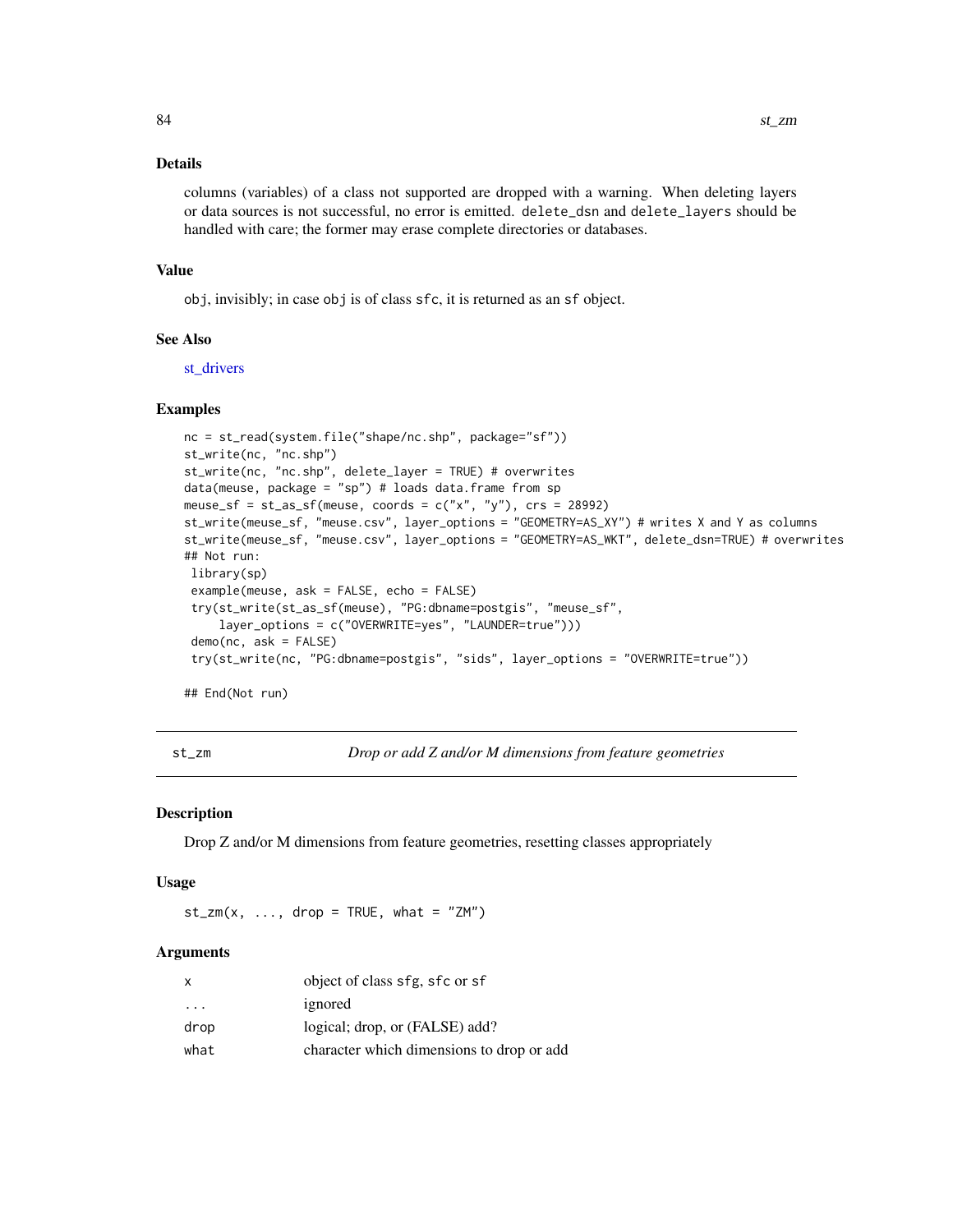## <span id="page-84-0"></span>summary.sfc 85

## Details

Only combinations drop=TRUE, what =  $"ZM"$ , and drop=FALSE, what= $"Z"$  are supported so far. In case add=TRUE, x should have XY geometry, and zero values are added for Z.

#### Examples

```
st_zm(st_linestring(matrix(1:32,8)))
x = st_sfc(st_linestring(matrix(1:32,8)), st_linestring(matrix(1:8,2)))st_zm(x)
a = st_s f(a = 1:2, geom=x)st_zm(a)
```
summary.sfc *Summarize simple feature column*

## Description

Summarize simple feature column

#### Usage

```
## S3 method for class 'sfc'
summary(object, ..., maxsum = 7L, maxp4s = 10L)
```
#### Arguments

| maximum number of classes to summarize the simple feature column to |
|---------------------------------------------------------------------|
|                                                                     |
|                                                                     |

tibble *Summarize simple feature type for tibble*

#### Description

Summarize simple feature type for tibble Summarize simple feature item for tibble

#### Usage

type\_sum.sfc(x, ...) obj\_sum.sfc(x) pillar\_shaft.sfc(x, ...)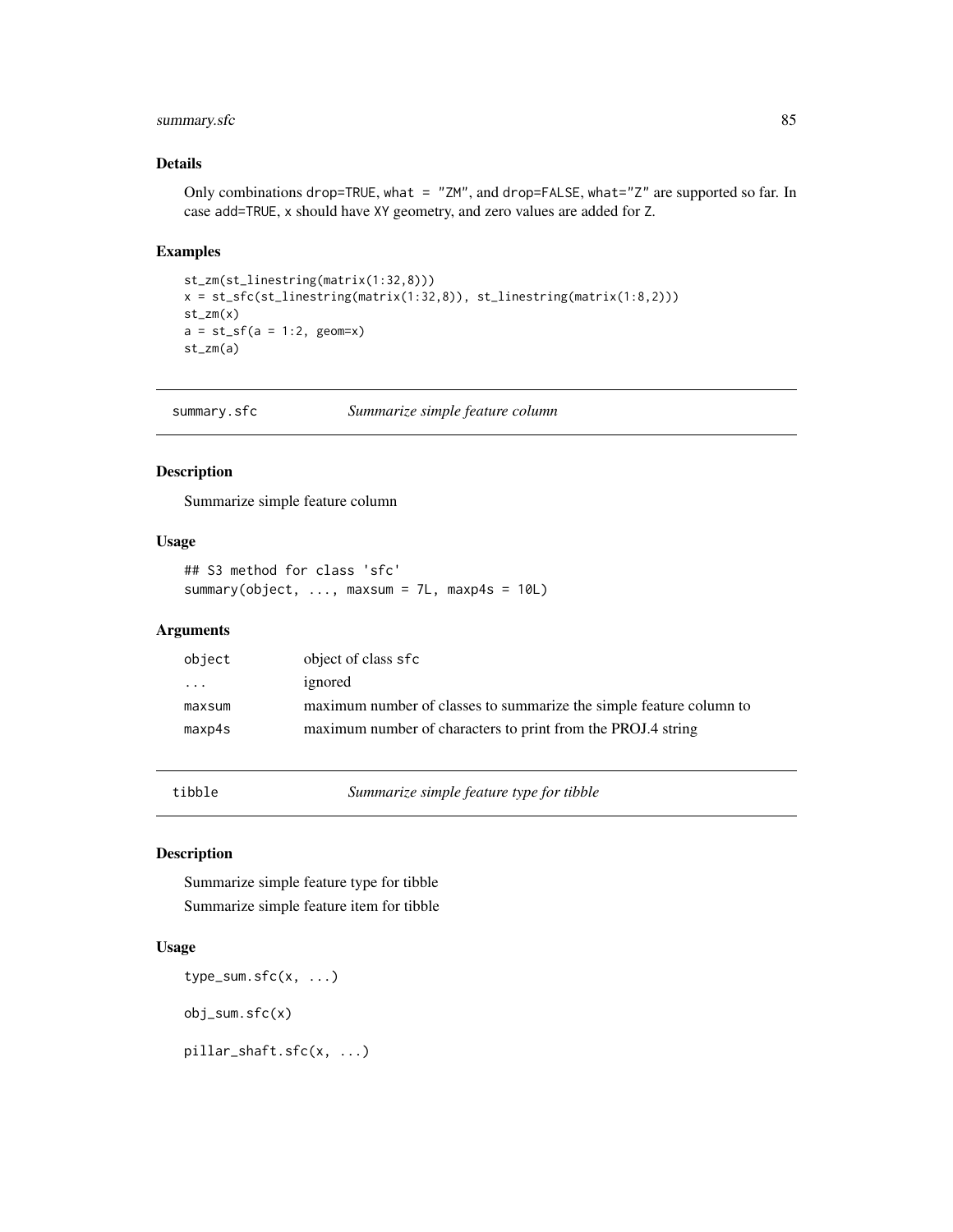86 tidyverse

#### Arguments

| $\boldsymbol{\mathsf{x}}$ | object of class sfc |
|---------------------------|---------------------|
| .                         | ignored             |

## Details

see [type\\_sum](#page-0-0)

tidyverse *Tidyverse methods for sf objects*

#### <span id="page-85-0"></span>Description

Tidyverse methods for sf objects. Geometries are sticky, use [as.data.frame](#page-0-0) to let dplyr's own methods drop them.

```
filter.sf(.data, ..., .dots)
arrange.sf(.data, ..., .dots)
group_by.sf(.data, ..., add = FALSE)ungroup.sf(x, \ldots)mutate.sf(.data, ..., .dots)
transmute.sf(.data, ..., .dots)
select.sf(.data, ...)
rename.sf(.data, ...)
slice.sf(.data, ..., .dots)
summarise.sf(.data, ..., .dots, do_union = TRUE)
distinct.sf(.data, ..., .keep_all = FALSE)
gather.sf(data, key, value, ..., na.rm = FALSE, convert = FALSE,
  factor_key = FALSE)
spread.sf(data, key, value, fill = NA, convert = FALSE, drop = TRUE,
  sep = NULL)
```
<span id="page-85-1"></span>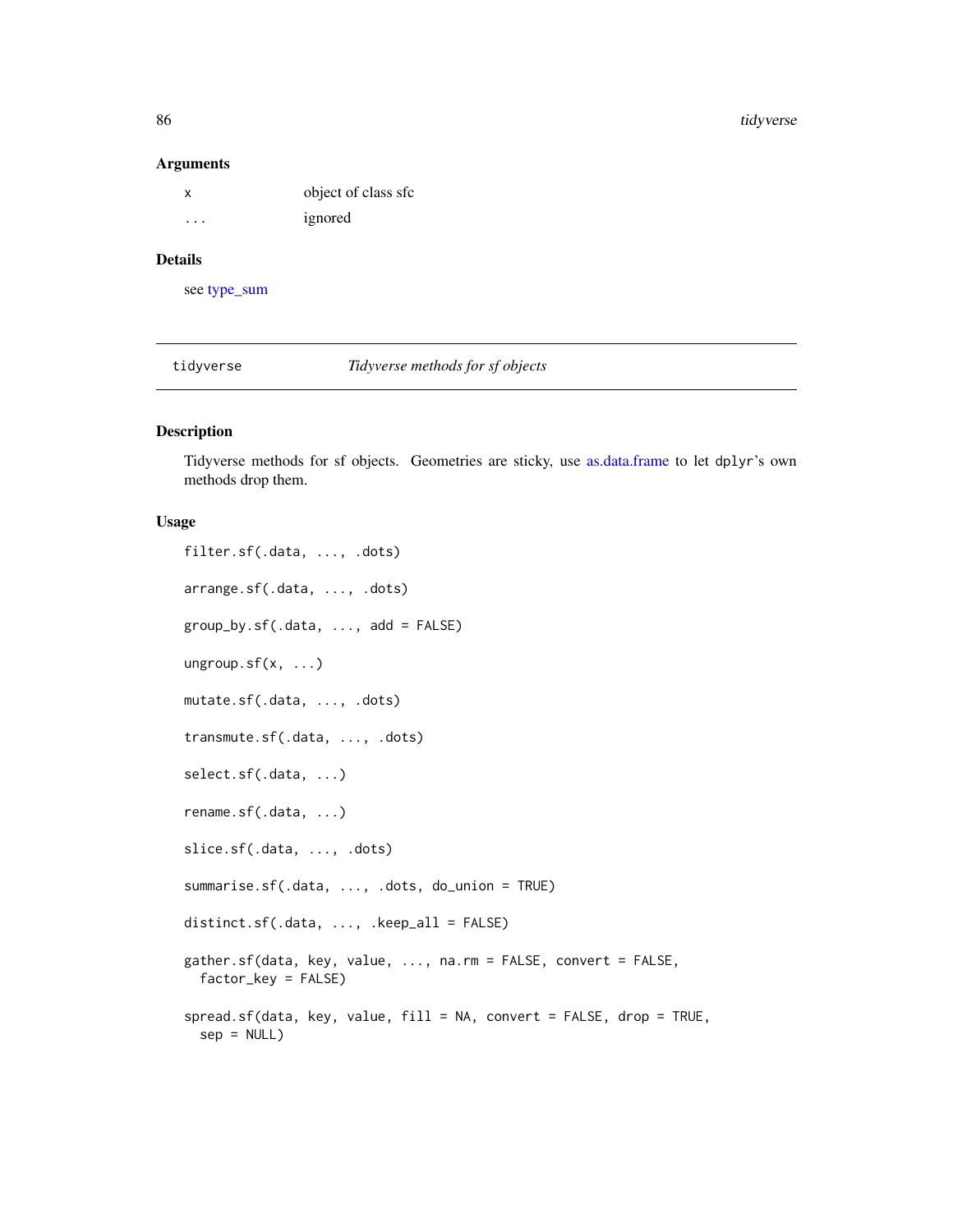#### <span id="page-86-0"></span>tidyverse and the state of the state of the state of the state of the state of the state of the state of the state of the state of the state of the state of the state of the state of the state of the state of the state of

```
sample_n.sf(tbl, size, replace = FALSE, weight = NULL,
  env = parent.frame()sample_frac.sf(tbl, size = 1, replace = FALSE, weight = NULL,
  .env = parent.frame())
nest.sf(data, ..., .key = "data")
separate.sf(data, col, into, sep = "[^[:alnum:]]+", remove = TRUE,
 convert = FALSE, extra = "warn", fill = "warn", ...)
unite.sf(data, col, ..., sep = "_", remove = TRUE)
unnest.sf(data, ..., .preserve = NULL)
inner\_join.sf(x, y, by = NULL, copy = FALSE, suffix = c(".x", ".y"),...)
left\_join.sf(x, y, by = NULL, copy = FALSE, suffix = c("x", "y"),...)
right_join.sf(x, y, by = NULL, copy = FALSE, suffix = c("x", "y"),
  ...)
full_join.sf(x, y, by = NULL, copy = FALSE, suffix = c(".x", ".y"),
  ...)
semi_join.sf(x, y, by = NULL, copy = FALSE, ...)anti\_join.sf(x, y, by = NULL, copy = FALSE, ...)
```

| .data     | data object of class sf                                                                                                                                                                                                                                                                                               |
|-----------|-----------------------------------------------------------------------------------------------------------------------------------------------------------------------------------------------------------------------------------------------------------------------------------------------------------------------|
| $\cdots$  | other arguments                                                                                                                                                                                                                                                                                                       |
| .dots     | see corresponding function in package dplyr                                                                                                                                                                                                                                                                           |
| add       | see corresponding function in dplyr                                                                                                                                                                                                                                                                                   |
| X         | tbls to join                                                                                                                                                                                                                                                                                                          |
| do_union  | logical; in case summary does not create a geometry column, should geome-<br>tries be created by unioning using st_union, or simply by combining using<br>st_combine? Using st_union resolves internal boundaries, but in case of union-<br>ing points, this will likely change the order of the points; see Details. |
| .keep_all | see corresponding function in dplyr                                                                                                                                                                                                                                                                                   |
| data      | see original function docs                                                                                                                                                                                                                                                                                            |
| key       | see original function docs                                                                                                                                                                                                                                                                                            |
| value     | see original function docs                                                                                                                                                                                                                                                                                            |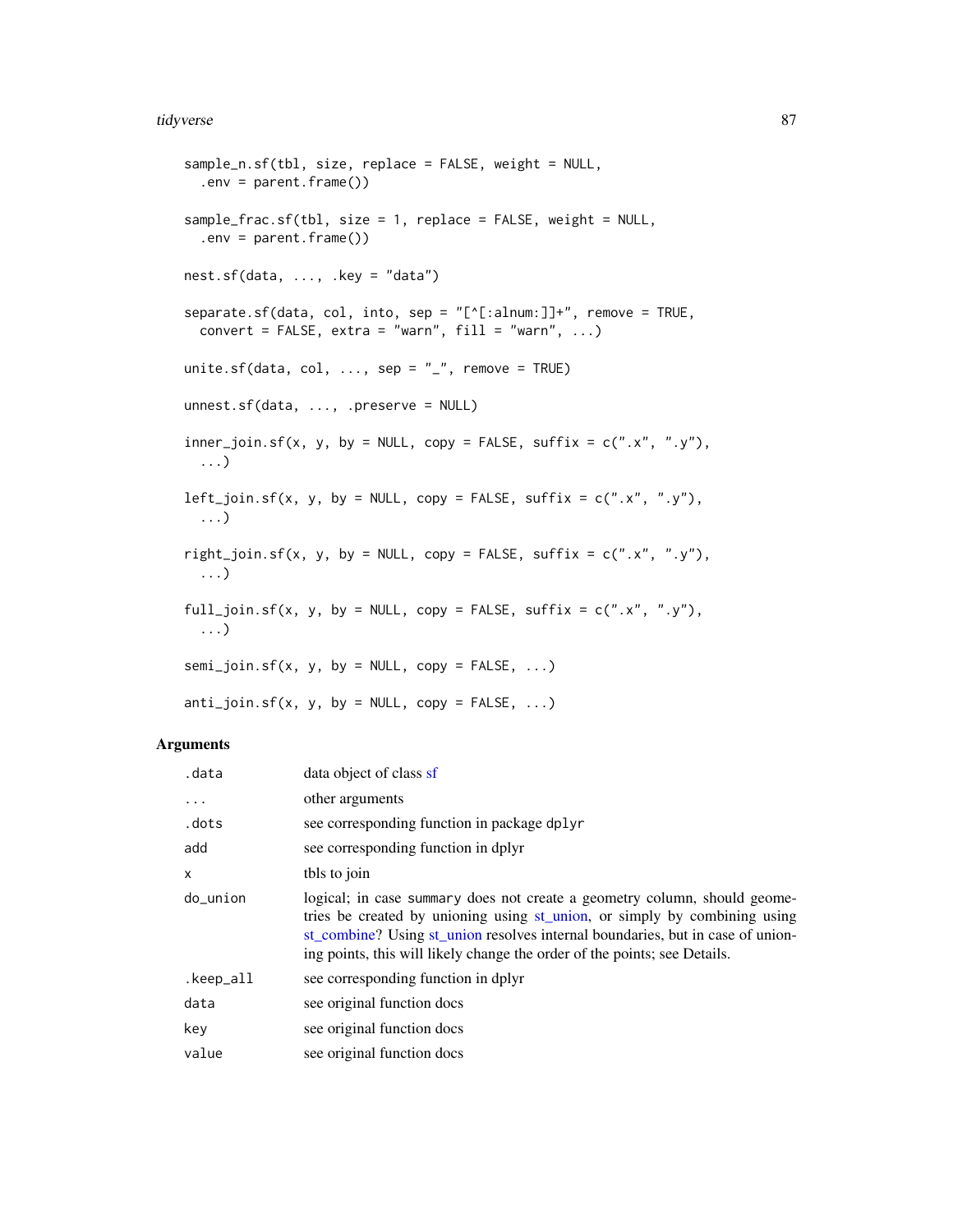<span id="page-87-0"></span>

| na.rm      | see original function docs                                                                                                                                                                                                                                                                                                                                                                                                                                        |
|------------|-------------------------------------------------------------------------------------------------------------------------------------------------------------------------------------------------------------------------------------------------------------------------------------------------------------------------------------------------------------------------------------------------------------------------------------------------------------------|
| convert    | see original function docs                                                                                                                                                                                                                                                                                                                                                                                                                                        |
| factor_key | see original function docs                                                                                                                                                                                                                                                                                                                                                                                                                                        |
| fill       | see original function docs                                                                                                                                                                                                                                                                                                                                                                                                                                        |
| drop       | see original function docs                                                                                                                                                                                                                                                                                                                                                                                                                                        |
| sep        | see original function docs                                                                                                                                                                                                                                                                                                                                                                                                                                        |
| tbl        | see original function docs                                                                                                                                                                                                                                                                                                                                                                                                                                        |
| size       | see original function docs                                                                                                                                                                                                                                                                                                                                                                                                                                        |
| replace    | see original function docs                                                                                                                                                                                                                                                                                                                                                                                                                                        |
| weight     | see original function docs                                                                                                                                                                                                                                                                                                                                                                                                                                        |
| .env       | see original function docs                                                                                                                                                                                                                                                                                                                                                                                                                                        |
| .key       | see nest                                                                                                                                                                                                                                                                                                                                                                                                                                                          |
| col        | see separate                                                                                                                                                                                                                                                                                                                                                                                                                                                      |
| into       | see separate                                                                                                                                                                                                                                                                                                                                                                                                                                                      |
| remove     | see separate                                                                                                                                                                                                                                                                                                                                                                                                                                                      |
| extra      | see separate                                                                                                                                                                                                                                                                                                                                                                                                                                                      |
| .preserve  | see unnest                                                                                                                                                                                                                                                                                                                                                                                                                                                        |
| У          | tbls to join                                                                                                                                                                                                                                                                                                                                                                                                                                                      |
| by         | a character vector of variables to join by. If NULL, the default, *_join() will do<br>a natural join, using all variables with common names across the two tables. A<br>message lists the variables so that you can check they're right (to suppress the<br>message, simply explicitly list the variables that you want to join).<br>To join by different variables on x and y use a named vector. For example,<br>by = $c("a" = "b")$ will match x . a to y . b. |
| copy       | If x and y are not from the same data source, and copy is TRUE, then y will be<br>copied into the same src as x. This allows you to join tables across srcs, but it is<br>a potentially expensive operation so you must opt into it.                                                                                                                                                                                                                              |
| suffix     | If there are non-joined duplicate variables in x and y, these suffixes will be added<br>to the output to disambiguate them. Should be a character vector of length 2.                                                                                                                                                                                                                                                                                             |

## Details

select keeps the geometry regardless whether it is selected or not; to deselect it, first pipe through as.data.frame to let dplyr's own select drop it.

In case one or more of the arguments (expressions) in the summarise call creates a geometry listcolumn, the first of these will be the (active) geometry of the returned object. If this is not the case, a geometry column is created, depending on the value of do\_union.

In case do\_union is FALSE, summarise will simply combine geometries using [c.sfg.](#page-35-0) When polygons sharing a boundary are combined, this leads to geometries that are invalid; see for instance <https://github.com/r-spatial/sf/issues/681>.

distinct.sf gives distinct records for which all attributes and geometries are distinct; [st\\_equals](#page-13-0) is used to find out which geometries are distinct.

nest.sf assumes that a simple feature geometry list-column was among the columns that were nested.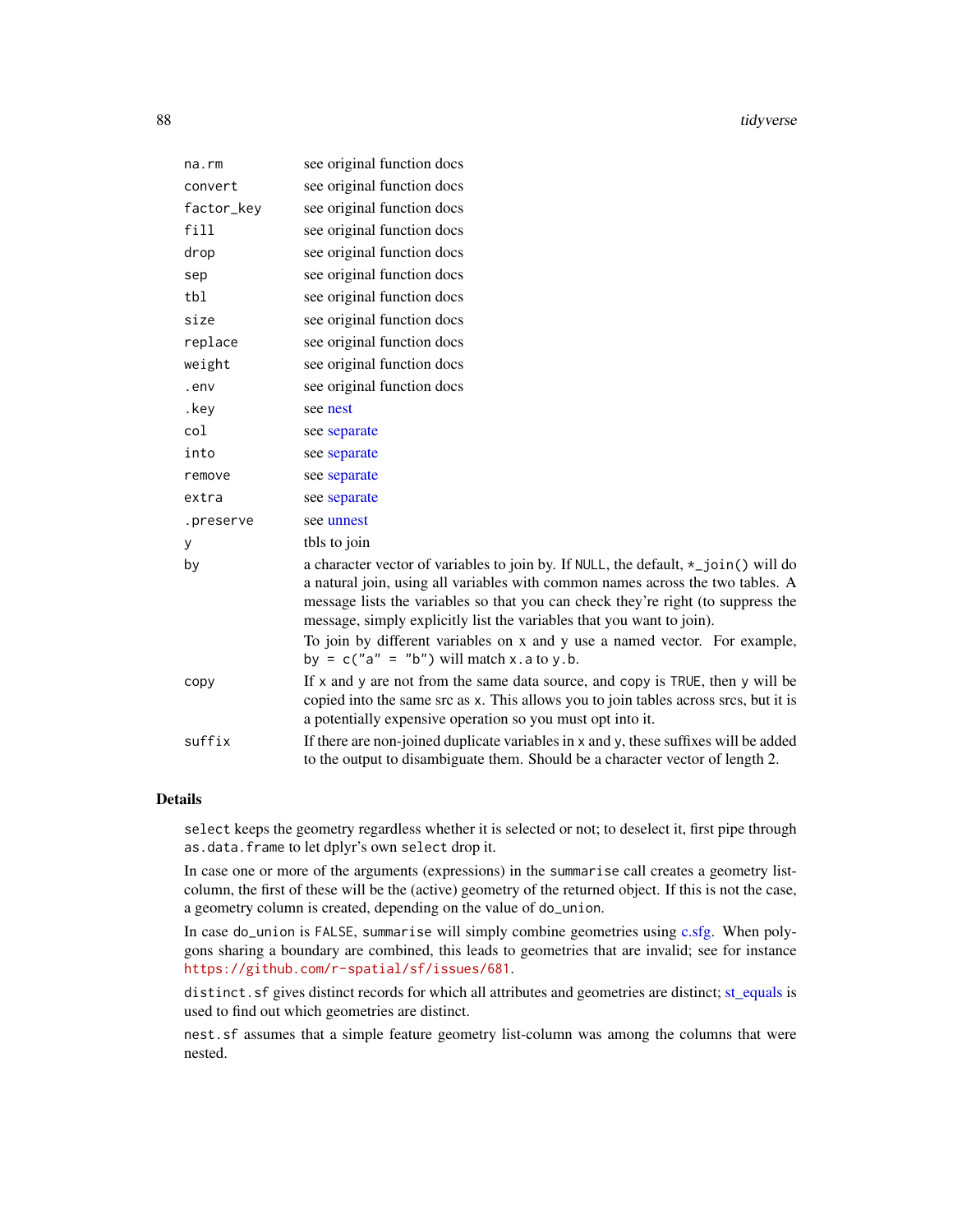#### <span id="page-88-0"></span>tidyverse and the state of the state of the state of the state of the state of the state of the state of the state of the state of the state of the state of the state of the state of the state of the state of the state of

#### Value

an object of class [sf](#page-30-0)

#### Examples

```
library(dplyr)
nc = st_read(system.file("shape/nc.shp", package="sf"))
nc %>% filter(AREA > .1) %>% plot()
# plot 10 smallest counties in grey:
st_geometry(nc) %>% plot()
nc %>% select(AREA) %>% arrange(AREA) %>% slice(1:10) %>% plot(add = TRUE, col = 'grey')
title("the ten counties with smallest area")
nc\{area_cl} = cut(nc\{AREA}, c(0, .1, .12, .15, .25))
nc %>% group_by(area_cl) %>% class()
nc2 < - nc %>% mutate(area10 = AREA/10)
nc %>% transmute(AREA = AREA/10, geometry = geometry) %>% class()
nc %>% transmute(AREA = AREA/10) %>% class()
nc %>% select(SID74, SID79) %>% names()
nc %>% select(SID74, SID79, geometry) %>% names()
nc %>% select(SID74, SID79) %>% class()
nc %>% select(SID74, SID79, geometry) %>% class()
nc2 <- nc %>% rename(area = AREA)
nc %>% slice(1:2)
nc\{area_cl} = cut(nc\{area}, c(0, .1, .12, .15, .25))
nc.g <- nc %>% group_by(area_cl)
nc.g %>% summarise(mean(AREA))
nc.g %\gg% summarise(mean(AREA)) %\gg% plot(col = grey(3:6 / 7))
nc %>% as.data.frame %>% summarise(mean(AREA))
nc[c(1:100, 1:10), ] %>% distinct() %>% nrow()
library(tidyr)
nc %>% select(SID74, SID79) %>% gather("VAR", "SID", -geometry) %>% summary()
library(tidyr)
nc$row = 1:100 # needed for spread to worknc %>% select(SID74, SID79, geometry, row) %>%
gather("VAR", "SID", -geometry, -row) %>%
spread(VAR, SID) %>% head()
storms.sf = st_as_sf(storms, coords = c("long", "lat"), crs = 4326)x <- storms.sf %>% group_by(name, year) %>% nest
trs = lapply(x$data, function(tr) st_cast(st_combine(tr), "LINESTRING")[[1]]) %>% st_sfc(crs = 4326)
trs.sf = st_s(f(x[, 1:2], trs)plot(trs.sf["year"], axes = TRUE)
```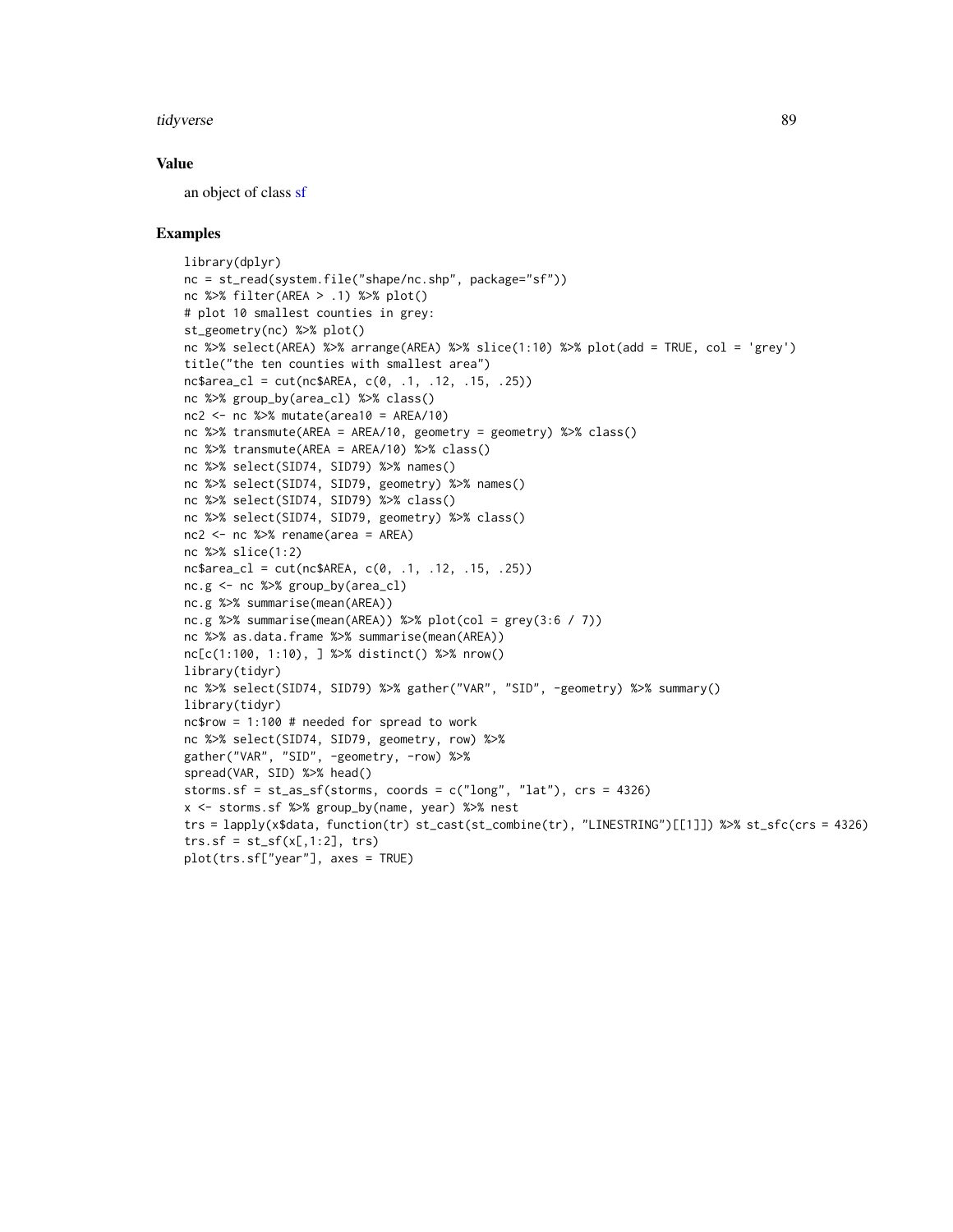# **Index**

```
∗Topic datasets
    db_drivers, 8
    extension_map, 8
    prefix_map, 31
    st_agr, 40
    48
    st_crs, 56
∗Topic data
    bgMap, 6
.degAxis (stars), 39
.get_layout (stars), 39
.image_scale (stars), 39
.image_scale_factor (stars), 39
.stop_geos (internal), 23
[.data.frame, 32, 33
[.sf (sf), 31
$.crs (st_crs), 56
```

```
aggregate, 4, 52, 73
aggregate (aggregate.sf), 4
aggregate.sf, 4
anti_join.sf (tidyverse), 86
arrange.sf (tidyverse), 86
as, 5
as.data.frame, 86
as.matrix.sfg (st), 36
as.matrix.sgbp (sgbp), 36
as_Spatial (as), 5
as_Spatial(), 5
```

```
basename, 83
bgMap, 6
bind, 6
bind_cols, 7
bpy.colors, 30
```

```
c, 16
c.sfg, 4, 16, 88
c.sfg (st), 36
cbind, 7
```
cbind.sf *(*bind*)*, [6](#page-5-0) classIntervals, *[28](#page-27-0)* coerce,sf,Spatial-method *(*as*)*, [5](#page-4-0) coerce,sfc,Spatial-method *(*as*)*, [5](#page-4-0) coerce,Spatial,sf-method *(*as*)*, [5](#page-4-0) coerce,Spatial,sfc-method *(*as*)*, [5](#page-4-0) data.frame, *[7](#page-6-0)* db\_drivers, [8](#page-7-0) dbDataType,DBIObject,sf-method *(*dbDataType,PostgreSQLConnection,sf-method*)*, [7](#page-6-0) dbDataType,PostgreSQLConnection,sf-method, [7](#page-6-0) dbWriteTable, *[83](#page-82-0)* dbWriteTable,DBIObject,character,sf-method *(*st\_write*)*, [82](#page-81-2) dbWriteTable,PostgreSQLConnection,character,sf-method *(*st\_write*)*, [82](#page-81-2) dim.sgbp *(*sgbp*)*, [36](#page-35-1) distinct.sf *(*tidyverse*)*, [86](#page-85-1) dotsMethods, *[7](#page-6-0)* extension\_map, [8](#page-7-0)

```
filter.sf (tidyverse), 86
format.sfg (st), 36
full_join.sf (tidyverse), 86
```

```
g (bgMap), 6
gather.sf (tidyverse), 86
gdal, 9
gdal_crs (gdal), 9
gdal_inv_geotransform (gdal), 9
gdal_metadata (gdal), 9
gdal_polygonize (gdal), 9
gdal_rasterize (gdal), 9
gdal_read (gdal), 9
gdal_subdatasets (gdal), 9
gdal_utils, 11
```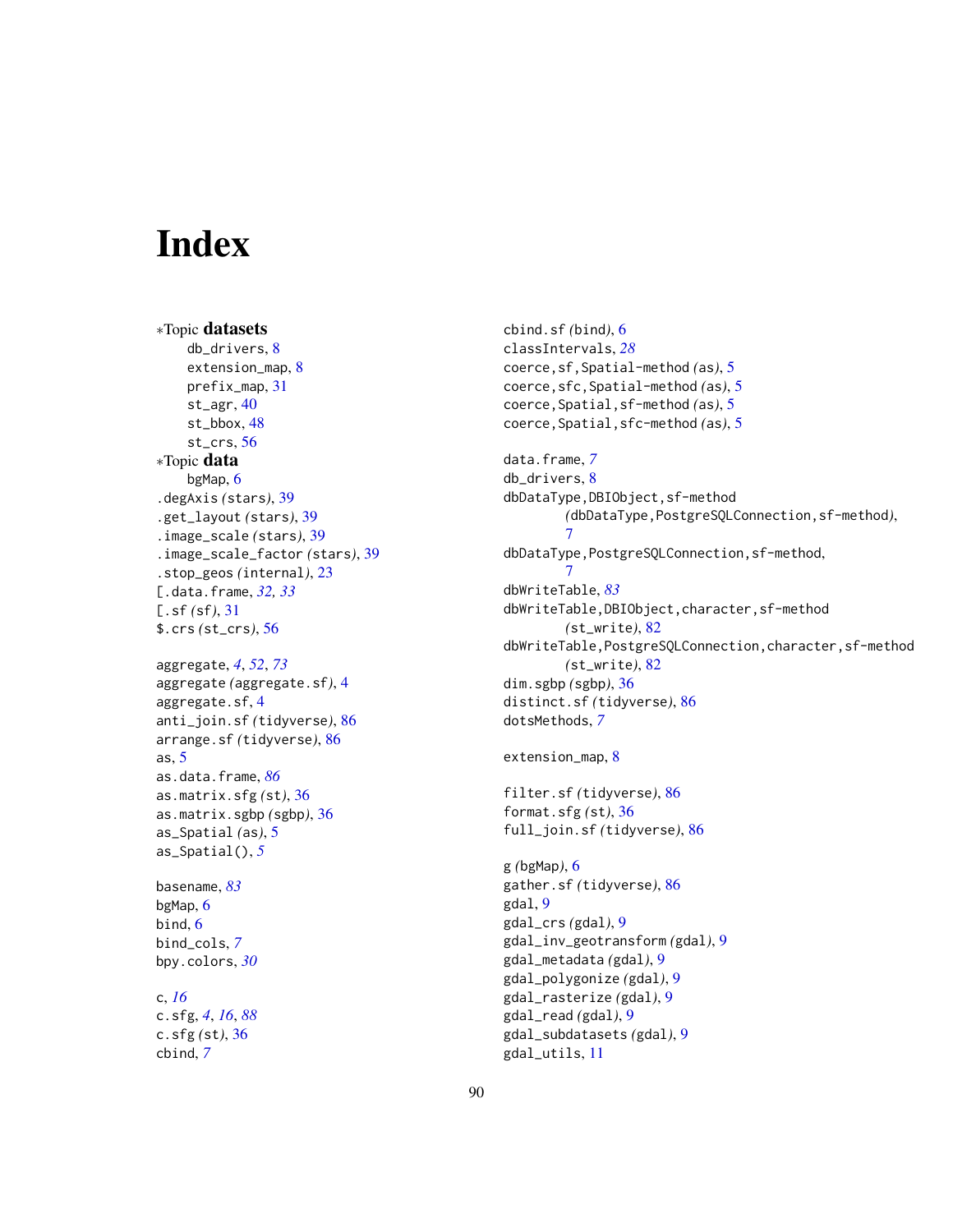#### INDEX  $91$

gdal\_write *(*gdal *)* , [9](#page-8-0) geos\_binary\_ops , [12](#page-11-1) geos\_binary\_pred , [14](#page-13-1) geos\_combine , [16](#page-15-1) geos\_measures , [17](#page-16-0) geos\_query , [19](#page-18-0) geos\_unary , [20](#page-19-0) get\_key\_pos *(*plot *)* , [27](#page-26-0) getwd , *[75](#page-74-0)* group\_by.sf *(*tidyverse *)* , [86](#page-85-1) gUnaryUnion , *[16](#page-15-1)* gUnion , *[16](#page-15-1)*

head.sfg *(*st *)* , [36](#page-35-1)

# Id , *[74](#page-73-0)*

inner\_join.sf *(*tidyverse *)* , [86](#page-85-1) internal, [23](#page-22-0) intersect , *[13](#page-12-0)* is.na.bbox *(*st\_bbox *)* , [48](#page-47-0) is.na.crs *(*st\_crs *)* , [56](#page-55-1) is\_driver\_available , [24](#page-23-0) is\_driver\_can , [24](#page-23-0) is\_geometry\_column , [25](#page-24-0)

left\_join , *[66](#page-65-0)* left\_join.sf *(*tidyverse *)* , [86](#page-85-1)

merge , *[66](#page-65-0)* merge.sf,[25](#page-24-0) mutate.sf *(*tidyverse *)* , [86](#page-85-1)

NA\_agr\_ *(*st\_agr *)* , [40](#page-39-0) NA\_bbox\_ *(*st\_bbox *)* , [48](#page-47-0) NA\_crs\_ *(*st\_crs *)* , [56](#page-55-1) nest , *[88](#page-87-0)* nest.sf *(*tidyverse *)* , [86](#page-85-1)

obj\_sum.sfc *(*tibble *)* , [85](#page-84-0) Ops , [26](#page-25-0)

par , *[29](#page-28-0) , [30](#page-29-0)* pillar\_shaft.sfc *(*tibble *)* , [85](#page-84-0) plot , [27](#page-26-0) , *[28](#page-27-0)* plot.window , *[29](#page-28-0)* plot\_sf , *[28](#page-27-0)* plot\_sf *(*plot *)* , [27](#page-26-0) polypath , *[29](#page-28-0)* prefix\_map , [31](#page-30-1) print.sf *(*sf *)* , [31](#page-30-1)

print.sfg *(*st *)* , [36](#page-35-1) print.sgbp *(*sgbp *)* , [36](#page-35-1) rainbow , *[28](#page-27-0)* rawToHex, [31](#page-30-1) rbind , *[7](#page-6-0)* rbind.sf *(*bind *)* , [6](#page-5-0) read\_sf *(*st\_read *)* , [73](#page-72-0) rename.sf *(*tidyverse *)* , [86](#page-85-1) right\_join.sf *(*tidyverse *)* , [86](#page-85-1) sample , *[78](#page-77-0)* sample\_frac.sf *(*tidyverse *)* , [86](#page-85-1) sample\_n.sf(tidyverse), [86](#page-85-1) select.sf(tidyverse), [86](#page-85-1) semi\_join.sf *(*tidyverse *)* , [86](#page-85-1) separate , *[88](#page-87-0)* separate.sf *(*tidyverse *)* , [86](#page-85-1) set\_units , *[18](#page-17-0)* setdiff , *[13](#page-12-0)* sf , *[4](#page-3-1)* , [31](#page-30-1) , *[57](#page-56-0)* , *[61](#page-60-0)* , *[65](#page-64-0)* , *[69](#page-68-0)* , *[75](#page-74-0)* , *[87](#page-86-0)* , *[89](#page-88-0)* sf-deprecated, [33](#page-32-0) sf-deprecated-package *(*sf-deprecated *)* , [33](#page-32-0) sf.colors , *[28](#page-27-0)* sf.colors *(*plot *)* , [27](#page-26-0) sf\_extSoftVersion , [35](#page-34-0) sf\_project , [35](#page-34-0) sfc , [34](#page-33-0) , *[44](#page-43-0)* , *[57](#page-56-0)* , *[61](#page-60-0)* , *[65](#page-64-0)* , *[69](#page-68-0)* , *[71](#page-70-0)* sgbp , *[15](#page-14-0)* , [36](#page-35-1) slice.sf *(*tidyverse *)* , [86](#page-85-1) sp , *[6](#page-5-0)* spread.sf *(*tidyverse *)* , [86](#page-85-1) st , [36](#page-35-1) st\_agr, [40](#page-39-0) st\_agr<- *(*st\_agr *)* , [40](#page-39-0) st\_area *(*geos\_measures *)* , [17](#page-16-0) st\_as\_binary , *[32](#page-31-0)* , *[34](#page-33-0)* , [41](#page-40-1) , *[46](#page-45-0)* , *[72](#page-71-0) , [73](#page-72-0)* st\_as\_grob , [42](#page-41-0) st\_as\_sf , *[34](#page-33-0)* , [43](#page-42-1) , *[74](#page-73-0)* st\_as\_sfc , *[32](#page-31-0) , [33](#page-32-0)* , [45](#page-44-0) , *[50](#page-49-0)* st\_as\_text , [47](#page-46-0) st\_bbox , [48](#page-47-0) , *[56](#page-55-1)* st\_bind\_cols *(*bind *)* , [6](#page-5-0) st\_boundary *(*geos\_unary *)* , [20](#page-19-0) st\_buffer *(*geos\_unary *)* , [20](#page-19-0) st\_cast , *[18](#page-17-0)* , [50](#page-49-0) , *[54](#page-53-0)* st\_cast() , *[5](#page-4-0)* st\_cast\_sfc\_default , [53](#page-52-0)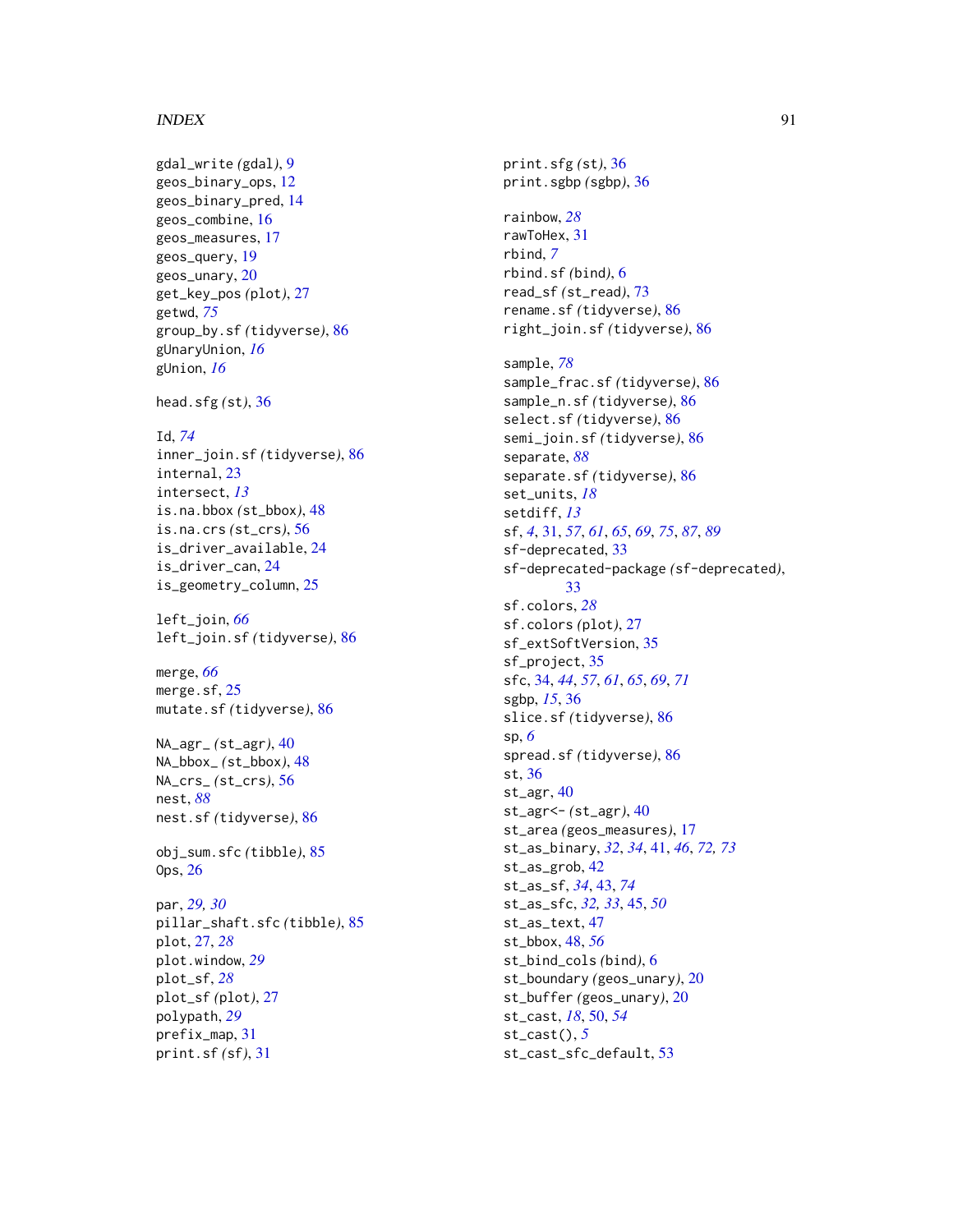```
st_centroid (geos_unary), 20
st_collection_extract, 53
st_combine, 87
st_combine (geos_combine), 16
st_contains, 66
st_contains (geos_binary_pred), 14
st_contains_properly
        (geos_binary_pred), 14
st_convex_hull (geos_unary), 20
st_coordinates, 55
st_covered_by, 66
st_covered_by (geos_binary_pred), 14
st_covers, 66
st_covers (geos_binary_pred), 14
st_crop, 55
st_crosses, 66
st_crosses (geos_binary_pred), 14
st_crs, 10, 50, 56, 80
st_crs(), 46
st_crs<- (st_crs), 56
st_difference, 17
st_difference (geos_binary_ops), 12
st_dimension, 18
st_dimension (geos_query), 19
st_disjoint, 66
st_disjoint (geos_binary_pred), 14
st_distance (geos_measures), 17
st_drivers, 24, 59, 84
st_drop_geometry (st_geometry), 60
st_equals, 66, 88
st_equals (geos_binary_pred), 14
st_equals_exact, 66
st_equals_exact (geos_binary_pred), 14
st_geod_area, 18
st_geod_segmentize, 21
st_geometry, 60
st_geometry<- (st_geometry), 60
st_geometry_type, 61
st_geometrycollection (st), 36
st_graticule, 29, 62
st_interpolate_aw, 63
st_intersection, 17, 77
st_intersection (geos_binary_ops), 12
st_intersects, 42, 66
st_intersects (geos_binary_pred), 14
st_is, 64
st_is_empty (geos_query), 19
st_is_longlat, 65
```

```
st_is_simple (geos_query), 19
st_is_valid (geos_query), 19
st_is_within_distance
         (geos_binary_pred), 14
st_jitter, 65
st_join, 4, 66
st_layers, 67, 75
st_length (geos_measures), 17
st_line_merge (geos_unary), 20
st_line_sample, 68
st_linestring (st), 36
st_make_grid, 69
st_multilinestring (st), 36
st_multipoint (st), 36
st_multipolygon (st), 36
st_nearest_feature, 70, 71
st_nearest_points, 70, 71
st_node (geos_unary), 20
st_overlaps, 66
st_overlaps (geos_binary_pred), 14
st_point, 43
st_point (st), 36
st_point_on_surface (geos_unary), 20
st_polygon (st), 36
st_polygonize (geos_unary), 20
st_precision, 72
st_precision<- (st_precision), 72
st_proj_info (st_transform), 79
st_read, 32, 34, 73
st_read_db (sf-deprecated), 33
st_read_db, (sf-deprecated), 33
st_relate, 15, 66, 76
st_sample, 77
st_segmentize (geos_unary), 20
st_set_agr (st_agr), 40
st_set_crs (st_crs), 56
st_set_geometry (st_geometry), 60
st_set_precision (st_precision), 72
st_sf, 7, 43
st_sf (sf), 31
st_sfc (sfc), 34
st_simplify (geos_unary), 20
st_snap (geos_binary_ops), 12
st_sym_difference, 17
st_sym_difference (geos_binary_ops), 12
st_touches, 66
st_touches (geos_binary_pred), 14
st_transform, 79
```